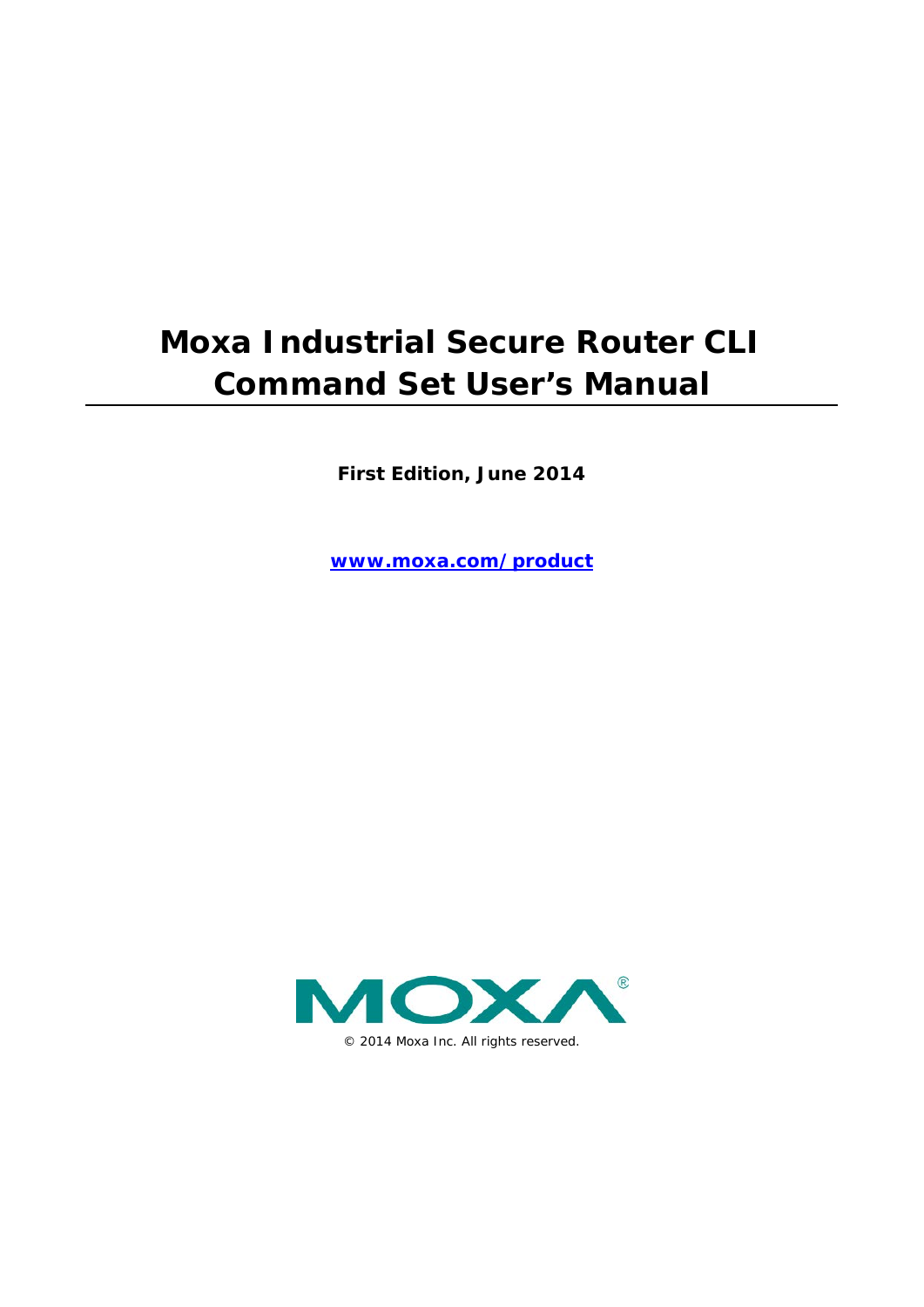# **Moxa Industrial Secure Router CLI Command Set User's Manual**

The software described in this manual is furnished under a license agreement and may be used only in accordance with the terms of that agreement.

## **Copyright Notice**

© 2014 Moxa Inc. All rights reserved.

## **Trademarks**

The MOXA logo is a registered trademark of Moxa Inc. All other trademarks or registered marks in this manual belong to their respective manufacturers.

## **Disclaimer**

Information in this document is subject to change without notice and does not represent a commitment on the part of Moxa.

Moxa provides this document as is, without warranty of any kind, either expressed or implied, including, but not limited to, its particular purpose. Moxa reserves the right to make improvements and/or changes to this manual, or to the products and/or the programs described in this manual, at any time.

Information provided in this manual is intended to be accurate and reliable. However, Moxa assumes no responsibility for its use, or for any infringements on the rights of third parties that may result from its use.

This product might include unintentional technical or typographical errors. Changes are periodically made to the information herein to correct such errors, and these changes are incorporated into new editions of the publication.

## **Technical Support Contact Information**

## **www.moxa.com/support**

### **Moxa Americas**

Toll-free: 1-888-669-2872 Tel: +1-714-528-6777 Fax: +1-714-528-6778

#### **Moxa Europe**

Tel:  $+49-89-3700399-0$ Fax: +49-89-3 70 03 99-99

#### **Moxa India**

Tel: +91-80-4172-9088  $Fax: +91-80-4132-1045$ 

## **Moxa China (Shanghai office)**

| Fax: | $+86-21-5258-5505$      |
|------|-------------------------|
| Tel: | $+86-21-5258-9955$      |
|      | Toll-free: 800-820-5036 |

## **Moxa Asia-Pacific**

| Tel: | $+886 - 2 - 8919 - 1230$ |
|------|--------------------------|
| Fax: | $+886 - 2 - 8919 - 1231$ |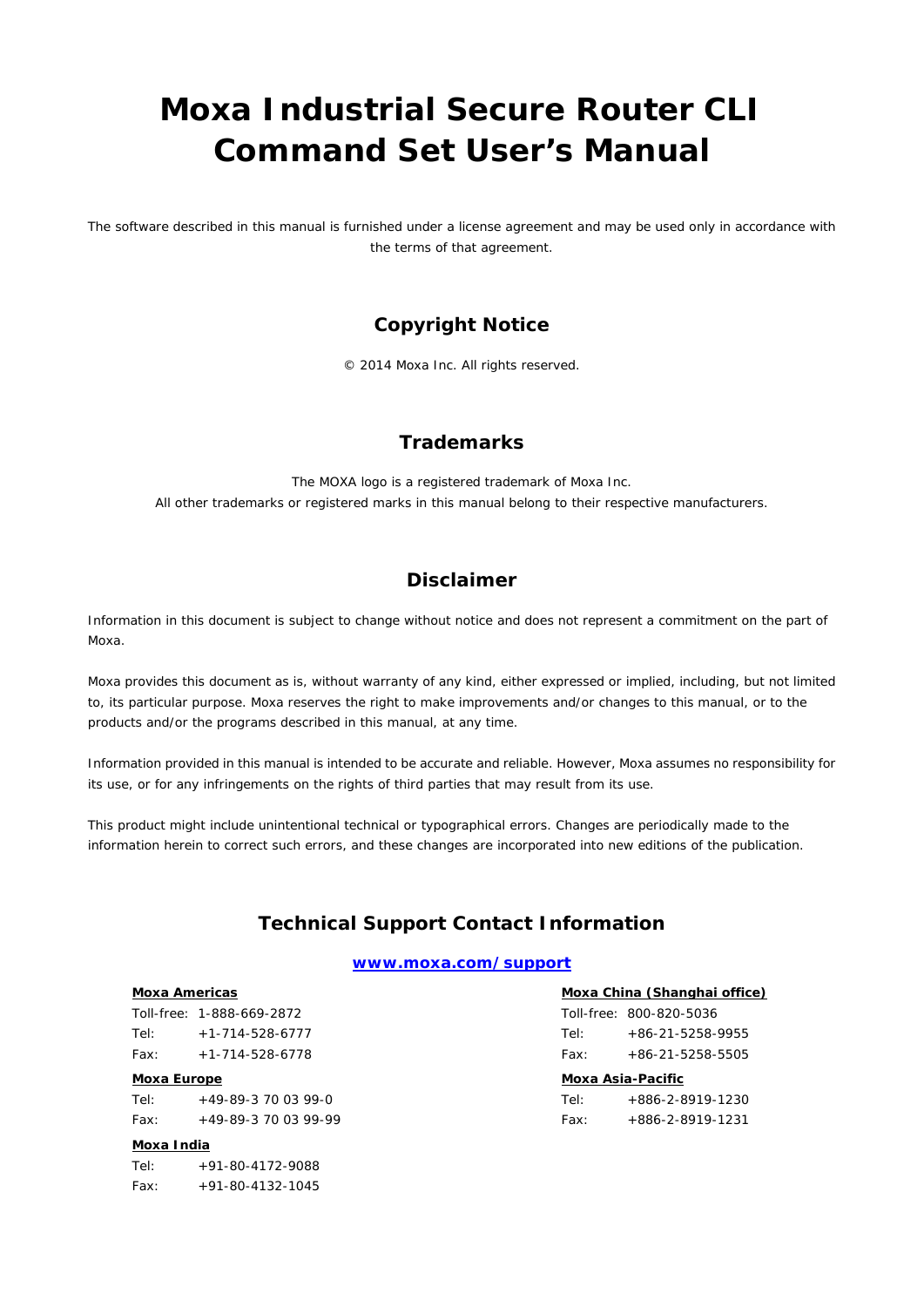## **Table of Contents**

| 1. |  |
|----|--|
|    |  |
|    |  |
|    |  |
|    |  |
|    |  |
|    |  |
|    |  |
|    |  |
|    |  |
|    |  |
|    |  |
| 2. |  |
|    |  |
|    |  |
|    |  |
|    |  |
|    |  |
| 3. |  |
|    |  |
|    |  |
| 4. |  |
|    |  |
|    |  |
|    |  |
|    |  |
|    |  |
|    |  |
|    |  |
|    |  |
|    |  |
|    |  |
|    |  |
|    |  |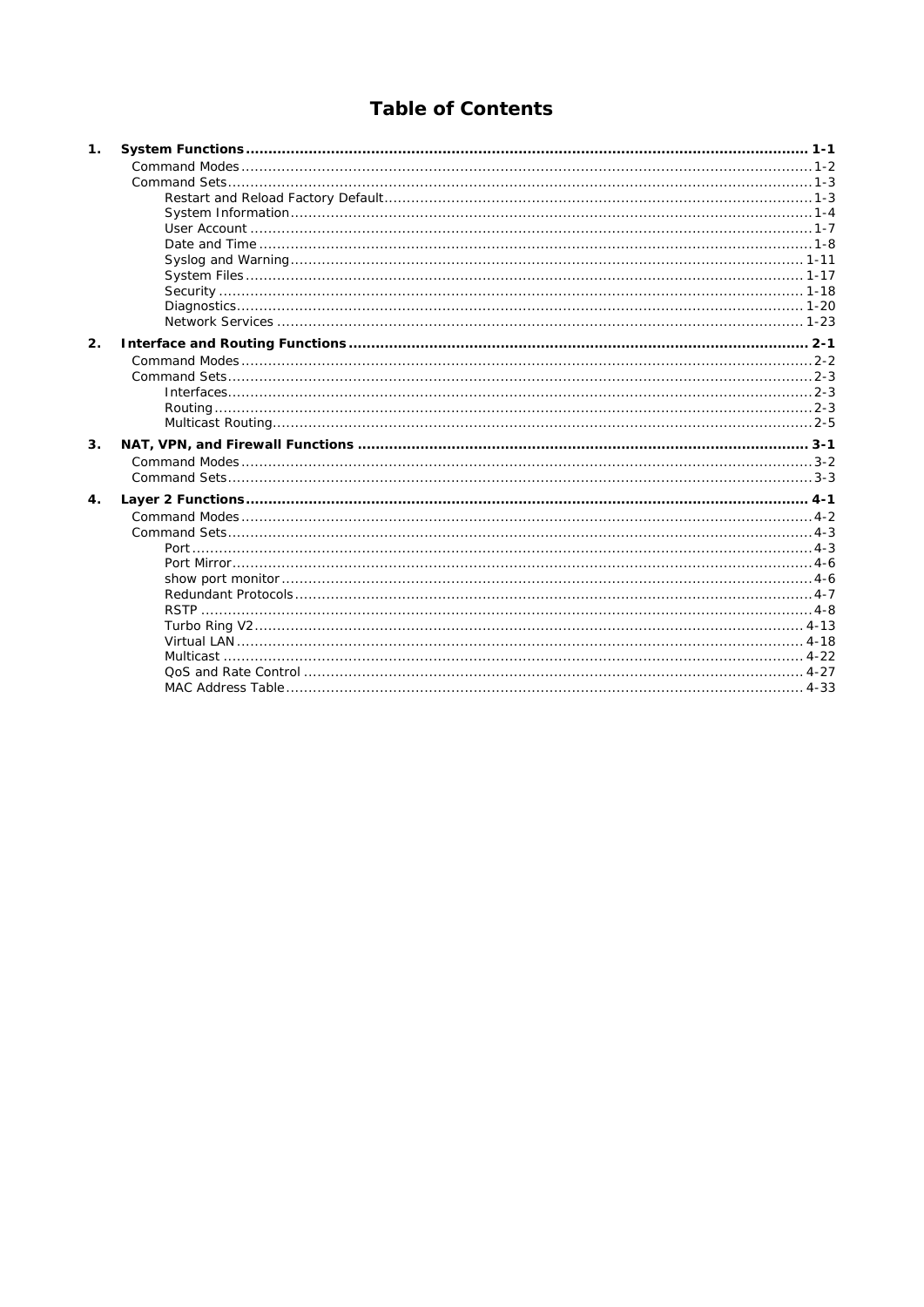# **1. System Functions**

<span id="page-3-0"></span>This chapter describes the commands of the system functions for Moxa industrial secure routers.

The following topics are covered in this chapter:

- **[Command Modes](#page-4-0)**
- **[Command Sets](#page-5-0)**
	- Restart [and Reload Factory Default](#page-5-1)
	- > [System Information](#page-6-0)
	- [User Account](#page-9-0)
	- $\triangleright$  [Date and Time](#page-10-0)
	- > [Syslog and Warning](#page-13-0)
	- $\triangleright$  [System Files](#page-19-0)
	- $\triangleright$  [Security](#page-20-0)
	- > [Diagnostics](#page-22-0)
	- > [Network Services](#page-25-0)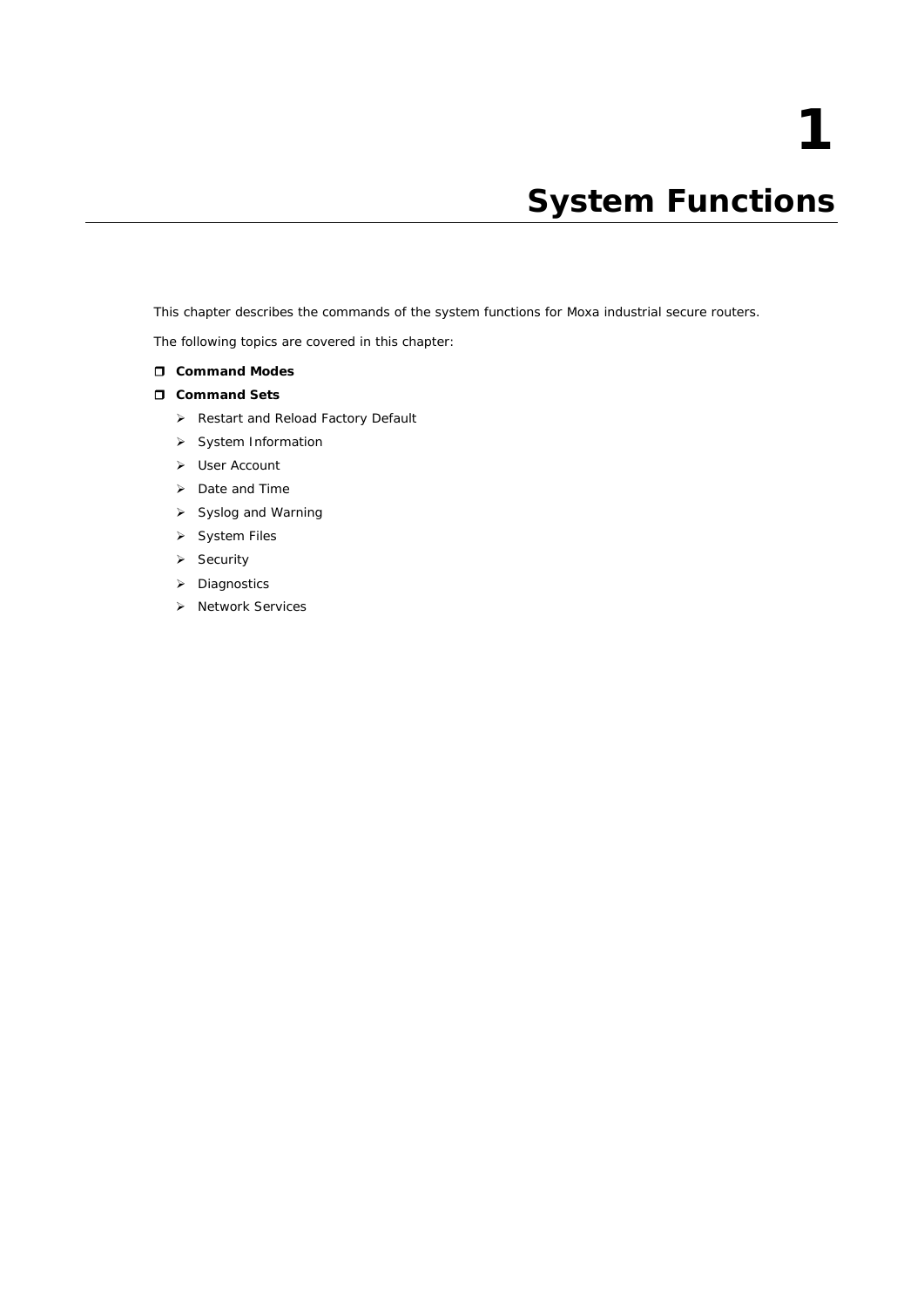# <span id="page-4-0"></span>**Command Modes**

Refer to the following tables for the command mode descriptions.

| Mode                 | <b>Access Method</b> | Prompt          | <b>Exit Method</b> | About This Mode                           |
|----------------------|----------------------|-----------------|--------------------|-------------------------------------------|
| User EXEC            | Begin a session with | Router>         | Enter logout or    | Use this mode to                          |
|                      | your router.         |                 | quit.              | Change terminal<br>٠                      |
|                      |                      |                 |                    | settings.                                 |
|                      |                      |                 |                    | Perform basic tests.<br>٠                 |
|                      |                      |                 |                    | Display system<br>٠                       |
|                      |                      |                 |                    | information.                              |
| Privileged EXEC      | While in user EXEC   | Router $#$      | Enter disable to   | Use this mode to verify                   |
|                      | mode, enter the      |                 | exit.              | commands that you                         |
|                      | enabled command.     |                 |                    | have entered. Use a                       |
|                      |                      |                 |                    | password to protect                       |
|                      |                      |                 |                    | access to this mode.                      |
| Global configuration | While in privileged  | router(config)# | To exit to         | Use this mode to                          |
|                      | EXEC mode, enter the |                 | privileged EXEC    | configure parameters                      |
|                      | configure command.   |                 |                    | mode, enter exit that apply to the entire |
|                      |                      |                 | or end, or press   | router.                                   |
|                      |                      |                 | Ctrl-Z.            |                                           |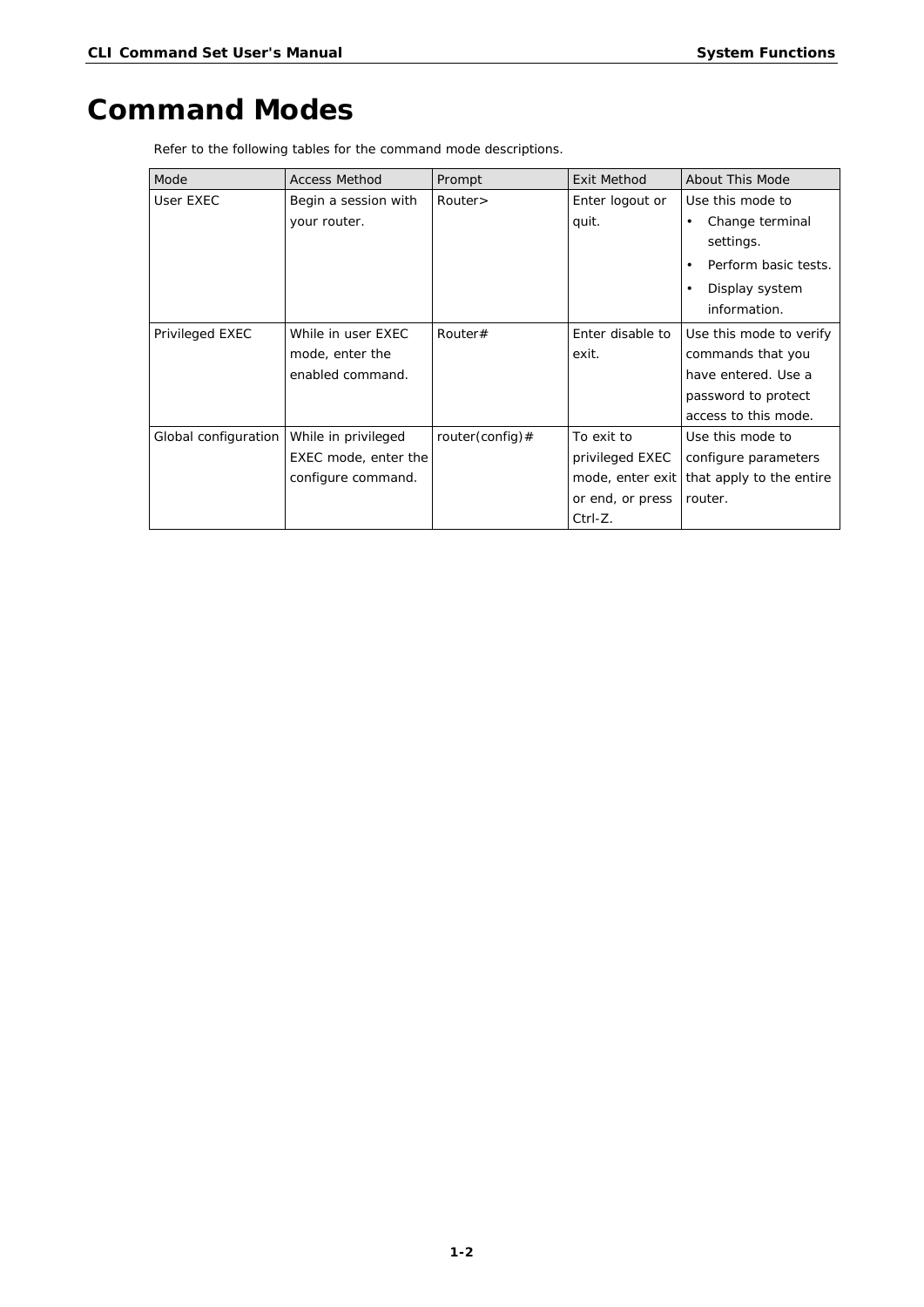# <span id="page-5-0"></span>**Command Sets**

# <span id="page-5-1"></span>**Restart and Reload Factory Default**

## **reload**

Use the **reload** privileged command on the router to restart Moxa Router. Use the **reload factory-default** privileged command to restore the router configuration to the factory default values.

## **Command**

## **reload [factory-default]**

| Syntax          | reload                                        | Halt and perform a cold restart |                                                        |
|-----------------|-----------------------------------------------|---------------------------------|--------------------------------------------------------|
| Description     | factory-default                               |                                 | Halt and perform a cold restart with factory default   |
| <b>Defaults</b> | N/A                                           |                                 |                                                        |
| Command         | Privileged EXEC                               |                                 |                                                        |
| Modes           |                                               |                                 |                                                        |
| <b>Usage</b>    | N/A                                           |                                 |                                                        |
| Guidelines      |                                               |                                 |                                                        |
| Examples        | router# reload factory-default                |                                 | - Halt and perform a cold restart with factory default |
|                 | router# reload                                |                                 | - Halt and perform a cold restart                      |
|                 | router# reload factory-default                |                                 |                                                        |
|                 | router# reload                                |                                 |                                                        |
|                 | Proceed with reload ? [Y/n]                   |                                 |                                                        |
|                 | router# reload factory-default                |                                 |                                                        |
|                 | Proceed with reload to factory default? [Y/n] |                                 |                                                        |
| Error           | N/A                                           |                                 |                                                        |
| messages        |                                               |                                 |                                                        |
|                 |                                               |                                 |                                                        |
| Related         | N/A                                           |                                 |                                                        |
| commands        |                                               |                                 |                                                        |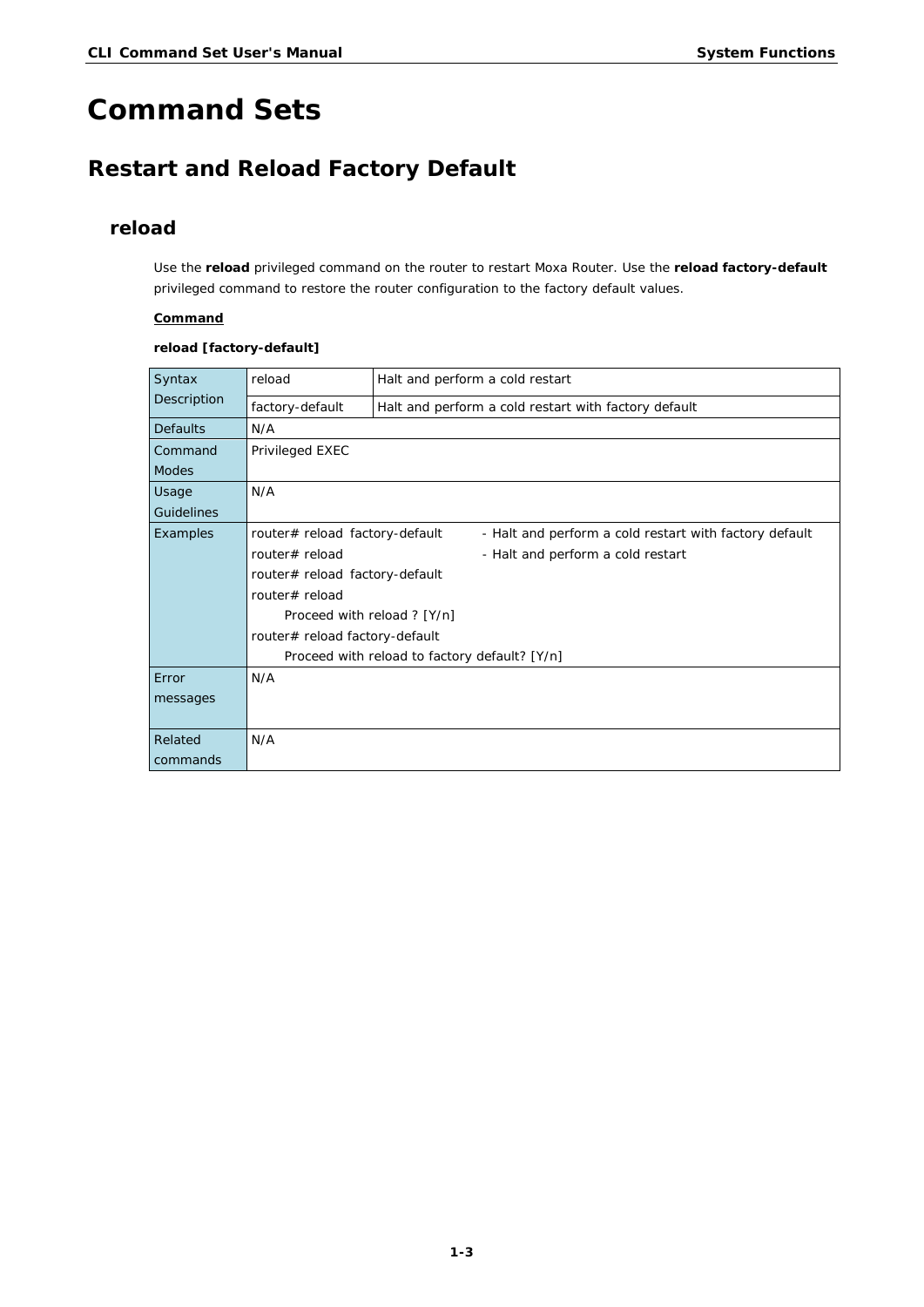# <span id="page-6-0"></span>**System Information**

## **hostname**

To specify or modify the host name for the network server, use the **hostname** global configuration command. To return to the default, use the **no** form of this command. **Commands**

## **hostname** name

#### **no hostname**

| Syntax            | hostname                     | Set system's network name (maximum 30 characters)      |
|-------------------|------------------------------|--------------------------------------------------------|
| Description       | name                         | Router name string                                     |
| <b>Defaults</b>   |                              | Name is the default router name with the serial number |
| Command           | Global configuration         |                                                        |
| Modes             |                              |                                                        |
| <b>Usage</b>      | Maximum string tokens are 5. |                                                        |
| <b>Guidelines</b> |                              | Maximum router name length is 40 characters.           |
| Examples          |                              | router(config)# hostname MOXA Ethernet Router EDR-810  |
|                   | router(config) $#$ exit      |                                                        |
|                   | router# show system          |                                                        |
|                   | System Information           |                                                        |
|                   | <b>System Name</b>           | : MOXA Ethernet Router EDR-810                         |
|                   | System Location              | : Router Location                                      |
|                   | <b>System Description</b>    | : MOXA EDR-810                                         |
|                   | Maintainer Information       |                                                        |
|                   | <b>MAC Address</b>           | : 00:90:EB:1D:24:36                                    |
|                   | <b>System Uptime</b>         | : 0d0h36m57s                                           |
| Error             |                              | Length of router hostname is too long                  |
| messages          |                              |                                                        |
|                   |                              |                                                        |
| Related           | show system                  |                                                        |
| commands          |                              |                                                        |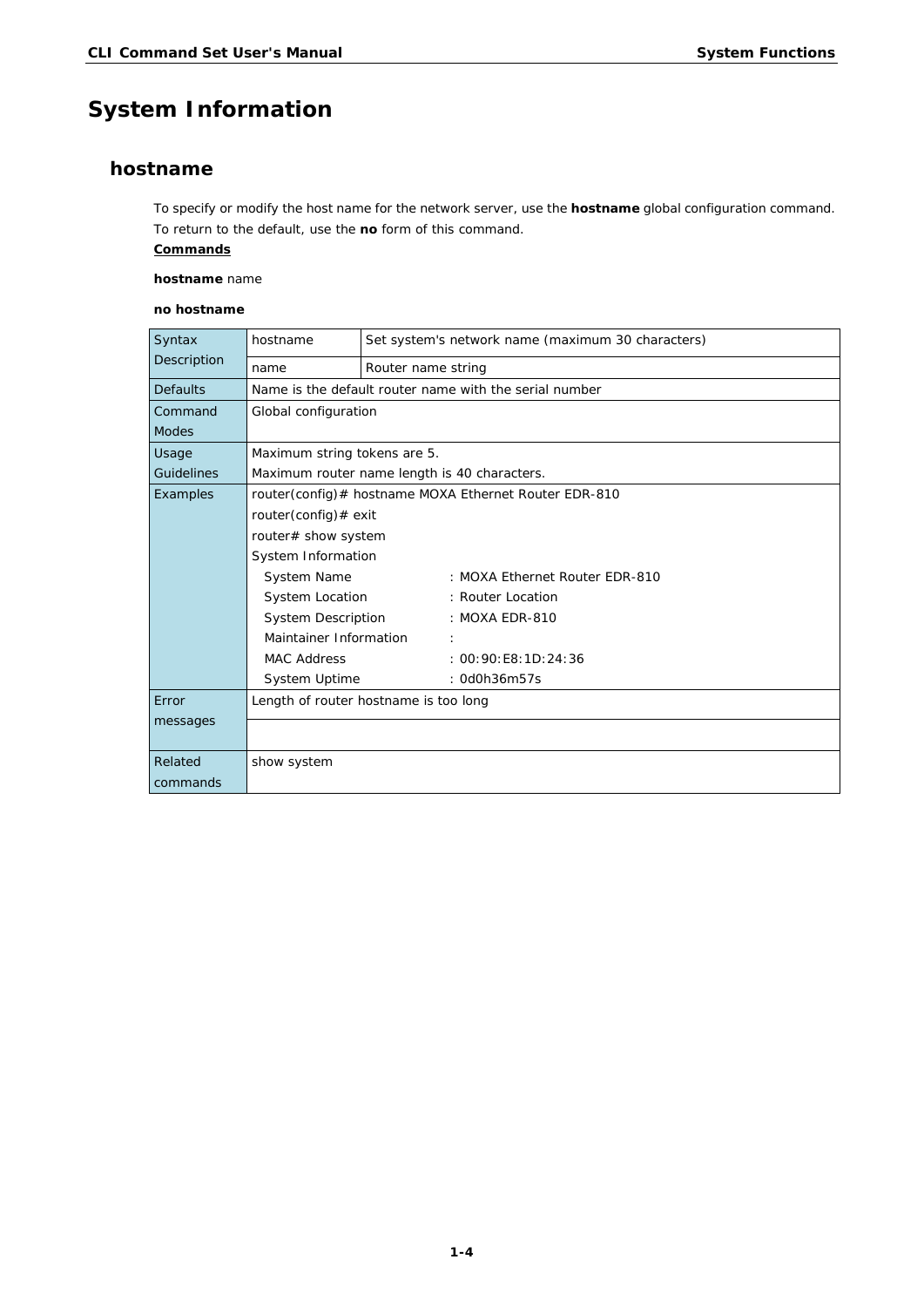## **snmp-server contact**

To set the system contact string, use the **snmp-server contact** global configuration command. To remove the contact string, use the **no** form of this command.

## **Commands**

## **snmp-server contact text**

#### **no snmp-server contact**

| Syntax            | snmp-server contact                                     | Configure router maintainer contact information                  |
|-------------------|---------------------------------------------------------|------------------------------------------------------------------|
| Description       |                                                         |                                                                  |
|                   | text                                                    | Maintainer contact information                                   |
| <b>Defaults</b>   | N/A                                                     |                                                                  |
| Command           | Global configuration                                    |                                                                  |
| <b>Modes</b>      |                                                         |                                                                  |
| Usage             |                                                         | "text" parameter can be set as string separated by space.        |
| <b>Guidelines</b> | Maximum string tokens are 5.                            |                                                                  |
|                   | Maximum length of router maintainer contact info is 40. |                                                                  |
| Examples          | router(config)# snmp-server contact                     |                                                                  |
|                   |                                                         | <string:token1> - Maintainer contact information</string:token1> |
|                   | router(config)# no snmp-server contact                  |                                                                  |
| Error             | Length of maintainer info is too long                   |                                                                  |
| messages          |                                                         |                                                                  |
|                   |                                                         |                                                                  |
| Related           | show snmp                                               |                                                                  |
| commands          |                                                         |                                                                  |

## **snmp-server description**

To set the system description string, use the **snmp-server description** global configuration command. To remove the description string, use the **no** form of this command.

## **Commands**

## **snmp-server description text**

#### **no snmp-server description**

| Syntax            | snmp-server description                                   | Configure router's system description |
|-------------------|-----------------------------------------------------------|---------------------------------------|
| Description       | text                                                      | Description string                    |
| <b>Defaults</b>   | The default description is the model name.                |                                       |
| Command           | Global configuration                                      |                                       |
| <b>Modes</b>      |                                                           |                                       |
| Usage             | "text" parameter can be set as string separated by space. |                                       |
| <b>Guidelines</b> | Maximum string tokens are 5.                              |                                       |
|                   | Maximum length of router maintainer contact info is 40.   |                                       |
| Examples          | router(config)# snmp-server description MOXA PT Series    |                                       |
|                   | router(config) $#$ exit                                   |                                       |
|                   | router# show system                                       |                                       |
|                   | System Information                                        |                                       |
|                   | <b>System Name</b>                                        | : Managed Redundant Router 09458      |
|                   | System Location                                           | : Xindian No. 135 6F Taiwan           |
|                   | <b>System Description</b>                                 | : MOXA PT Series                      |
|                   | Maintainer Information                                    | : 8860289191230                       |
|                   | <b>MAC Address</b>                                        | : 00:90:EB:1D:24:36                   |
|                   | <b>System Uptime</b>                                      | $:$ 0d0h6m46s                         |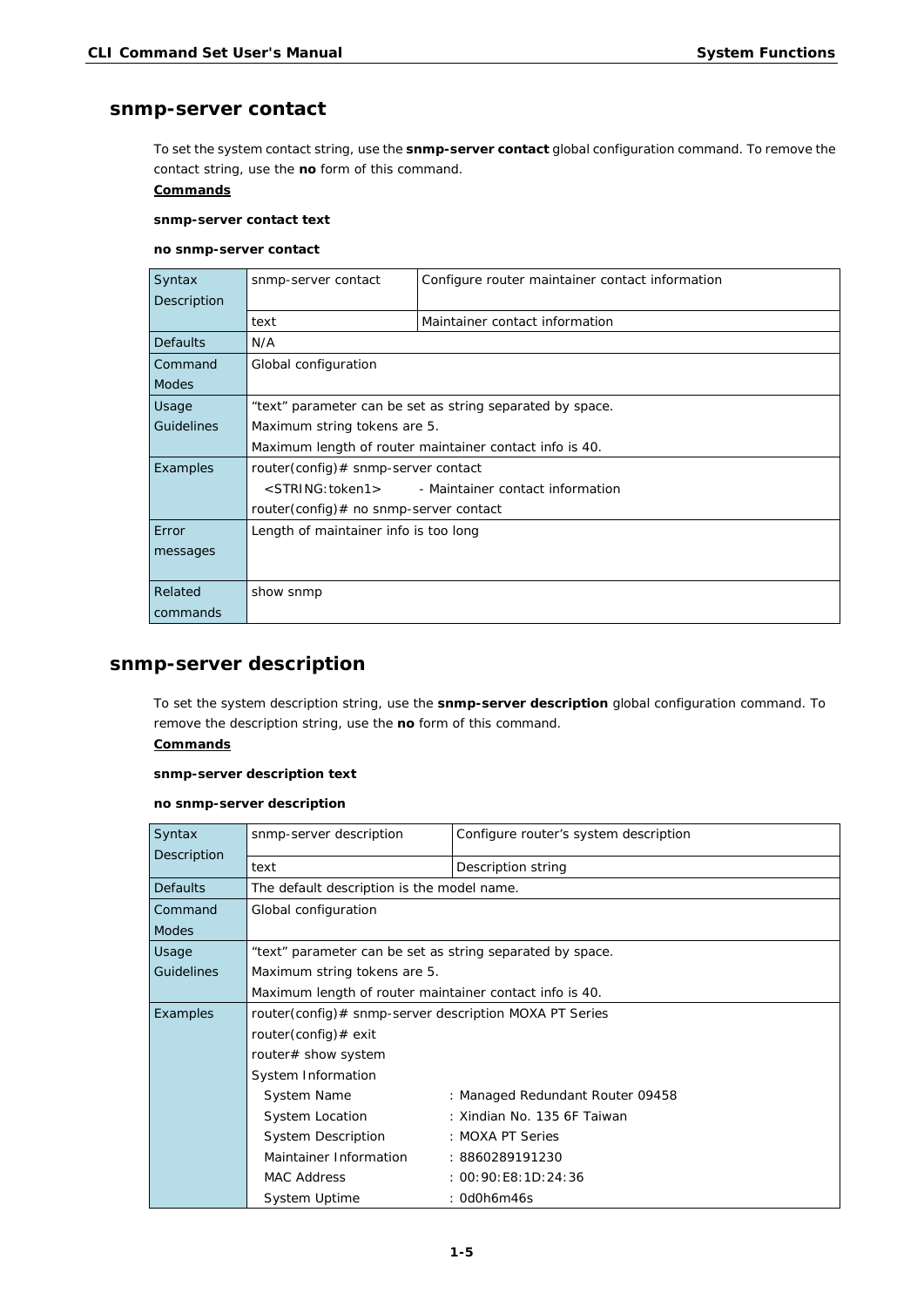| Error    | Length of system description is too long |
|----------|------------------------------------------|
| messages |                                          |
|          |                                          |
| Related  | show snmp                                |
| commands |                                          |

## **snmp-server location**

To set the system location string, use the **snmp-server location** global configuration command. To remove the location string, use the **no** form of this command.

#### **Commands**

#### **snmp-server location** text

#### **no snmp-server location**

| Syntax          | snmp-server location                                      | Configure router's system location |
|-----------------|-----------------------------------------------------------|------------------------------------|
| Description     | text                                                      | Location string                    |
| <b>Defaults</b> | The default text is Router Location                       |                                    |
| Command         | Global configuration                                      |                                    |
| Modes           |                                                           |                                    |
| <b>Usage</b>    | "text" parameter can be set as string separated by space. |                                    |
| Guidelines      | Maximum string tokens are 5.                              |                                    |
|                 | Maximum length of router location is 80.                  |                                    |
|                 |                                                           |                                    |
| Examples        | router(config)# snmp-server location                      |                                    |
|                 | <string:token1></string:token1>                           | - Location string token 1          |
|                 | router(config)# no snmp-server location                   |                                    |
| Error           | Length of location is too long                            |                                    |
| messages        |                                                           |                                    |
|                 |                                                           |                                    |
| Related         | show snmp                                                 |                                    |
| commands        |                                                           |                                    |

## **show system**

Use **show system** command to display system identification settings.

#### **Command**

### **show system**

| Syntax            | show                       | Show running system information     |  |
|-------------------|----------------------------|-------------------------------------|--|
| Description       | system                     | System hardware and software status |  |
| <b>Defaults</b>   |                            |                                     |  |
| Command           | Privileged EXEC/ User EXEC |                                     |  |
| <b>Modes</b>      |                            |                                     |  |
| Usage             | N/A                        |                                     |  |
| <b>Guidelines</b> |                            |                                     |  |
| Examples          | router# show system        |                                     |  |
|                   | System Information         |                                     |  |
|                   | <b>System Name</b>         | : Managed Redundant Router 09458    |  |
|                   | <b>System Location</b>     | : Xidian No. 135 6F Taiwan          |  |
|                   | <b>System Description</b>  | : MOXA PT Series                    |  |
|                   | Maintainer Information     | : 8860289191230                     |  |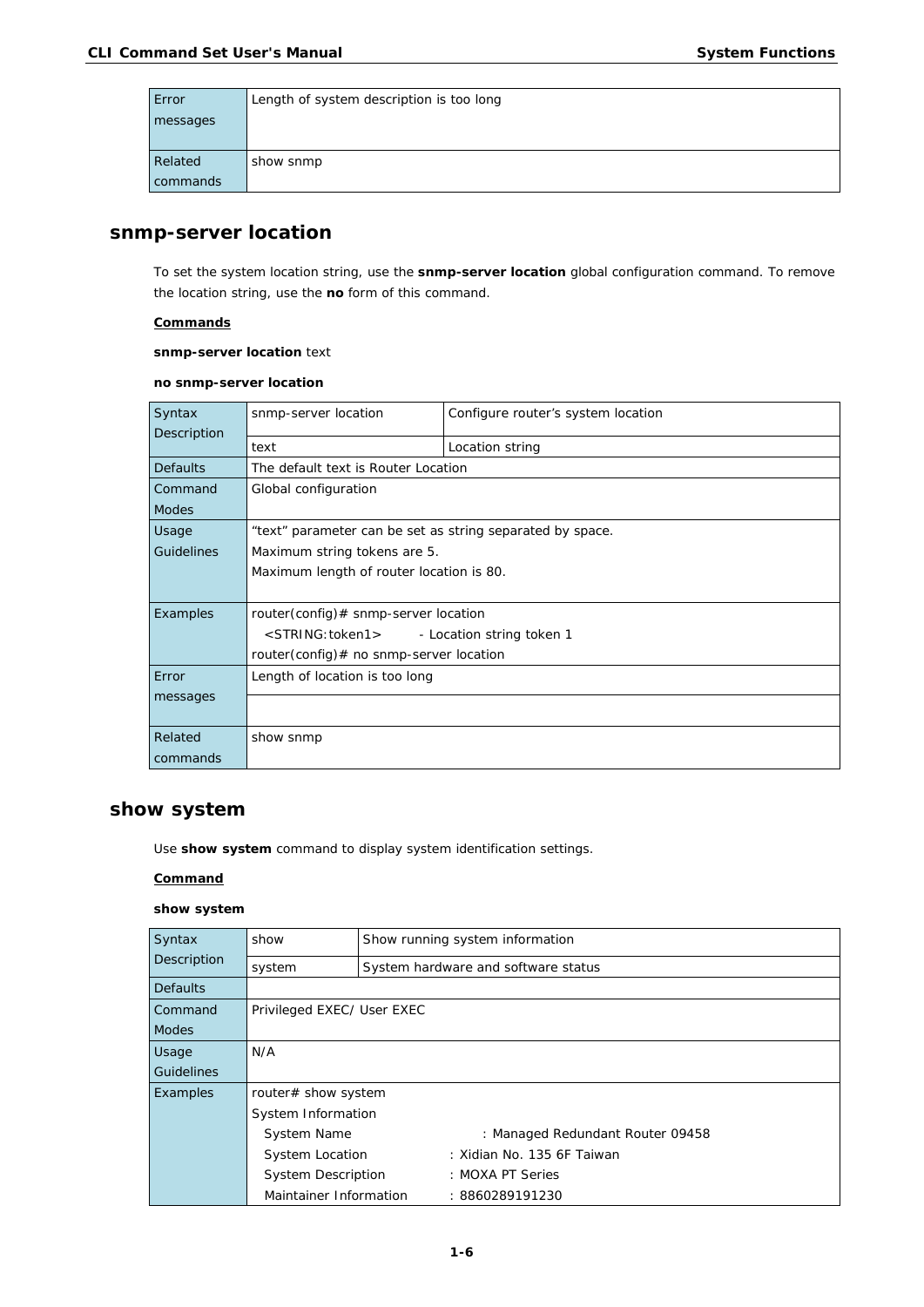|          | <b>MAC Address</b>      | : 00:90:EB:1D:24:36 |
|----------|-------------------------|---------------------|
|          | System Uptime           | $:$ 0d0h6m46s       |
| Error    | N/A                     |                     |
| messages |                         |                     |
|          |                         |                     |
| Related  | snmp-server description |                     |
| commands | snmp-server contact     |                     |
|          | snmp-server location    |                     |
|          |                         |                     |

## <span id="page-9-0"></span>**User Account**

### **username**

Use the **username** global configuration command on the router to set the username and password of the local login user. Use the **no** form of this command to clear the password setting of the specified user.

#### **Commands**

**username { admin | user } password** string

### **no username { admin | user } password**

| Syntax            | username                                         | Configuration for login account authentication |  |
|-------------------|--------------------------------------------------|------------------------------------------------|--|
| Description       | admin                                            | Configure for account "admin"                  |  |
|                   | user                                             | Configure for account "user"                   |  |
|                   | password                                         | Specify the password                           |  |
|                   | string                                           | Password string                                |  |
| <b>Defaults</b>   | There is no password for each user               |                                                |  |
| Command           | Global configuration                             |                                                |  |
| <b>Modes</b>      |                                                  |                                                |  |
| Usage             | N/A                                              |                                                |  |
| <b>Guidelines</b> |                                                  |                                                |  |
| Examples          | router(config)# username admin password moxa1234 |                                                |  |
|                   | router(config)# username user password moxa5678  |                                                |  |
| Error             | N/A                                              |                                                |  |
| messages          |                                                  |                                                |  |
|                   |                                                  |                                                |  |
| Related           | show users                                       |                                                |  |
| commands          |                                                  |                                                |  |

## **show users**

Use the **show users** user EXEC command to display the username/password configuration.

#### **Command**

### **show users**

| <b>Commands</b> | users                      | Display login user settings |
|-----------------|----------------------------|-----------------------------|
| <b>Defaults</b> | N/A                        |                             |
| Command         | Privileged EXEC/ User EXEC |                             |
| <b>Modes</b>    |                            |                             |
| <b>Usage</b>    | N/A                        |                             |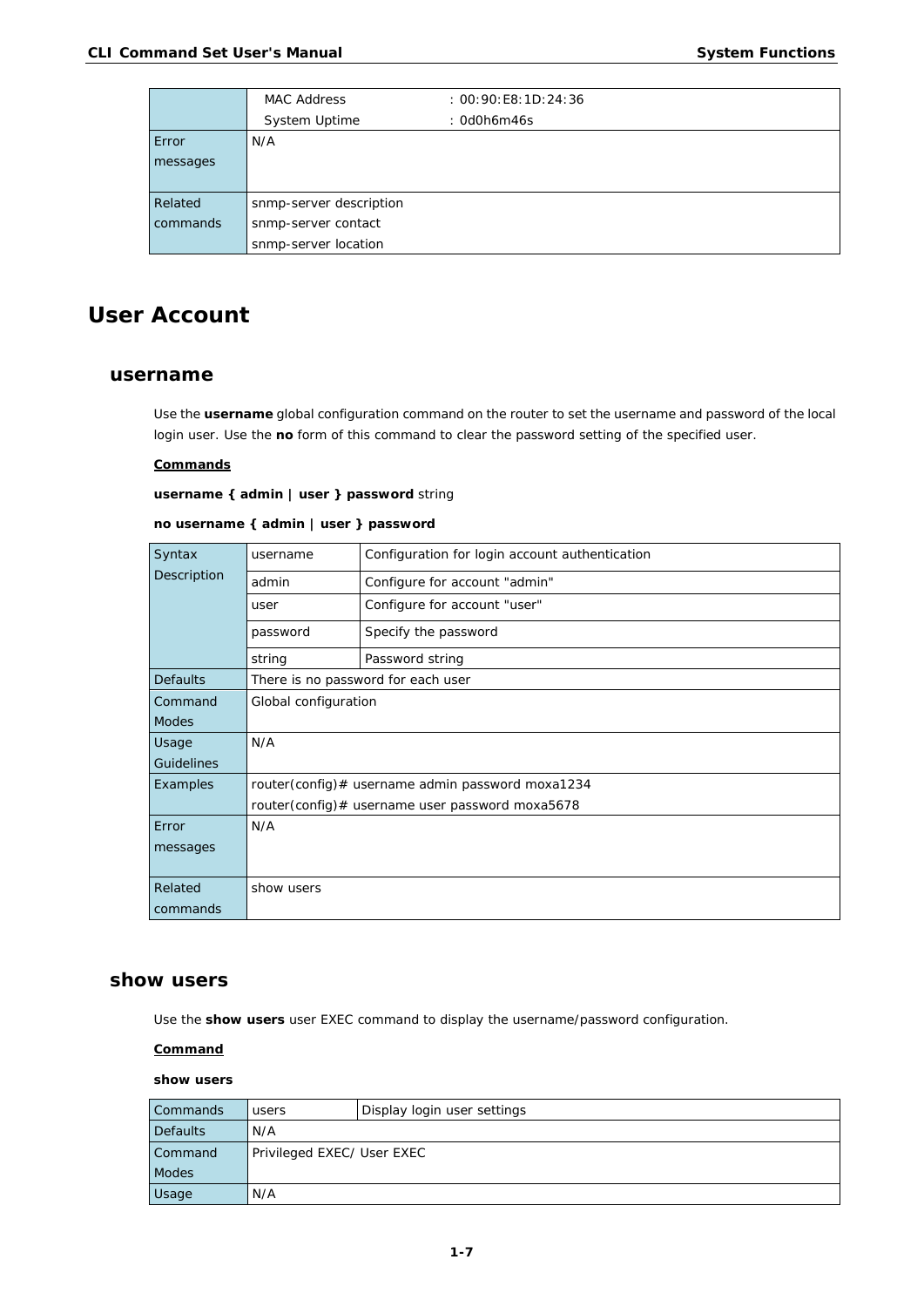| Guidelines |                            |
|------------|----------------------------|
| Examples   | router# show users         |
|            | Login account information: |
|            | Password<br>Name           |
|            | -----------                |
|            | admin                      |
|            | user                       |
| Error      | N/A                        |
| messages   |                            |
| Related    | username                   |
| commands   |                            |

## <span id="page-10-0"></span>**Date and Time**

## **clock set**

Use the **clock set** global configuration command on the router to set the current router time.

#### **Command**

**clock set** hh:mm:ss month day year

| Syntax            | clock                                       | Configure time-of-day clock |
|-------------------|---------------------------------------------|-----------------------------|
| Description       | set                                         | Adjust the clock            |
|                   | hh:mm:ss                                    | hh: mm: ss                  |
|                   | month                                       | $1 - 12$                    |
|                   | day                                         | $1 - 31$                    |
|                   | year                                        | $2000 - 2037$               |
| <b>Defaults</b>   | N/A                                         |                             |
| Command           | Global configuration                        |                             |
| <b>Modes</b>      |                                             |                             |
| Usage             | N/A                                         |                             |
| <b>Guidelines</b> |                                             |                             |
| Examples          | router(config)# clock set 11:11:11 1 1 2010 |                             |
| Error             | Illegal parameters!                         |                             |
| messages          |                                             |                             |
|                   |                                             |                             |
| Related           | show clock                                  |                             |
| commands          |                                             |                             |

## **clock summer-time**

Use the **clock summer-time** global configuration command on the router to enable the day light saving time offset and set the applied duration. Use the **no** form of this command to disable it.

#### **Commands**

**clock summer-time start-date** month week day hour

**clock summer-time end-date** month week day hour

**clock summer-time offset** offset-hour

| <b>Syntax</b><br>Description | clock       | Configure time-of-day clock            |
|------------------------------|-------------|----------------------------------------|
|                              | summer-time | Configure Summer time parameter        |
|                              | start-date  | The date when summer time offset start |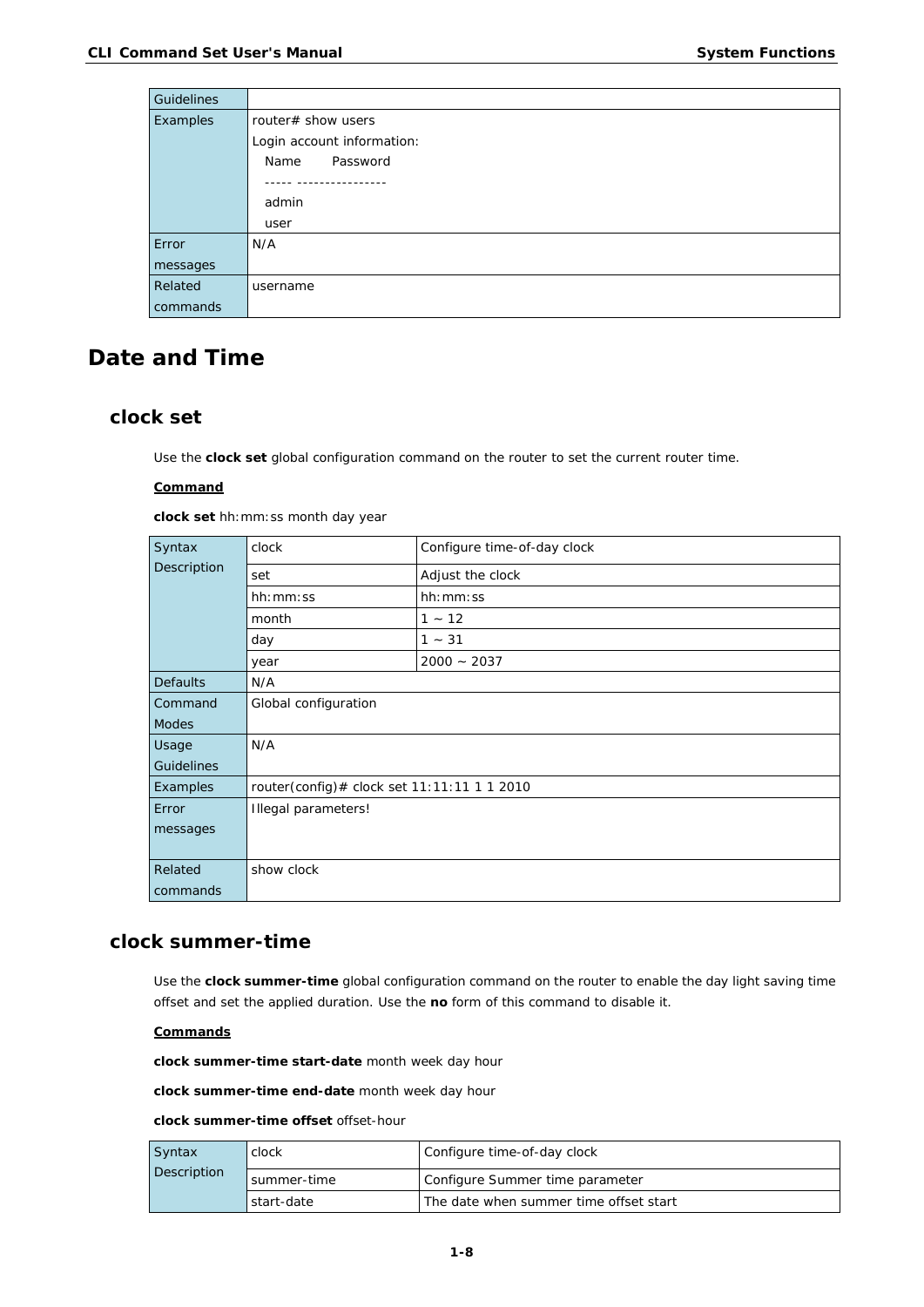|                   | end-date                                                                                                     | The date when summer time offset end                       |  |
|-------------------|--------------------------------------------------------------------------------------------------------------|------------------------------------------------------------|--|
|                   | month                                                                                                        | From 'Jan', 'January' or '1' to 'Dec', 'December', or '12' |  |
|                   | From '1st' or '1' to 'Last' or '6'<br>week<br>From 'Sun', 'Sunday' or '1' to 'Sat', 'Saturday' or '7'<br>day |                                                            |  |
|                   |                                                                                                              |                                                            |  |
|                   | hour                                                                                                         | $0 - 23$                                                   |  |
|                   | offset                                                                                                       | Summer time offset                                         |  |
|                   | offset-hour                                                                                                  | $1 - 12$                                                   |  |
| <b>Defaults</b>   | N/A                                                                                                          |                                                            |  |
| Command           | Global configuration                                                                                         |                                                            |  |
| <b>Modes</b>      |                                                                                                              |                                                            |  |
| Usage             | When configuring the summer time offset, the start-date and end-date must be configured                      |                                                            |  |
| <b>Guidelines</b> | correctly first.                                                                                             |                                                            |  |
| Examples          | router(config)# clock timezon gmt -4                                                                         |                                                            |  |
| Error             | Invalid parameter                                                                                            |                                                            |  |
| messages          | Month must be configured as 'Jan', 'January' or a numerical '1'.                                             |                                                            |  |
|                   | Week must be configured as '1st', '2nd', '3rd', '4th', '5th' or 'Last'                                       |                                                            |  |
|                   | Day must be configured as 'Sun', 'Sunday' or a numerical '1'.                                                |                                                            |  |
|                   | Hour must be in the range from 0 to 23.                                                                      |                                                            |  |
|                   | Please input the correct start/end date of the summer time first!                                            |                                                            |  |
|                   | Hour offset is out of range.                                                                                 |                                                            |  |
| Related           | show clock                                                                                                   |                                                            |  |
| commands          |                                                                                                              |                                                            |  |

## **clock timezone**

Use the **clock timezone** global configuration command on the router to set the current time zone.

## **Command**

**clock timezone gmt** offset-hour

| Syntax          | clock                                | Configure time-of-day clock |
|-----------------|--------------------------------------|-----------------------------|
| Description     | timezone                             | Time zone hour shifting     |
|                 | gmt                                  | Greenwich Mean Time         |
|                 | offset-hour                          | $-12 - 12$                  |
|                 |                                      |                             |
|                 |                                      |                             |
| <b>Defaults</b> | N/A                                  |                             |
| Command         | Global configuration                 |                             |
| Modes           |                                      |                             |
| <b>Usage</b>    | N/A                                  |                             |
| Guidelines      |                                      |                             |
| Examples        | router(config)# clock timezon gmt -4 |                             |
|                 |                                      |                             |
| Error           | Hour offset is out of range          |                             |
| messages        |                                      |                             |
|                 |                                      |                             |
| Related         | show clock                           |                             |
| commands        |                                      |                             |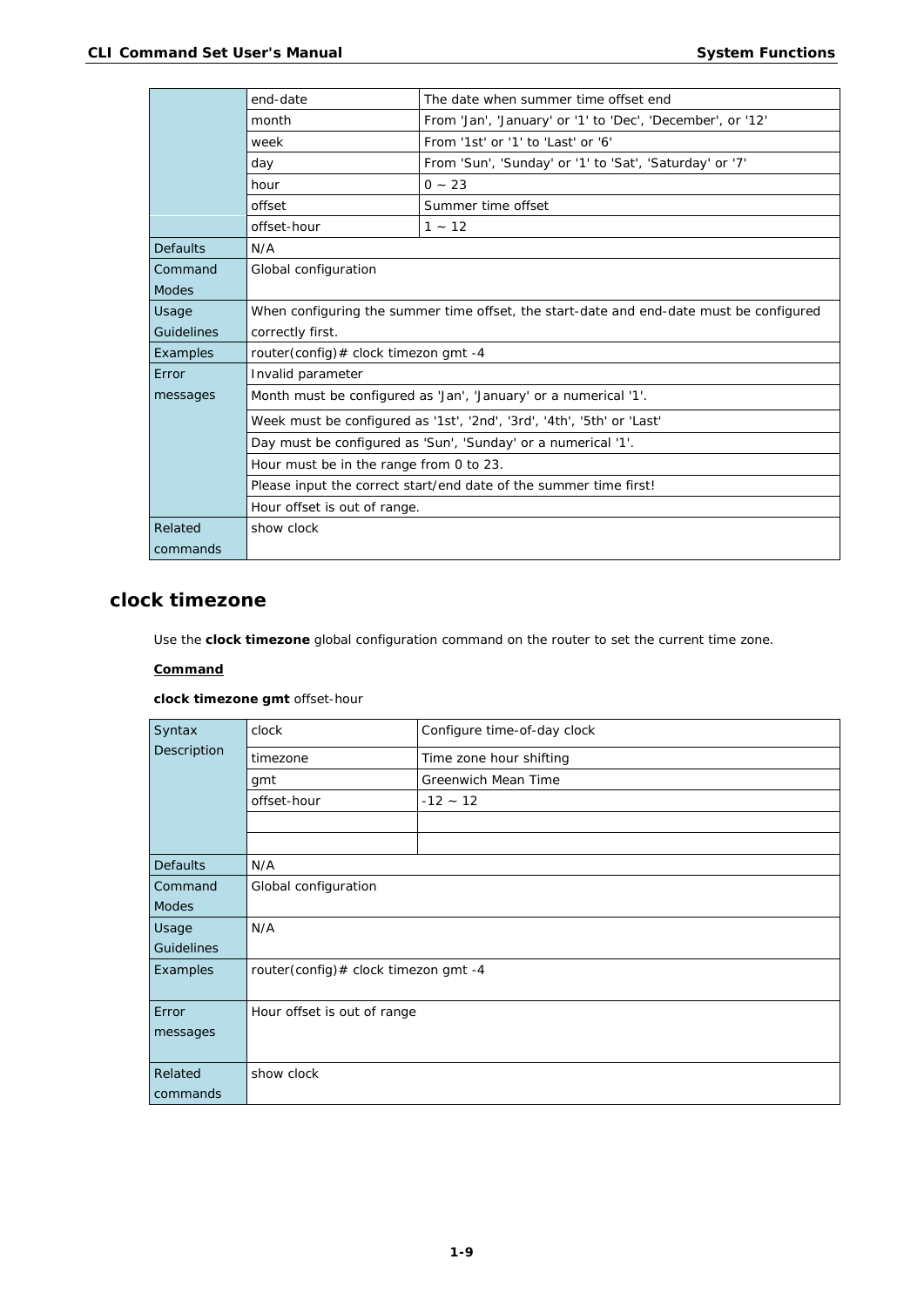## **ntp remote-server**

Use the **ntp remote-server** global configuration command to enable the NTP or SNTP client function and configure the remote NTP server. Use the **no** form of this command to return to the default value.

#### **Commands**

**ntp remote-server** server-addr-1 [server-addr-2] **[simple]**

#### **no ntp remote-server**

| Syntax            | ntp                                                                 | Configure Network Time Protocol                                     |
|-------------------|---------------------------------------------------------------------|---------------------------------------------------------------------|
| Description       | remote-server                                                       | Configure NTP/SNTP server for time query                            |
|                   | simple                                                              | Configure Simple Network Time Protocol instead of Network Time      |
|                   |                                                                     | Protocol                                                            |
|                   | server-addr-1                                                       | IP address or DNS name                                              |
|                   | server-addr-2                                                       | IP address or DNS name                                              |
| <b>Defaults</b>   | The default configuration contains one time server "time.nist.gov". |                                                                     |
| Command           | Global configuration                                                |                                                                     |
| <b>Modes</b>      |                                                                     |                                                                     |
| Usage             | N/A                                                                 |                                                                     |
| <b>Guidelines</b> |                                                                     |                                                                     |
| Examples          |                                                                     | router(config)# ntp remote-server 192.168.127.1 time.stdtime.gov.tw |
| Error             | N/A                                                                 |                                                                     |
| messages          |                                                                     |                                                                     |
|                   |                                                                     |                                                                     |
| Related           | show clock                                                          |                                                                     |
| commands          |                                                                     |                                                                     |

## **ntp server**

Use the **ntp server** global configuration command to enable the router as an NTP server. Use the **no** form of this command to return to disable it.

## **Commands**

**ntp server**

#### **no ntp server**

| Syntax            | ntp                           | Configure Network Time Protocol |  |
|-------------------|-------------------------------|---------------------------------|--|
| Description       | server                        | Enable NTP server               |  |
| <b>Defaults</b>   | Default is disabled           |                                 |  |
| Command           | Global configuration          |                                 |  |
| <b>Modes</b>      |                               |                                 |  |
| Usage             | N/A                           |                                 |  |
| <b>Guidelines</b> |                               |                                 |  |
| Examples          | router(config) $#$ ntp server |                                 |  |
| Error             | N/A                           |                                 |  |
| messages          |                               |                                 |  |
|                   |                               |                                 |  |
| Related           | show clock                    |                                 |  |
| commands          |                               |                                 |  |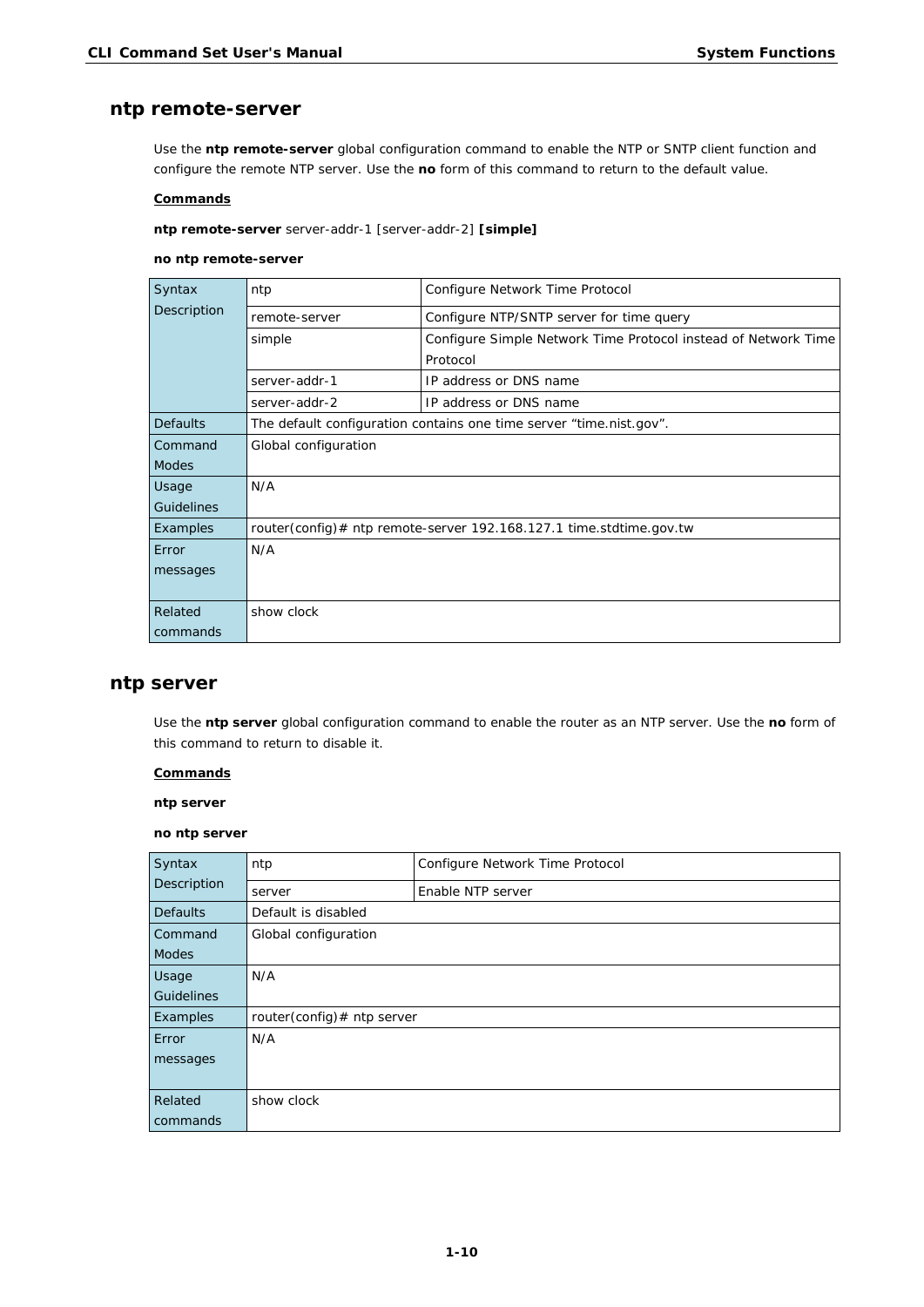## **show clock**

Use the **show clock** user EXEC command to display the time-related setting.

#### **Command**

#### **show clock**

| Syntax            | clock                      | Display the system clock                |  |
|-------------------|----------------------------|-----------------------------------------|--|
| Description       |                            |                                         |  |
| <b>Defaults</b>   | N/A                        |                                         |  |
| Command           | Privileged EXEC/ User EXEC |                                         |  |
| <b>Modes</b>      |                            |                                         |  |
| Usage             | N/A                        |                                         |  |
| <b>Guidelines</b> |                            |                                         |  |
| Examples          | router# show clock         |                                         |  |
|                   |                            |                                         |  |
|                   |                            | Current Time : Fri Jan 01 08:38:28 2010 |  |
|                   | Daylight Saving            |                                         |  |
|                   | <b>Start Date</b>          | $\ddot{\phantom{a}}$                    |  |
|                   | End Date                   |                                         |  |
|                   | Offset<br>$\sim$ 100 $\pm$ |                                         |  |
|                   | Time Zone                  | : $GMT-4:00$                            |  |
|                   | Time Server                |                                         |  |
|                   | Query Period               | $: 600$ sec                             |  |
|                   | NTP/SNTP Server : Disabled |                                         |  |
| Error             | N/A                        |                                         |  |
| messages          |                            |                                         |  |
|                   |                            |                                         |  |
| Related           | clock set                  |                                         |  |
| commands          | clock summer-time          |                                         |  |
|                   | clock timezone             |                                         |  |
|                   | ntp refresh-time           |                                         |  |
|                   | ntp remote-server          |                                         |  |
|                   | ntp server                 |                                         |  |

# <span id="page-13-0"></span>**Syslog and Warning**

## **warning-notification system-event**

Use **warning-notification system-event** global configuration commands to enable the system warning events trigger to email, relay, syslog or trap. Use the **no** form of this command to disable it.

#### **Commands**

**warning-notification system-event { cold-start | warm-start | config-changed | pwr1-trans-on | pwr2-trans-on | pwr1-trans-off | pwr2-trans-off | auth-fail | password-changed | tacacs-auth-fail | radius-auth-fail | topology-changed | coupling-changed | master-changed | rstp-admin-changed | rstp-topology-changed | turbo-ring-break | di1-trans-on|di1-trans-off } {action** *action-index* **| severity** *severity-level* **| active}**

**no warning-notification system-event { cold-start | warm-start | config-changed | pwr1-trans-on | pwr2-trans-on | pwr1-trans-off | pwr2-trans-off | auth-fail | password-changed | tacacs-auth-fail | radius-auth-fail | topology-changed | coupling-changed | master-changed | rstp-admin-changed | rstp-topology-changed | turbo-ring-break | di1-trans-on|di1-trans-off } active}**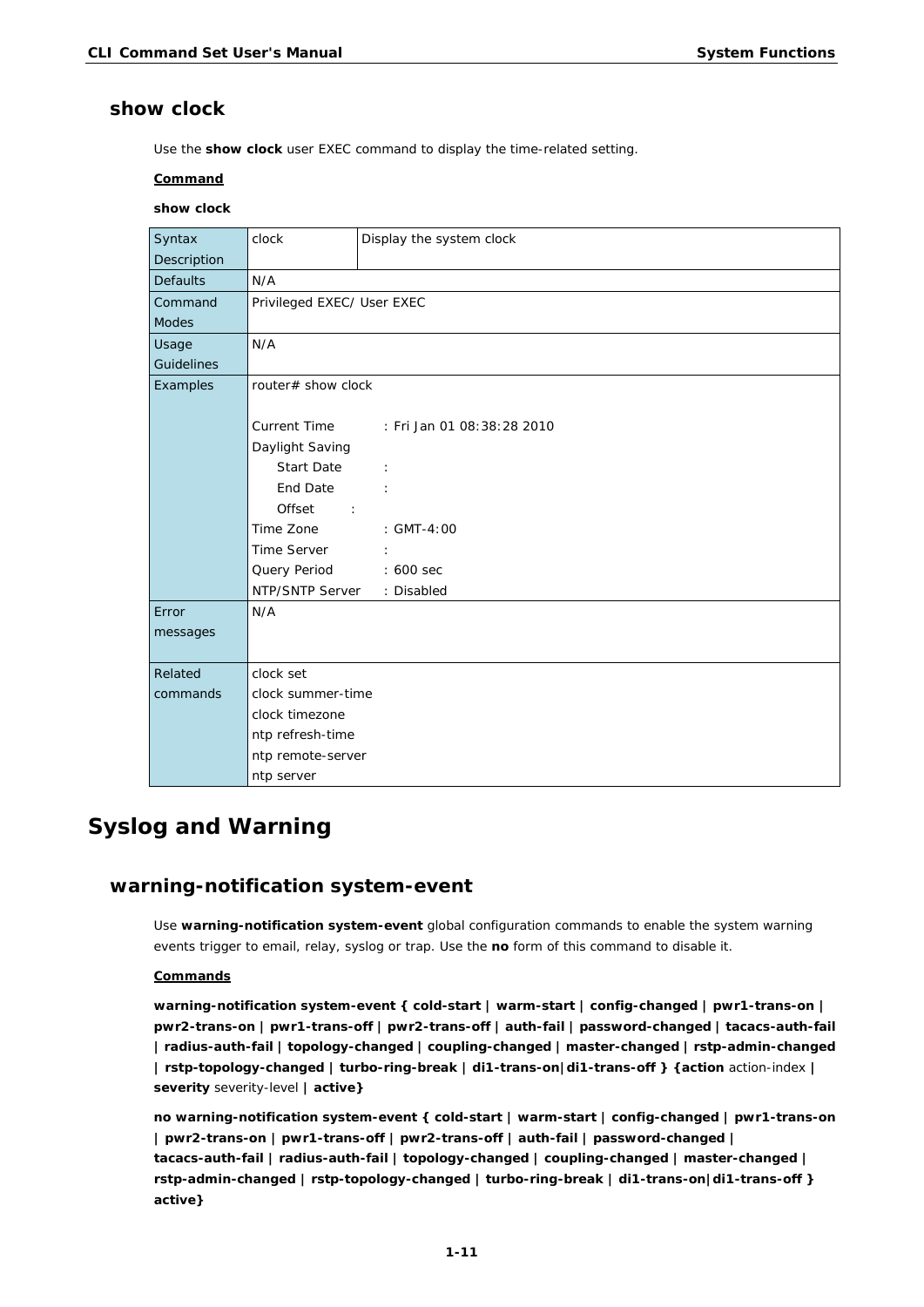| Syntax                  | warning-notification                                                                                                                                           | Enable/disable warning notification with related events                                           |  |
|-------------------------|----------------------------------------------------------------------------------------------------------------------------------------------------------------|---------------------------------------------------------------------------------------------------|--|
| Description             | system-event                                                                                                                                                   | Configure system event warning                                                                    |  |
|                         | cold-start                                                                                                                                                     | Enable/disable system cold start event                                                            |  |
|                         | warm-start                                                                                                                                                     | Enable/disable system warm start event                                                            |  |
|                         | config-changed                                                                                                                                                 | Enable/disable system configuration change event                                                  |  |
|                         | pwr1-trans-on                                                                                                                                                  | Enable/disable power 1 on event                                                                   |  |
|                         | pwr2-trans-on                                                                                                                                                  | Enable/disable power 2 on event                                                                   |  |
|                         | pwr1-trans-off                                                                                                                                                 | Enable/disable power 1 off event                                                                  |  |
|                         | pwr2-trans-off                                                                                                                                                 | Enable/disable power 2 off event                                                                  |  |
|                         | auth-fail                                                                                                                                                      | Enable/disable authentication failure event                                                       |  |
|                         | password-changed                                                                                                                                               | Enable/disable password change event                                                              |  |
|                         | tacacs-auth-fail                                                                                                                                               | Enable/disable TACACS+ authentication failure event                                               |  |
|                         | radius-auth-fail                                                                                                                                               | Enable/disable RADIUS authentication failure event                                                |  |
|                         | topology-changed                                                                                                                                               | Enable/disable topology change event                                                              |  |
|                         | coupling-changed                                                                                                                                               | Enable/disable coupling change event                                                              |  |
|                         | master-changed                                                                                                                                                 | Enable/disable Turbo Ring v2 master change event                                                  |  |
|                         | rstp-admin-changed                                                                                                                                             | Enable/disable RSTP root change event                                                             |  |
|                         | rstp-topology-changed                                                                                                                                          | Enable/disable RSTP RSTP topology change event                                                    |  |
|                         | turbo-ring-break                                                                                                                                               | Enable/disable Turbo Ring v2 break event                                                          |  |
|                         | di1-trans-on                                                                                                                                                   | Enable/disable DI on event                                                                        |  |
|                         | di1-trans-off                                                                                                                                                  | Enable/disable DI off event                                                                       |  |
|                         | action                                                                                                                                                         | Configure actions of events                                                                       |  |
|                         | action-index                                                                                                                                                   | SNMP Trap, email, Syslog, or Relay 1                                                              |  |
|                         | severity                                                                                                                                                       | Configure event severity                                                                          |  |
|                         | severity-level                                                                                                                                                 | Emergency(0), Alert(1), Critical(2), Error(3), Warning(4),<br>Notice(5), Information(6), Debug(7) |  |
|                         | active                                                                                                                                                         | Activate event waring                                                                             |  |
| <b>Defaults</b>         | N/A                                                                                                                                                            |                                                                                                   |  |
| Command<br><b>Modes</b> | Global configuration                                                                                                                                           |                                                                                                   |  |
| Usage                   | action-index as follow,                                                                                                                                        |                                                                                                   |  |
| <b>Guidelines</b>       | Trap only(1), Email only(2), Trap+Email(3), Syslog only(4), Trap+Syslog(5),                                                                                    |                                                                                                   |  |
|                         | Email+Syslog(6), Trap+Email+Syslog(7), Relay1 only(8), Trap+Relay1(9),                                                                                         |                                                                                                   |  |
|                         | Email+Relay1(10), Trap+Email+Relay1(11), Syslog+Relay1(12), Trap+Syslog+Relay1(13),                                                                            |                                                                                                   |  |
|                         | Email+Syslog+Relay1(14), Trap+Email+Syslog+Relay1(15), Relay2 only(16),                                                                                        |                                                                                                   |  |
|                         | Trap+Relay2(17), Email+Relay2(18), Trap+Email+Relay2(19), Syslog+Relay2(20),<br>Trap+Syslog+Relay2(21), Email+Syslog+Relay2(22), Trap+Email+Syslog+Relay2(23), |                                                                                                   |  |
|                         | Relay1+Relay2(24), Trap+Relay1+Relay2(25), Syslog+Relay1+Realy2(28),                                                                                           |                                                                                                   |  |
|                         | Email+Syslog+Relay1+Relay2(30), Trap+Email+Syslog+Relay1+Relay2(31), None(0)                                                                                   |                                                                                                   |  |
|                         | severity-level as follow,                                                                                                                                      |                                                                                                   |  |
|                         | Emergency(0), Alert(1), Critical(2), Error(3), Warning(4), Notice(5), Information(6),                                                                          |                                                                                                   |  |
|                         | Debug(7)                                                                                                                                                       |                                                                                                   |  |
| Examples                | N/A                                                                                                                                                            |                                                                                                   |  |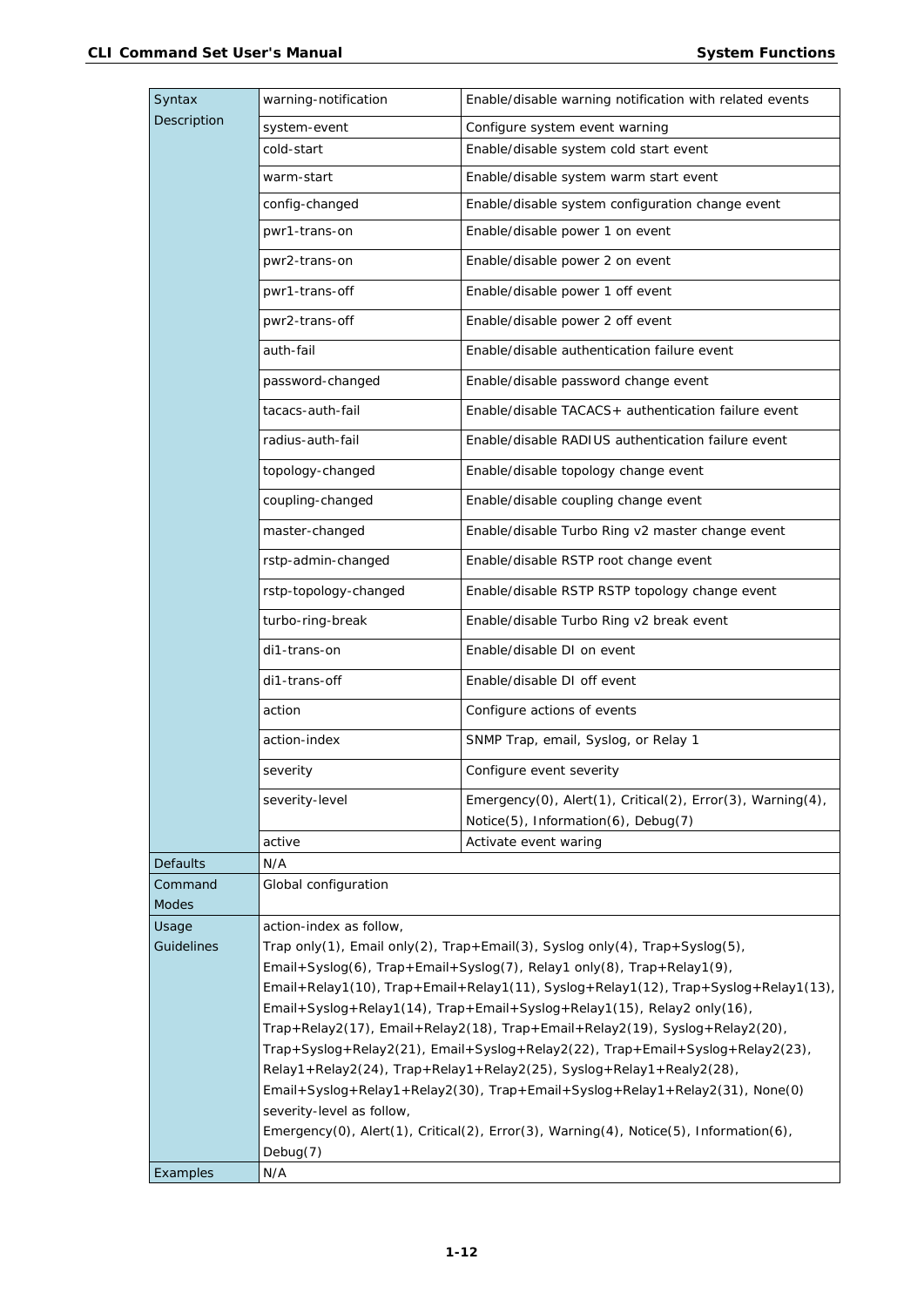| Error messages N/A |     |
|--------------------|-----|
|                    |     |
|                    |     |
| Related            | N/A |
| commands           |     |

## **warning-notification port-event**

Use the **warning-notification port-event** interface configuration commands to enable the port warning event trigger to email, relay, syslog or trap. Use the **no** form of this command to disable it.

#### **Commands**

warning-notification port-event { event { link-on | link-off | traffic-overload rx-threshold duration} **| action action-index |severity severity-level | active}**

**no warning-notification port-event {event { link-on | link-off | traffic-overload} | active}**

| Syntax            | warning-notification      | Enable/disable warning notification with related events                               |
|-------------------|---------------------------|---------------------------------------------------------------------------------------|
| Description       | port-event                | Configure port event warning                                                          |
|                   | event                     | Configure events                                                                      |
|                   | link-on                   | Enable/disable port link on event                                                     |
|                   | link-off                  | Enable/disable port link off event                                                    |
|                   | traffic-overload          | Enable/disable port traffic overload event                                            |
|                   | rx-threshold              | Enable/disable port RX threshold event                                                |
|                   | duration                  | Enable/disable port duration event                                                    |
|                   | action                    | Configure actions for port events                                                     |
|                   | action-index              | SNMP Trap, email, Syslog, or Relay 1                                                  |
|                   | severity                  | Configure severity of port events                                                     |
|                   | severity-level            | Emergency(0), Alert(1), Critical(2), Error(3), Warning(4),                            |
|                   |                           | Notice(5), Information(6), Debug(7)                                                   |
|                   | active                    | Activate event warning                                                                |
| <b>Defaults</b>   | N/A                       |                                                                                       |
| Command           | Global configuration      |                                                                                       |
| <b>Modes</b>      |                           |                                                                                       |
| Usage             | action-index as follow,   |                                                                                       |
| <b>Guidelines</b> |                           | Trap only(1), Email only(2), Trap+Email(3), Syslog only(4), Trap+Syslog(5),           |
|                   |                           | Email+Syslog(6), Trap+Email+Syslog(7), Relay1 only(8), Trap+Relay1(9),                |
|                   |                           | Email+Relay1(10), Trap+Email+Relay1(11), Syslog+Relay1(12), Trap+Syslog+Relay1(13),   |
|                   |                           | Email+Syslog+Relay1(14), Trap+Email+Syslog+Relay1(15), Relay2 only(16),               |
|                   |                           | Trap+Relay2(17), Email+Relay2(18), Trap+Email+Relay2(19), Syslog+Relay2(20),          |
|                   |                           | Trap+Syslog+Relay2(21), Email+Syslog+Relay2(22), Trap+Email+Syslog+Relay2(23),        |
|                   |                           | Relay1+Relay2(24), Trap+Relay1+Relay2(25), Syslog+Relay1+Realy2(28),                  |
|                   |                           | Email+Syslog+Relay1+Relay2(30), Trap+Email+Syslog+Relay1+Relay2(31), None(0)          |
|                   | severity-level as follow, |                                                                                       |
|                   |                           | Emergency(0), Alert(1), Critical(2), Error(3), Warning(4), Notice(5), Information(6), |
|                   | Debug(7)                  |                                                                                       |
| Examples          |                           |                                                                                       |
| Error messages    | N/A                       |                                                                                       |
|                   |                           |                                                                                       |
|                   |                           |                                                                                       |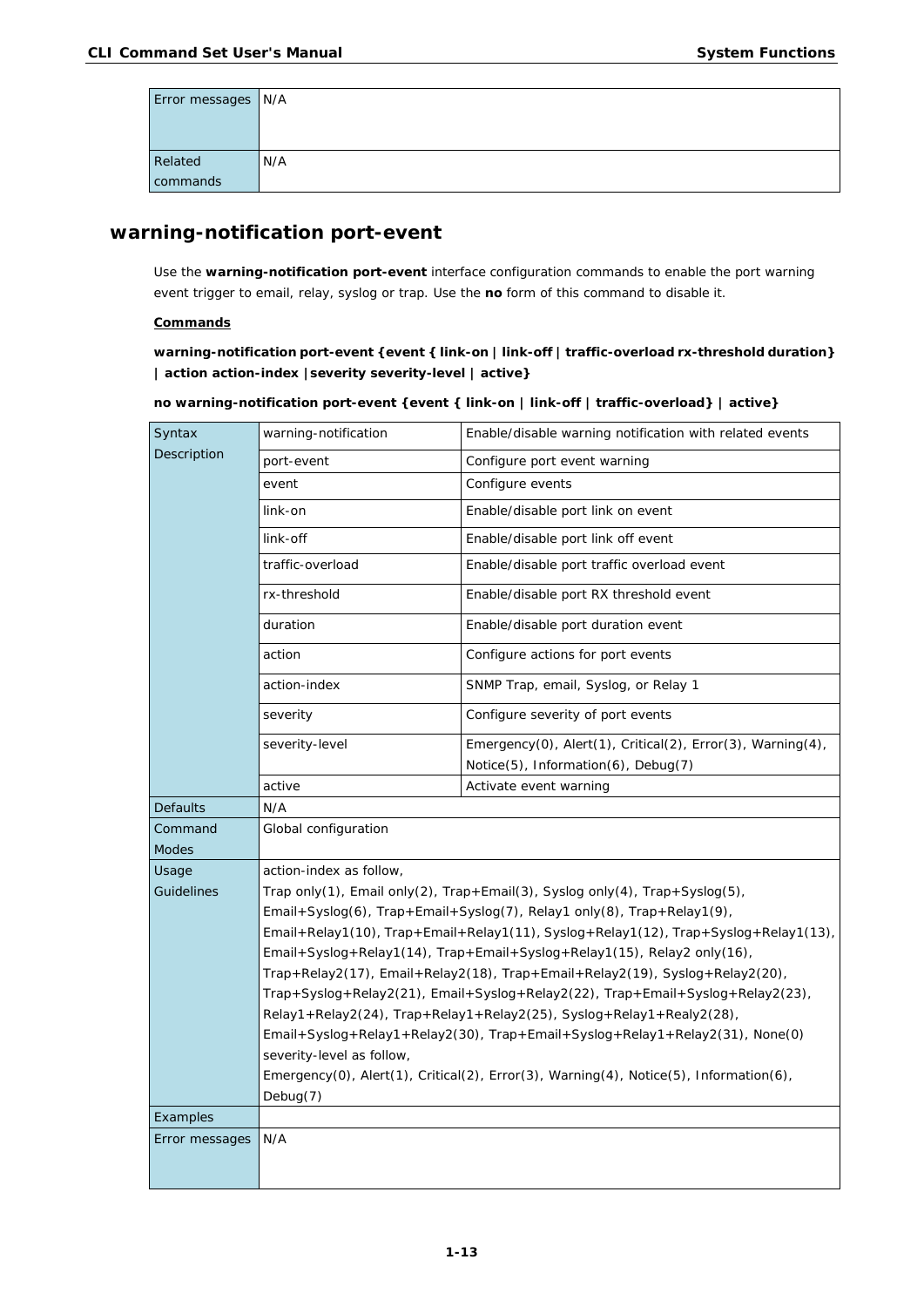| Related |          |
|---------|----------|
|         | commands |

## **show relay-warning**

Use the **show relay-warning** command to display the settings of the relay warning.

## **Commands**

**show relay-warning config** 

#### **show relay-warning status**

| Syntax          | Show running system information<br>show |                                     |                              |              |  |  |
|-----------------|-----------------------------------------|-------------------------------------|------------------------------|--------------|--|--|
| Description     | relay-warning                           | Display relay warning configuration |                              |              |  |  |
|                 | config                                  | Relay warning configuration         |                              |              |  |  |
|                 | status                                  | Current relay warning list          |                              |              |  |  |
|                 |                                         |                                     |                              |              |  |  |
| <b>Defaults</b> | N/A                                     |                                     |                              |              |  |  |
| Command         | Privileged EXEC / User EXEC             |                                     |                              |              |  |  |
| <b>Modes</b>    |                                         |                                     |                              |              |  |  |
| Usage           | N/A                                     |                                     |                              |              |  |  |
| Guidelines      |                                         |                                     |                              |              |  |  |
| Examples        | router# show relay-warning config       |                                     |                              |              |  |  |
|                 | <b>System Events Setting</b>            |                                     |                              |              |  |  |
|                 | Override Relay Warning Settings         |                                     | : Disable                    |              |  |  |
|                 | Power Input 1 failure(On->Off)          | Power Input 2 failure(On->Off)      | : Disable<br>: Disable       |              |  |  |
|                 | Turbo Ring Break                        |                                     | : Disable                    |              |  |  |
|                 | --More--                                |                                     |                              |              |  |  |
|                 | Port Events Setting                     |                                     |                              |              |  |  |
|                 |                                         | Traffic                             | RX.                          | Traffic      |  |  |
|                 | Port<br>Link                            | Overload                            | Threshold(%)                 | Duration(s)  |  |  |
|                 |                                         |                                     |                              |              |  |  |
|                 | $1 - 1$<br>Ignore                       | Disable                             | $\mathbf{1}$                 | $\mathbf{1}$ |  |  |
|                 | $1 - 2$<br>Ignore                       | Disable                             | $\mathbf{1}$                 | 1            |  |  |
|                 | $1 - 3$<br>Ignore                       | Disable                             | $\mathbf{1}$                 | 1            |  |  |
|                 | $1 - 4$<br>Ignore                       | <b>Disable</b>                      | $\mathbf{1}$                 | 1            |  |  |
|                 | $1 - 5$<br>Ignore                       | Disable                             | $\mathbf{1}$                 | 1            |  |  |
|                 | $1 - 6$<br>Ignore                       | Disable                             | $\mathbf{1}$                 | 1            |  |  |
|                 | $1 - 7$<br>Ignore                       | Disable                             | 1                            | 1            |  |  |
|                 | $1 - 8$<br>Ignore                       | Disable                             | 1                            | 1            |  |  |
|                 | $3 - 1$<br>Ignore<br>$3 - 2$            | Disable<br>Disable                  | $\mathbf{1}$<br>$\mathbf{1}$ | 1            |  |  |
|                 | Ignore<br>$3 - 3$<br>Ignore             | Disable                             | $\mathbf{1}$                 | 1<br>1       |  |  |
|                 | $3 - 4$<br>Ignore                       | Disable                             | 1                            | 1            |  |  |
|                 | Ignore<br>$3 - 5$                       | Disable                             | T                            | Τ            |  |  |
|                 | $3 - 6$<br>Ignore                       | Disable                             | 1                            | 1            |  |  |
|                 | $3 - 7$<br>Ignore                       | Disable                             | 1                            | 1            |  |  |
|                 | Ignore<br>$3 - 8$                       | Disable                             | $\mathbf{1}$                 | $\mathbf{1}$ |  |  |
|                 | router#                                 |                                     |                              |              |  |  |
| Error           | N/A                                     |                                     |                              |              |  |  |
| messages        |                                         |                                     |                              |              |  |  |
|                 |                                         |                                     |                              |              |  |  |
| Related         | N/A                                     |                                     |                              |              |  |  |
| commands        |                                         |                                     |                              |              |  |  |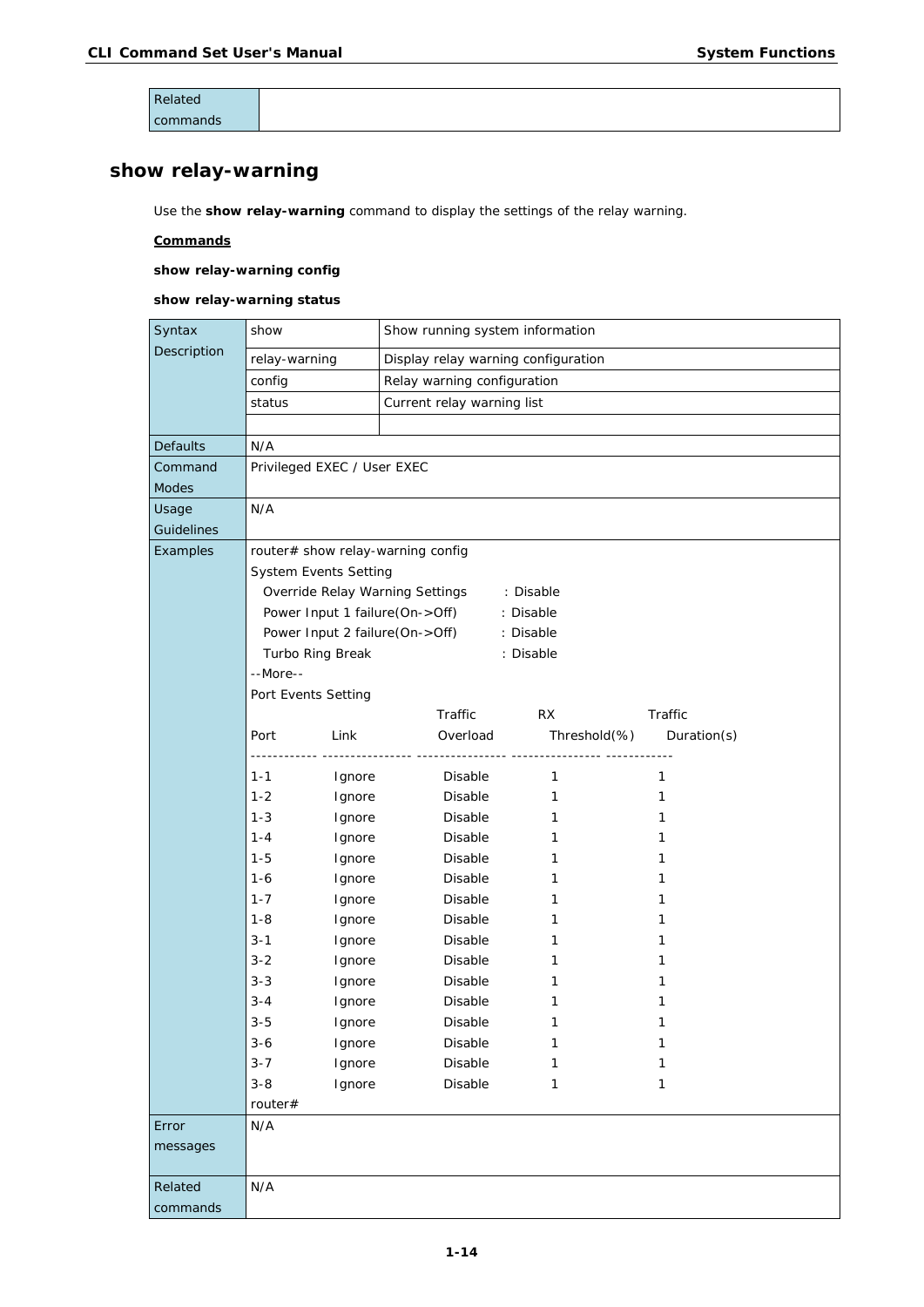## **show email-warning config**

Use the **show email-warning config** command to display the settings of the email warning.

### **Command**

### **show email-warning config**

| Syntax            | show                                                                             | Show running system information     |         |      |                              |             |  |
|-------------------|----------------------------------------------------------------------------------|-------------------------------------|---------|------|------------------------------|-------------|--|
| Description       | email-warning                                                                    | Display Email warning configuration |         |      |                              |             |  |
|                   | config                                                                           | Email warning configuration         |         |      |                              |             |  |
|                   |                                                                                  |                                     |         |      |                              |             |  |
| <b>Defaults</b>   | N/A                                                                              |                                     |         |      |                              |             |  |
| Command           | Privileged EXEC /User EXEC                                                       |                                     |         |      |                              |             |  |
| <b>Modes</b>      |                                                                                  |                                     |         |      |                              |             |  |
| Usage             | N/A                                                                              |                                     |         |      |                              |             |  |
| <b>Guidelines</b> |                                                                                  |                                     |         |      |                              |             |  |
| Examples          | router# show email-warning config                                                |                                     |         |      |                              |             |  |
|                   | Mail Server and Email Setup                                                      |                                     |         |      |                              |             |  |
|                   | SMTP Server IP/Name:                                                             |                                     |         |      |                              |             |  |
|                   | <b>SMTP Port</b>                                                                 | $\therefore$ 25                     |         |      |                              |             |  |
|                   | Account Name:                                                                    |                                     |         |      |                              |             |  |
|                   | Account Password :                                                               |                                     |         |      |                              |             |  |
|                   | 1st email address :                                                              |                                     |         |      |                              |             |  |
|                   | 2nd email address :                                                              |                                     |         |      |                              |             |  |
|                   | 3rd email address :                                                              |                                     |         |      |                              |             |  |
|                   | 4th email address :                                                              |                                     |         |      |                              |             |  |
|                   | <b>System Events</b>                                                             |                                     |         |      |                              |             |  |
|                   | Cold Start : Disable                                                             |                                     |         |      |                              |             |  |
|                   | Warm Start : Disable                                                             |                                     |         |      |                              |             |  |
|                   | Conf. Changed : Disable                                                          |                                     |         |      |                              |             |  |
|                   | Power On->Off : Disable                                                          |                                     |         |      |                              |             |  |
|                   |                                                                                  |                                     |         |      |                              |             |  |
|                   | Power Off->On : Disable<br>Auth. Failure : Disable<br>Topology Changed : Disable |                                     |         |      |                              |             |  |
|                   |                                                                                  |                                     |         |      |                              |             |  |
|                   | --More--                                                                         |                                     |         |      |                              |             |  |
|                   | Port Events Setting                                                              |                                     |         |      |                              |             |  |
|                   |                                                                                  | Link Link Traffic                   |         | RX - | Traffic                      |             |  |
|                   | Port                                                                             |                                     |         |      | ON OFF Overload Threshold(%) | Duration(s) |  |
|                   |                                                                                  |                                     |         |      |                              |             |  |
|                   | $1 - 1$<br>Disable                                                               | Disable                             | Disable | 0    | 1                            |             |  |
|                   | $1 - 2$<br>Disable                                                               | Disable                             | Disable | 0    | 1                            |             |  |
|                   | $1 - 3$<br>Disable                                                               | Disable                             | Disable | 0    | 1                            |             |  |
|                   | Disable<br>$1 - 4$                                                               | Disable                             | Disable | 0    | 1                            |             |  |
|                   | Disable<br>$1 - 5$                                                               | Disable                             | Disable | 0    | 1                            |             |  |
|                   | Disable<br>$1 - 6$                                                               | Disable                             | Disable | 0    | 1                            |             |  |
|                   | Disable<br>$1 - 7$                                                               | Disable                             | Disable | 0    | 1                            |             |  |
|                   | Disable<br>$1 - 8$                                                               | Disable                             | Disable | 0    | 1                            |             |  |
|                   | Disable<br>$3 - 1$                                                               | Disable                             | Disable | 0    | 1                            |             |  |
|                   | Disable<br>$3 - 2$                                                               | Disable                             | Disable | 0    | 1                            |             |  |
|                   | Disable<br>$3 - 3$                                                               | Disable                             | Disable | 0    | 1                            |             |  |
|                   | $3 - 4$<br>Disable                                                               | Disable                             | Disable | 0    | 1                            |             |  |
|                   | $3 - 5$<br>Disable                                                               | Disable                             | Disable | 0    | 1                            |             |  |
|                   | Disable<br>$3 - 6$                                                               | Disable                             | Disable | 0    | 1                            |             |  |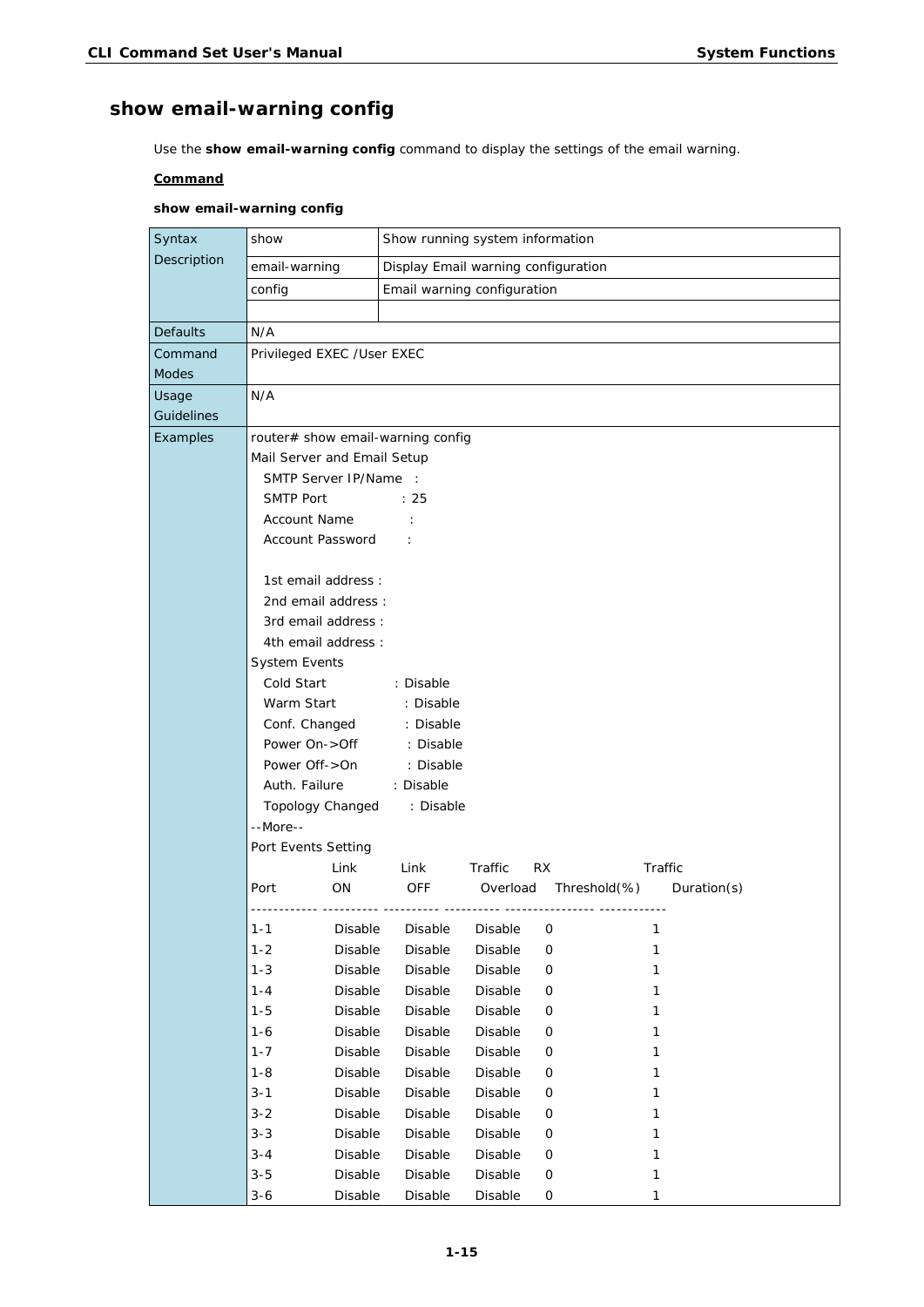|          | $3 - 7$                    | <b>Disable</b> | Disable | <b>Disable</b> | 0 |  |
|----------|----------------------------|----------------|---------|----------------|---|--|
|          | $3 - 8$                    | <b>Disable</b> | Disable | <b>Disable</b> | 0 |  |
|          | router $#$                 |                |         |                |   |  |
| Error    | N/A                        |                |         |                |   |  |
| messages |                            |                |         |                |   |  |
|          |                            |                |         |                |   |  |
| Related  | email-warning event        |                |         |                |   |  |
| commands | email-warning account      |                |         |                |   |  |
|          | email-warning server       |                |         |                |   |  |
|          | email-warning mail-address |                |         |                |   |  |

# **show logging**

Use the **show logging** user EXEC command to display the setting of the IP filter feature.

## **Command**

## **show logging [event-log]**

| Syntax            | logging                                  |                           | Display syslog information     |  |  |  |
|-------------------|------------------------------------------|---------------------------|--------------------------------|--|--|--|
| Description       | event-log                                | Display system event logs |                                |  |  |  |
|                   |                                          |                           |                                |  |  |  |
| <b>Defaults</b>   | N/A                                      |                           |                                |  |  |  |
| Command           | Privileged EXEC/ User EXEC               |                           |                                |  |  |  |
| <b>Modes</b>      |                                          |                           |                                |  |  |  |
| Usage             | N/A                                      |                           |                                |  |  |  |
| <b>Guidelines</b> |                                          |                           |                                |  |  |  |
| Examples          | router# show logging                     |                           |                                |  |  |  |
|                   | Syslog server #1:                        |                           |                                |  |  |  |
|                   | Syslog server #2: 192.168.1.2, port: 514 |                           |                                |  |  |  |
|                   | Syslog server #3: 192.168.1.3, port: 514 |                           |                                |  |  |  |
|                   |                                          |                           |                                |  |  |  |
|                   | router# show logging event-log           |                           |                                |  |  |  |
|                   | Idx Boot                                 | Time or Uptime            | Log                            |  |  |  |
|                   | $\mathbf{1}$                             | 337 2037/06/23, 20:46:08  | 192.168.127.1 admin Auth. ok   |  |  |  |
|                   | 2 337 2037/06/23, 20:52:47               |                           | Authentication fail            |  |  |  |
|                   | 3 338 2037/06/23, 21:51:59               |                           | Port 1-1(Trk1) link on         |  |  |  |
|                   | 4                                        | 338 2037/06/23, 21:51:59  | Port 1-2 link on               |  |  |  |
|                   | 5                                        | 338 2037/06/23, 21:51:59  | Port 1-5 link on               |  |  |  |
|                   | 6                                        | 338 2037/06/23, 21:52:03  | Port 1-5 link off              |  |  |  |
|                   | $7^{\circ}$                              | 338 2037/06/23, 21:52:03  | Warm start by Firmware Upgrade |  |  |  |
|                   | 8                                        | 338 2037/06/23, 21:52:04  | Port 1-5 link on               |  |  |  |
|                   | 9                                        | 338 2037/06/23, 22:03:43  | 192.168.127.1 admin Auth. ok   |  |  |  |
|                   | 10 338 2037/06/23, 22:04:04              |                           | 192.168.127.1 admin Auth. ok   |  |  |  |
|                   | 11                                       | 338 2037/06/24, 00:02:47  | Port 1-5 link off              |  |  |  |
|                   | 12 338 2037/06/24, 00:02:48              |                           | Port 1-5 link on               |  |  |  |
|                   |                                          |                           |                                |  |  |  |
| Error             | N/A                                      |                           |                                |  |  |  |
| messages          |                                          |                           |                                |  |  |  |
| Related           | logging                                  |                           |                                |  |  |  |
| commands          |                                          |                           |                                |  |  |  |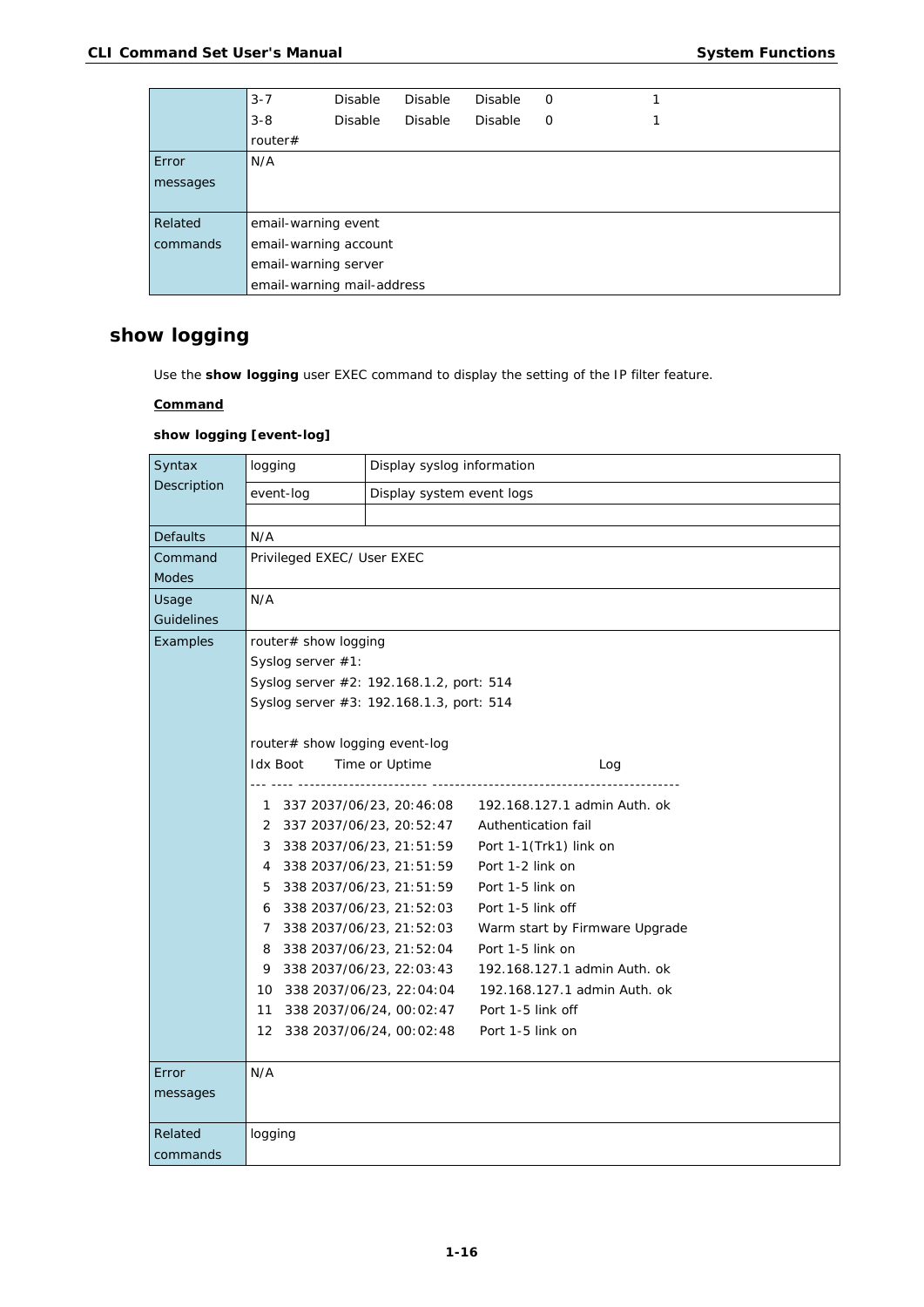# <span id="page-19-0"></span>**System Files**

## **copy**

Use the **copy** privileged command on the router to copy an image or configuration file from a remote server to the Flash memory or copy the running configuration, startup configuration or event log to the remote server through TFTP.

## **Commands**

**copy tftp device-firmware** 

**copy tftp running-config**

#### **copy {running-config|event-log|startup-config} tftp [tftp-address]**

| Syntax            | copy                                                           | Copy from one file to another                  |  |  |  |
|-------------------|----------------------------------------------------------------|------------------------------------------------|--|--|--|
| Description       | tftp                                                           | Remote server through TFTP                     |  |  |  |
|                   | device-firmware                                                | System firmware                                |  |  |  |
|                   | running-config                                                 | Current running configuration of system        |  |  |  |
|                   | startup-config                                                 | System startup configuration                   |  |  |  |
|                   | event-log                                                      | Event log file                                 |  |  |  |
|                   | tftp-address                                                   | TFTP address. Ex. tftp://192.168.127.1/abc.txt |  |  |  |
| <b>Defaults</b>   | N/A                                                            |                                                |  |  |  |
| Command           | Privileged EXEC                                                |                                                |  |  |  |
| <b>Modes</b>      |                                                                |                                                |  |  |  |
| Usage             | N/A                                                            |                                                |  |  |  |
| <b>Guidelines</b> |                                                                |                                                |  |  |  |
| Examples          | router# $copy$ tftp                                            |                                                |  |  |  |
|                   | device-firmware<br>- System firmware                           |                                                |  |  |  |
|                   | running-config<br>- Current running configuration of system    |                                                |  |  |  |
|                   | router# copy tftp running-config                               |                                                |  |  |  |
|                   | Address or name of remote host [192.168.127.1]? 192.168.127.95 |                                                |  |  |  |
|                   | Source file name ? cli.ini                                     |                                                |  |  |  |
|                   | Save import config to flash ? [Y/n]                            |                                                |  |  |  |
|                   | Saving configuration  Success                                  |                                                |  |  |  |
| Error             | Input error                                                    |                                                |  |  |  |
| messages          | Invalid TFTP Server IP/Name !!!                                |                                                |  |  |  |
|                   | TFTP Configuration File Download Fail                          |                                                |  |  |  |
|                   | Invalid Config Files Path and Name !!!                         |                                                |  |  |  |
|                   | Invalid Firmware Files Path and Name !!!                       |                                                |  |  |  |
|                   | TFTP Firmware Download Fail !!!                                |                                                |  |  |  |
|                   | TFTP Configuration File Upload Fail !!!                        |                                                |  |  |  |
|                   | TFTP Log File Upload Fail !!!                                  |                                                |  |  |  |
| Related           | N/A                                                            |                                                |  |  |  |
| commands          |                                                                |                                                |  |  |  |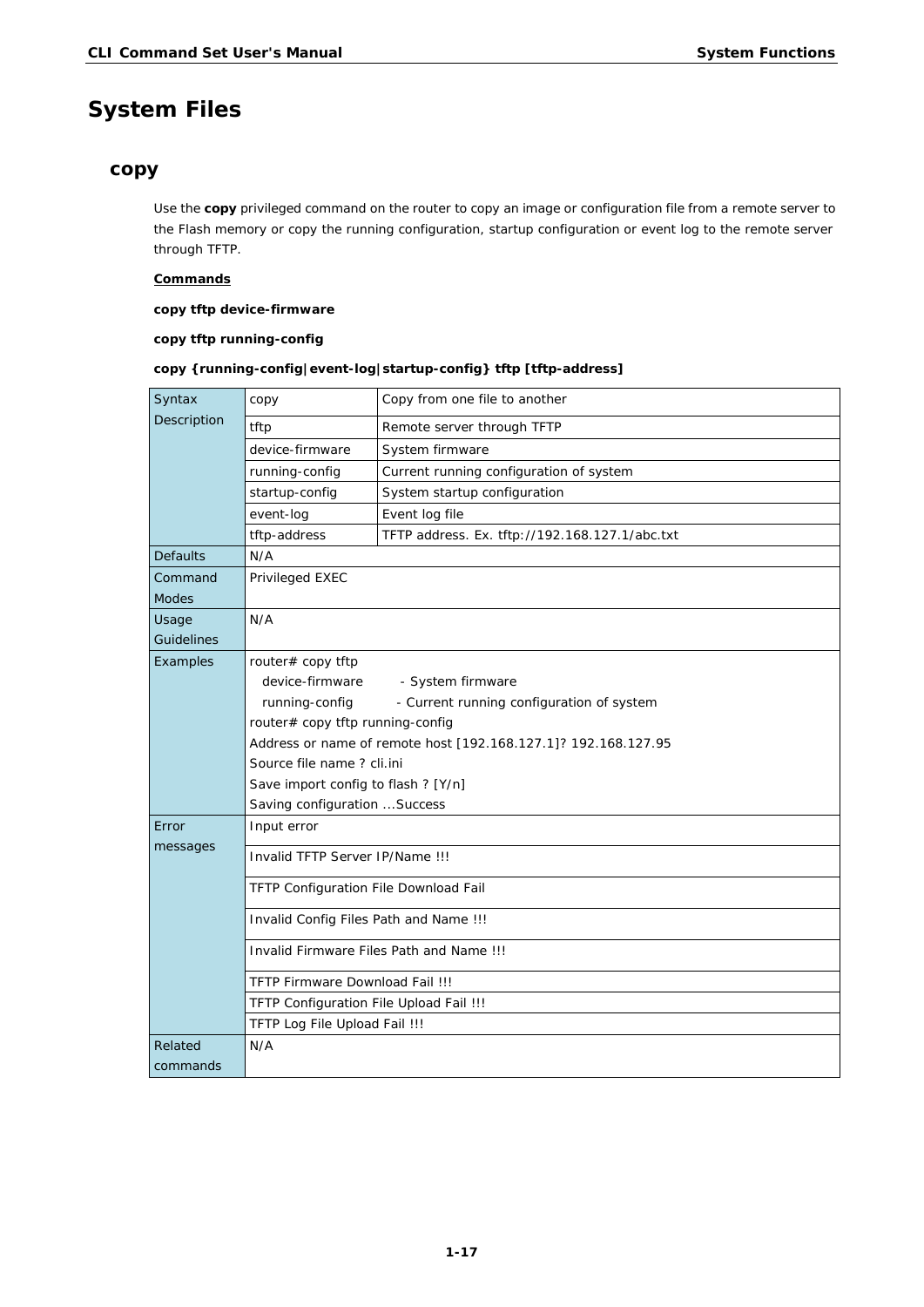## <span id="page-20-0"></span>**Security**

## **ip http-server**

Use the **ip http-server** global configuration commands on the router to enable the HTTP/HTTPs service. Use the **no** form of this command to disable the HTTP/HTTPS service.

## **Commands**

### **ip http-server**

#### **ip http-server secure**

## **no ip http-sever**

| Syntax          | ip                                | Global IP configuration subcommands   |  |  |  |
|-----------------|-----------------------------------|---------------------------------------|--|--|--|
| Description     | http-server                       | Enable HTTP/HTTPS web service         |  |  |  |
|                 | secure                            | HTTPS support only                    |  |  |  |
|                 |                                   |                                       |  |  |  |
| <b>Defaults</b> | HTTP service is enabled.          |                                       |  |  |  |
| Command         | Global configuration              |                                       |  |  |  |
| Modes           |                                   |                                       |  |  |  |
| <b>Usage</b>    | N/A                               |                                       |  |  |  |
| Guidelines      |                                   |                                       |  |  |  |
| Examples        | router(config) $#$ ip http-server |                                       |  |  |  |
|                 | auto-logout                       | - Web auto-logout timer               |  |  |  |
|                 | secure                            | - HTTPS support only                  |  |  |  |
|                 |                                   | router(config)# ip http-server secure |  |  |  |
|                 | router(config)# ip http-server    |                                       |  |  |  |
|                 | router(config)# no ip http-server |                                       |  |  |  |
| Error           | N/A                               |                                       |  |  |  |
| messages        |                                   |                                       |  |  |  |
| Related         | show ip http-server               |                                       |  |  |  |
| commands        |                                   |                                       |  |  |  |

## **trusted-access**

Use the **trusted-access** command to enable the trusted IP list for access.

## **Commands**

**trusted-access** [ip-address netmask]

**no trusted-access** [ip-address netmask]

| Syntax             | trusted-access                                                               | Enable the trusted IP list for access |  |  |
|--------------------|------------------------------------------------------------------------------|---------------------------------------|--|--|
| <b>Description</b> | ip-address                                                                   | IP address                            |  |  |
|                    | netmask                                                                      | IP netmask                            |  |  |
| <b>Defaults</b>    | The feature is disabled by default.                                          |                                       |  |  |
| Command            | VLAN configuration as management VLAN                                        |                                       |  |  |
| <b>Modes</b>       |                                                                              |                                       |  |  |
| Usage              | This feature will take effect when the "trusted-access" command is executed. |                                       |  |  |
| <b>Guidelines</b>  |                                                                              |                                       |  |  |
| Examples           | router(config)# interface mgmt                                               |                                       |  |  |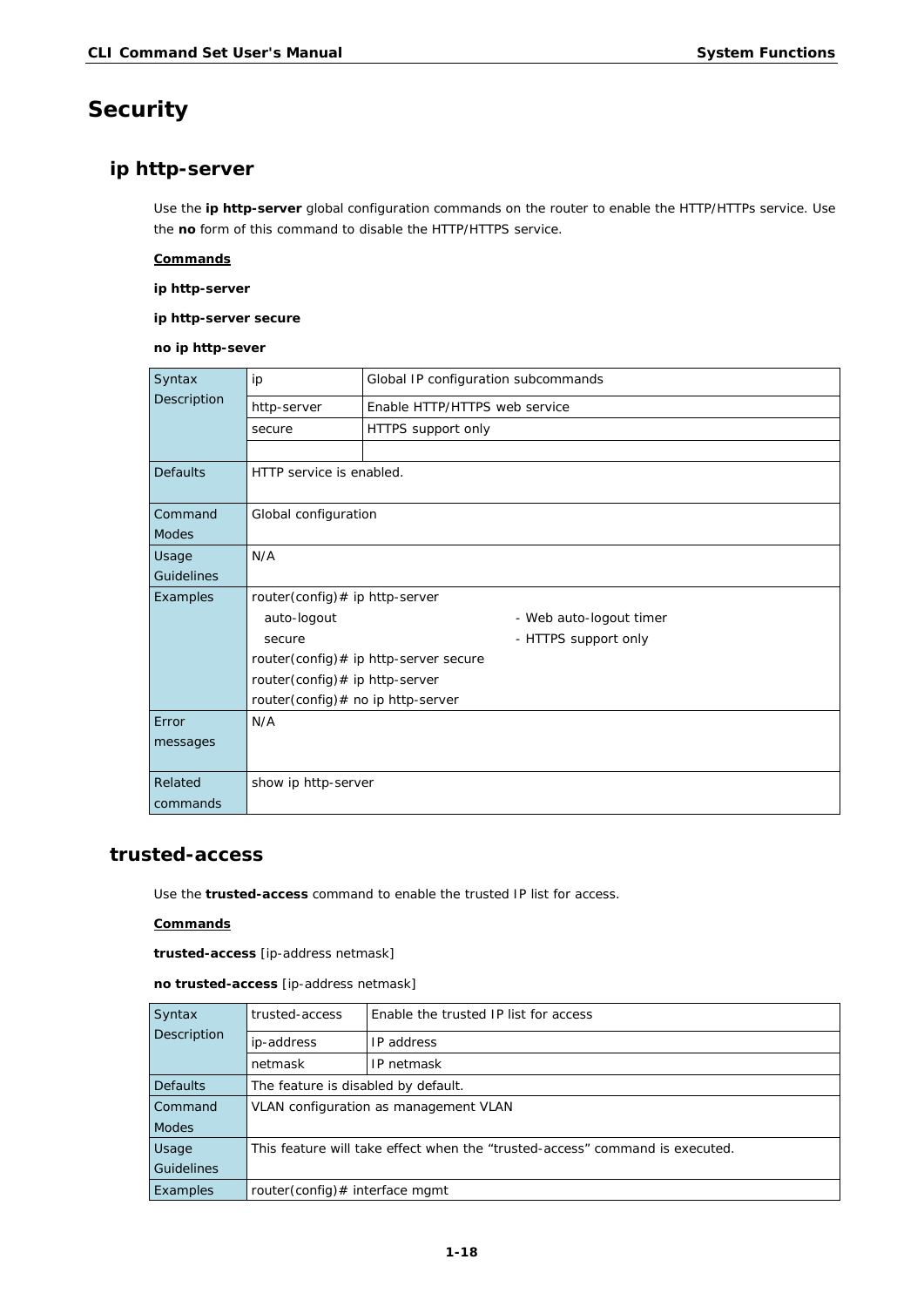|          | router(config-vlan)# trusted-access 10.10.10.10 255.255.255.0 |  |  |
|----------|---------------------------------------------------------------|--|--|
|          | $\langle$ IPV4ADDR: ipaddr $>$<br>- IP address                |  |  |
|          | $\leq$ IPV4ADDR: netmask $>$<br>- IP netmask                  |  |  |
|          | router (config-vlan)# trusted-access                          |  |  |
| Error    | IP or netmask invalid                                         |  |  |
| messages |                                                               |  |  |
|          | Access ip list full                                           |  |  |
| Related  | show interface mgmt trusted-access                            |  |  |
| commands |                                                               |  |  |

## **show interfaces trusted -access**

Use the **show interfaces trusted-access** user EXEC command to display the settings of the accessible IP list.

## **Command**

#### **show interfaces trusted-access**

| Syntax            | show                                   | Show running system information    |  |  |  |
|-------------------|----------------------------------------|------------------------------------|--|--|--|
| Description       | interfaces                             | Interface status and configuration |  |  |  |
|                   | trusted-access                         | Display trusted access IP list     |  |  |  |
| <b>Defaults</b>   | N/A                                    |                                    |  |  |  |
| Command           | Privileged EXEC / User EXEC            |                                    |  |  |  |
| <b>Modes</b>      |                                        |                                    |  |  |  |
| Usage             | N/A                                    |                                    |  |  |  |
| <b>Guidelines</b> |                                        |                                    |  |  |  |
| Examples          | router# show interfaces trusted-access |                                    |  |  |  |
|                   | Trusted Access IP List: Enable         |                                    |  |  |  |
|                   | IP / netmask<br>Index                  |                                    |  |  |  |
|                   | 1                                      | 192.168.127.253 / 255.255.255.0    |  |  |  |
| Error             | N/A                                    |                                    |  |  |  |
| messages          |                                        |                                    |  |  |  |
|                   |                                        |                                    |  |  |  |
| Related           | trusted-access                         |                                    |  |  |  |
| commands          |                                        |                                    |  |  |  |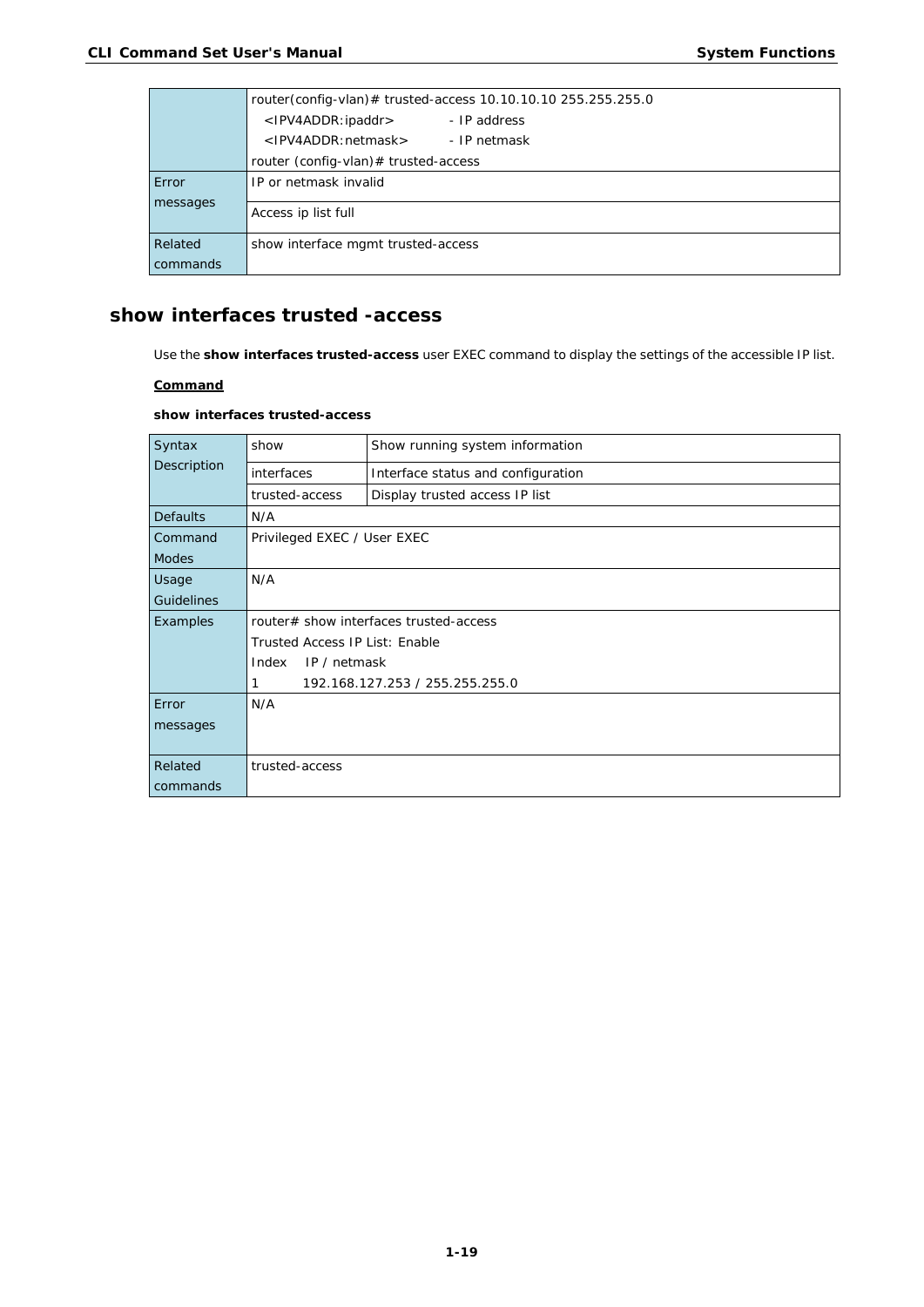# <span id="page-22-0"></span>**Diagnostics**

## **ping**

Use the **ping** user EXEC command on the router to detect if the remote host is still alive.

#### **Command**

**ping** ip-address

| Syntax          | ping                                       | Send echo messages |  |
|-----------------|--------------------------------------------|--------------------|--|
| Description     | ip-address                                 | Ex. 192.168.127.1  |  |
|                 |                                            |                    |  |
| <b>Defaults</b> | N/A                                        |                    |  |
| Command         | Privileged                                 |                    |  |
| <b>Modes</b>    |                                            |                    |  |
| Usage           | N/A                                        |                    |  |
| Guidelines      |                                            |                    |  |
| Examples        | router# ping 192.168.127.1                 |                    |  |
|                 | PING 192.168.127.1, Send/Recv/Lost = 4/4/0 |                    |  |
| Error           | N/A                                        |                    |  |
| messages        |                                            |                    |  |
|                 |                                            |                    |  |
| Related         | N/A                                        |                    |  |
| commands        |                                            |                    |  |

## **lldp enable**

Use the **lldp enable** global configuration command to enable LLDP. To stop LLDP, use the **no** form of this command.

## **Commands**

**lldp run**

## **no lldp run**

| Syntax            | <b>Ildp</b>                    | Configure LLDP parameters           |  |
|-------------------|--------------------------------|-------------------------------------|--|
| Description       | run                            | Start up                            |  |
| <b>Defaults</b>   |                                | LLDP is enabled in factory default. |  |
| Command           |                                | Global configuration                |  |
| <b>Modes</b>      |                                |                                     |  |
| Usage             | N/A                            |                                     |  |
| <b>Guidelines</b> |                                |                                     |  |
| Examples          | router(config)# lldp enable    |                                     |  |
|                   | router(config)# no lldp enable |                                     |  |
| Error             | N/A                            |                                     |  |
| messages          |                                |                                     |  |
|                   |                                |                                     |  |
| Related           | show IIdp                      |                                     |  |
| commands          |                                |                                     |  |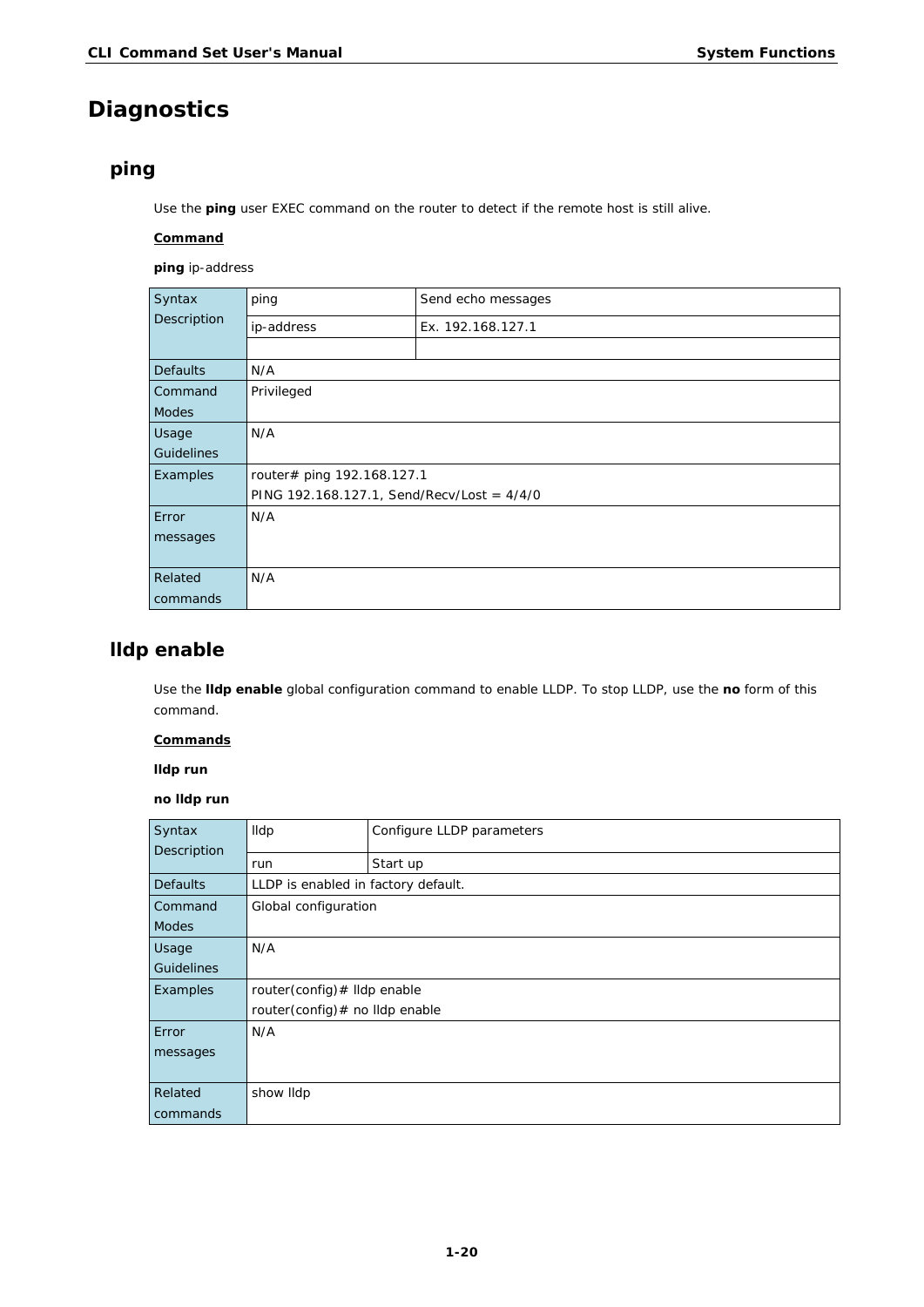## **lldp timer**

Use **lldp timer** global configuration command to configure the transmission frequency of LLDP messages. To reset the timer to default, use the **no** form of this command.

#### **Commands**

**lldp timer** transFreq

### **no lldp timer**

| Syntax          | <b>Ildp</b>                                                                                    | Configure LLDP parameters                                |  |
|-----------------|------------------------------------------------------------------------------------------------|----------------------------------------------------------|--|
| Description     | timer                                                                                          | Transmission frequency of LLDP updates                   |  |
|                 | transFreq                                                                                      | $5 \sim 32768$ seconds                                   |  |
| <b>Defaults</b> | Transmission frequency of LLDP updates is 30 seconds.                                          |                                                          |  |
| Command         | Global configuration                                                                           |                                                          |  |
| Modes           |                                                                                                |                                                          |  |
| <b>Usage</b>    | N/A                                                                                            |                                                          |  |
| Guidelines      |                                                                                                |                                                          |  |
| <b>Examples</b> | router(config) $#$ lldp timer                                                                  |                                                          |  |
|                 | $\langle$ UINT: transFreq > $-5 \sim 32768$ seconds                                            |                                                          |  |
|                 | router(config)# lldp timer 4                                                                   |                                                          |  |
|                 | % LLDP transmit frequency should be between $5 \sim 32768$<br>router(config) $#$ Ildp timer 50 |                                                          |  |
|                 |                                                                                                |                                                          |  |
| Error           |                                                                                                | LLDP transmit frequency should be between $5 \sim 32768$ |  |
| messages        |                                                                                                |                                                          |  |
|                 |                                                                                                |                                                          |  |
| Related         | show Ildp                                                                                      |                                                          |  |
| commands        |                                                                                                |                                                          |  |

## **show lldp**

Use the **show lldp** command to display the LLDP settings and the LLDP neighbor information.

#### **Commands**

**show lldp**

#### **show lldp entry**

| Syntax            | show                                  | Show running system information |  |
|-------------------|---------------------------------------|---------------------------------|--|
| Description       | <b>Ildp</b>                           | Display LLDP information        |  |
|                   | entry                                 | <b>LLDP</b> entries             |  |
| <b>Defaults</b>   | N/A                                   |                                 |  |
| Command           | Privileged EXEC / User EXEC           |                                 |  |
| <b>Modes</b>      |                                       |                                 |  |
| Usage             | N/A                                   |                                 |  |
| <b>Guidelines</b> |                                       |                                 |  |
| Examples          | router# show Ildp                     |                                 |  |
|                   | LLDP Enable                           | : Enable                        |  |
|                   | Message Transmit Interval: 30 seconds |                                 |  |
|                   |                                       |                                 |  |
|                   | router# show lldp entry               |                                 |  |
|                   | Port<br>$\therefore$ 23               |                                 |  |
|                   | Neighbor ID                           | : 00:90: e8:0a:0a:0a            |  |
|                   | Neighbor Port                         | : 3                             |  |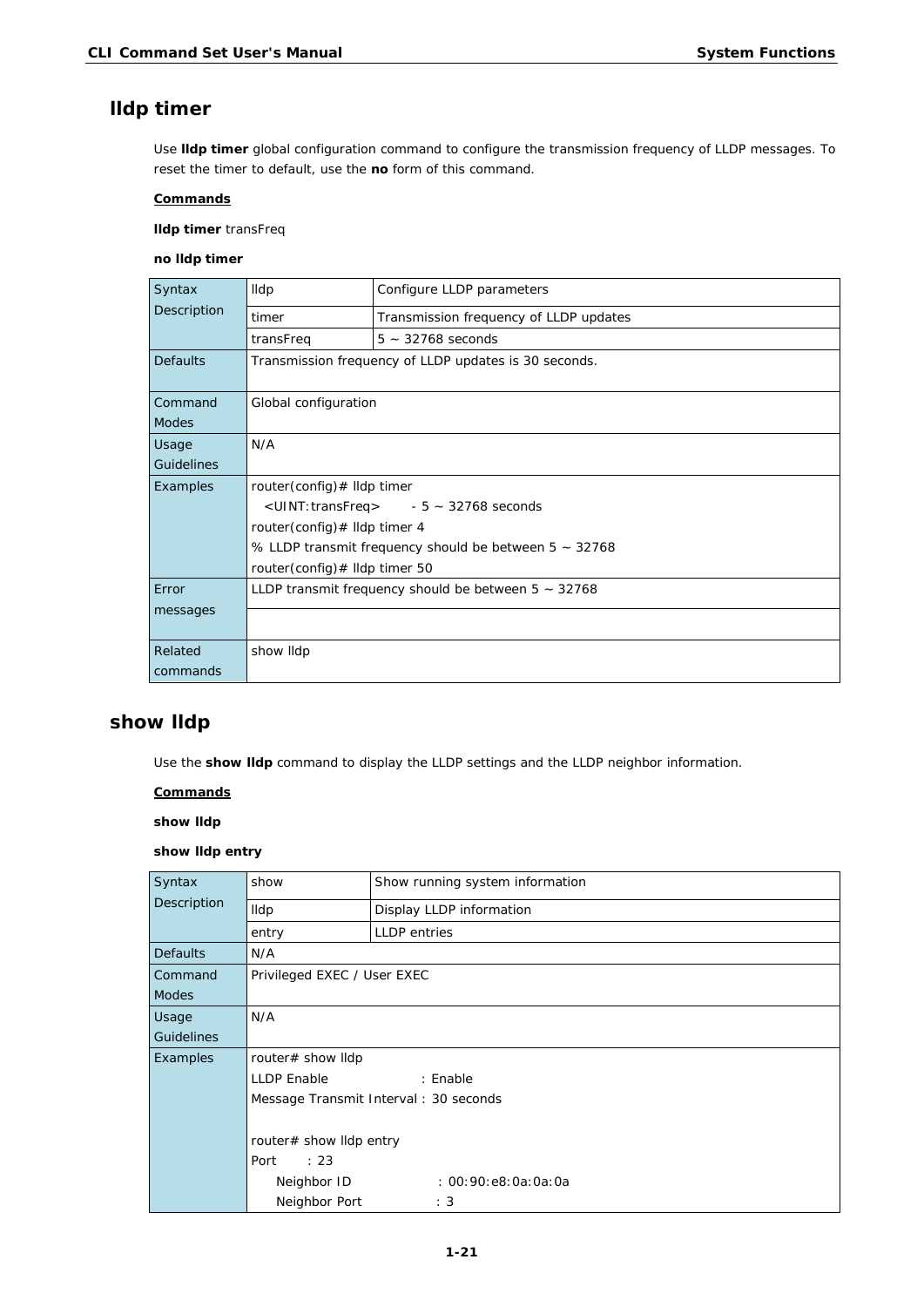|          | Neighbor Port Descript : 100TX, RJ45. |                                  |
|----------|---------------------------------------|----------------------------------|
|          | Neighbor System                       | : Managed Redundant Router 00000 |
|          | Port<br>: 19                          |                                  |
|          | Neighbor ID                           | : 00:90: e8:0a:0a:0a             |
|          | Neighbor Port                         | $\therefore$ 2                   |
|          | Neighbor Port Descript : 100TX, RJ45. |                                  |
|          | Neighbor System                       | : Managed Redundant Router 00000 |
|          | : 24<br>Port                          |                                  |
|          | Neighbor ID                           | : 00:90: e8:0a:0a:0a             |
|          | Neighbor Port                         | $\therefore$ 1                   |
|          | Neighbor Port Descript                | : 100TX, RJ45.                   |
|          | Neighbor System                       | : Managed Redundant Router 00000 |
|          |                                       |                                  |
| Error    | N/A                                   |                                  |
| messages |                                       |                                  |
|          |                                       |                                  |
| Related  | lldp timer                            |                                  |
| commands | lldp run                              |                                  |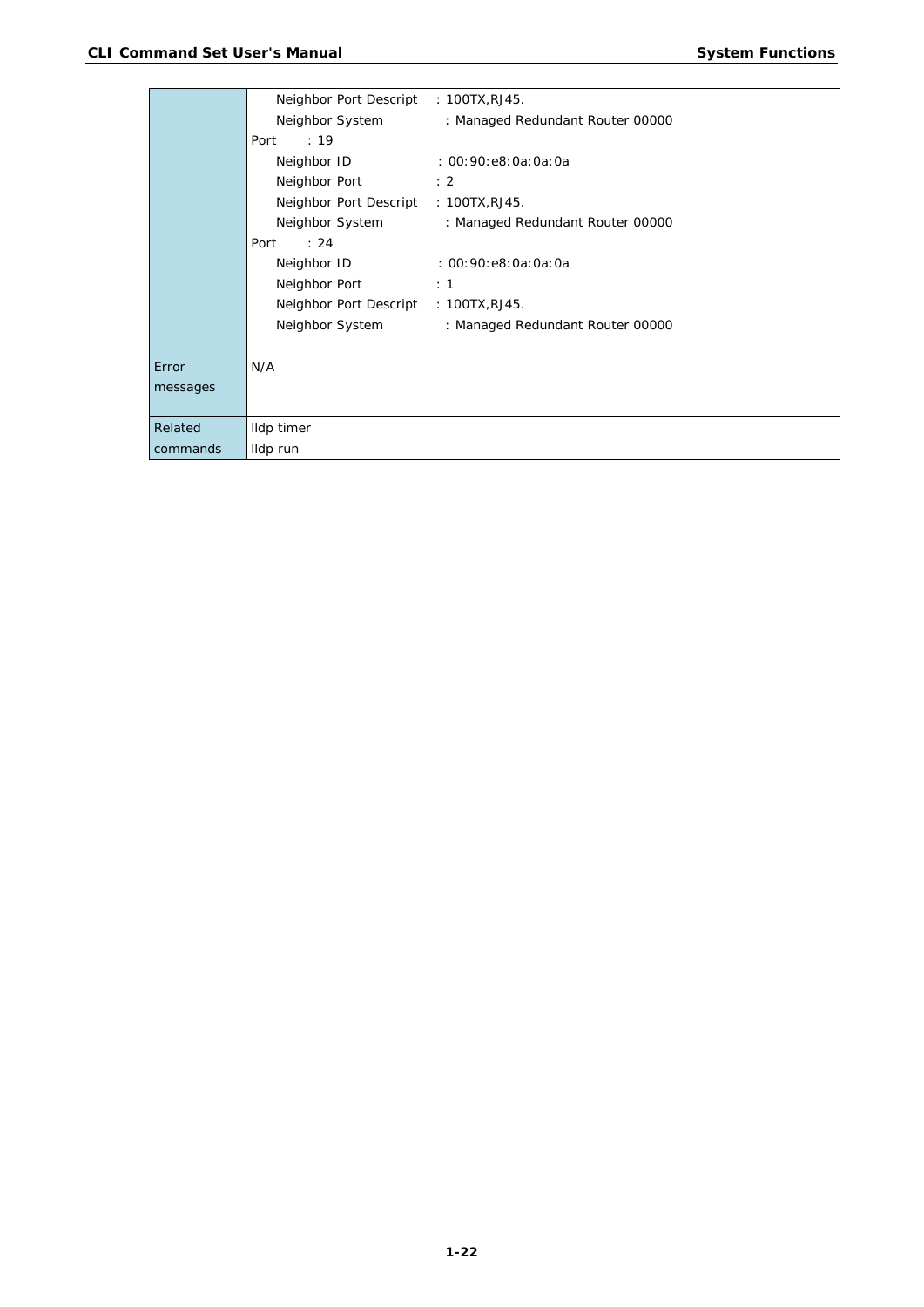## <span id="page-25-0"></span>**Network Services**

## **snmp-server version**

To enable/disable the SNMP server and configure the SNMP version, use the **snmp-server version** global configuration command.

#### **Command**

| snmp-server version [v1-v2c-v3   v1-v2c   v3] |  |  |
|-----------------------------------------------|--|--|
|                                               |  |  |

| Syntax            | snmp-server                         | Enable SNMP server            |
|-------------------|-------------------------------------|-------------------------------|
| Description       | version                             | SNMP version setting          |
|                   | $v1-v2c-v3$                         | Version 1, 2C and 3 support   |
|                   | $v1-v2c$                            | Version 1 and 2C support      |
|                   | v3                                  | Only version 3 support        |
| <b>Defaults</b>   | Default version is v1-v2c           |                               |
| Command           | Global configuration                |                               |
| <b>Modes</b>      |                                     |                               |
| Usage             | N/A                                 |                               |
| <b>Guidelines</b> |                                     |                               |
| Examples          | router(config)# snmp-server version |                               |
|                   | $v1-v2c-v3$                         | - Version 1, 2C and 3 support |
|                   | $v1-v2c$                            | - Version 1 and 2C support    |
|                   | V <sub>3</sub>                      | - Only version 3 support      |
| Error messages    | N/A                                 |                               |
|                   |                                     |                               |
|                   |                                     |                               |
| Related           | show snmp                           |                               |
| commands          |                                     |                               |

## **snmp-server community**

To set up the community access string to permit access to the Simple Network Management Protocol (SNMP), use the **snmp-server community** global configuration command.

## **Command**

#### **snmp-server community text mode**

| Syntax            | snmp-server                                                                               | Configure SNMP server  |
|-------------------|-------------------------------------------------------------------------------------------|------------------------|
| Description       | community                                                                                 | SNMP community setting |
|                   | text                                                                                      | SNMP community string  |
|                   | mode                                                                                      | $ro$   rw              |
|                   |                                                                                           |                        |
| Defaults          | Public community is ro<br>Private community is rw                                         |                        |
|                   |                                                                                           |                        |
| Command           | Global configuration                                                                      |                        |
| <b>Modes</b>      |                                                                                           |                        |
| <b>Usage</b>      | Specifies read-only access. Authorized management stations are only able to retrieve MIB  |                        |
| <b>Guidelines</b> | objects.                                                                                  |                        |
|                   | Specifies read-write access. Authorized management stations are able to both retrieve and |                        |
|                   | modify MIB objects                                                                        |                        |
| Examples          | router(config)# snmp-server community public ro                                           |                        |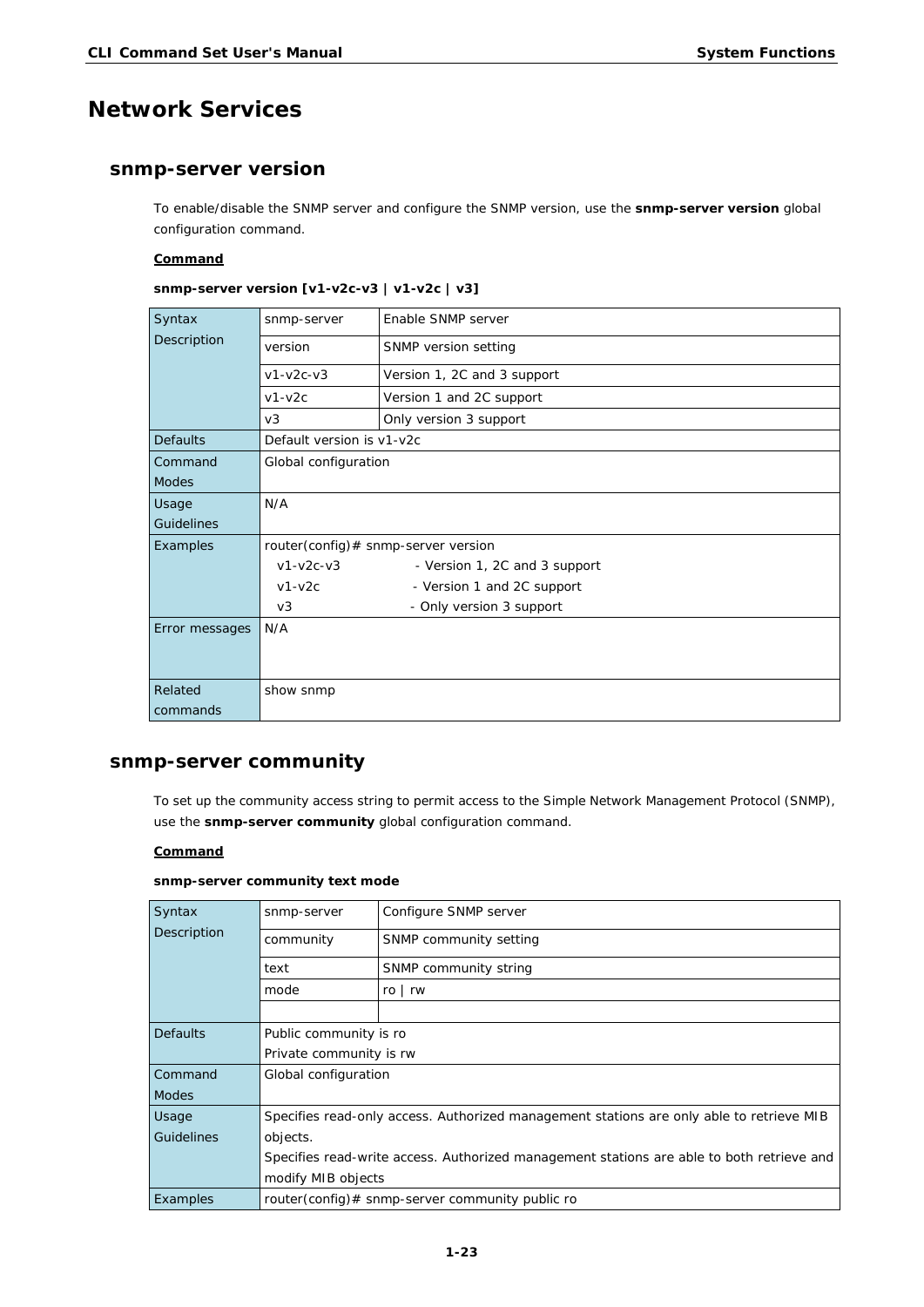|          | Error messages SNMP community mode must be (rolrw)!! |
|----------|------------------------------------------------------|
|          | The longest snmp community string length is 30!!     |
| Related  | show snmp                                            |
| commands |                                                      |

## **snmp-server user**

In the SNMPv3 application, to configure a user's authentication type and password, use the **snmp-server user**  global configuration command.

#### **Command**

**snmp-server user** username **auth** auth-type password

| Syntax                                                | snmp-server                                                      | Configure SNMP server                               |  |
|-------------------------------------------------------|------------------------------------------------------------------|-----------------------------------------------------|--|
| Description                                           | user                                                             | SNMP user setting                                   |  |
|                                                       | username                                                         | SNMP user name                                      |  |
|                                                       | auth                                                             | Specifies which authentication level should be used |  |
|                                                       | auth-type                                                        | $no$ -auth   md5   sha                              |  |
|                                                       | password                                                         | Password (maximum 30 characters)                    |  |
|                                                       |                                                                  |                                                     |  |
|                                                       |                                                                  |                                                     |  |
| <b>Defaults</b>                                       | N/A                                                              |                                                     |  |
| Command                                               | Global configuration                                             |                                                     |  |
| <b>Modes</b>                                          |                                                                  |                                                     |  |
| Usage                                                 | username is only allowed to be set as "admin" or "user"          |                                                     |  |
| <b>Guidelines</b>                                     | auth-type is only allowed to be set as "no-auth", "md5" or "sha" |                                                     |  |
| Examples                                              | router(config)# snmp-server user admin auth md5 moxacli          |                                                     |  |
| SNMP user must be (admin   user )!!<br>Error messages |                                                                  |                                                     |  |
|                                                       | SNMP authtype must be (no-auth   md5   sha)!!                    |                                                     |  |
|                                                       | Admin/User Password must be at least 8 bytes !!!                 |                                                     |  |
|                                                       | Admin/User Data Encryption must be at least 8 bytes !!!          |                                                     |  |
| Related                                               | show snmp                                                        |                                                     |  |
| commands                                              |                                                                  |                                                     |  |

## **snmp-server trap-mode**

To enable all Simple Network Management Protocol (SNMP) notifications (traps or informs) available on your system, use the **snmp-server trap-mode** global configuration command. To disable all available SNMP notifications, use **no** form of this command

#### **Commands**

**snmp-server trap-mode trap**

#### **snmp-server trap-mode inform [retry times timeout seconds]**

#### **no snmp-server trap-mode**

| Syntax<br>Description | snmp-server | Configure the SNMP server     |
|-----------------------|-------------|-------------------------------|
|                       | trap-mode   | SNMP Trap/Inform mode setting |
|                       | trap        | <b>SNMP Trap</b>              |
|                       | inform      | SNMP Inform                   |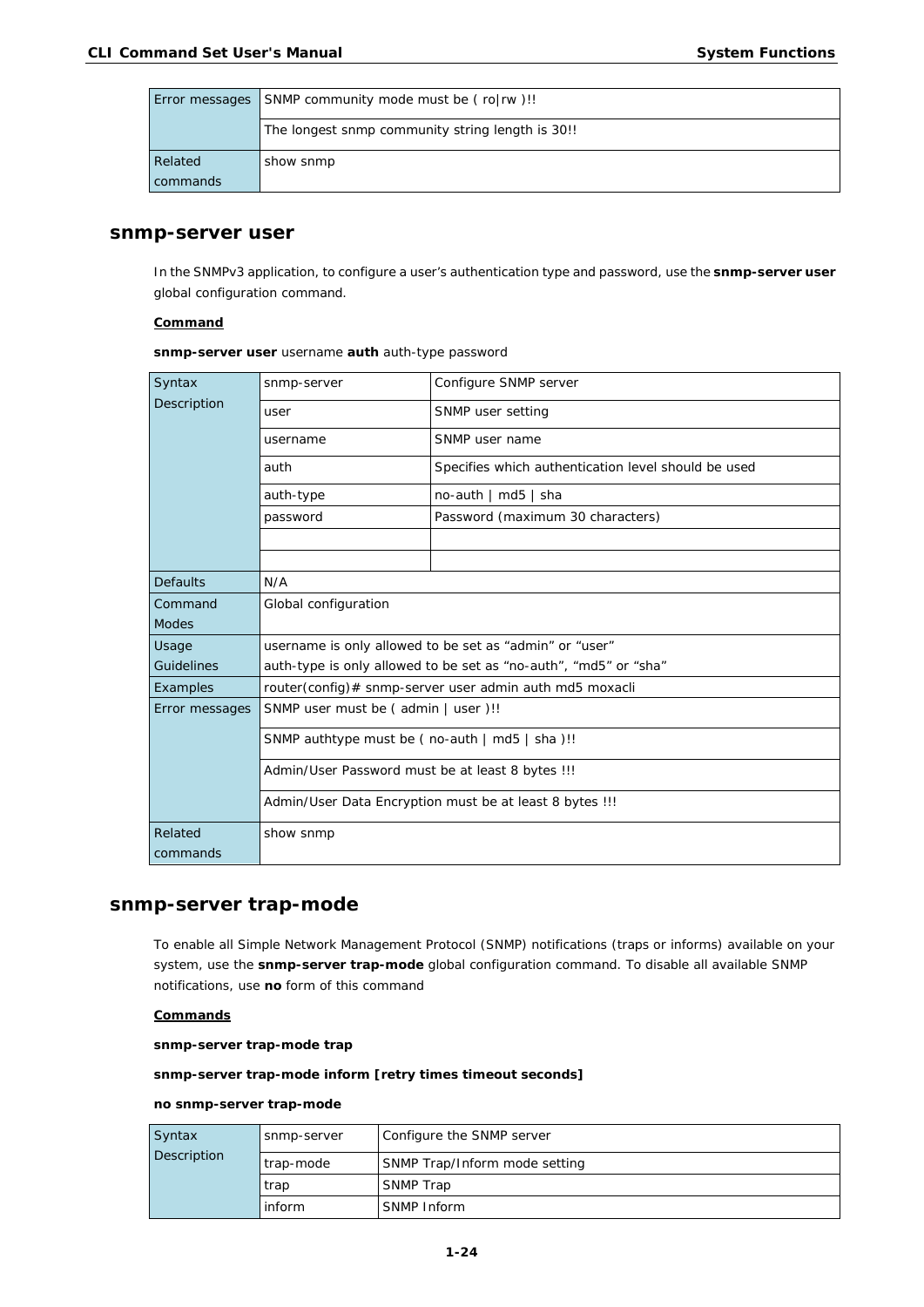|                 | retry                                                           | Inform retries times |
|-----------------|-----------------------------------------------------------------|----------------------|
|                 | times                                                           | $1 - 99$             |
|                 | timeout                                                         | Timeout timer        |
|                 | seconds                                                         | $1 - 300$ seconds    |
| <b>Defaults</b> | The default mode is "trap"                                      |                      |
| Command         | Global configuration                                            |                      |
| <b>Modes</b>    |                                                                 |                      |
| Usage           | N/A                                                             |                      |
| Guidelines      |                                                                 |                      |
| Examples        | router(config)# snmp-server trap-mode trap                      |                      |
|                 | router(config)# snmp-server trap-mode inform retry 3 timeout 10 |                      |
|                 | router(config)# no snmp-server trap-mode                        |                      |
| Error messages  | Invalid inform retries value!!!                                 |                      |
|                 | Invalid inform timeout value!!!                                 |                      |
| Related         | show snmp                                                       |                      |
| commands        |                                                                 |                      |

## **Service dhcp**

To enable the DHCP service, use the **service dhcp dhcp-mode** global configuration command. To disable the DHCP service, use **no** form of this command

#### **Commands**

#### **service dhcp**

#### **service dhcp auto-assign**

#### **no service dhcp**

| Syntax            | service dhcp                    | Enable DHCP server service                 |
|-------------------|---------------------------------|--------------------------------------------|
| Description       |                                 |                                            |
|                   | auto-assign                     | Enable DHCP server mode as IP-port binding |
| <b>Defaults</b>   | N/A                             |                                            |
| Command           | Global configuration            |                                            |
| <b>Modes</b>      |                                 |                                            |
| Usage             | N/A                             |                                            |
| <b>Guidelines</b> |                                 |                                            |
| Examples          | router(config) $#$ service dhcp |                                            |
|                   |                                 | router(config)# service dhcp auto-assign   |
| Error messages    | N/A                             |                                            |
|                   |                                 |                                            |
|                   |                                 |                                            |
| Related           | N/A                             |                                            |
| commands          |                                 |                                            |

## **Dynamic DNS**

To enable the DDNS service, use the **ip ddns service [DDNS server]** global configuration command. To configure DDNS service, use **ip ddns [username|password|domain]** to disable DHCP service, use the **no**  form of this command.

#### **Commands**

**ip ddns service**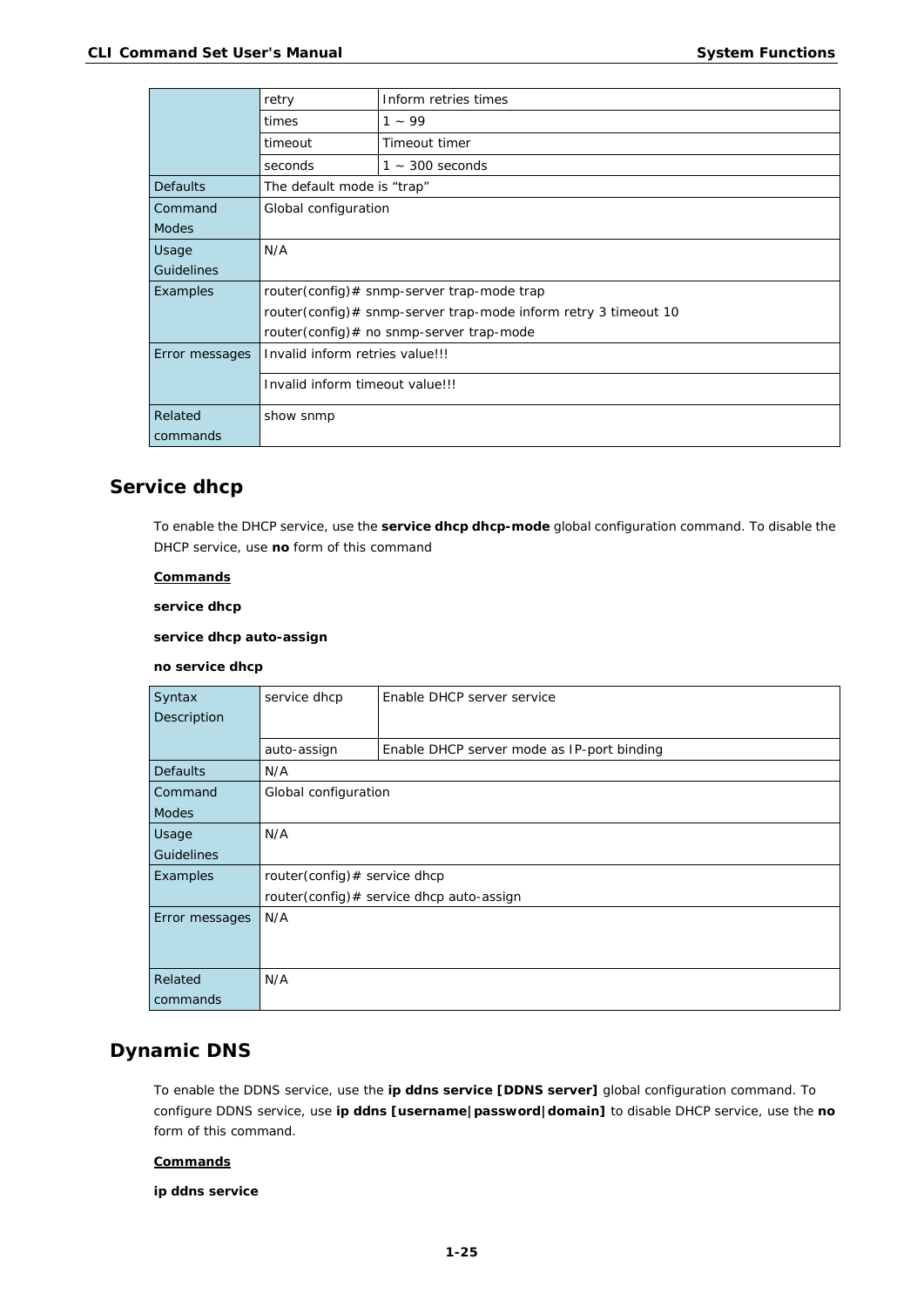## **ip ddns service [DDNS server]**

## **ip ddns service [username | password | domain]**

| Syntax                  | Configure SNMP server<br>ip addns service                         |                                                                                        |  |  |  |
|-------------------------|-------------------------------------------------------------------|----------------------------------------------------------------------------------------|--|--|--|
| Description             | username                                                          | Configure login username for DDNS service<br>Configure login password for DDNS service |  |  |  |
|                         | password                                                          |                                                                                        |  |  |  |
|                         | domain                                                            | Configure domain name for DDNS service                                                 |  |  |  |
|                         | <b>DDNS</b> server                                                | Select DDNS service [freedns   3322   dyndns   no-ip]                                  |  |  |  |
| Command<br><b>Modes</b> | Global configuration                                              |                                                                                        |  |  |  |
|                         |                                                                   |                                                                                        |  |  |  |
| Usage                   | N/A                                                               |                                                                                        |  |  |  |
| <b>Guidelines</b>       |                                                                   |                                                                                        |  |  |  |
| Examples                | router(config)# ip ddns service {freedns   3322   DynDns   NO-IP} |                                                                                        |  |  |  |
|                         | router(config)# ip ddns username user-name                        |                                                                                        |  |  |  |
|                         | router(config)# ip ddns password password                         |                                                                                        |  |  |  |
|                         | router(config)# ip ddns domain domain-name                        |                                                                                        |  |  |  |
|                         | router(config) $#$ no ip ddns                                     |                                                                                        |  |  |  |
| Error messages          |                                                                   |                                                                                        |  |  |  |
|                         |                                                                   |                                                                                        |  |  |  |
| Related                 | router# show ip ddns                                              |                                                                                        |  |  |  |
| commands                |                                                                   |                                                                                        |  |  |  |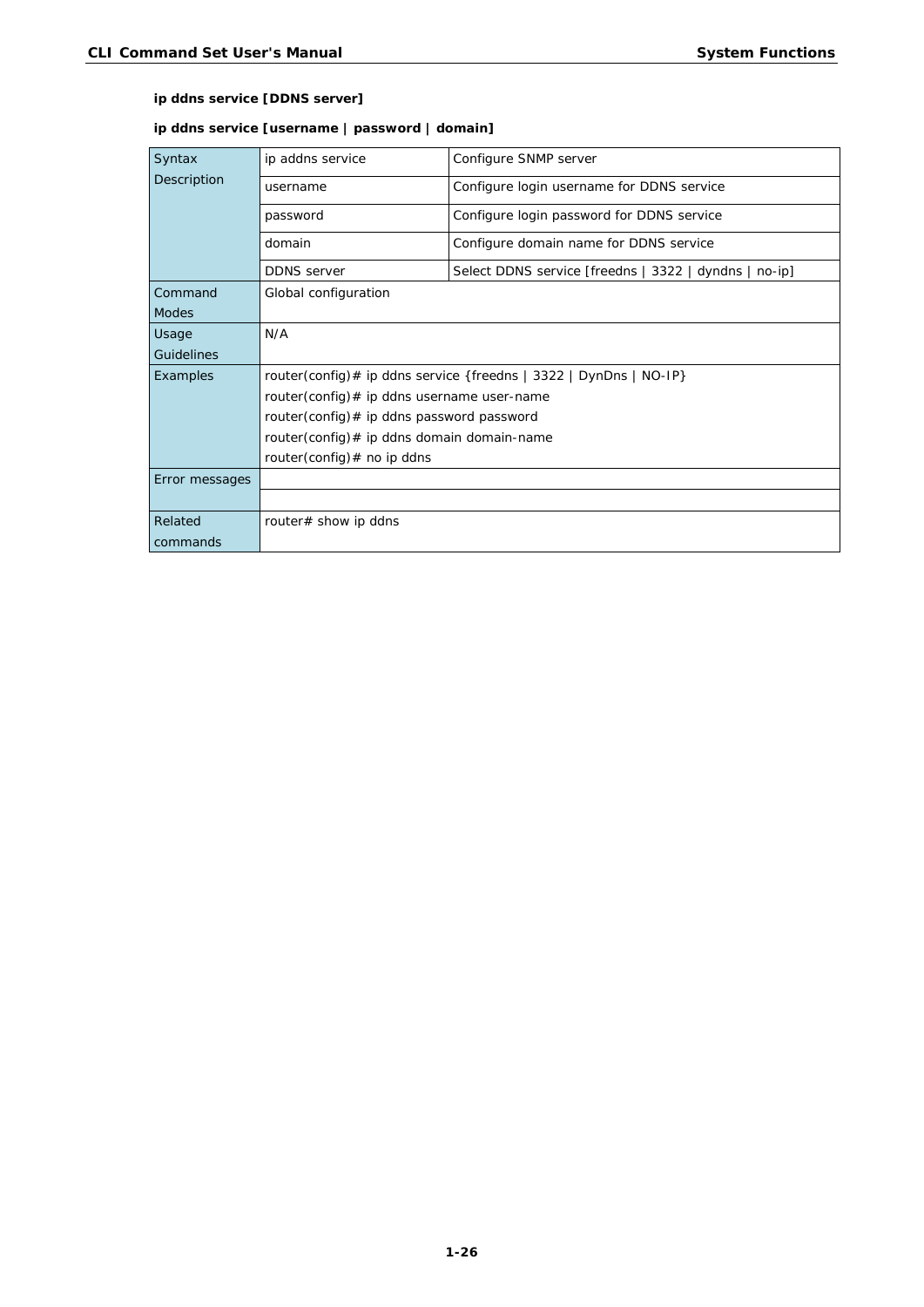# **2. Interface and Routing Functions**

<span id="page-29-0"></span>This chapter describes the interface and routing functions of the Ethernet switches.

The following topics are covered in this chapter:

- **[Command Modes](#page-30-0)**
- **[Command Sets](#page-31-0)**
	- $\triangleright$  [Interfaces](#page-31-1)
	- [Routing](#page-31-2)
	- [Multicast Routing](#page-33-0)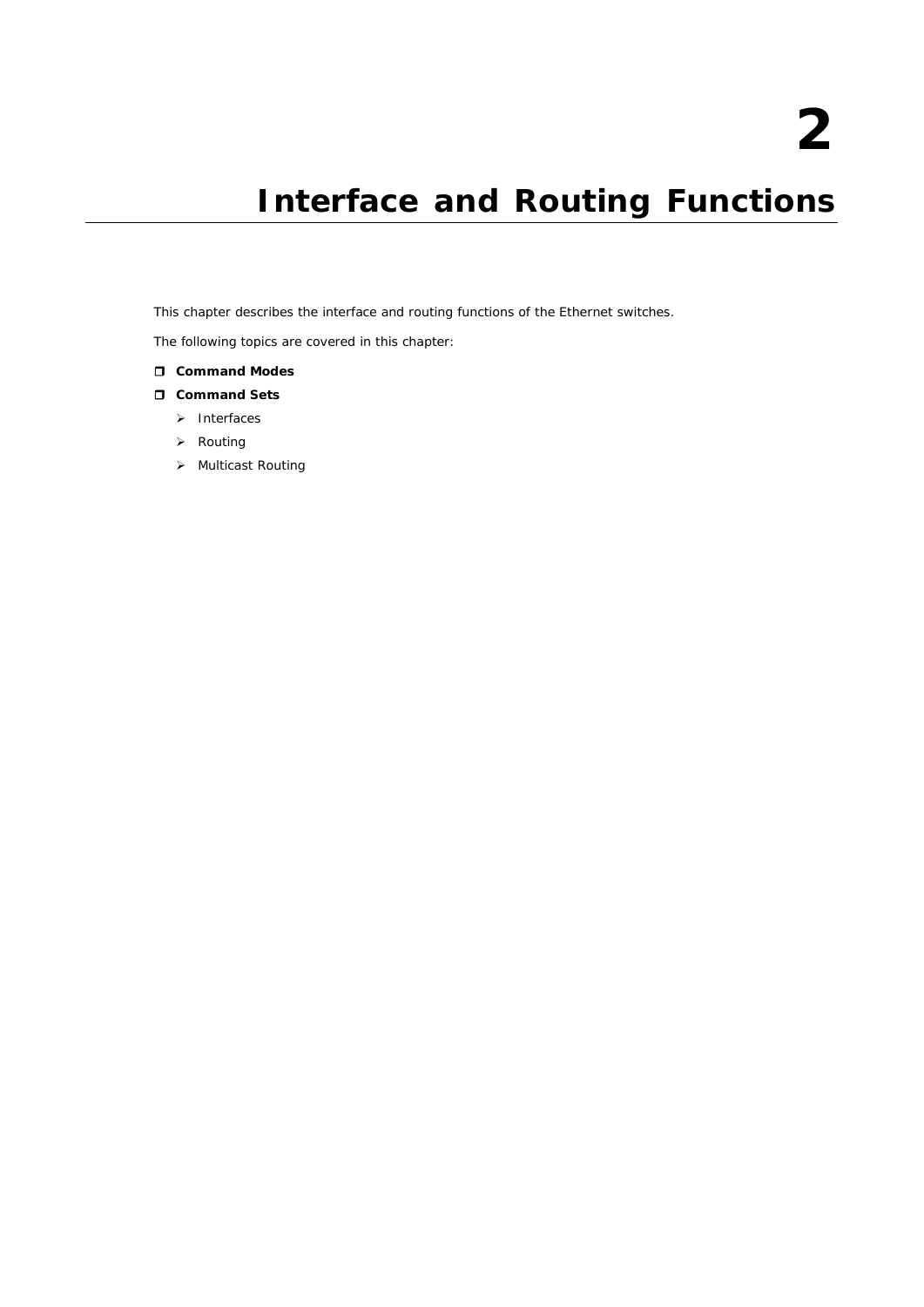# <span id="page-30-0"></span>**Command Modes**

Refer to the following table for the command mode descriptions.

| <b>Mode</b>          | <b>Access Method</b> | Prompt          | <b>Exit Method</b> | <b>About This Mode</b>                      |
|----------------------|----------------------|-----------------|--------------------|---------------------------------------------|
| User EXEC            | Begin a session with | Router>         | Enter logout or    | Use this mode to                            |
|                      | your router.         |                 | quit.              | Change terminal<br>$\bullet$                |
|                      |                      |                 |                    | settings.                                   |
|                      |                      |                 |                    | Perform basic tests.<br>$\bullet$           |
|                      |                      |                 |                    | Display system<br>$\bullet$                 |
|                      |                      |                 |                    | information.                                |
| Privileged EXEC      | While in user EXEC   | Router $#$      | Enter disable to   | Use this mode to verify                     |
|                      | mode, enter the      |                 | exit.              | commands that you                           |
|                      | enable command.      |                 |                    | have entered. Use a                         |
|                      |                      |                 |                    | password to protect                         |
|                      |                      |                 |                    | access to this mode.                        |
| Global configuration | While in privileged  | Router(config)# | To exit to         | Use this mode to                            |
|                      | EXEC mode, enter the |                 | privileged EXEC    | configure parameters                        |
|                      | configure command.   |                 |                    | mode, enter exit   that apply to the entire |
|                      |                      |                 | or end, or press   | router.                                     |
|                      |                      |                 | Ctrl-Z.            |                                             |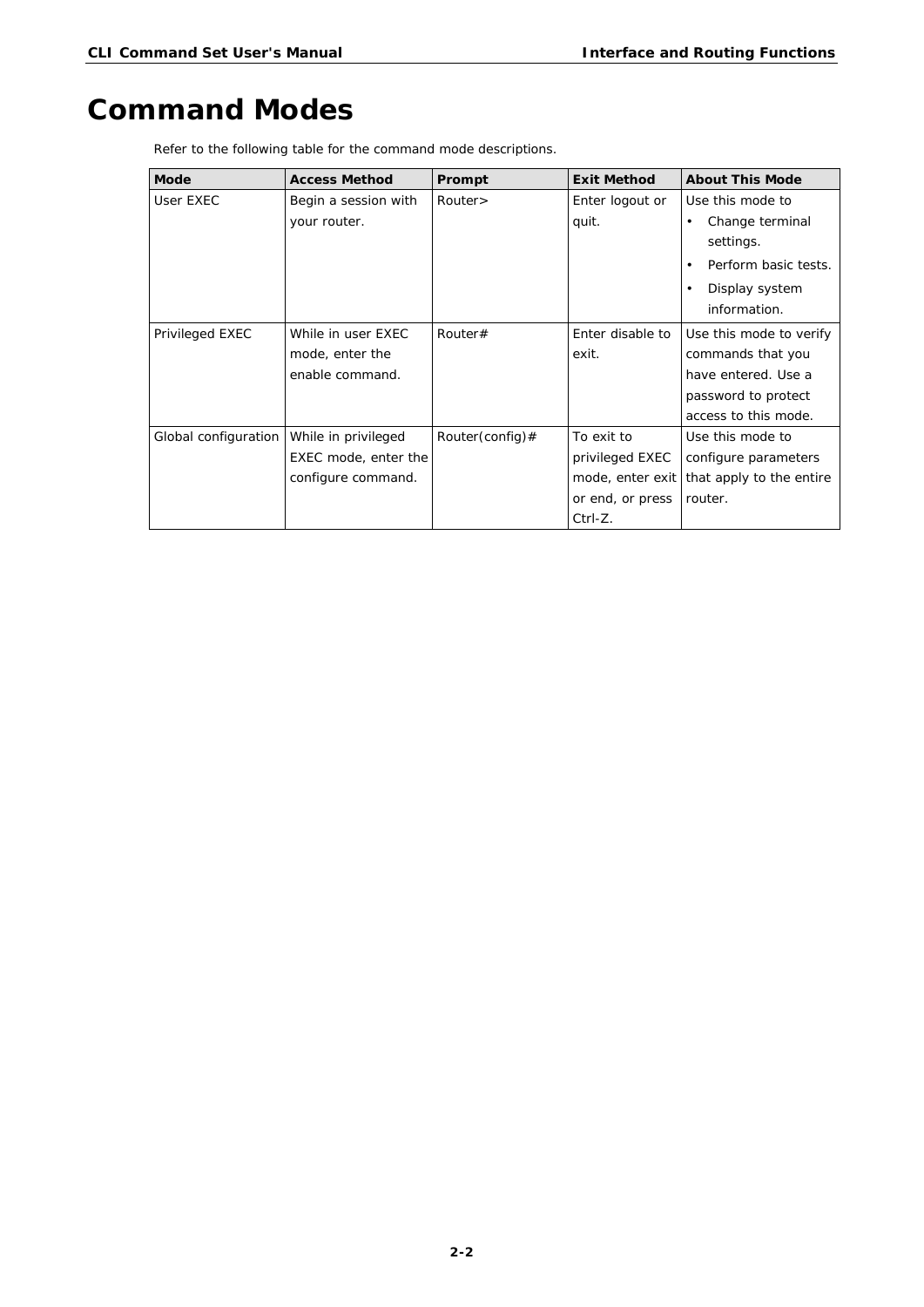# <span id="page-31-0"></span>**Command Sets**

# <span id="page-31-1"></span>**Interfaces**

| Category                | Commands                                                                         |  |  |  |
|-------------------------|----------------------------------------------------------------------------------|--|--|--|
| Interface Configuration | router(config)# interface wan wanID                                              |  |  |  |
|                         | router(config)# interface lan                                                    |  |  |  |
|                         | router(config-if)# mode { disable   enable   backup (for Wan2) }                 |  |  |  |
|                         | router(config-if)# dmz (for Wan2)                                                |  |  |  |
|                         | router(config-if) $#$ no dmz (for Wan2)                                          |  |  |  |
| <b>DNS Server</b>       | router(config-if)# name-server ip-address1 [ip-address2] [ip-address3] (for WAN) |  |  |  |
|                         | router(config-if) $#$ no name-server (for WAN)                                   |  |  |  |
| <b>LAN IP Setting</b>   | router(config-if)# ip address static ip-address subnet-mask                      |  |  |  |
|                         | router(config-if) $#$ no ip address                                              |  |  |  |
| Display settings        | router# show interface wan wanID                                                 |  |  |  |
|                         | router# show interface lan                                                       |  |  |  |
|                         | router# show interface bridge                                                    |  |  |  |
| WAN IP Setting          | router(config-if)# type {static ip-address subnet-mask [gateway]   dhcp   pppoe  |  |  |  |
|                         | host-name user-name password}                                                    |  |  |  |
| PPTP Dialup             | router(config-if)# pptp ip-address user-name password                            |  |  |  |
|                         | router(config-if) $#$ no pptp                                                    |  |  |  |

# <span id="page-31-2"></span>**Routing**

## **Unicast Route**

| Category              | Commands                                                                    |  |  |
|-----------------------|-----------------------------------------------------------------------------|--|--|
| Display settings      | router# show ip route                                                       |  |  |
|                       | router# show ip route static                                                |  |  |
| Static route settings | router(config)# ip route static name ip-address netmask next-hop [distance] |  |  |
|                       | router(config)# no ip route static name                                     |  |  |
|                       | router(config)# ip route static name {enable   disable}                     |  |  |

## **RIP**

| Category                                              | Commands                                           |  |  |
|-------------------------------------------------------|----------------------------------------------------|--|--|
| Enable/Disable                                        | router(config) $#$ ip route rip                    |  |  |
| Enter RIP mode                                        | router(config) $#$ no ip route rip                 |  |  |
| Add interface to RIP                                  | router(config-RIP)# network {wan1   wan2   lan}    |  |  |
|                                                       | router(config-RIP)# no network {wan1   wan2   lan} |  |  |
|                                                       |                                                    |  |  |
| Version settings                                      | router(config-RIP)# version $\{1   2\}$            |  |  |
| Redistribute Static                                   | router(config-RIP)# redistribute static            |  |  |
| router(config-RIP)# no redistribute static<br>Routing |                                                    |  |  |
| Display settings                                      | router# show ip route rip                          |  |  |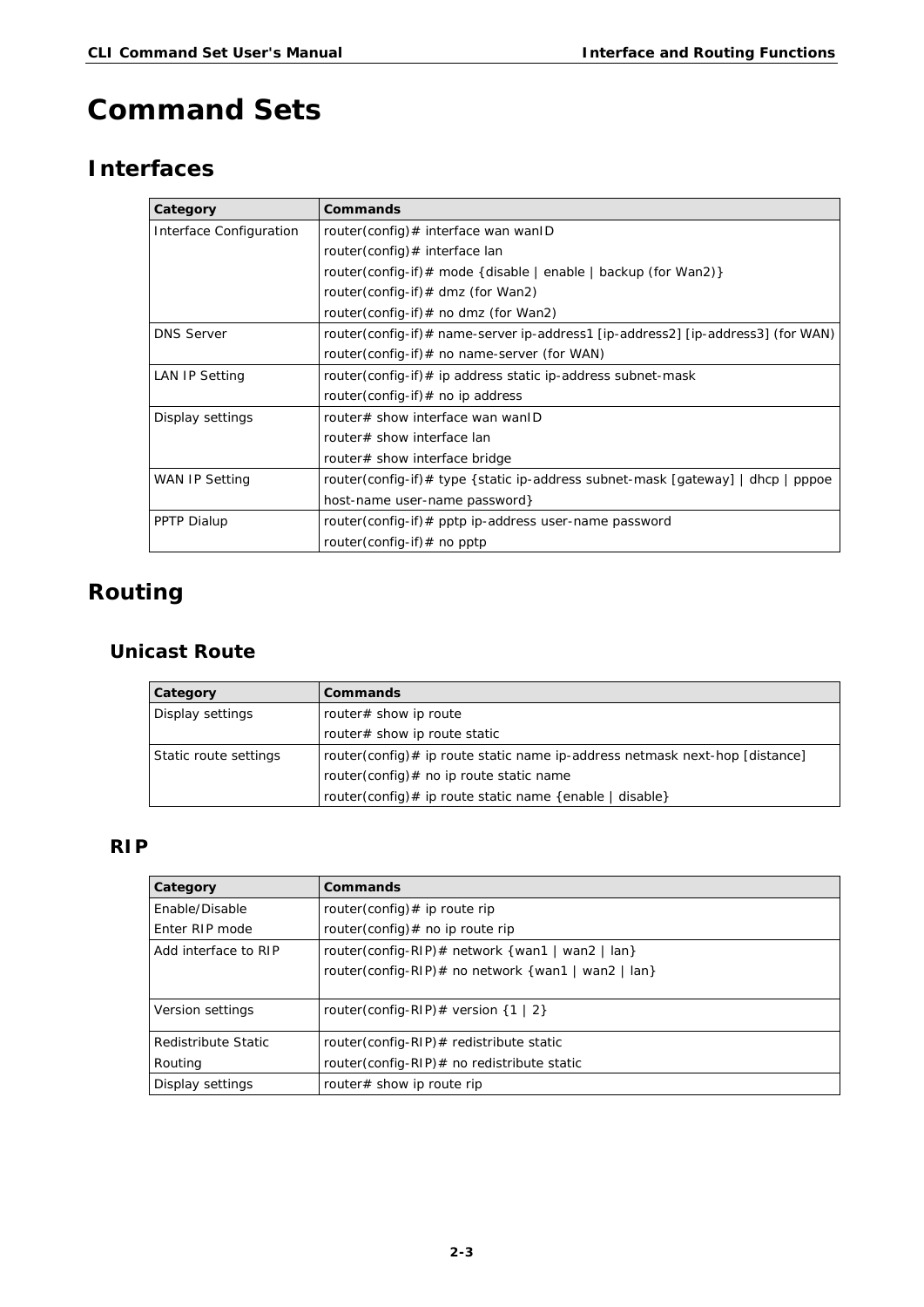## **VRRP**

| Category                       | Commands                                                                     |  |  |
|--------------------------------|------------------------------------------------------------------------------|--|--|
| <b>VRRP Global Settings</b>    | router(config) $#$ vrrp enable                                               |  |  |
|                                | router(config) $#$ no vrrp enable                                            |  |  |
| <b>VRRP Interface Settings</b> | Note:                                                                        |  |  |
|                                | These settings are in interface configuration mode                           |  |  |
|                                |                                                                              |  |  |
|                                | router(config-if) $#$ vrrp enable                                            |  |  |
|                                | router(config-if) $#$ no vrrp enable                                         |  |  |
|                                | router(config-if)# vrrp virtual-ip ip-address                                |  |  |
|                                | router(config-if)# vrrp vrid virtual-router-ID                               |  |  |
|                                | router(config-if)# vrrp priority priority                                    |  |  |
|                                | router(config-if) $#$ vrrp preemption                                        |  |  |
|                                | router(config-if) $#$ no vrrp preemption                                     |  |  |
|                                | router(config-if)# vrrp track-interface { $\{ \text{lan} \}$ wan1 $\}$ wan2} |  |  |
|                                | router(config-if)# no vrrp track-interface { $lan   wan1   wan2$ }           |  |  |
| Display settings               | router# show vrrp                                                            |  |  |

# **Traffic Prioritization**

| Category              | Commands                                                                                |  |  |
|-----------------------|-----------------------------------------------------------------------------------------|--|--|
| Enable/Disable        | router(config)# traffic priority interface {wan1   wan2   lan}                          |  |  |
| Priority settings     | router(config-traffic-priority)# max-bw kbps                                            |  |  |
|                       | router(config-traffic-priority)# default-priority $\{0   1   2   3\}$                   |  |  |
|                       | router(config-traffic-priority)# priority {0   1   2   3} max-bw kbps min-bw kbps       |  |  |
|                       | router(config)# no traffic priority interface {wan1   wan2   lan}                       |  |  |
| Create/Enter policy   | Default: enable                                                                         |  |  |
| configuration mode    |                                                                                         |  |  |
|                       | router(config)# traffic policy { outgoing   incoming} index                             |  |  |
| Policy settings       | Default:                                                                                |  |  |
|                       | The default value of priority is 0. The default value of mode is IP. The default values |  |  |
|                       | of protocol, IP, port and interface are all. The policy enables by default.             |  |  |
|                       |                                                                                         |  |  |
|                       | router(config-traffic-policy)# priority $\{0   1   2   3\}$                             |  |  |
|                       | router(config-traffic-policy)# mode {IP   MAC}                                          |  |  |
|                       | router(config-traffic-policy)# protocol { all   tcp   udp   icmp}                       |  |  |
|                       | router(config-traffic-policy)# src-ip all                                               |  |  |
|                       | router(config-traffic-policy)# src-ip single ip-address                                 |  |  |
|                       | router(config-traffic-policy)# src-ip range ip-address1 ip-address2                     |  |  |
|                       | router(config-traffic-policy)# dst-ip all                                               |  |  |
|                       | router(config-traffic-policy)# dst-ip single ip-address                                 |  |  |
|                       | router(config-traffic-policy)# dst-ip range ip-address1 ip-address2                     |  |  |
|                       | router(config-traffic-policy)# src-port all                                             |  |  |
|                       | router(config-traffic-policy)# src-port single port                                     |  |  |
|                       | router(config-traffic-policy)# src-port range port1 port2                               |  |  |
|                       | router(config-traffic-policy)# dst-port all                                             |  |  |
|                       | router(config-traffic-policy)# dst-port single port                                     |  |  |
|                       | router(config-traffic-policy)# dst-port range port1 port2                               |  |  |
|                       | router(config-traffic-policy)# src-mac mac-address                                      |  |  |
|                       | router(config-traffic-policy)# interface { all   wan1   wan2   lan}                     |  |  |
| Enable/Disable/Delete | router(config)# traffic policy {outgoing   incoming} index {enable   disable}           |  |  |
| policy                | router(config)# no traffic policy { outgoing   incoming} index                          |  |  |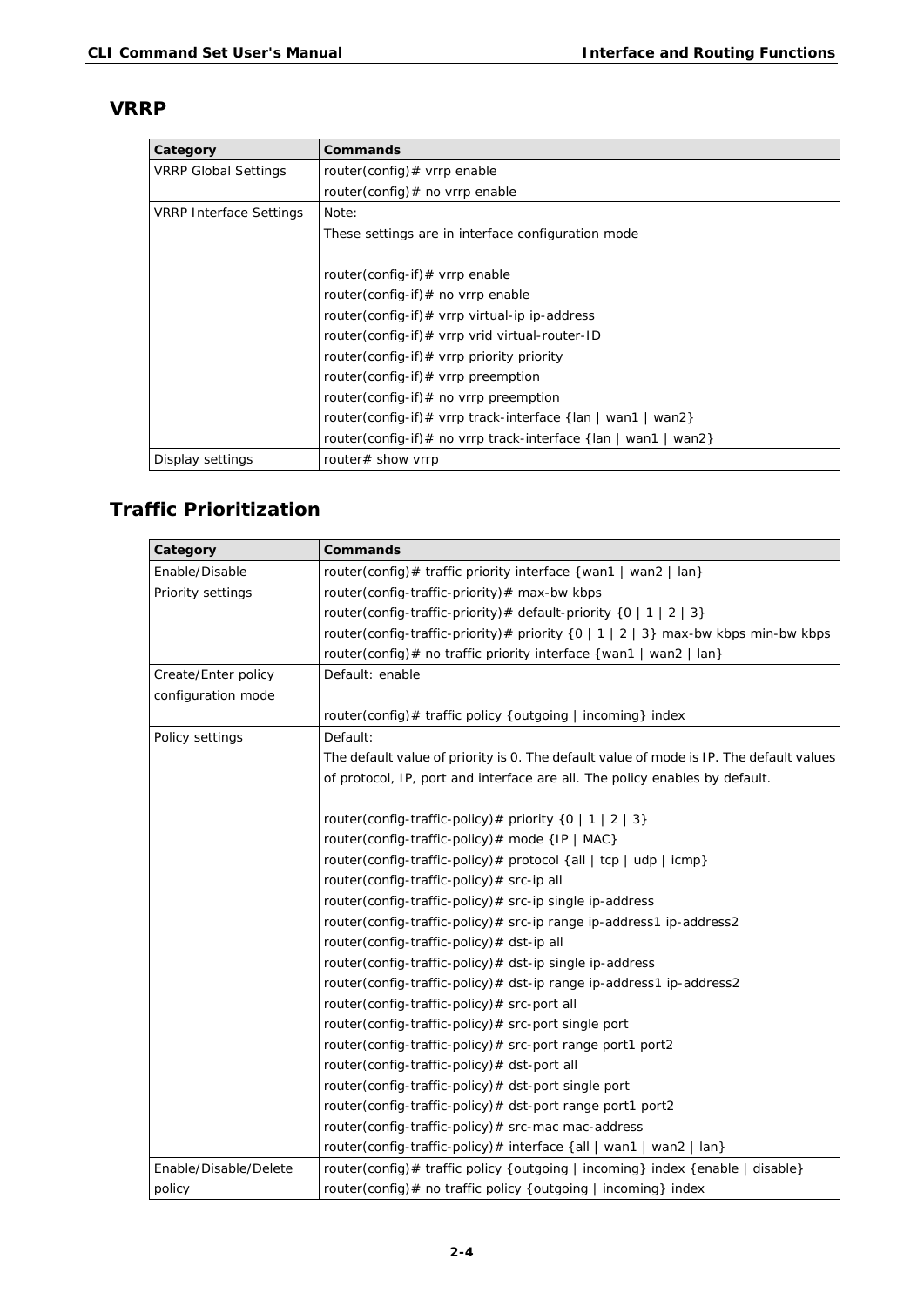| Display settings | router# show traffic priority                     |
|------------------|---------------------------------------------------|
|                  | router# show traffic policy {outgoing   incoming} |

# <span id="page-33-0"></span>**Multicast Routing**

## **Global Configuration**

Use the **ip multicast-routing** command to enable/disable the multicast routing function, and **display** to show the multicast routing forwarding table.

| <b>Category</b>   | <b>Commands</b>                                                 |
|-------------------|-----------------------------------------------------------------|
| Multicast routing | router(config)#ip multicast-routing { static   dvmrp   pim-sm } |
| mode              | router(config)#no ip multicast-routing                          |
| Display           | router(config)#show ip mroute kernel                            |

## **Static Multicast Route**

| Category                       | Commands                                                                   |  |  |  |
|--------------------------------|----------------------------------------------------------------------------|--|--|--|
| Enable/disable                 | router(config)#ip multicast-routing static                                 |  |  |  |
|                                | router(config)#no ip multicast-routing                                     |  |  |  |
| <b>Static Multicast routes</b> | router(config)#ip mroute group MCADDR src IPADDR in IFNAME out IFNAME-LIST |  |  |  |
| add/delete                     | MCADDR: Multicast group address                                            |  |  |  |
|                                | <b>IPADDR: Multicast source IP address</b>                                 |  |  |  |
|                                | IFNAME: Inbound interface name                                             |  |  |  |
|                                | IFNAME-LIST: Outbound interface list                                       |  |  |  |
|                                | router(config)#no ip mroute group MCADDR src IPADDR                        |  |  |  |
| Display settings               | router(config)#show ip mroute mode                                         |  |  |  |
|                                | mode: dvmrp   static   pimsm                                               |  |  |  |

## **DVMRP**

| Category             | Commands                                                                           |  |  |
|----------------------|------------------------------------------------------------------------------------|--|--|
| Enable/disable       | router(config)#ip multicast-routing dymrp                                          |  |  |
|                      | router(config)#no ip multicast-routing                                             |  |  |
| Enable/disable DVMRP | Use this command to enable/disable DVMRP interface by interface. Go into interface |  |  |
| by interface         | category for the settings first.                                                   |  |  |
|                      | router(config)#interface IFNAME                                                    |  |  |
|                      | IFNAME: Interface name                                                             |  |  |
|                      | router(config-if)#ip dymrp                                                         |  |  |
|                      | router(config-if)#no ip dymrp                                                      |  |  |
| Display DVMRP        | router# show ip dvmrp                                                              |  |  |
| information in the   | router# show ip dymrp route                                                        |  |  |
| interface            | router# show ip dymrp neighbor                                                     |  |  |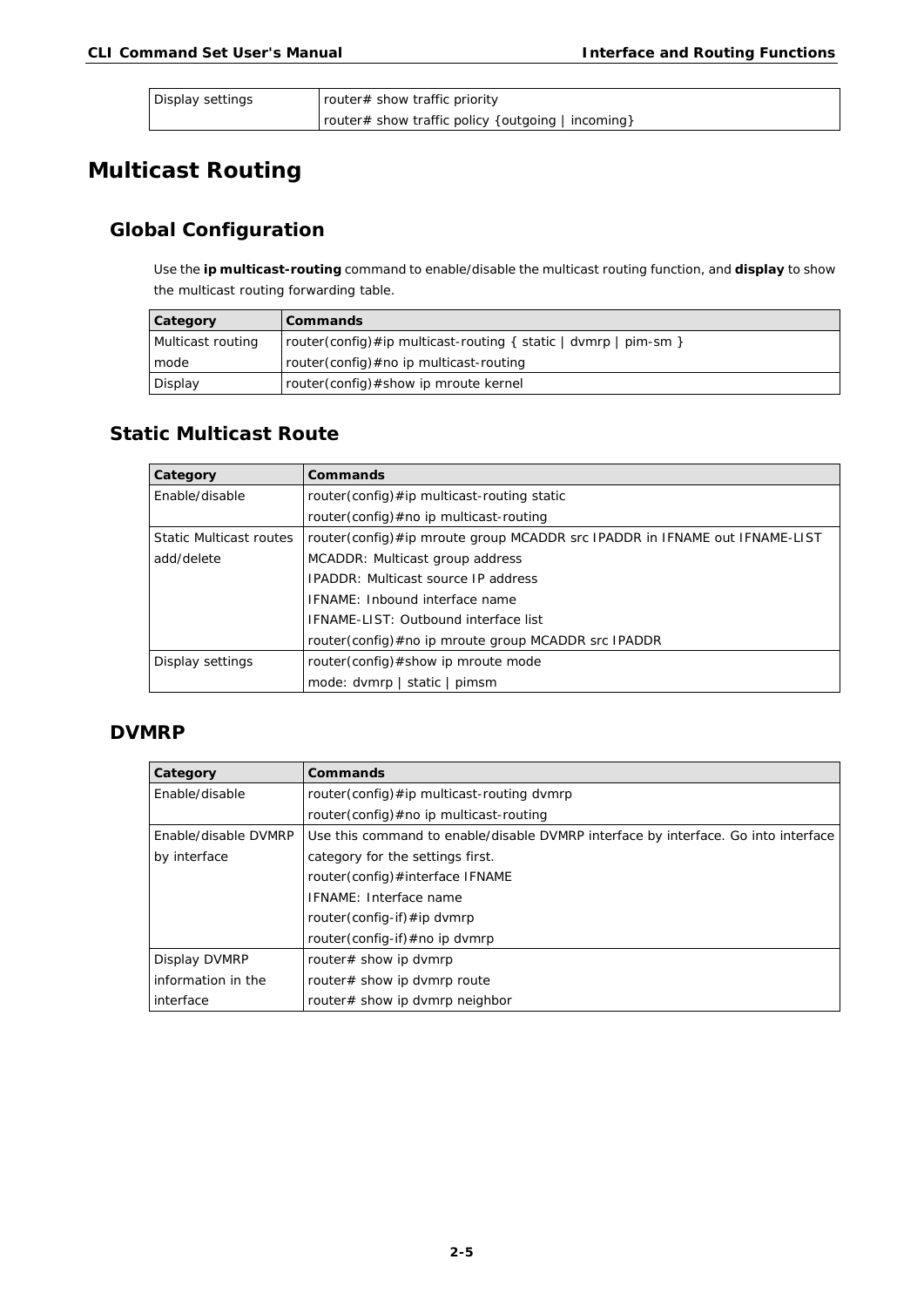# **3. NAT, VPN, and Firewall Functions**

<span id="page-34-0"></span>This chapter describes the commands for the NAT, VPN, and firewall function.

The following topics are covered in this chapter:

- **[Command Modes](#page-35-0)**
- **[Command Sets](#page-36-0)**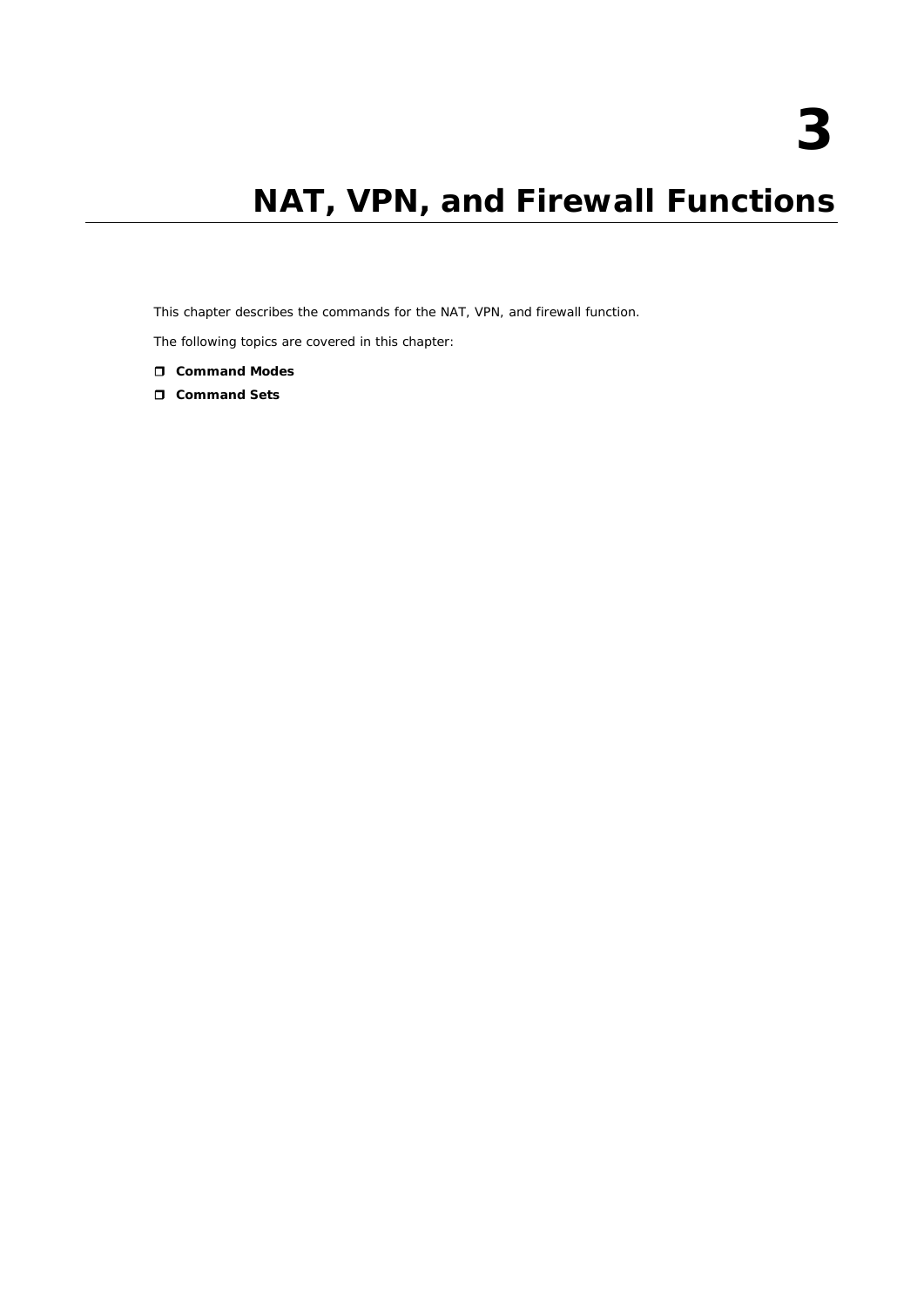# <span id="page-35-0"></span>**Command Modes**

Refer to the following table for the command modes.

| <b>Mode</b>          | <b>Access Method</b> | Prompt          | <b>Exit Method</b> | <b>About This Mode</b>                      |
|----------------------|----------------------|-----------------|--------------------|---------------------------------------------|
| User EXEC            | Begin a session with | Router>         | Enter logout or    | Use this mode to                            |
|                      | your router.         |                 | quit.              | Change terminal<br>$\bullet$                |
|                      |                      |                 |                    | settings.                                   |
|                      |                      |                 |                    | Perform basic tests.<br>$\bullet$           |
|                      |                      |                 |                    | Display system<br>$\bullet$                 |
|                      |                      |                 |                    | information.                                |
| Privileged EXEC      | While in user EXEC   | Router $#$      | Enter disable to   | Use this mode to verify                     |
|                      | mode, enter the      |                 | exit.              | commands that you                           |
|                      | enable command.      |                 |                    | have entered. Use a                         |
|                      |                      |                 |                    | password to protect                         |
|                      |                      |                 |                    | access to this mode.                        |
| Global configuration | While in privileged  | Router(config)# | To exit to         | Use this mode to                            |
|                      | EXEC mode, enter the |                 | privileged EXEC    | configure parameters                        |
|                      | configure command.   |                 |                    | mode, enter exit   that apply to the entire |
|                      |                      |                 | or end, or press   | router.                                     |
|                      |                      |                 | Ctrl-Z.            |                                             |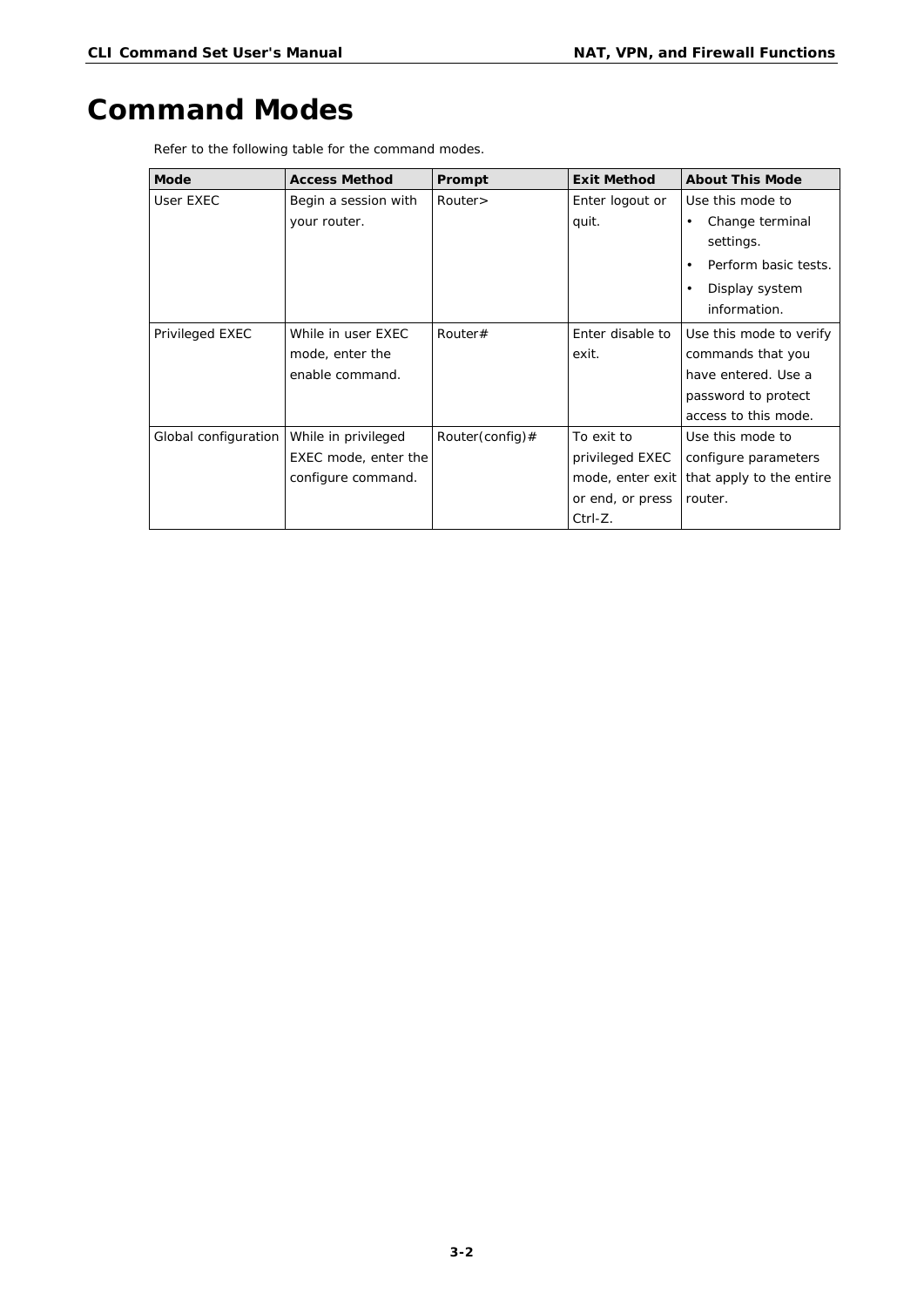# **Command Sets**

# **Setting Check**

| Category         | Commands                                   |  |  |
|------------------|--------------------------------------------|--|--|
| Enable/Disable   | router(config)# settingcheck firewall      |  |  |
|                  | router(config)# no settingcheck firewall   |  |  |
|                  | router(config) $#$ settingcheck nat        |  |  |
|                  | router(config)# no settingcheck nat        |  |  |
|                  | router(config)# settingcheck access-ip     |  |  |
|                  | router(config)# no settingcheck access-ip  |  |  |
|                  | router(config)# settingcheck I2-filter     |  |  |
|                  | router(config)# no settingcheck I2-filter  |  |  |
| Manual setting   | router(config)# settingcheck timer seconds |  |  |
| Display settings | router# show settingcheck                  |  |  |

# **NAT**

| Category                    | Commands                                                                            |  |  |
|-----------------------------|-------------------------------------------------------------------------------------|--|--|
| Display settings            | router# show ip nat                                                                 |  |  |
| Rule settings               | Default:                                                                            |  |  |
|                             | The new rule is appended to the last rule if the index field of command is not set, |  |  |
|                             | and it enables by default.                                                          |  |  |
|                             |                                                                                     |  |  |
|                             | $1 - 1:$                                                                            |  |  |
|                             | router(config)# ip nat static inside lan ip-address outside wan wanlD ip-address    |  |  |
|                             | [index]                                                                             |  |  |
|                             | $N-1:$                                                                              |  |  |
|                             | router(config)# ip nat dynamic inside lan ip-address1 ip-address2 outside wan       |  |  |
|                             | $\{$ wanID $ $ auto $\}$ $[$ index $]$                                              |  |  |
|                             | Port Forwarding:                                                                    |  |  |
|                             | router(config)# ip nat static {all   tcp   udp} inside lan ip-address port outside  |  |  |
|                             | wan wanID port [index]                                                              |  |  |
| Enable/Disable/Delete rules | router(config)# ip nat index {enable $\vert$ disable}                               |  |  |
|                             | router(config) $#$ no ip nat index                                                  |  |  |

# **Policy Setting**

| Category            | Commands                                                                          |  |  |
|---------------------|-----------------------------------------------------------------------------------|--|--|
| Display settings    | router# show firewall                                                             |  |  |
| Create/Enter policy | Default: enable                                                                   |  |  |
| configuration mode  | router(config) $#$ firewall index                                                 |  |  |
| Policy settings     | Default:                                                                          |  |  |
|                     | The default value of the action is "accept". The default value of the mode is IP. |  |  |
|                     | The default values of the protocol, IP, port and interface are all. The policy is |  |  |
|                     | enabled by default.                                                               |  |  |
|                     |                                                                                   |  |  |
|                     | router(config-firewall)# action { $accept$   drop}                                |  |  |
|                     | router(config-firewall)# mode {IP   MAC}                                          |  |  |
|                     | router(config-firewall)# protocol { all   tcp   udp   icmp}                       |  |  |
|                     | router(config-firewall)# src-ip all                                               |  |  |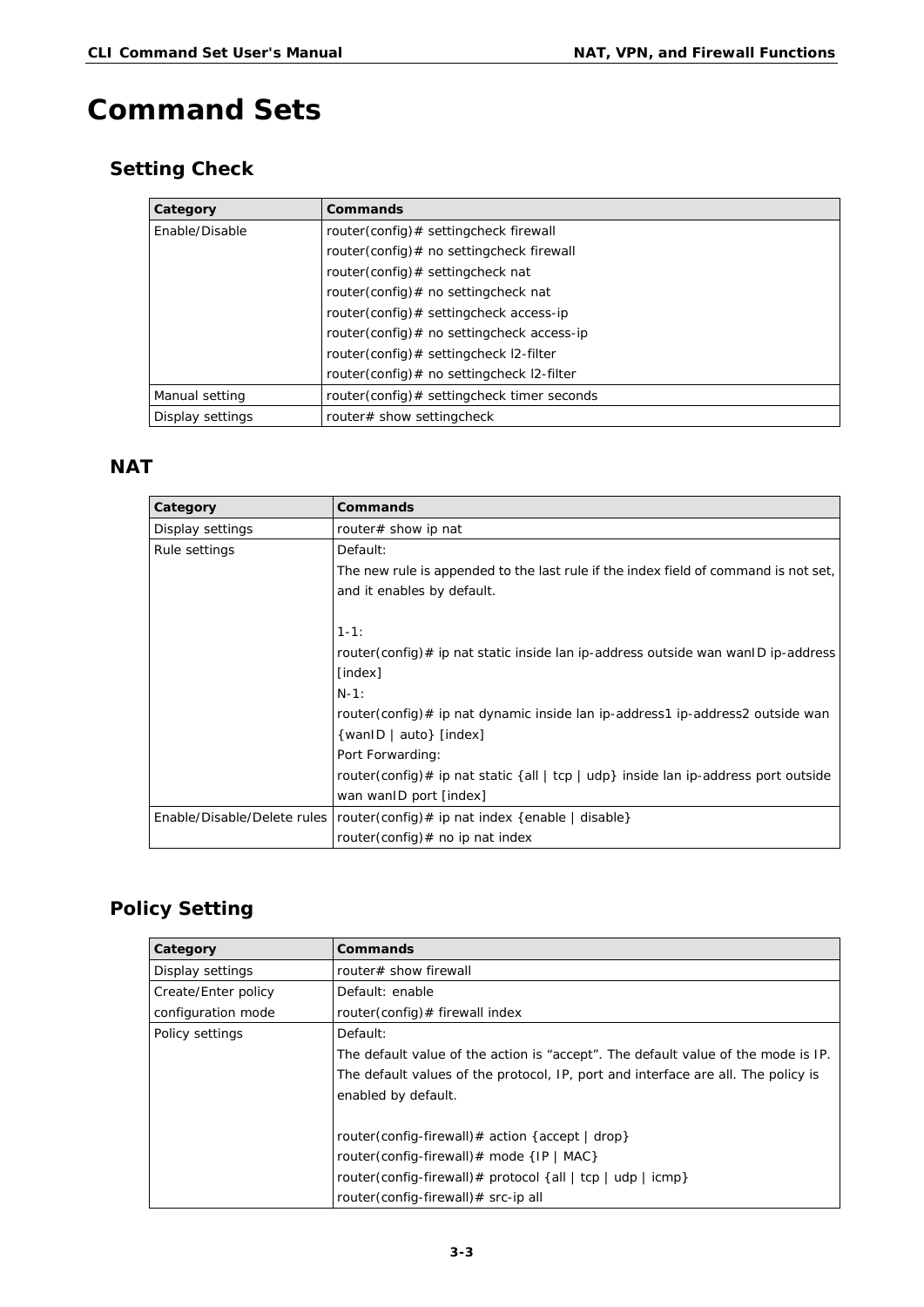|                       | router(config-firewall)# src-ip single ip-address                              |
|-----------------------|--------------------------------------------------------------------------------|
|                       | router(config-firewall)# src-ip range ip-address1 ip-address2                  |
|                       | router(config-firewall)# dst-ip all                                            |
|                       | router(config-firewall)# dst-ip single ip-address                              |
|                       | router(config-firewall)# dst-ip range ip-address1 ip-address2                  |
|                       | router(config-firewall)# src-port all                                          |
|                       | router(config-firewall)# src-port single port                                  |
|                       | router(config-firewall)# src-port range port1 port2                            |
|                       | router(config-firewall)# dst-port all                                          |
|                       | router(config-firewall)# dst-port single port                                  |
|                       | router(config-firewall)# dst-port range port1 port2                            |
|                       | router(config-firewall)# src-mac mac-address                                   |
|                       | router(config-firewall)# interface {all   lan   wan1   wan2} {all   lan   wan1 |
|                       | wan2                                                                           |
| Enable/Disable/Delete | router(config)# firewall index [enable   disable]                              |
| policy                | router(config)# no firewall index                                              |

# **DoS Defense**

| Category         | Commands                                                                       |
|------------------|--------------------------------------------------------------------------------|
| Enable/Disable   | router(config)# dos { null-scan   xmas-scan   nmap-xmas-scan   syn/fin-scan    |
|                  | fin-scan   nmap-id-scan   syn/rst-scan}                                        |
|                  | router(config)# dos {icmp-death   syn-flood   arp-flood} [pkts]                |
|                  | router(config)# no dos { null-scan   xmas-scan   nmap-xmas-scan   syn/fin-scan |
|                  | fin-scan   nmap-id-scan   syn/rst-scan   icmp-death   syn-flood   arp-flood }  |
| Display settings | router# show dos                                                               |

# **Modbus Filtering**

| Category            | Commands                                                                              |  |  |  |
|---------------------|---------------------------------------------------------------------------------------|--|--|--|
| Display settings    | router# show modbus-filter                                                            |  |  |  |
| Create/Enter policy | Default: enable                                                                       |  |  |  |
| configuration mode  |                                                                                       |  |  |  |
|                     | router(config)# modbus-filter index                                                   |  |  |  |
| Policy settings     | Default:                                                                              |  |  |  |
|                     | The default value of action is accept. The default values of protocol, IP, interface, |  |  |  |
|                     | address and function code are all. The policy enables by default.                     |  |  |  |
|                     | router(config-modbus-filter)# action { accept   drop}                                 |  |  |  |
|                     | router(config-modbus-filter)# protocol { all   tcp   udp}                             |  |  |  |
|                     | router(config-modbus-filter)# src-ip all                                              |  |  |  |
|                     | router(config-modbus-filter)# src-ip single ip-address                                |  |  |  |
|                     | router(config-modbus-filter)# src-ip range ip-address1 ipaddress2                     |  |  |  |
|                     | router(config-modbus-filter)# dst-ip all                                              |  |  |  |
|                     | router(config-modbus-filter)# dst-ip single ip-address                                |  |  |  |
|                     | router(config-modbus-filter)# dst-ip range ip-address1 ipaddress2                     |  |  |  |
|                     | router(config-modbus-filter)# function func-code                                      |  |  |  |
|                     | router(config-modbus-filter)# uid uid                                                 |  |  |  |
|                     | router(config-modbus-filter)# address all                                             |  |  |  |
|                     | router(config-modbus-filter)# address single address                                  |  |  |  |
|                     | router(config-modbus-filter)# address range address1 address2                         |  |  |  |
|                     | router(config-modbus-filter)# interface { all   lan   wan1   wan2 } { all   lan       |  |  |  |
|                     | wan1 $ $ wan2 $ $                                                                     |  |  |  |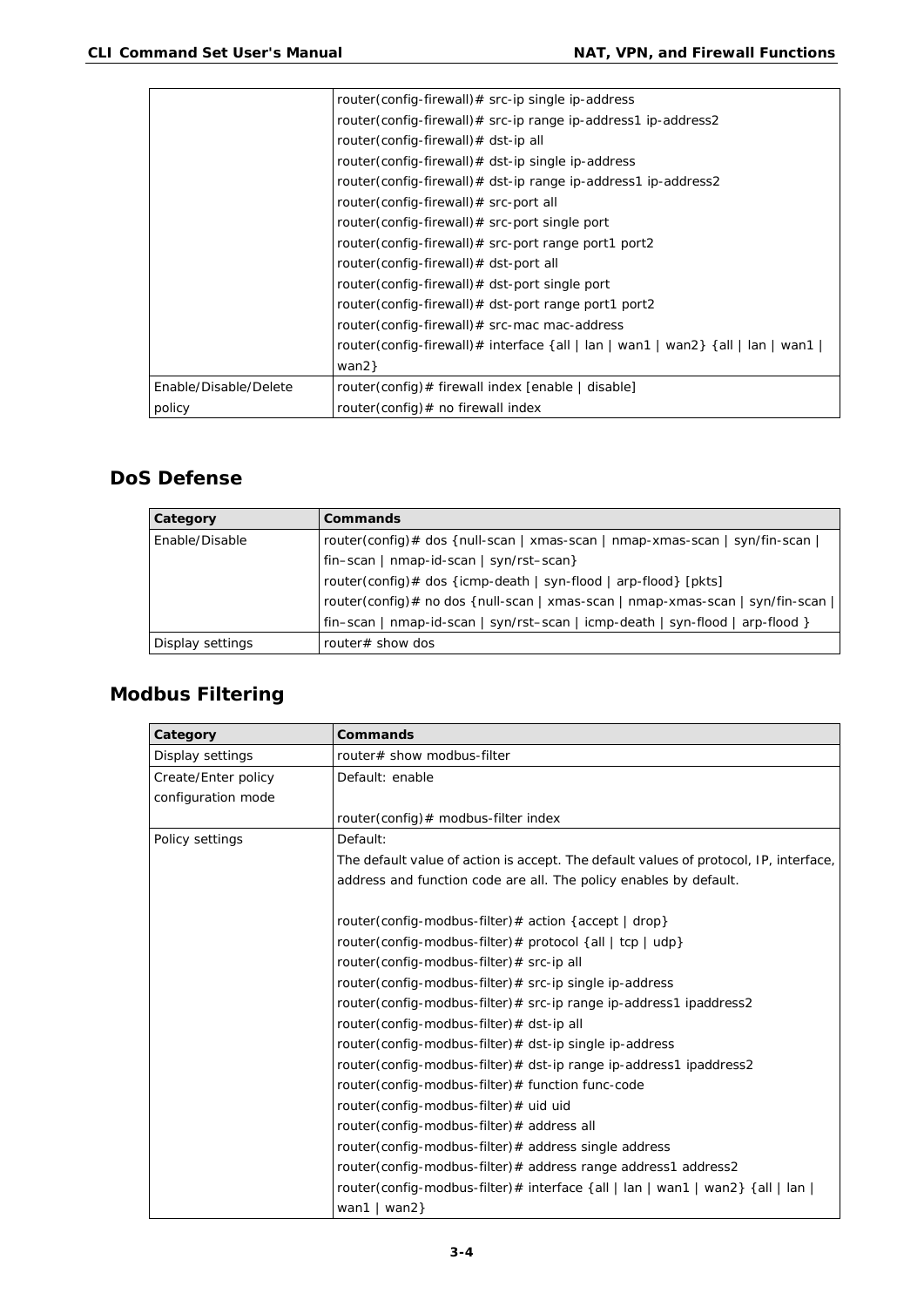| Enable/Disable/Delete | router(config)# modbus-filter index [enable   disable] |
|-----------------------|--------------------------------------------------------|
| policy                | router(config)# no modbus-filter index                 |
| Enable/Disable/Delete | router(config)# 12-filter index [enable   disable]     |
| policy                | router(config)# no I2-filter index                     |

## **IPSec**

| Category                  | Commands                                                                       |  |  |
|---------------------------|--------------------------------------------------------------------------------|--|--|
| Display settings          | router# show ipsec                                                             |  |  |
|                           | router# show ipsec name                                                        |  |  |
| Global setting            | router(config)# ipsec all-connect                                              |  |  |
|                           | router(config)# no ipsec all-connect                                           |  |  |
|                           | router(config)# ipsec nat-t                                                    |  |  |
|                           | router(config)# no ipsec nat-t                                                 |  |  |
| Create connection /Tunnel | Quick Setting:                                                                 |  |  |
| setting                   | The type, remote-gateway, network must be set in tunnel setting, and the       |  |  |
|                           | auth-mode should be set to pre-shared key mode in phase1 setting, all other    |  |  |
|                           | commands are the default values, then it can work as a standard-strength IPSec |  |  |
|                           | connection. IPSec Name must begin with an alphabet, and it cannot contain a    |  |  |
|                           | space.                                                                         |  |  |
|                           |                                                                                |  |  |
|                           | Default:                                                                       |  |  |
|                           | I2tp: disable                                                                  |  |  |
|                           | interface: wan1                                                                |  |  |
|                           | mode: wait                                                                     |  |  |
|                           | The connection is disabled by default.                                         |  |  |
|                           |                                                                                |  |  |
|                           | router(config)# ipsec name                                                     |  |  |
|                           | router(config-ipsec)# l2tp                                                     |  |  |
|                           | router(config-ipsec)# no l2tp                                                  |  |  |
|                           | router(config-ipsec)# remote-gateway ip-address                                |  |  |
|                           | router(config-ipsec)# interface wan wanID                                      |  |  |
|                           | router(config-ipsec)# startup-mode {start   wait}                              |  |  |
|                           | router(config-ipsec)# local-network ip-address netmask [ID]                    |  |  |
|                           | router(config-ipsec)# remote-network ip-address netmask [ID]                   |  |  |
| Phase1 setting            | Default:                                                                       |  |  |
|                           | ike-mode: main                                                                 |  |  |
|                           | auth-mode: pre-shared key                                                      |  |  |
|                           | encryption: 3des                                                               |  |  |
|                           | hash: sha1                                                                     |  |  |
|                           | group: 2                                                                       |  |  |
|                           | negotiation-time: 0 (forever)                                                  |  |  |
|                           | life-time: 1 hour                                                              |  |  |
|                           | rekey-time: 9 mins                                                             |  |  |
|                           | rekey-fuzz-percent: 100%                                                       |  |  |
|                           |                                                                                |  |  |
|                           | router(config-ipsec)# phase1                                                   |  |  |
|                           | router(config-ipsec-phase1)# ike-mode { main   aggressive}                     |  |  |
|                           | router(config-ipsec-phase1)# auth-mode {psk key   x509 local.crt remote.crt}   |  |  |
|                           | router(config-ipsec-phase1)# encryption {des   3des   aes128   aes192          |  |  |
|                           | aes256}                                                                        |  |  |
|                           | router(config-ipsec-phase1)# hash {any   md5   sha1   sha256}                  |  |  |
|                           | router(config-ipsec-phase1)# dh-group {768   1024   1536   2048}               |  |  |
|                           | router(config-ipsec-phase1)# negotiation-time times                            |  |  |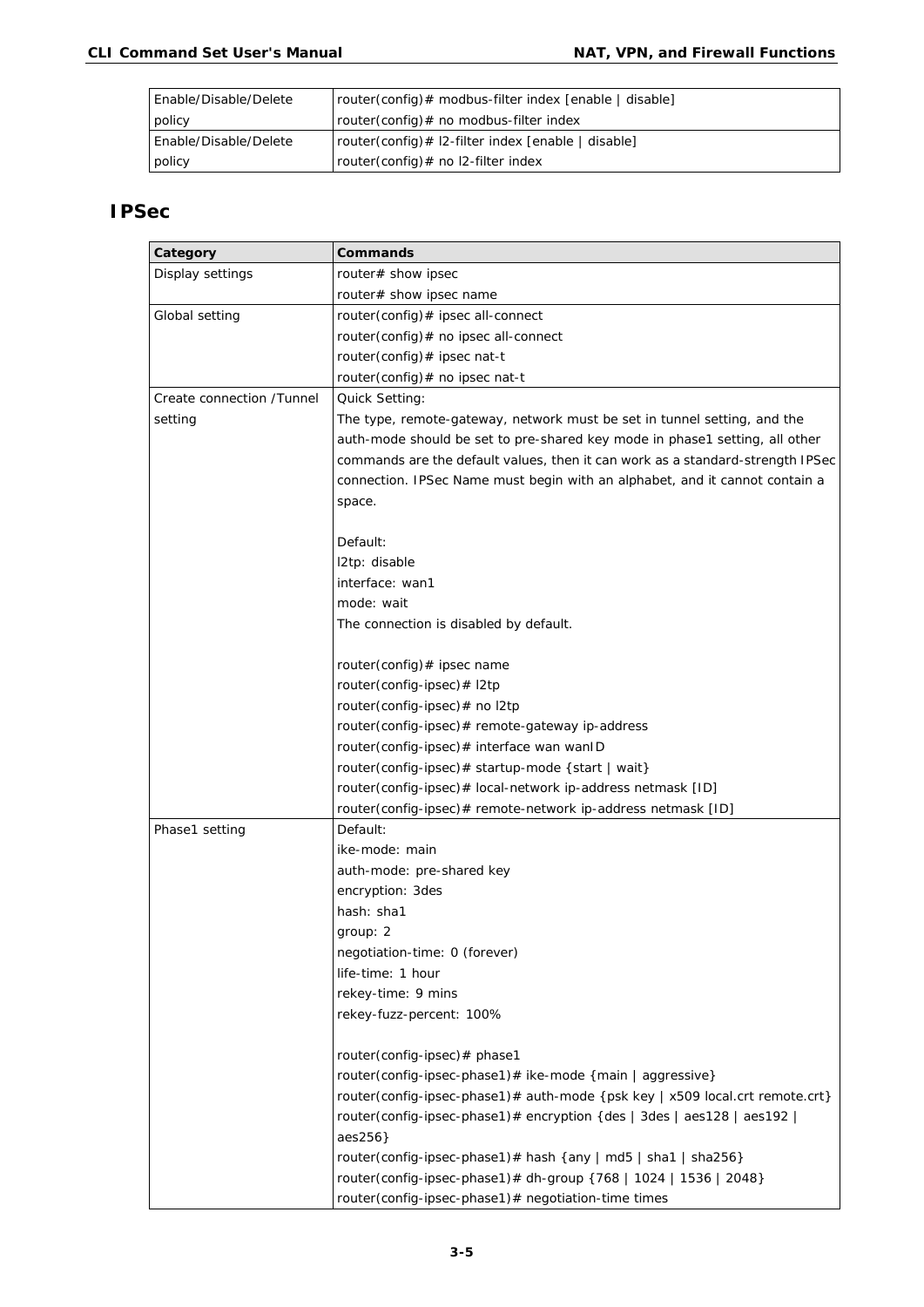| router(config-ipsec-phase1)# life-time hours                                    |  |  |
|---------------------------------------------------------------------------------|--|--|
| router(config-ipsec-phase1)# rekey-time minutes                                 |  |  |
| router(config-ipsec-phase1)# rekey-fuzz-percent percentage                      |  |  |
| Default:                                                                        |  |  |
| perfect-forward-secrecy: disable                                                |  |  |
| encryption: 3des                                                                |  |  |
| hash: sha1                                                                      |  |  |
| life-time: 480 mins                                                             |  |  |
|                                                                                 |  |  |
| router(config-ipsec)# phase2                                                    |  |  |
| router(config-ipsec-phase2)# pfs                                                |  |  |
| router(config-ipsec-phase2)# no pfs                                             |  |  |
| router(config-ipsec-phase2)# encryption { des   3des   aes128   aes192   aes256 |  |  |
| $ no\rangle$                                                                    |  |  |
| router(config-ipsec-phase2)# hash $\{any \mid md5 \mid sha1 \mid sha256\}$      |  |  |
| router(config-ipsec-phase2)# life-time minutes                                  |  |  |
| Default:                                                                        |  |  |
| action: hold                                                                    |  |  |
| delay: 30 sec                                                                   |  |  |
| timeout: 120 sec                                                                |  |  |
|                                                                                 |  |  |
| router(config-ipsec)# dpd-action {hold   restart   clear   disable}             |  |  |
| router(config-ipsec)# dpd-delay seconds                                         |  |  |
| router(config-ipsec)# dpd-timeout seconds                                       |  |  |
| router(config)# ipsec name [enable   disable]                                   |  |  |
| router(config) $#$ no ipsec name                                                |  |  |
|                                                                                 |  |  |

# **L2TP**

| Category         | Commands                                                                          |
|------------------|-----------------------------------------------------------------------------------|
| Display settings | router# show I2tp                                                                 |
| L2TP setting     | router(config)# l2tp interface wan wanID local-ip ip-address offer-ip ip-address1 |
|                  | ip-address2                                                                       |
|                  | router(config)# I2tp user name password password re-password                      |
|                  | router(config)# no l2tp interface wan wanID                                       |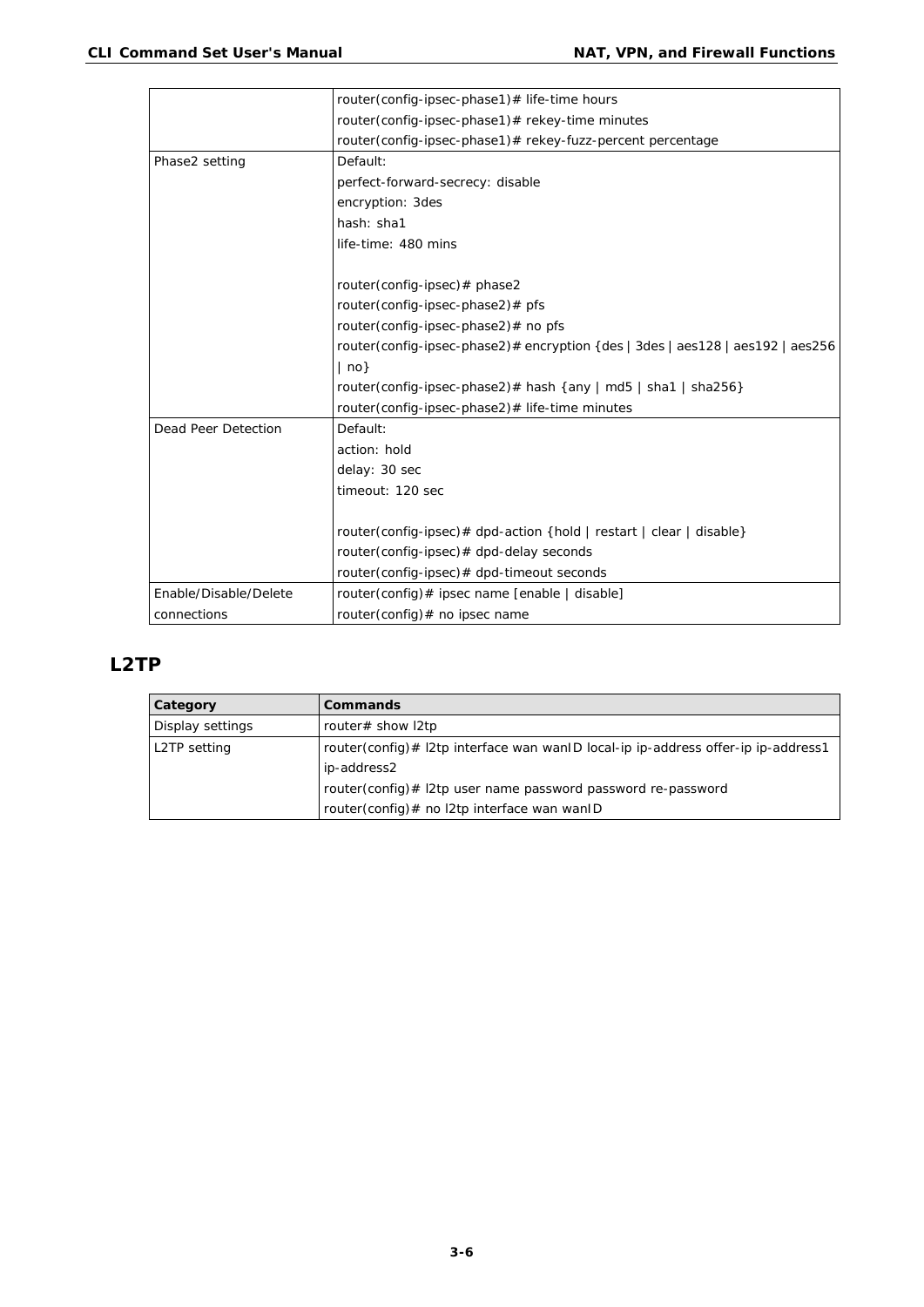# **4. Layer 2 Functions**

This chapter describes the commands for the Layer 2 functions.

The following topics are covered in this chapter:

#### **[Command Modes](#page-41-0)**

- **[Command Sets](#page-42-0)**
	- $\triangleright$  [Port](#page-42-1)
	- > [Port Mirror](#page-45-0)
	- $\triangleright$  [show port monitor](#page-45-1)
	- [Redundant Protocols](#page-46-0)
	- > [RSTP](#page-47-0)
	- > [Turbo Ring V2](#page-52-0)
	- > [Virtual LAN](#page-57-0)
	- [Multicast](#page-61-0)
	- [QoS and Rate Control](#page-66-0)
	- > [MAC Address Table](#page-72-0)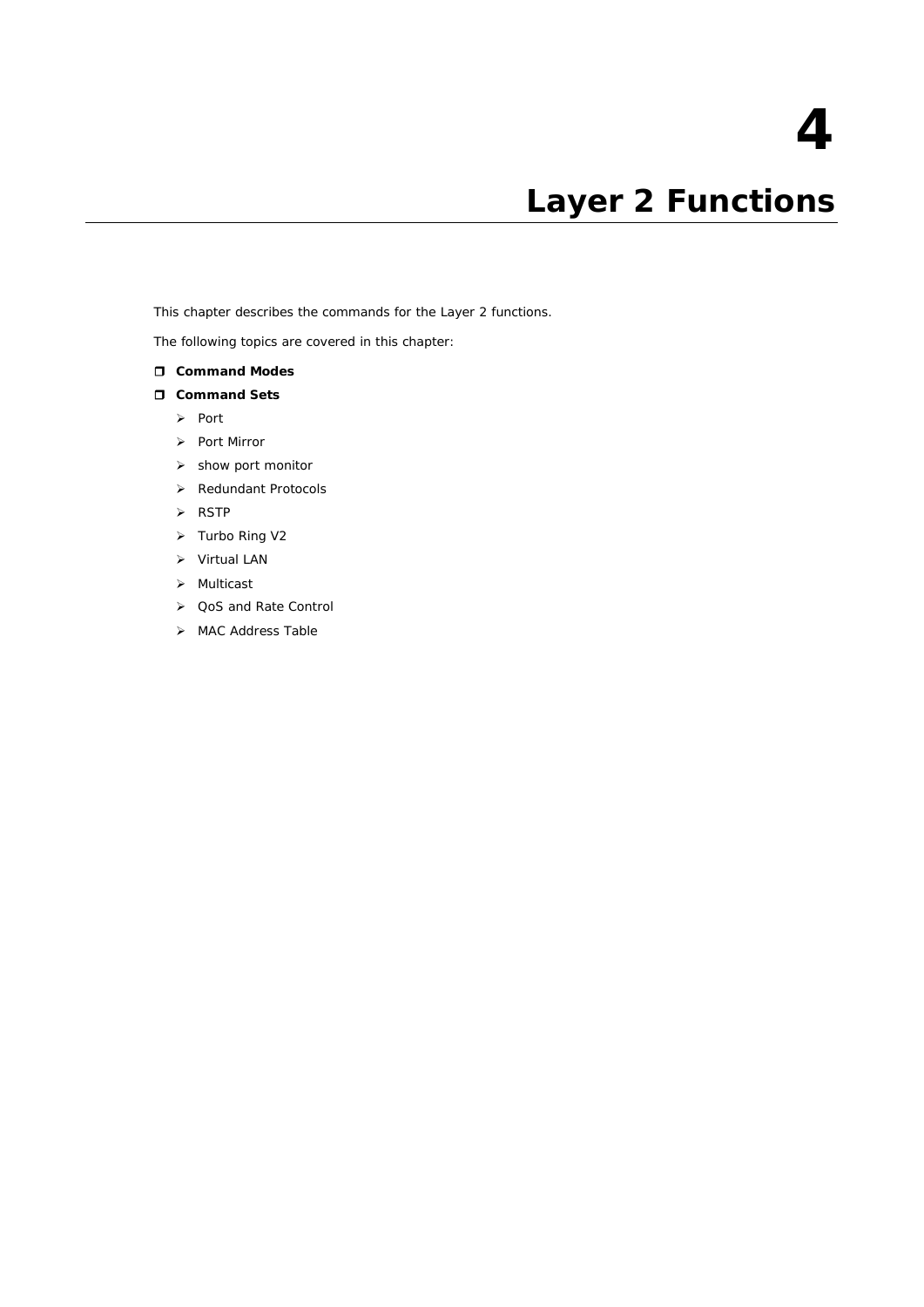# <span id="page-41-0"></span>**Command Modes**

Refer to the following table for the command modes.

| Mode                 | <b>Access Method</b> | Prompt          | <b>Exit Method</b> | <b>About This Mode</b>                    |
|----------------------|----------------------|-----------------|--------------------|-------------------------------------------|
| User EXEC            | Begin a session with | Router>         | Enter logout or    | Use this mode to                          |
|                      | your router.         |                 | quit.              | Change terminal<br>$\bullet$              |
|                      |                      |                 |                    | settings.                                 |
|                      |                      |                 |                    | Perform basic tests.<br>$\bullet$         |
|                      |                      |                 |                    | Display system<br>$\bullet$               |
|                      |                      |                 |                    | information.                              |
| Privileged EXEC      | While in user EXEC   | Router $#$      | Enter disable to   | Use this mode to verify                   |
|                      | mode, enter the      |                 | exit.              | commands that you                         |
|                      | enable command.      |                 |                    | have entered. Use a                       |
|                      |                      |                 |                    | password to protect                       |
|                      |                      |                 |                    | access to this mode.                      |
| Global configuration | While in privileged  | Router(config)# | To exit to         | Use this mode to                          |
|                      | EXEC mode, enter the |                 | privileged EXEC    | configure parameters                      |
|                      | configure command.   |                 |                    | mode, enter exit that apply to the entire |
|                      |                      |                 | or end, or press   | router.                                   |
|                      |                      |                 | Ctrl-Z.            |                                           |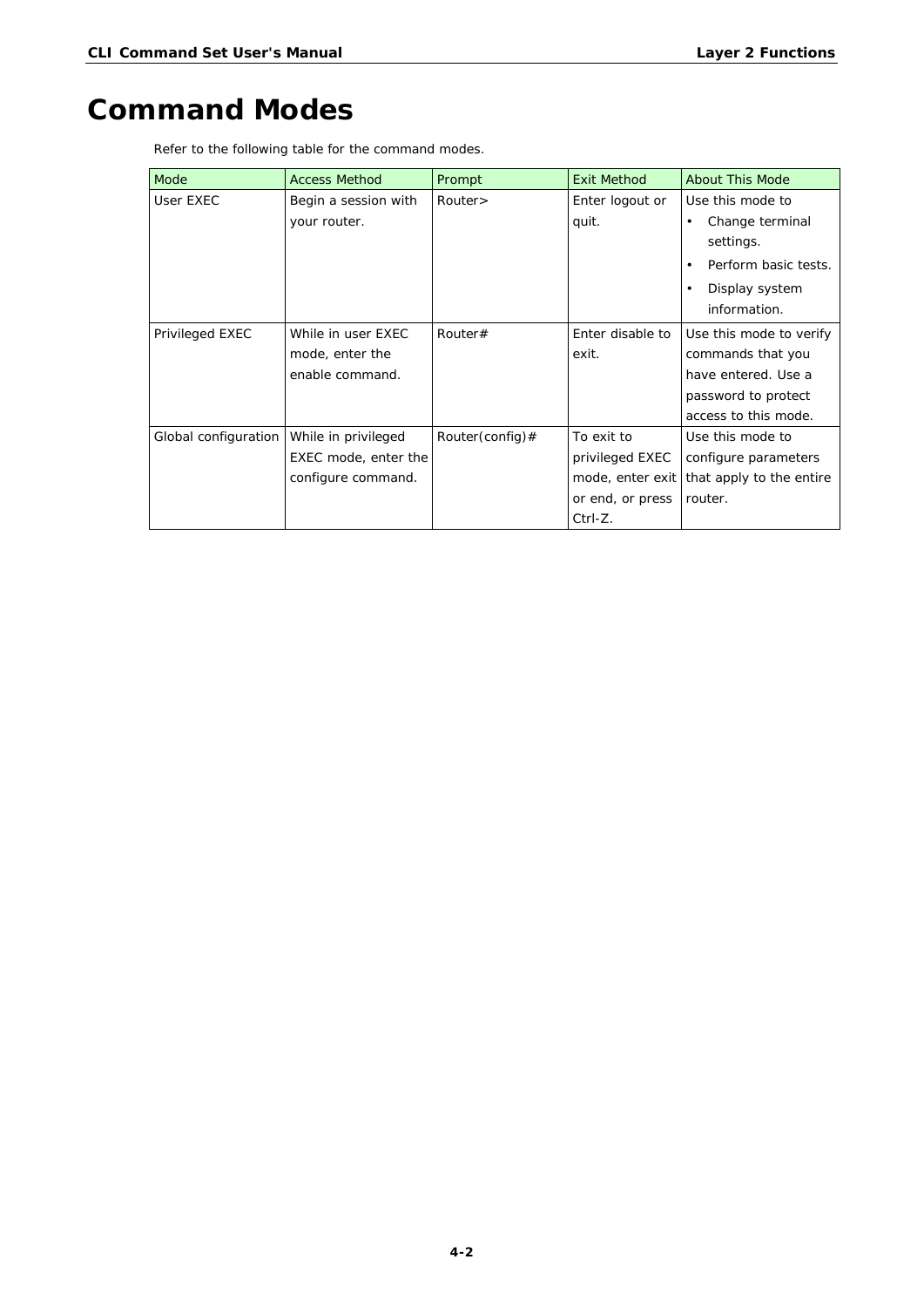# <span id="page-42-0"></span>**Command Sets**

# <span id="page-42-1"></span>**Port**

### **shutdown**

To disable an interface, use the **shutdown** interface configuration command. To restart a disabled interface, use the **no** form of this command.

### **Commands**

#### **shutdown**

#### **no shutdown**

| Syntax            | shutdown                                   | Shutdown the selected interface |  |
|-------------------|--------------------------------------------|---------------------------------|--|
| Description       |                                            |                                 |  |
| <b>Defaults</b>   | None                                       |                                 |  |
| Command           | Interface configuration                    |                                 |  |
| <b>Modes</b>      |                                            |                                 |  |
| Usage             | N/A                                        |                                 |  |
| <b>Guidelines</b> |                                            |                                 |  |
| Examples          | router(config-if)# shutdown                |                                 |  |
|                   | router(config-if)# no shutdown             |                                 |  |
| Error messages    | Cannot configure on trunk member port 1/1! |                                 |  |
|                   |                                            |                                 |  |
| Related           | show interfaces ethernet                   |                                 |  |
| commands          | show interfaces trunk                      |                                 |  |

#### **name**

Use the **name** interface configuration command to configure the interface name. To remove the configuration, use the **no** form of this command.

#### **Commands**

#### **name**

#### **no name**

| Syntax            | name                                           | Port name |  |
|-------------------|------------------------------------------------|-----------|--|
| Description       |                                                |           |  |
| <b>Defaults</b>   | None                                           |           |  |
| Command           | Interface configuration                        |           |  |
| <b>Modes</b>      |                                                |           |  |
| Usage             |                                                |           |  |
| <b>Guidelines</b> |                                                |           |  |
| Examples          | router(config)# interface ethernet $1/1$       |           |  |
|                   | router(config-if)# name interface1_port1       |           |  |
|                   | router(config-if)# no name                     |           |  |
| Error messages    | The length of port name must between 1 and 63! |           |  |
|                   | Cannot configure on trunk member port 1/1      |           |  |
| Related           | show interfaces ethernet                       |           |  |
| commands          | show interfaces trunk                          |           |  |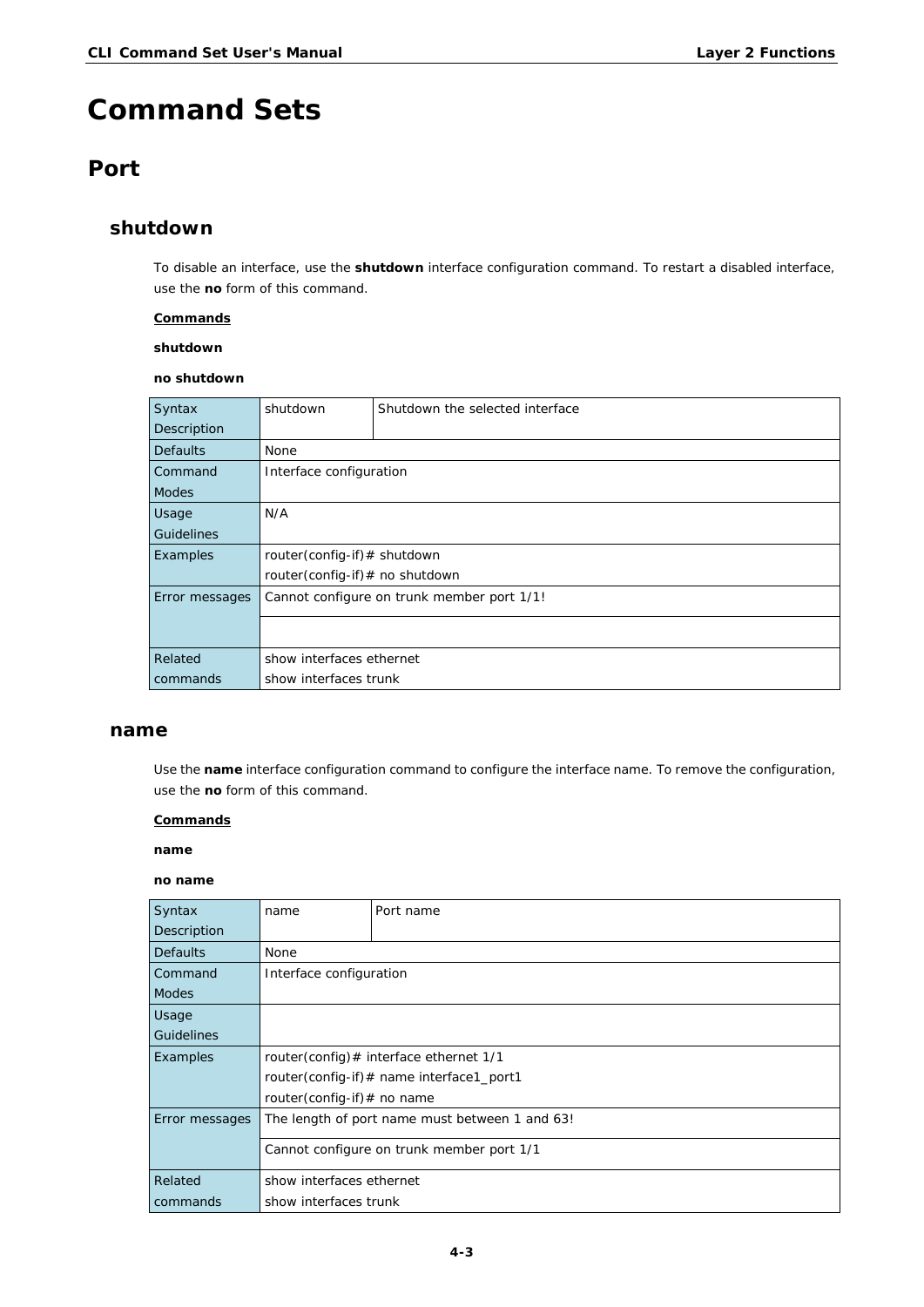### **speed-duplex**

Use the **speed-duplex** interface configuration command to specify the speed of the interface and its duplex mode. Use the **no** form of this command to return the interface to its default value.

#### **Commands**

### **speed-duplex {10M-Full | 10M-Half | 100M-Full| 100M-Half | 1G-Full | Auto}**

#### **no speed-duplex**

| Syntax                                                                                                             | speed-duplex                              | Configure speed and duplex operation          |  |  |
|--------------------------------------------------------------------------------------------------------------------|-------------------------------------------|-----------------------------------------------|--|--|
| Description                                                                                                        | 10M-Full                                  | Speed 10M-full                                |  |  |
|                                                                                                                    | 10M-Half                                  | Speed 10M-Half                                |  |  |
|                                                                                                                    | 100M-Full                                 | Speed 100M-Full                               |  |  |
|                                                                                                                    | 100M-Half                                 | Speed 100M-Half                               |  |  |
|                                                                                                                    | 1G-Full                                   | Speed 1G-Full                                 |  |  |
|                                                                                                                    | Auto                                      | Speed Auto                                    |  |  |
| <b>Defaults</b>                                                                                                    | The default is Auto                       |                                               |  |  |
| Command                                                                                                            | Interface configuration                   |                                               |  |  |
| <b>Modes</b>                                                                                                       |                                           |                                               |  |  |
| Usage                                                                                                              |                                           |                                               |  |  |
| Guidelines                                                                                                         |                                           |                                               |  |  |
| Examples                                                                                                           | router(config)# interface ethernet 1/1    |                                               |  |  |
|                                                                                                                    | router(config-if)# speed-duplex 100M-Full |                                               |  |  |
| Error messages                                                                                                     | Fiber port can not be set speed-duplex!!! |                                               |  |  |
| This port can not be set to 1G!!!<br>Parameter does not be defined!!!<br>Cannot configure on trunk member port 1/1 |                                           |                                               |  |  |
|                                                                                                                    |                                           |                                               |  |  |
|                                                                                                                    |                                           |                                               |  |  |
|                                                                                                                    |                                           | This setting cannot be applied on trunk port! |  |  |
| Related                                                                                                            | show interfaces ethernet                  |                                               |  |  |
| commands                                                                                                           |                                           |                                               |  |  |

### **flowcontrol**

To set the method of data flow control between the terminals or other devices, use the **flowcontrol** interface configuration command. Use the **no** form of this command to disable flow control

#### **Commands**

#### **flowcontrol**

#### **no flowcontrol**

| Syntax          | flowcontrol                            | Configure flowcontrol                                |  |  |
|-----------------|----------------------------------------|------------------------------------------------------|--|--|
| Description     |                                        |                                                      |  |  |
| <b>Defaults</b> |                                        | The default is disable                               |  |  |
| Command         |                                        | Interface configuration                              |  |  |
| <b>Modes</b>    |                                        |                                                      |  |  |
| Usage           | N/A                                    |                                                      |  |  |
| Guidelines      |                                        |                                                      |  |  |
| Examples        | router(config)# interface ethernet 1/1 |                                                      |  |  |
|                 | router(config-if)# flowcontrol         |                                                      |  |  |
|                 |                                        | router(config-if)# no router(config-if)# flowcontrol |  |  |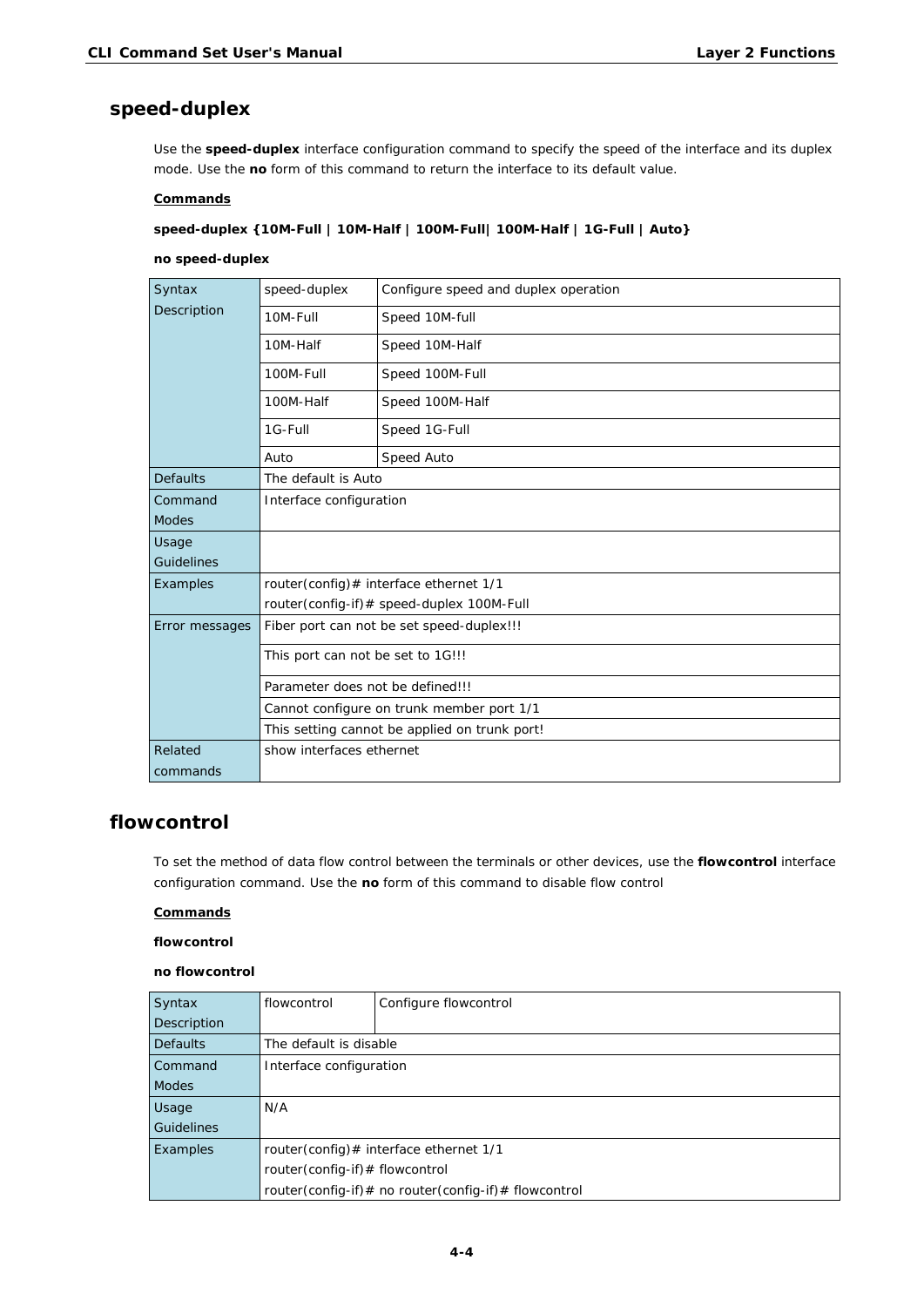|          | Error messages   Fiber port can not be set flow control!! |  |
|----------|-----------------------------------------------------------|--|
|          | Force speed can not be set flow control!!                 |  |
|          | Cannot configure on trunk member port 1/1!                |  |
|          | This setting cannot be applied on trunk port!             |  |
| Related  | show interfaces ethernet                                  |  |
| commands |                                                           |  |

# **show interfaces ethernet**

To check the status of the interfaces, use the **show interfaces ethernet** command.

#### **Command**

#### **show interfaces ethernet [ module/port [config] ]**

| Commands<br>interfaces |                                                  | Interface status and configuration            |                                               |                              |            |  |
|------------------------|--------------------------------------------------|-----------------------------------------------|-----------------------------------------------|------------------------------|------------|--|
|                        | ethernet                                         | IEEE 802.3/IEEE 802.3z                        |                                               |                              |            |  |
|                        | module/port                                      | Port ID or list. Ex. 1/1,2,3,2/1-3,5,         |                                               |                              |            |  |
|                        | config                                           | Show interface module/port settings           |                                               |                              |            |  |
| <b>Defaults</b>        |                                                  |                                               |                                               |                              |            |  |
| Command                | Privileged EXEC/ User EXEC                       |                                               |                                               |                              |            |  |
| <b>Modes</b>           |                                                  |                                               |                                               |                              |            |  |
| Usage                  | router# show interfaces ethernet                 |                                               |                                               |                              |            |  |
| <b>Guidelines</b>      | Port Link                                        | Description                                   |                                               | Speed FDX Flow Ctrl MDI/MDIX |            |  |
|                        |                                                  |                                               |                                               |                              |            |  |
|                        | 1-1 Down                                         | 100TX,RJ45.                                   | <b>Address Committee</b>                      |                              |            |  |
|                        | 1-2 Down                                         | 100TX,RJ45.                                   | $\sim$ $\sim$                                 |                              |            |  |
|                        | 1-3 Down                                         | 100TX, RJ45.                                  | $\sim$ $\sim$                                 | $\sim$ $-$                   |            |  |
|                        | 1-4 Down                                         | 100TX, RJ45.                                  |                                               | $\overline{\phantom{a}}$ .   |            |  |
|                        | $1-5$ Up                                         | 100TX, RJ45.                                  | 100M-Full Off                                 |                              | <b>MDI</b> |  |
|                        | 1-6 Down                                         | 100TX, RJ45.                                  | $\mathord{\hspace{1pt}\text{--}\hspace{1pt}}$ | $ -$                         | $\sim$ $-$ |  |
|                        | 1-7 Down                                         | 100TX, RJ45.                                  | $\sim$ $-$                                    | $\overline{\phantom{m}}$ .   |            |  |
|                        | 1-8 Down                                         | 100TX, RJ45.                                  | $\sim$ $-$                                    | $\overline{\phantom{a}}$ .   |            |  |
|                        |                                                  |                                               |                                               |                              |            |  |
|                        |                                                  | router# show interfaces ethernet 1/1-3 config |                                               |                              |            |  |
|                        | Port Enable Description                          |                                               | Speed                                         | FDX Flow Ctrl MDI/MDIX       |            |  |
|                        | 1-1 Yes 100FX, SC, Single, 40. 100M-Full Disable |                                               |                                               | Auto                         |            |  |
|                        | $1-2$ Yes                                        | 100FX, SC, Single, 40. 100M-Full Disable      |                                               | Auto                         |            |  |
|                        | $1-3$ Yes<br>100TX, RJ45.                        |                                               | Auto<br>Disable                               | Auto                         |            |  |
| Examples               | N/A                                              |                                               |                                               |                              |            |  |
| Error messages         | N/A                                              |                                               |                                               |                              |            |  |
|                        |                                                  |                                               |                                               |                              |            |  |
| Related                | N/A                                              |                                               |                                               |                              |            |  |
| commands               |                                                  |                                               |                                               |                              |            |  |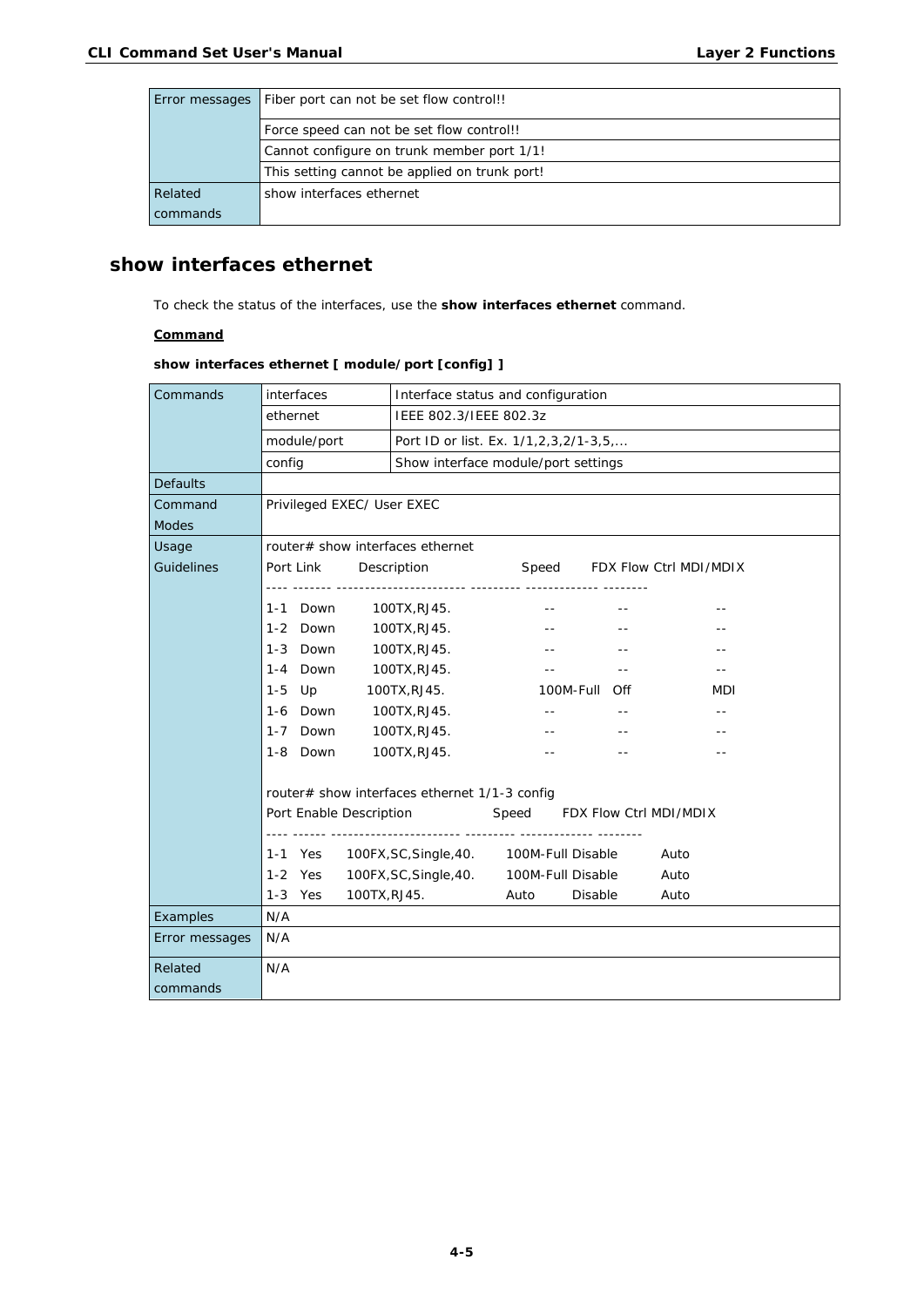# <span id="page-45-0"></span>**Port Mirror**

### **monitor**

Use **monitor** global configuration commands to enable the monitoring of data transmitted/received by a specific port. Use no form of this command to disable the monitoring.

#### **Commands**

**monitor source interface** mod\_port [direction]

**no monitor source interface** 

**monitor destination interface** mod\_port

#### **no monitor destination interface**

| Syntax          | monitor                                                    | Configure Port mirror                                                                           |  |
|-----------------|------------------------------------------------------------|-------------------------------------------------------------------------------------------------|--|
| Description     | source                                                     | Monitored port                                                                                  |  |
|                 | interface                                                  | Port                                                                                            |  |
|                 | destination                                                | Mirror port                                                                                     |  |
|                 | modPort                                                    | Port ID. Ex. 1/3, Trk2,                                                                         |  |
|                 | direction                                                  | $tx$   $rx$   both                                                                              |  |
|                 |                                                            |                                                                                                 |  |
| <b>Defaults</b> | N/A                                                        |                                                                                                 |  |
| Command         | Global configuration                                       |                                                                                                 |  |
| <b>Modes</b>    |                                                            |                                                                                                 |  |
| Usage           |                                                            | Traffic send/receive by a source port (Monitored port) will be mirrored to the destination port |  |
| Guidelines      | (Mirror port)                                              |                                                                                                 |  |
| Examples        | router(config)# monitor source interface 3/1 both          |                                                                                                 |  |
|                 | Warning !!! Mirror Port don't set !                        |                                                                                                 |  |
|                 | router(config)# monitor destination interface              |                                                                                                 |  |
|                 | <string: mirrorport=""> - Port ID. Ex. 1/3, 2/1,</string:> |                                                                                                 |  |
|                 | router(config)# monitor destination interface 3/1,2        |                                                                                                 |  |
|                 | % Invalid format                                           |                                                                                                 |  |
|                 | router(config)# monitor destination interface 3/1          |                                                                                                 |  |
|                 | % Monitored Port is the same with Mirror Port !!!          |                                                                                                 |  |
|                 | router(config)# monitor destination interface 3/2          |                                                                                                 |  |
|                 |                                                            | router(config)# monitor source interface 1/1-2                                                  |  |
| Error           |                                                            | Monitored Port is the same with Mirror Port !!!                                                 |  |
| messages        | Invalid parameter                                          |                                                                                                 |  |
|                 | Warning !!! Mirror Port don't set !                        |                                                                                                 |  |
|                 | Warning !!! Monitored Port don't set !                     |                                                                                                 |  |
| Related         | show port monitor                                          |                                                                                                 |  |
| commands        |                                                            |                                                                                                 |  |

# <span id="page-45-1"></span>**show port monitor**

Use the **show port monitor** EXEC command to display the setting of the port mirror.

#### **Command**

**show port monitor**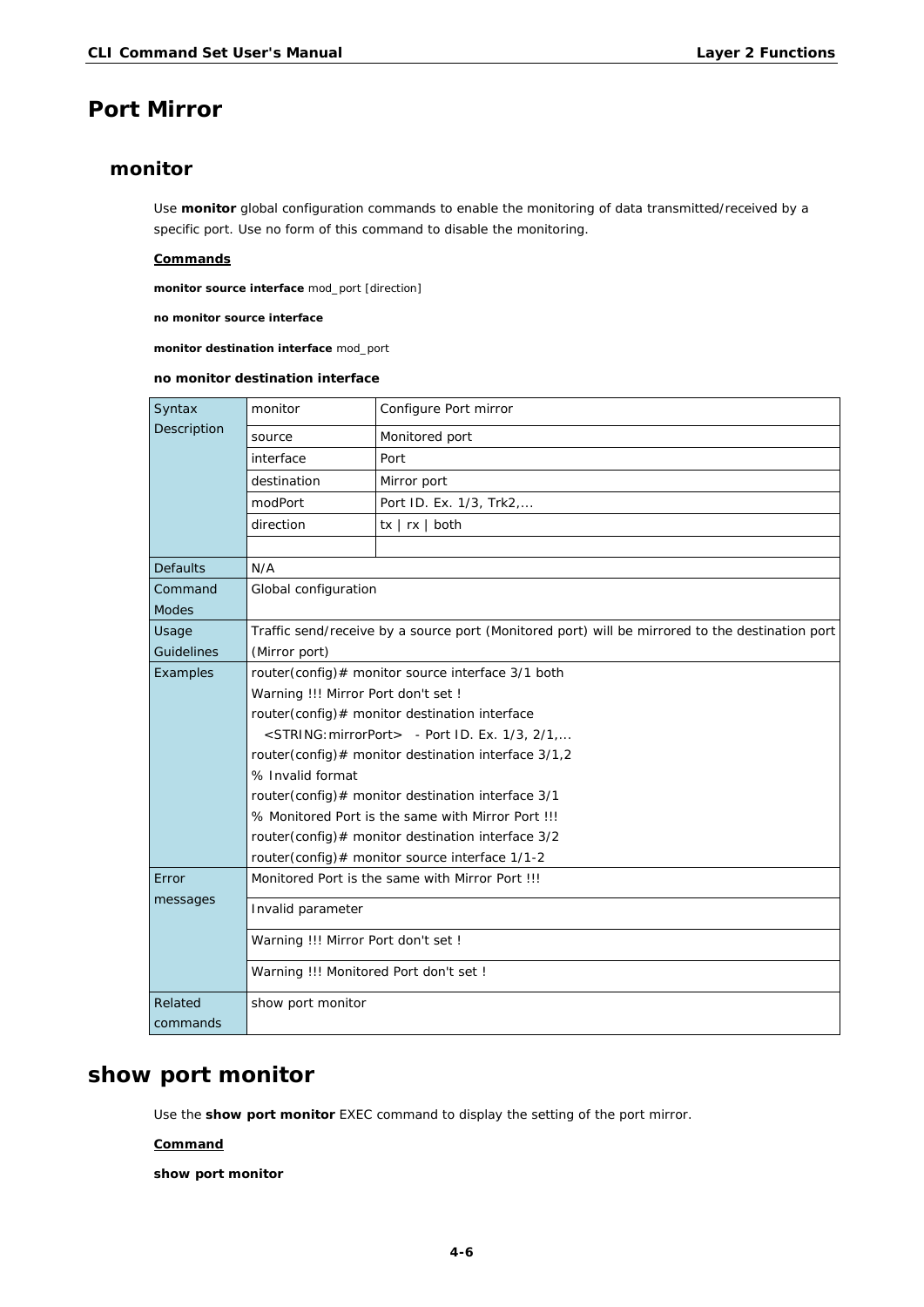| Syntax          | show                        |                                   | Show running system information |                    |  |
|-----------------|-----------------------------|-----------------------------------|---------------------------------|--------------------|--|
| Description     | port                        |                                   | Display Port configuration      |                    |  |
|                 | monitor                     | Display Port mirror configuration |                                 |                    |  |
|                 |                             |                                   |                                 |                    |  |
| <b>Defaults</b> | N/A                         |                                   |                                 |                    |  |
| Command         | Privileged EXEC / User EXEC |                                   |                                 |                    |  |
| <b>Modes</b>    |                             |                                   |                                 |                    |  |
| Usage           | N/A                         |                                   |                                 |                    |  |
| Guidelines      |                             |                                   |                                 |                    |  |
| Examples        | router# show port monitor   |                                   |                                 |                    |  |
|                 | Port Being Monitored        |                                   | <b>Direction</b>                | <b>Mirror Port</b> |  |
|                 | $1 - 1$ $1 - 2$             |                                   | both                            | $3 - 2$            |  |
|                 | router#                     |                                   |                                 |                    |  |
| Error           | N/A                         |                                   |                                 |                    |  |
| messages        |                             |                                   |                                 |                    |  |
| Related         | monitor                     |                                   |                                 |                    |  |
| commands        |                             |                                   |                                 |                    |  |

# <span id="page-46-0"></span>**Redundant Protocols**

### **redundancy**

Use the **redundancy** global configuration command on the switch to enter the redundancy configuration mode.

### **Command**

### **redundancy**

| Syntax            | redundancy                 | Enter redundancy configuration mode |  |  |
|-------------------|----------------------------|-------------------------------------|--|--|
| Description       |                            |                                     |  |  |
| <b>Defaults</b>   | N/A                        |                                     |  |  |
| Command           | Global configuration       |                                     |  |  |
| <b>Modes</b>      |                            |                                     |  |  |
| Usage             | N/A                        |                                     |  |  |
| <b>Guidelines</b> |                            |                                     |  |  |
| Examples          | router(config)# redundancy |                                     |  |  |
|                   | router(config-rdnt) $#$    |                                     |  |  |
| Error messages    | N/A                        |                                     |  |  |
|                   |                            |                                     |  |  |
|                   |                            |                                     |  |  |
| Related           | N/A                        |                                     |  |  |
| commands          |                            |                                     |  |  |

# **redundancy mode**

Use the **redundancy mode** global configuration command on the switch to change the redundancy protocol mode.

#### **Command**

**redundancy mode { rstp | turbo-ring-v2 }**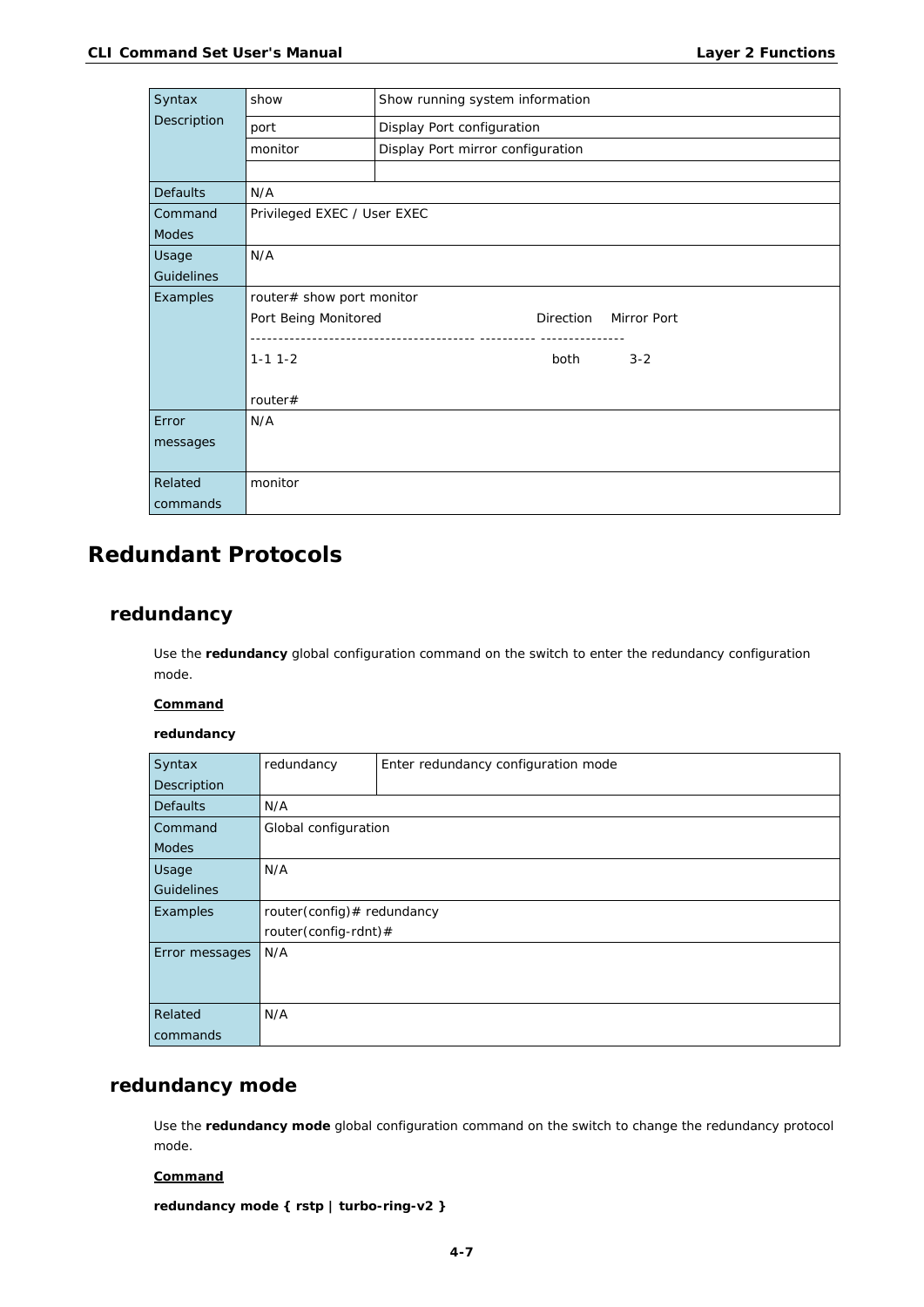| Syntax            | Enter redundancy configuration mode<br>redundancy |                                               |  |
|-------------------|---------------------------------------------------|-----------------------------------------------|--|
| Description       | mode                                              | Specify the redundancy protocol               |  |
|                   | rstp                                              | Rapid Spanning Tree                           |  |
|                   | turbo-ring-v2                                     | Turbo ring version 2                          |  |
| <b>Defaults</b>   |                                                   | The default redundancy protocol mode is RSTP. |  |
| Command           | Global configuration                              |                                               |  |
| <b>Modes</b>      |                                                   |                                               |  |
| Usage             | N/A                                               |                                               |  |
| <b>Guidelines</b> |                                                   |                                               |  |
| Examples          | router(config)# redundancy mode                   |                                               |  |
|                   | rstp                                              | - Rapid Spanning Tree                         |  |
|                   | turbo-ring-v2                                     | - Turbo ring version 2                        |  |
| Error messages    | N/A                                               |                                               |  |
|                   |                                                   |                                               |  |
|                   |                                                   |                                               |  |
| Related           | show redundancy mode                              |                                               |  |
| commands          |                                                   |                                               |  |

# <span id="page-47-0"></span>**RSTP**

# **spanning-tree forward-delay**

Use the **spanning-tree forward-delay** redundancy configuration command on the switch to set the forward-delay time for the spanning-tree. The forwarding time specifies how long each of the listening and learning states last before the interface begins forwarding. Use the **no** form of this command to return to the default setting.

#### **Commands**

#### **spanning-tree forward-delay seconds**

#### **no spanning-tree forward-delay**

| Syntax<br>Description | spanning-tree                                                                | Configure spanning tree                    |  |  |  |
|-----------------------|------------------------------------------------------------------------------|--------------------------------------------|--|--|--|
|                       | forward-delay                                                                | Configure spanning tree BPDU forward delay |  |  |  |
|                       | seconds                                                                      | Range from 4 to 30 seconds                 |  |  |  |
| Defaults              | Forward delay = $15$ secs                                                    |                                            |  |  |  |
| Command               | Redundancy configuration                                                     |                                            |  |  |  |
| Modes                 |                                                                              |                                            |  |  |  |
| <b>Usage</b>          | $2*$ (hello-time + 1.0 sec) <= max-age <= $2*$ (forward-delay - 1.0 sec)     |                                            |  |  |  |
| Guidelines            |                                                                              |                                            |  |  |  |
| Examples              | router(config-rdnt)# spanning-tree forward-delay                             |                                            |  |  |  |
|                       | <uint:seconds><br/>- Range from 4 to 30 seconds</uint:seconds>               |                                            |  |  |  |
| Error                 | The BPDU forward delay time must be in the range from 4 to 30 secs           |                                            |  |  |  |
| messages              | The formula must be obeyed:                                                  |                                            |  |  |  |
|                       | 2 x (Hello Time + 1 sec) $\lt$ = Max age $\lt$ = 2 x (Forward Delay - 1 sec) |                                            |  |  |  |
| Related               | spanning-tree hello-time                                                     |                                            |  |  |  |
| commands              | spanning-tree max-age                                                        |                                            |  |  |  |
|                       | show redundancy spanning-tree                                                |                                            |  |  |  |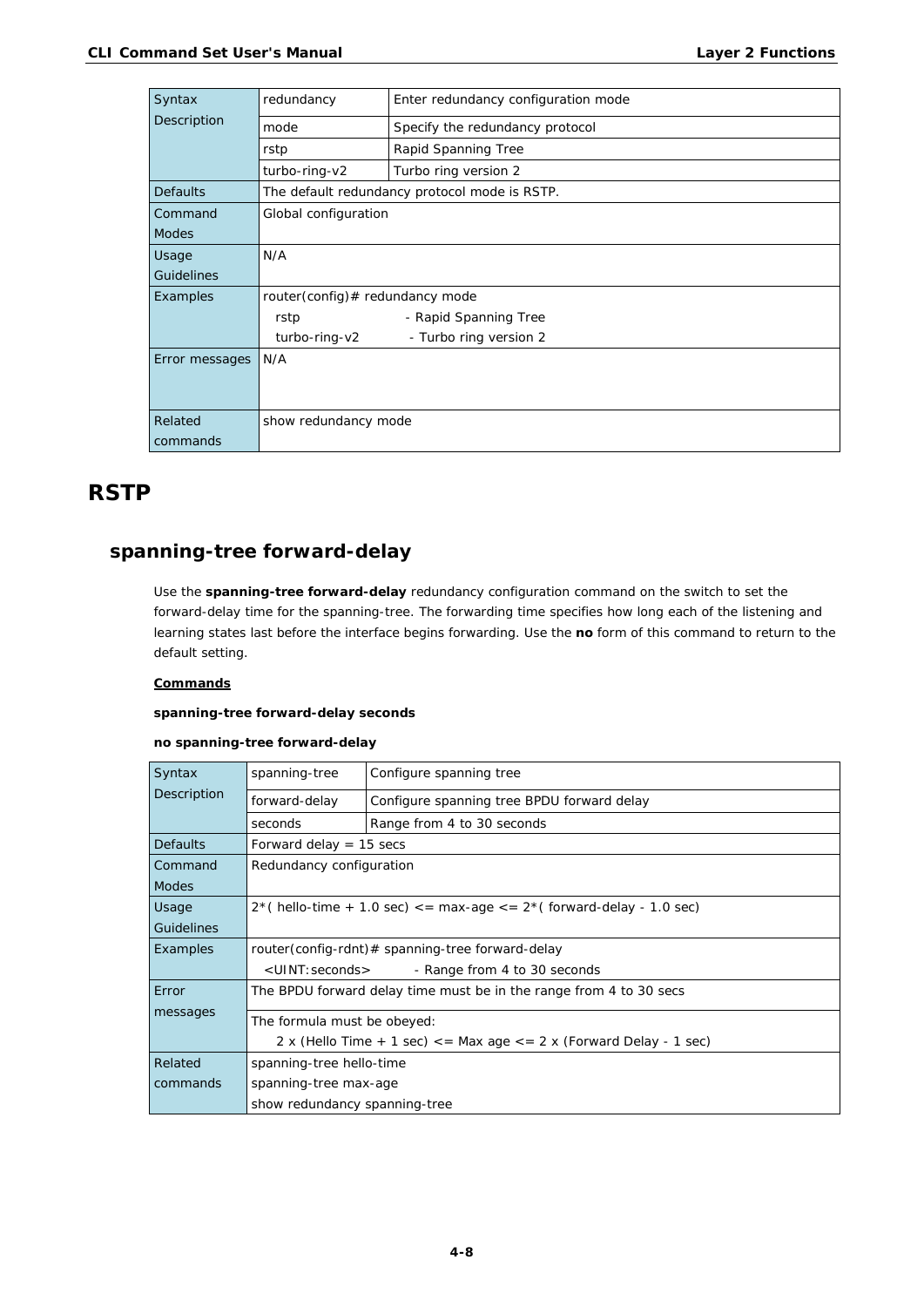## **spanning-tree hello-time**

Use the **spanning-tree hello-time** redundancy configuration command on the switch to set the interval between hello bridge protocol data units (BPDUs) sent by root switch configuration messages. Use the **no** form of this command to return to the default setting.

#### **Commands**

#### **spanning-tree hello-time** seconds

#### **no spanning-tree hello-time**

| Syntax          | spanning-tree                                                            | Configure spanning tree                 |  |  |
|-----------------|--------------------------------------------------------------------------|-----------------------------------------|--|--|
| Description     | hello-time                                                               | Configure spanning tree BPDU hello time |  |  |
|                 | seconds                                                                  | Range from 1 to 2 seconds               |  |  |
| <b>Defaults</b> | Hello time $= 2$ secs                                                    |                                         |  |  |
| Command         | Redundancy configuration                                                 |                                         |  |  |
| Modes           |                                                                          |                                         |  |  |
| <b>Usage</b>    | $2*$ (hello-time + 1.0 sec) <= max-age <= $2*$ (forward-delay - 1.0 sec) |                                         |  |  |
| Guidelines      |                                                                          |                                         |  |  |
| <b>Examples</b> | router(config-rdnt)# spanning-tree hello-time                            |                                         |  |  |
|                 | <uint:seconds><br/>- Range from 1 to 2 seconds</uint:seconds>            |                                         |  |  |
| Error           | BPDU hello time must be in the range from 1 to 2 secs                    |                                         |  |  |
| messages        | The formula must be obeyed:                                              |                                         |  |  |
|                 | 2 x (Hello Time + 1 sec) <= Max age <= 2 x (Forward Delay - 1 sec)       |                                         |  |  |
| Related         | spanning-tree forward-delay                                              |                                         |  |  |
| commands        | spanning-tree max-age                                                    |                                         |  |  |
|                 | show redundancy spanning-tree                                            |                                         |  |  |

### **spanning-tree max-age**

Use the **spanning-tree max-age** redundancy configuration command on the switch to set the interval between messages that the spanning tree receives from the root switch. If a switch does not receive a bridge protocol data unit (BPDU) message from the root switch within this interval, it recomputes the spanning-tree topology. Use the **no** form of this command to return to the default setting.

#### **Commands**

#### **spanning-tree max-age** seconds

#### **no spanning-tree max-age**

| Syntax<br>Description | spanning-tree                                                                      | Configure spanning tree                                                      |  |  |
|-----------------------|------------------------------------------------------------------------------------|------------------------------------------------------------------------------|--|--|
|                       | max-age                                                                            | Configure spanning tree max age                                              |  |  |
|                       | seconds                                                                            | Range from 6 to 40 seconds                                                   |  |  |
| <b>Defaults</b>       | Forward delay $= 20$ secs                                                          |                                                                              |  |  |
| Command               |                                                                                    | Redundancy configuration                                                     |  |  |
| <b>Modes</b>          |                                                                                    |                                                                              |  |  |
| Usage                 | $2*$ (hello-time + 1.0 sec) $\lt$ = max-age $\lt$ = $2*$ (forward-delay - 1.0 sec) |                                                                              |  |  |
| <b>Guidelines</b>     |                                                                                    |                                                                              |  |  |
| Examples              | router(config-rdnt)# spanning-tree max-age                                         |                                                                              |  |  |
|                       |                                                                                    | <uint: seconds=""> - Range from 6 to 40 seconds</uint:>                      |  |  |
| Error                 | The BPDU forward delay time must be in the range from 4 to 30 secs                 |                                                                              |  |  |
|                       |                                                                                    |                                                                              |  |  |
| messages              | The formula must be obeyed:                                                        |                                                                              |  |  |
|                       |                                                                                    | 2 x (Hello Time + 1 sec) $\lt$ = Max age $\lt$ = 2 x (Forward Delay - 1 sec) |  |  |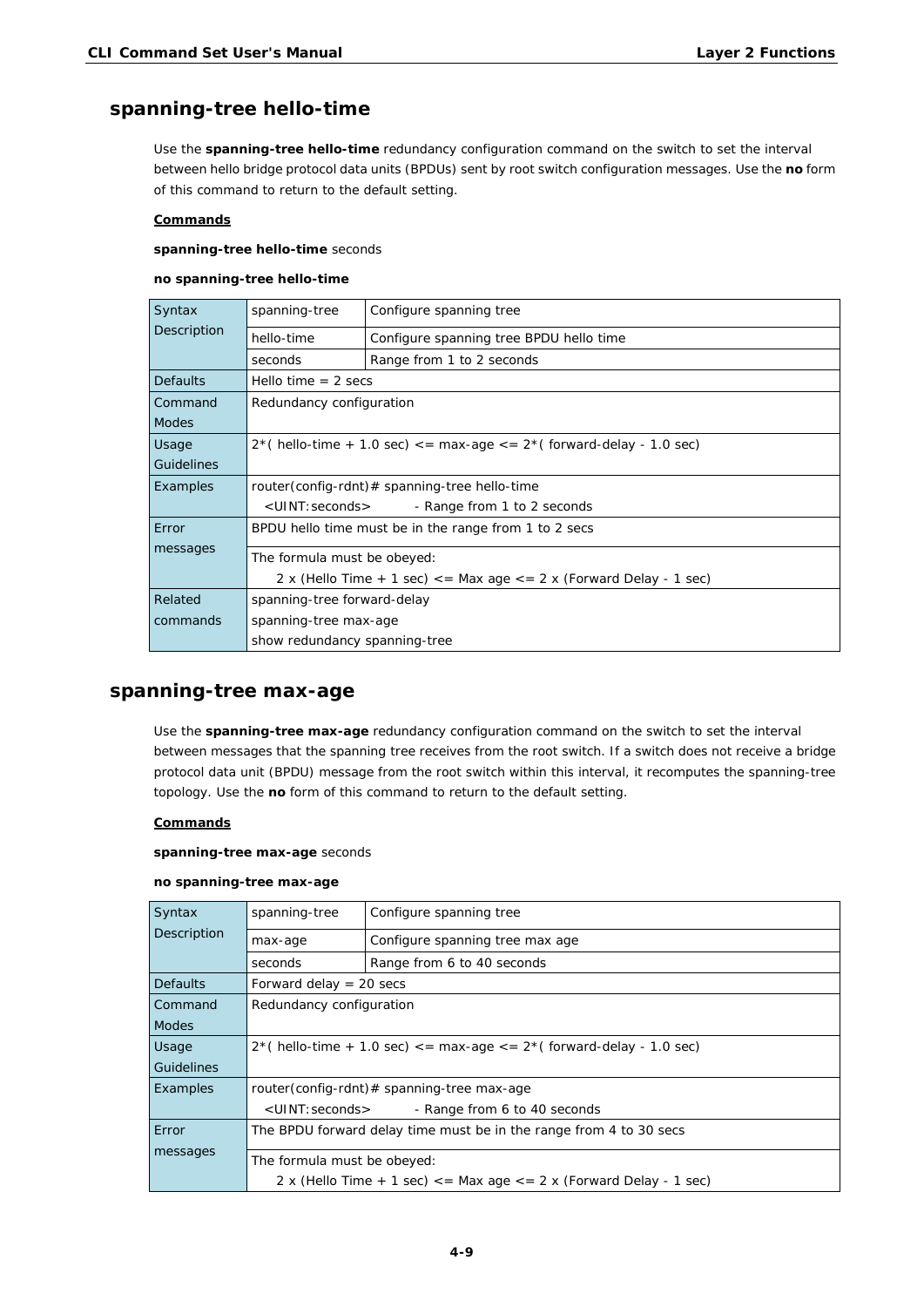| Related  | spanning-tree forward-delay   |  |
|----------|-------------------------------|--|
| commands | I spanning-tree max-age       |  |
|          | show redundancy spanning-tree |  |

# **spanning-tree priority**

Use the **spanning-tree priority** redundancy configuration command on the switch to set the switch priority for the spanning-tree. Use the **no** form of this command to return to the default setting.

#### **Commands**

**spanning-tree priority** priority

#### **no spanning-tree priority**

| Syntax       | spanning-tree                                                    | Configure spanning tree                                  |  |  |  |  |
|--------------|------------------------------------------------------------------|----------------------------------------------------------|--|--|--|--|
| Description  | priority                                                         | Configure spanning tree bridge priority                  |  |  |  |  |
|              | priority                                                         | Range from 0 to 61440, and must be the multiples of 4096 |  |  |  |  |
| Defaults     | priority = $32768$                                               |                                                          |  |  |  |  |
| Command      | Redundancy configuration                                         |                                                          |  |  |  |  |
| <b>Modes</b> |                                                                  |                                                          |  |  |  |  |
| <b>Usage</b> | $0 \le$ = priority $\le$ = 61440, and must be multiples of 4096. |                                                          |  |  |  |  |
| Guidelines   |                                                                  |                                                          |  |  |  |  |
| Examples     | router(config-rdnt) $#$ spanning-tree priority                   |                                                          |  |  |  |  |
|              | <uint: prio=""></uint:>                                          | - Range from 0 to 61440, in steps of 4096                |  |  |  |  |
| Error        | The bridge priority must be in the range from 0 to 61440         |                                                          |  |  |  |  |
| messages     | The bridge priority must be the multiples of 4096                |                                                          |  |  |  |  |
| Related      | show redundancy spanning-tree                                    |                                                          |  |  |  |  |
| commands     |                                                                  |                                                          |  |  |  |  |

### **spanning-tree**

Use the **spanning-tree** interface configuration command on the switch to enable the spanning-tree feature of the specified interfaces. Use the **no** form of this command to disable it.

#### **Commands**

### **spanning-tree**

#### **no spanning-tree**

| Syntax            | spanning-tree                              | Enable spanning tree                                          |  |  |  |
|-------------------|--------------------------------------------|---------------------------------------------------------------|--|--|--|
| Description       |                                            |                                                               |  |  |  |
| <b>Defaults</b>   |                                            | The default interface status of the spanning tree is disabled |  |  |  |
| Command           |                                            | Interface configuration                                       |  |  |  |
| <b>Modes</b>      |                                            |                                                               |  |  |  |
| Usage             | N/A                                        |                                                               |  |  |  |
| <b>Guidelines</b> |                                            |                                                               |  |  |  |
| Examples          | router(config-if)# spanning-tree           |                                                               |  |  |  |
| Error messages    | Cannot configure on trunk member port 1/1! |                                                               |  |  |  |
|                   |                                            |                                                               |  |  |  |
|                   |                                            |                                                               |  |  |  |
| Related           | redundancy mode                            |                                                               |  |  |  |
| commands          | show redundancy spanning-tree              |                                                               |  |  |  |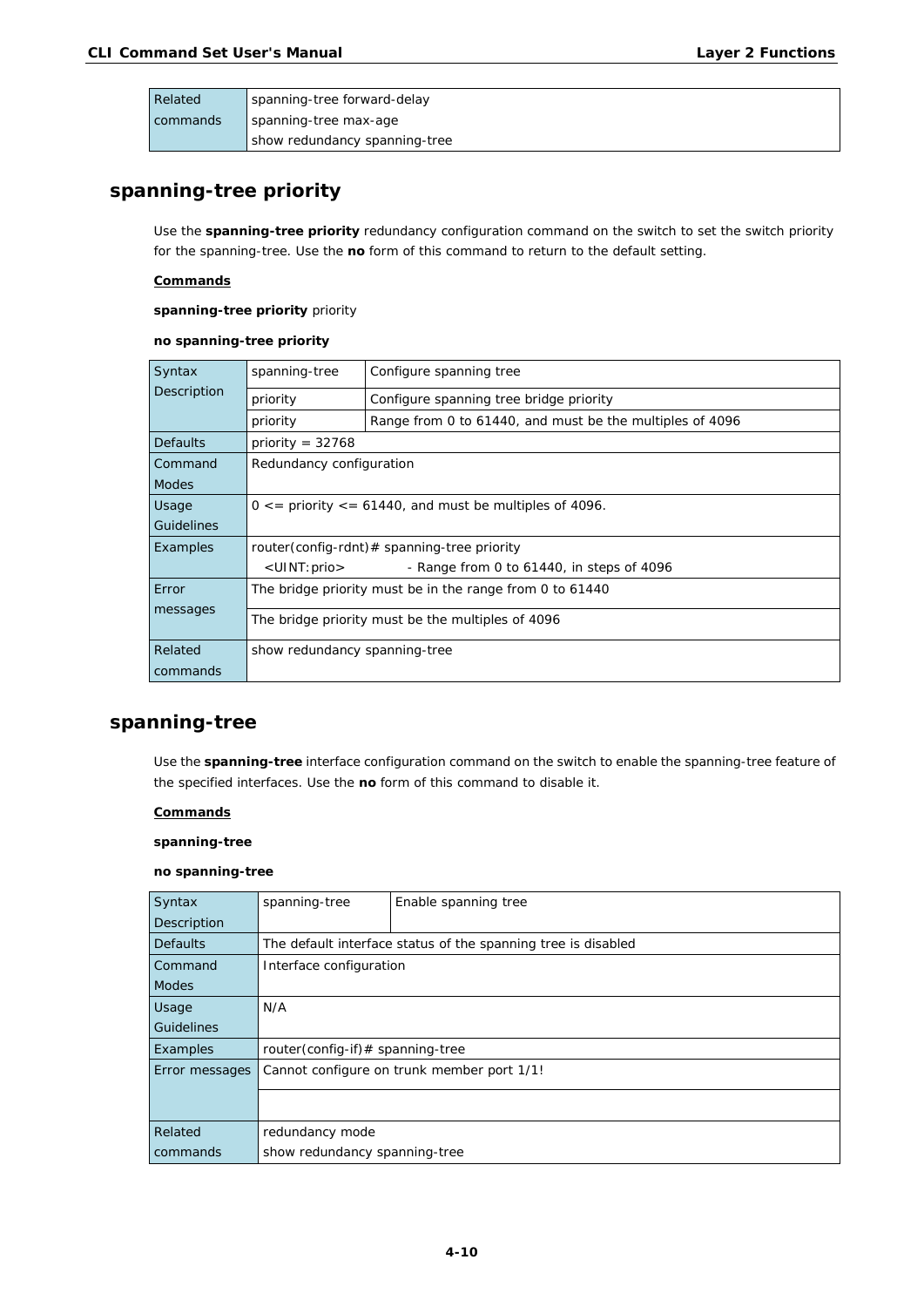### **spanning-tree cost**

Use the **spanning-tree cost** interface configuration command on the switch to set the path cost for the spanning-tree algorithms calculations. If a loop occurs, the spanning tree considers the path cost when selecting an interface to put in the forwarding state. Use the **no** form of this command to return to the default setting.

#### **Commands**

#### **spanning-tree cost** cost

#### **no spanning-tree cost**

| Syntax                             | spanning-tree                                      | Enable spanning tree        |  |  |  |
|------------------------------------|----------------------------------------------------|-----------------------------|--|--|--|
| Description                        | cost                                               | Configure port path cost    |  |  |  |
|                                    | cost                                               | Range from 1 to 200000000   |  |  |  |
|                                    |                                                    |                             |  |  |  |
| <b>Defaults</b>                    | $cost = 200000$                                    |                             |  |  |  |
| Command<br>Interface configuration |                                                    |                             |  |  |  |
| <b>Modes</b>                       |                                                    |                             |  |  |  |
| Usage                              | $1 \leq Cost \leq 200000000$                       |                             |  |  |  |
| <b>Guidelines</b>                  |                                                    |                             |  |  |  |
| Examples                           | router(config-if)# spanning-tree cost              |                             |  |  |  |
|                                    | <uint:cost></uint:cost>                            | - Range from 1 to 200000000 |  |  |  |
| Error                              | Cost value must be in the range $1 \sim 200000000$ |                             |  |  |  |
| messages                           | Cannot configure on trunk member port 1/1!         |                             |  |  |  |
| Related                            | show redundancy spanning-tree                      |                             |  |  |  |
| commands                           |                                                    |                             |  |  |  |

### **spanning-tree edge-port**

Use the **spanning-tree edge-port** interface configuration command on the switch to enable the Edge Port feature on an interface in all its associated VLANs. When the Edge Port feature is enabled, the interface changes directly from a blocking state to a forwarding state without making the intermediate spanning-tree state changes. Use the **no** form of this command to disable the feature.

#### **Commands**

#### **spanning-tree edge-port { auto | force }**

#### **no spanning-tree edge-port**

| Syntax            | spanning-tree                              | Enable spanning tree        |  |  |  |
|-------------------|--------------------------------------------|-----------------------------|--|--|--|
| Description       | edge-port                                  | Configure as edge port      |  |  |  |
|                   | auto                                       | Auto determine as edge port |  |  |  |
|                   | force                                      | Force the port as edge port |  |  |  |
| <b>Defaults</b>   | $port-fast = auto$                         |                             |  |  |  |
| Command           | Interface configuration                    |                             |  |  |  |
| <b>Modes</b>      |                                            |                             |  |  |  |
| Usage             | N/A                                        |                             |  |  |  |
| <b>Guidelines</b> |                                            |                             |  |  |  |
| Examples          | router(config-if)# spanning-tree edge-port |                             |  |  |  |
|                   | - Auto determine as edge port<br>auto      |                             |  |  |  |
|                   | - Force the port as edge port<br>force     |                             |  |  |  |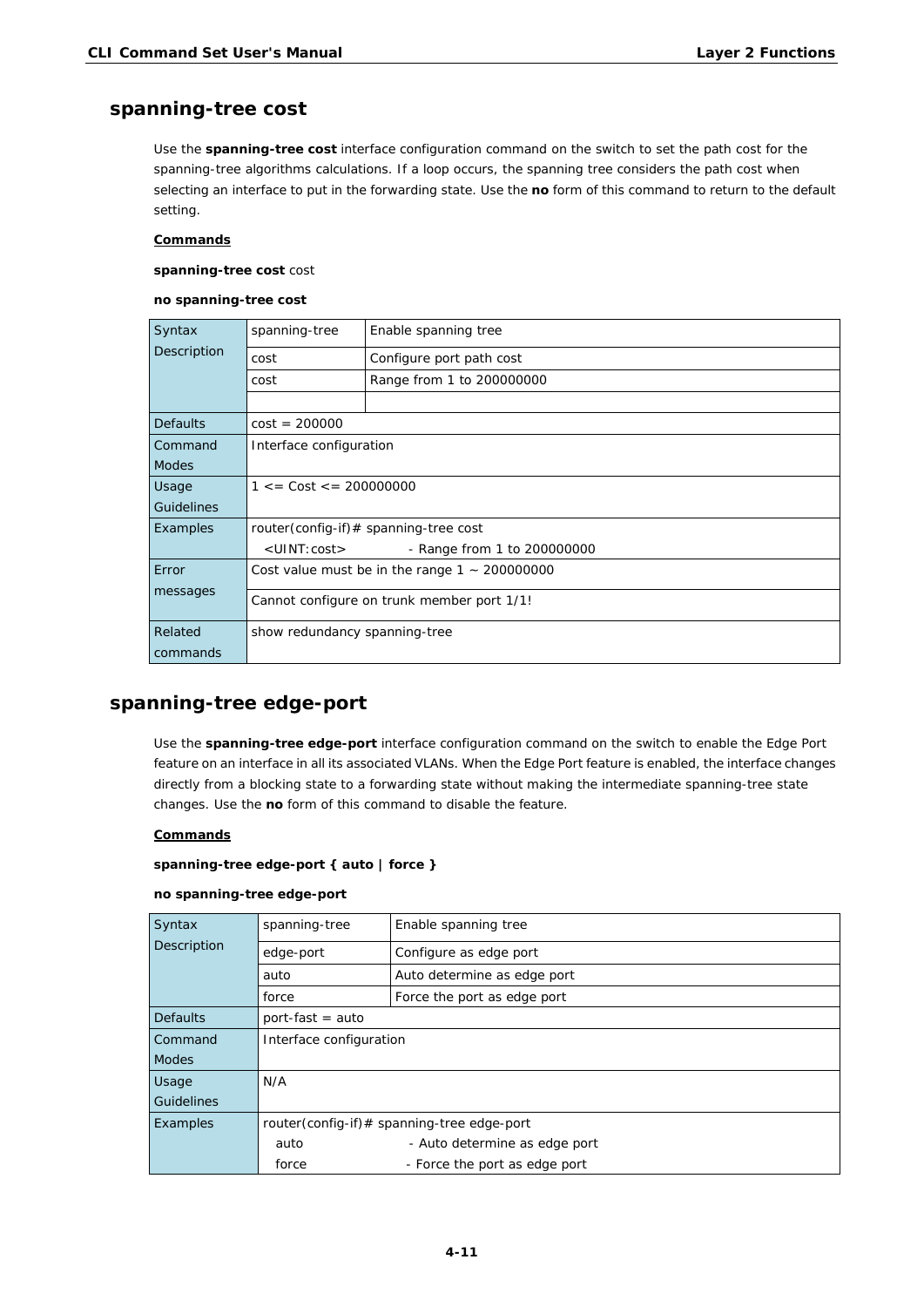|          | Error messages   Cannot configure on trunk member port 1/1! |  |
|----------|-------------------------------------------------------------|--|
|          |                                                             |  |
|          |                                                             |  |
| Related  | show redundancy spanning-tree                               |  |
| commands |                                                             |  |

# **spanning-tree priority**

Use the **spanning-tree priority** interface configuration command on the switch to set the interfaces priority for the spanning-tree. Use the **no** form of this command to return to the default setting.

#### **Commands**

**spanning-tree priority** priority

**no spanning-tree priority**

| Syntax                             | spanning-tree                                                         | Enable spanning tree                |  |  |  |  |
|------------------------------------|-----------------------------------------------------------------------|-------------------------------------|--|--|--|--|
| Description                        | priority                                                              | Configure port priority             |  |  |  |  |
|                                    | priority                                                              | Range from 0 to 240, in steps of 16 |  |  |  |  |
| <b>Defaults</b>                    | priority = $128$                                                      |                                     |  |  |  |  |
| Command<br>interface configuration |                                                                       |                                     |  |  |  |  |
| <b>Modes</b>                       |                                                                       |                                     |  |  |  |  |
| Usage                              | $0 \le$ = priority $\le$ = 240, and must be multiples of 16.          |                                     |  |  |  |  |
| <b>Guidelines</b>                  |                                                                       |                                     |  |  |  |  |
| Examples                           | router(config-rdnt)# spanning-tree priority                           |                                     |  |  |  |  |
|                                    | <uint: prio=""><br/>- Range from 0 to 61440, in steps of 4096</uint:> |                                     |  |  |  |  |
|                                    |                                                                       |                                     |  |  |  |  |
| Error                              | The bridge priority must be in the range from 0 to 240                |                                     |  |  |  |  |
| messages                           | The bridge priority must be multiples of 16                           |                                     |  |  |  |  |
| Related                            | show redundancy spanning-tree                                         |                                     |  |  |  |  |
| commands                           |                                                                       |                                     |  |  |  |  |

### **show redundancy spanning-tree**

Use the **show redundancy spanning-tree** user EXEC command to display the spanning-tree state information

#### **Command**

#### **show redundancy spanning-tree**

| Syntax       | redundancy                           | Display redundancy protocol status |  |  |
|--------------|--------------------------------------|------------------------------------|--|--|
| Description  | spanning-tree                        | Display spanning tree settings     |  |  |
| Defaults     | N/A                                  |                                    |  |  |
| Command      | Privileged EXEC/ User EXEC           |                                    |  |  |
| <b>Modes</b> |                                      |                                    |  |  |
| <b>Usage</b> | N/A                                  |                                    |  |  |
| Guidelines   |                                      |                                    |  |  |
| Examples     | router# show redundant spanning-tree |                                    |  |  |
|              | Spanning tree status: Enabled        |                                    |  |  |
|              | Role<br>: Root                       |                                    |  |  |
|              | Bridge priority : 32768              |                                    |  |  |
|              | Hello time<br>$: 2$ sec              |                                    |  |  |
|              | Forwarding delay: 30 sec             |                                    |  |  |
|              |                                      | Max age time $\cdot$ 20 sec        |  |  |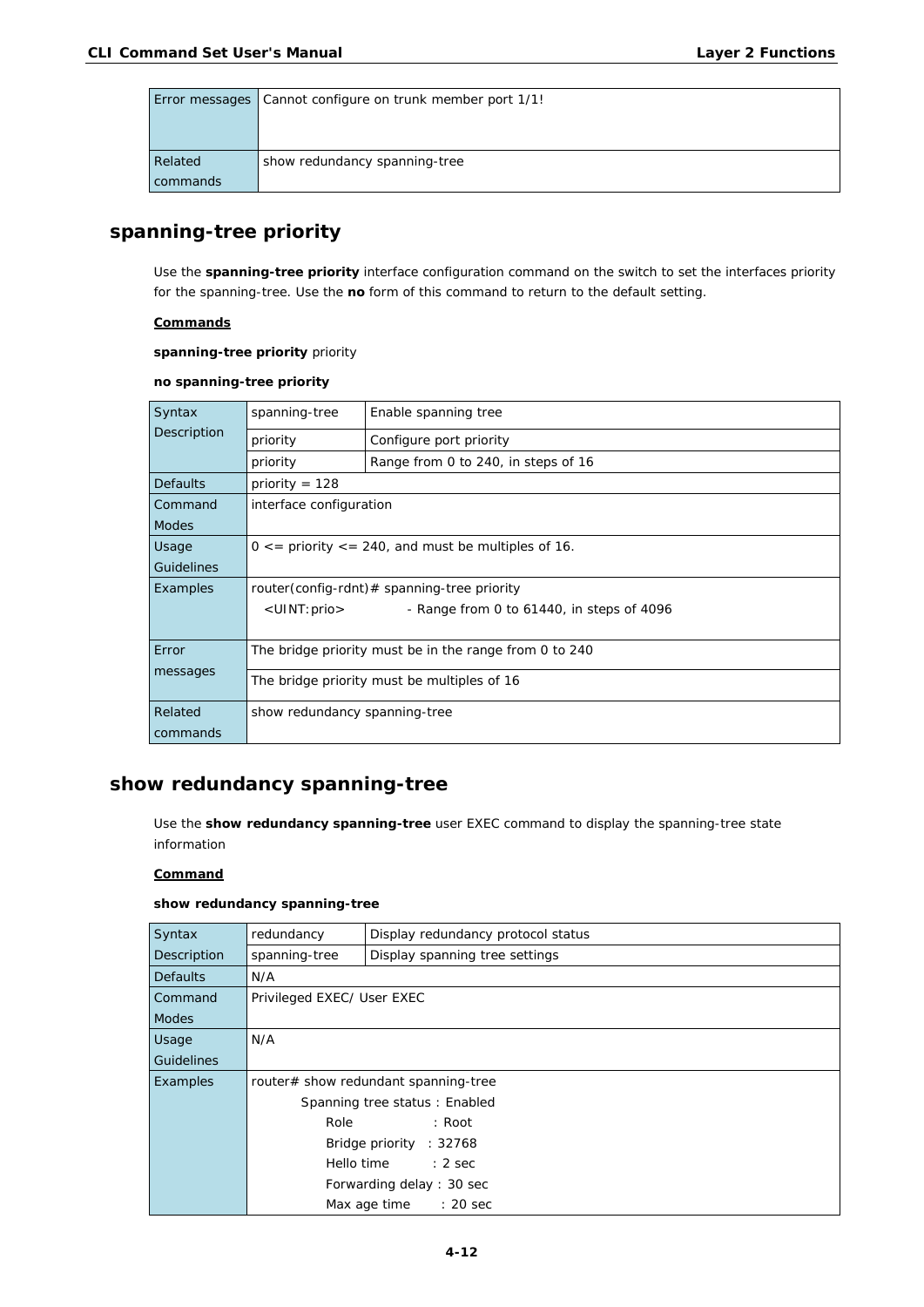$\mathbf{r}$ 

|          | Int# Enable Edge Port         |      | Prio | Cost   | <b>Status</b> |  |
|----------|-------------------------------|------|------|--------|---------------|--|
|          | 1/1 Disabled                  | Auto | 128  | 200000 |               |  |
|          | 1/2 Disabled                  | Auto | 128  | 200000 |               |  |
|          | 1/3 Disabled                  | Auto | 128  | 200000 |               |  |
|          | 1/4 Disabled                  | Auto | 128  | 200000 |               |  |
|          | 1/5 Disabled                  | Auto | 128  | 200000 | ---           |  |
|          | 1/6 Disabled                  | Auto | 128  | 200000 | ---           |  |
| Error    | N/A                           |      |      |        |               |  |
| messages |                               |      |      |        |               |  |
| Related  | spanning-tree forward-delay   |      |      |        |               |  |
| commands | spanning-tree hello-time      |      |      |        |               |  |
|          | spanning-tree max-age         |      |      |        |               |  |
|          | spanning-tree priority        |      |      |        |               |  |
|          | spanning-tree                 |      |      |        |               |  |
|          | spanning-tree cost            |      |      |        |               |  |
|          | spanning-tree edge-port       |      |      |        |               |  |
|          | spanning-tree priority        |      |      |        |               |  |
|          | show redundancy spanning-tree |      |      |        |               |  |

# <span id="page-52-0"></span>**Turbo Ring V2**

# **turbo-ring-v2**

Use the **turbo-ring-v2** redundancy configuration command on the switch to configure the Turbo Ring v2 with the specified Ring ports. Use the **no** form of this command to disable the specified ring.

#### **Commands**

**turbo-ring-v2** ring-id **primary interface** primary-port **secondary interface** secondary-port

#### **no turbo-ring-v2** ring-id

| Syntax            | turbo-ring-v2                                                                                                               | Configure turbo ring v2                                                            |  |  |  |
|-------------------|-----------------------------------------------------------------------------------------------------------------------------|------------------------------------------------------------------------------------|--|--|--|
| Description       | ring-id                                                                                                                     | Turbo ring v2 ring id                                                              |  |  |  |
|                   | primary                                                                                                                     | Turbo ring v2 ring ports setting                                                   |  |  |  |
|                   | interface                                                                                                                   | Turbo ring v2 ring ports setting                                                   |  |  |  |
|                   | primary-port                                                                                                                | Port ID. Ex. $1/3$ , $2/1$                                                         |  |  |  |
|                   | secondary                                                                                                                   | Turbo ring v2 ring ports setting                                                   |  |  |  |
|                   | interface                                                                                                                   | Turbo ring v2 ring ports setting                                                   |  |  |  |
|                   | secondary-port                                                                                                              | Port ID. Ex. 1/3, 2/1,                                                             |  |  |  |
| <b>Defaults</b>   |                                                                                                                             |                                                                                    |  |  |  |
| Command           | Redundancy configuration                                                                                                    |                                                                                    |  |  |  |
| <b>Modes</b>      |                                                                                                                             |                                                                                    |  |  |  |
| Usage             | At least enable one turbo-ring domain or coupling. But cannot enable two turbo-ring domains                                 |                                                                                    |  |  |  |
| <b>Guidelines</b> | and coupling in the same time.                                                                                              |                                                                                    |  |  |  |
| Examples          |                                                                                                                             | router(config-rdnt)# turbo-ring-v2 1 primary interface 2/1 secondary interface 2/2 |  |  |  |
|                   | <string: pri_port=""> - Port ID. Ex. 1/3, Trk2,<br/><string:sec_port> - Port ID. Ex. 1/3, Trk2,</string:sec_port></string:> |                                                                                    |  |  |  |
|                   |                                                                                                                             |                                                                                    |  |  |  |
| Error             |                                                                                                                             | Turbo ring v2 only supports maximum 2 ring domains                                 |  |  |  |
| messages          | Interface 2-1 not exist                                                                                                     |                                                                                    |  |  |  |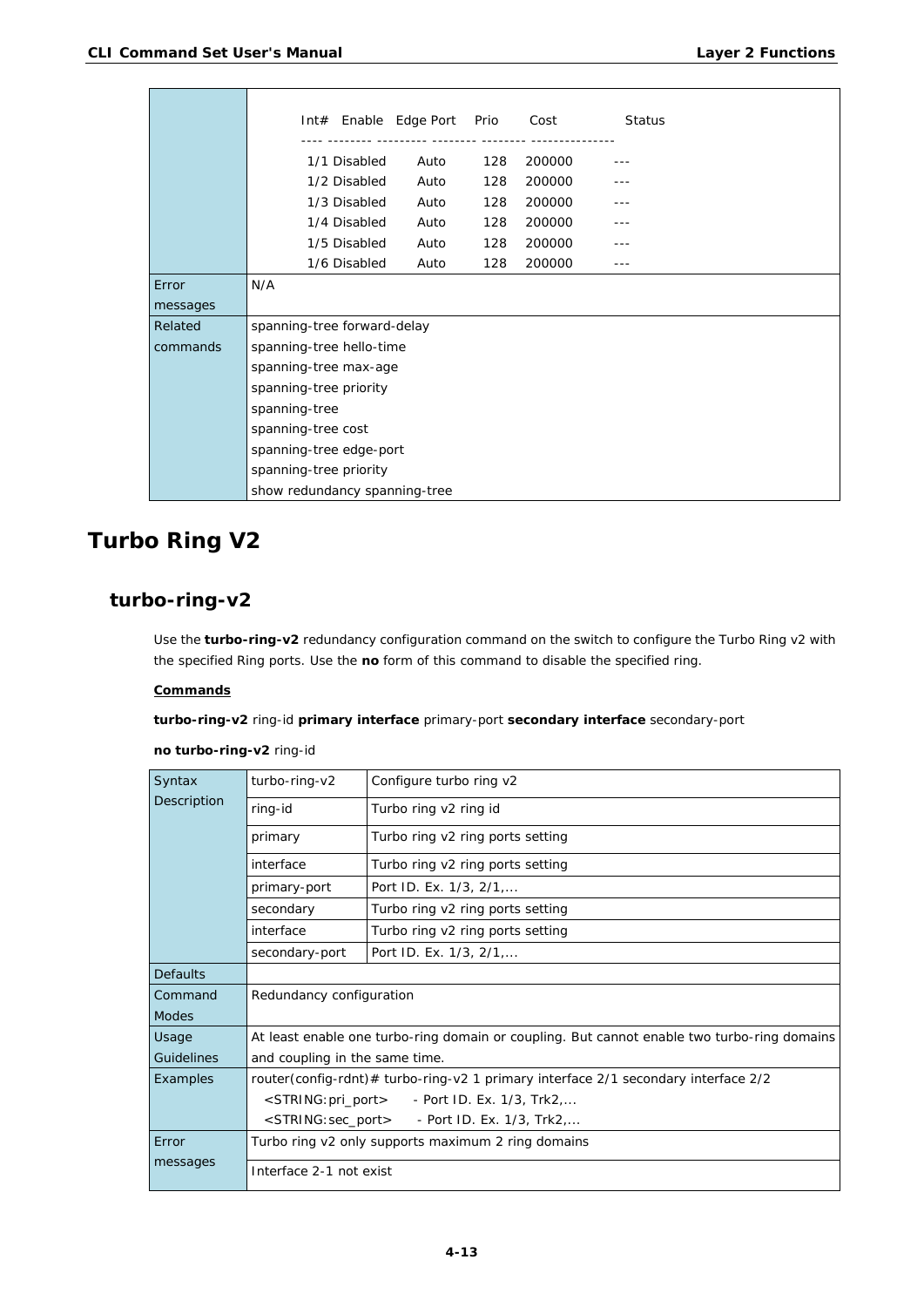|          | Ring1: One port couldn't be set as 1st and 2nd redundant port simultaneously!!!    |
|----------|------------------------------------------------------------------------------------|
|          | Ring2: One port couldn't be set as Ring1 redundant port simultaneously!!!          |
|          | Coupling: One port couldn't be set as 1st and 2nd redundant port simultaneously!!! |
|          | Primary port couldn't be set as Ring2 redundant port simultaneously!!!             |
|          | Backup port couldn't be set as Ring2 redundant port simultaneously!!!              |
|          | Coupling port couldn't be set as Ring2 redundant port simultaneously!!!            |
|          | Please select at least one Ring!!!                                                 |
|          | Ring1, ring2, coupling couldn't be enabled simultaneously!!!                       |
|          | Please enable one Ring in "Ring Coupling" mode!!!                                  |
| Related  | show turbo-ring-v2                                                                 |
| commands |                                                                                    |

# **turbo-ring-v2 coupling backup**

Use the **turbo-ring-v2 coupling** redundancy configuration command on the switch to configure the backup port of Ring coupling for Turbo Ring v2. Use the **no** form of this command to disable the coupling.

#### **Commands**

#### **turbo-ring-v2 coupling backup interface** backup-port

#### **no turbo-ring-v2 coupling**

| Syntax                                                                                                                                                          | turbo-ring-v2                                                                   | Configure turbo ring v2                                                                     |  |  |  |  |
|-----------------------------------------------------------------------------------------------------------------------------------------------------------------|---------------------------------------------------------------------------------|---------------------------------------------------------------------------------------------|--|--|--|--|
| Description                                                                                                                                                     | coupling                                                                        | Configure ring coupling                                                                     |  |  |  |  |
|                                                                                                                                                                 | backup                                                                          | Configure ring coupling mode                                                                |  |  |  |  |
|                                                                                                                                                                 | interface                                                                       | Turbo ring v2 coupling ports setting                                                        |  |  |  |  |
|                                                                                                                                                                 | backup-port                                                                     | Port ID. Ex. 1/3, 2/1,                                                                      |  |  |  |  |
| <b>Defaults</b>                                                                                                                                                 |                                                                                 |                                                                                             |  |  |  |  |
| Command                                                                                                                                                         | Redundancy configuration                                                        |                                                                                             |  |  |  |  |
| <b>Modes</b>                                                                                                                                                    |                                                                                 |                                                                                             |  |  |  |  |
| Usage                                                                                                                                                           |                                                                                 | At least enable one turbo-ring domain or coupling. But cannot enable two turbo-ring domains |  |  |  |  |
| Guidelines                                                                                                                                                      | and coupling in the same time.                                                  |                                                                                             |  |  |  |  |
| Examples                                                                                                                                                        |                                                                                 | router(config-rdnt)# turbo-ring-v2 coupling backup interface 2/1                            |  |  |  |  |
|                                                                                                                                                                 | <string: pri_port=""></string:>                                                 | - Port ID. Ex. 1/3, Trk2,                                                                   |  |  |  |  |
| Error                                                                                                                                                           | Turbo ring v2 only supports maximum 2 ring domains                              |                                                                                             |  |  |  |  |
| messages                                                                                                                                                        | Ring1: One port couldn't be set as 1st and 2nd redundant port simultaneously!!! |                                                                                             |  |  |  |  |
| Ring2: One port couldn't be set as Ring1 redundant port simultaneously!!!<br>Coupling: One port couldn't be set as 1st and 2nd redundant port simultaneously!!! |                                                                                 |                                                                                             |  |  |  |  |
|                                                                                                                                                                 |                                                                                 |                                                                                             |  |  |  |  |
|                                                                                                                                                                 |                                                                                 | Primary port couldn't be set as Ring2 redundant port simultaneously!!!                      |  |  |  |  |
|                                                                                                                                                                 | Backup port couldn't be set as Ring2 redundant port simultaneously!!!           |                                                                                             |  |  |  |  |
|                                                                                                                                                                 | Coupling port couldn't be set as Ring2 redundant port simultaneously!!!         |                                                                                             |  |  |  |  |
|                                                                                                                                                                 |                                                                                 | Please select at least one Ring!!!                                                          |  |  |  |  |
|                                                                                                                                                                 |                                                                                 | Ring1, ring2, coupling couldn't be enabled simultaneously!!!                                |  |  |  |  |
|                                                                                                                                                                 |                                                                                 | Please enable one Ring in "Ring Coupling" mode!!!                                           |  |  |  |  |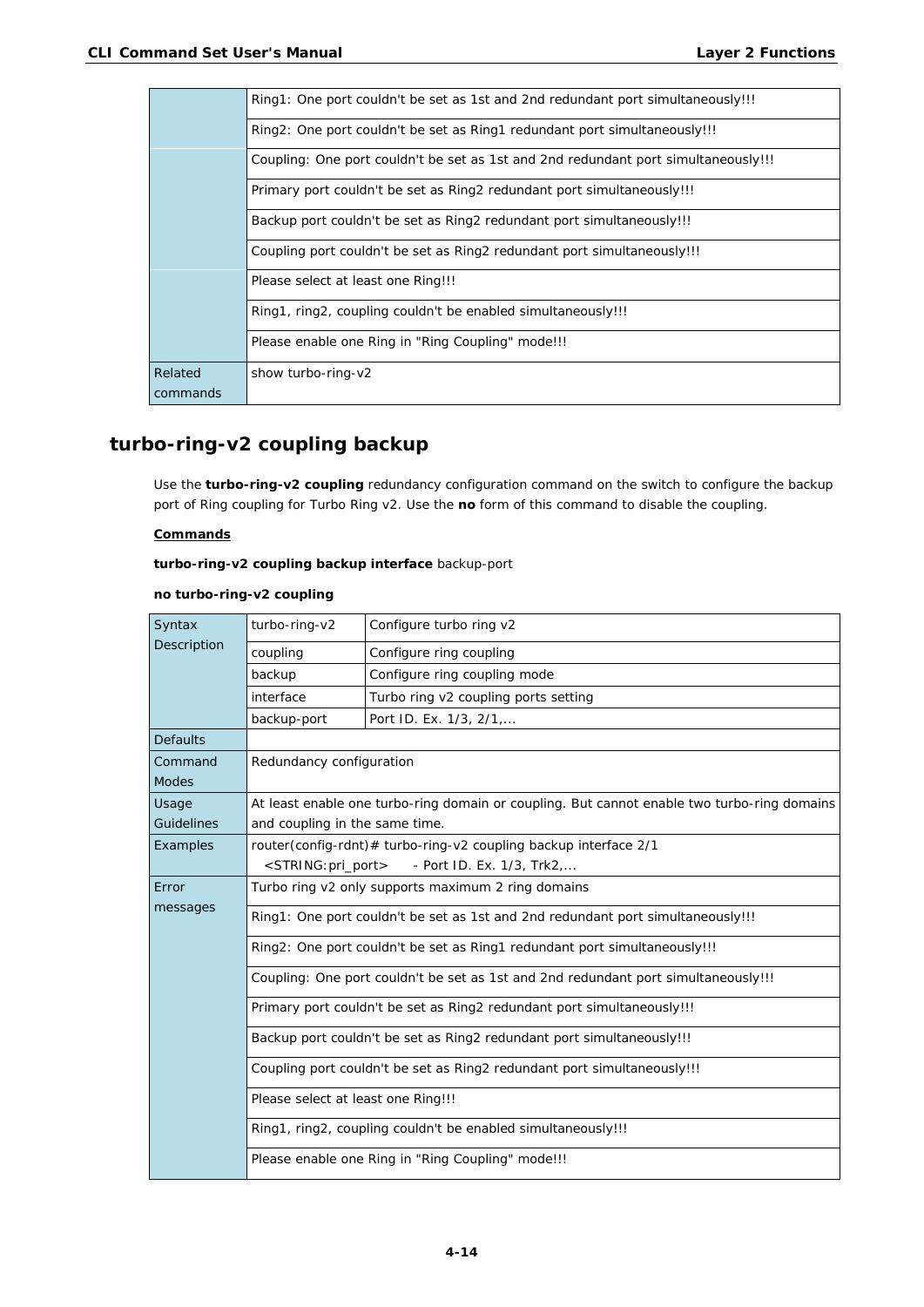Related commands show turbo-ring-v2

# **turbo-ring-v2 coupling dual-homing**

Use the **turbo-ring-v2 coupling dual-homing** redundancy configuration command on the switch to enable the dual homing feature of Ring coupling for the Turbo Ring v2. Use the **no** form of this command to disable it.

### **Commands**

**turbo-ring-v2 coupling dual-homing primary interface** primary-port **backup interface** secondary-port

#### **no turbo-ring-v2 coupling**

| Syntax<br>Description      | turbo-ring-v2                                                                                                             | Configure turbo ring v2                            |  |
|----------------------------|---------------------------------------------------------------------------------------------------------------------------|----------------------------------------------------|--|
|                            | coupling                                                                                                                  | Configure ring coupling                            |  |
|                            | dual-homing                                                                                                               | Configure dual homing mode                         |  |
|                            | primary                                                                                                                   | Turbo ring v2 ring ports setting                   |  |
|                            | interface                                                                                                                 | Turbo ring v2 ring ports setting                   |  |
|                            | primary-port                                                                                                              | Port ID. Ex. 1/3, 2/1,                             |  |
|                            | backup                                                                                                                    | Turbo ring v2 ring ports setting                   |  |
|                            | interface                                                                                                                 | Turbo ring v2 ring ports setting                   |  |
|                            | secondary-port                                                                                                            | Port ID. Ex. 1/3, 2/1,                             |  |
| <b>Defaults</b>            |                                                                                                                           |                                                    |  |
| Command                    | Redundancy configuration                                                                                                  |                                                    |  |
| <b>Modes</b>               |                                                                                                                           |                                                    |  |
| Usage<br><b>Guidelines</b> | At least enable one turbo-ring domain or coupling. But cannot enable two turbo-ring domains                               |                                                    |  |
| Examples                   | and coupling in the same time.<br>router(config-rdnt)# turbo-ring-v2 coupling dual-homing primary interface 2/1 secondary |                                                    |  |
|                            | interface 2/2                                                                                                             |                                                    |  |
|                            | <string:pri_port></string:pri_port>                                                                                       | - Port ID. Ex. 1/3, Trk2,                          |  |
|                            | <string:sec_port></string:sec_port>                                                                                       | - Port ID. Ex. 1/3, Trk2,                          |  |
| Error                      |                                                                                                                           | Turbo ring v2 only supports maximum 2 ring domains |  |
| messages                   | Ring1: One port couldn't be set as 1st and 2nd redundant port simultaneously!!!                                           |                                                    |  |
|                            | Ring2: One port couldn't be set as Ring1 redundant port simultaneously!!!                                                 |                                                    |  |
|                            | Coupling: One port couldn't be set as 1st and 2nd redundant port simultaneously!!!                                        |                                                    |  |
|                            | Primary port couldn't be set as Ring2 redundant port simultaneously!!!                                                    |                                                    |  |
|                            | Backup port couldn't be set as Ring2 redundant port simultaneously!!!                                                     |                                                    |  |
|                            | Coupling port couldn't be set as Ring2 redundant port simultaneously!!!                                                   |                                                    |  |
|                            | Please select at least one Ring!!!                                                                                        |                                                    |  |
|                            | Ring1, ring2, coupling couldn't be enabled simultaneously!!!                                                              |                                                    |  |
|                            | Please enable one Ring in "Ring Coupling" mode!!!                                                                         |                                                    |  |
| Related                    | show turbo-ring-v2                                                                                                        |                                                    |  |
| commands                   |                                                                                                                           |                                                    |  |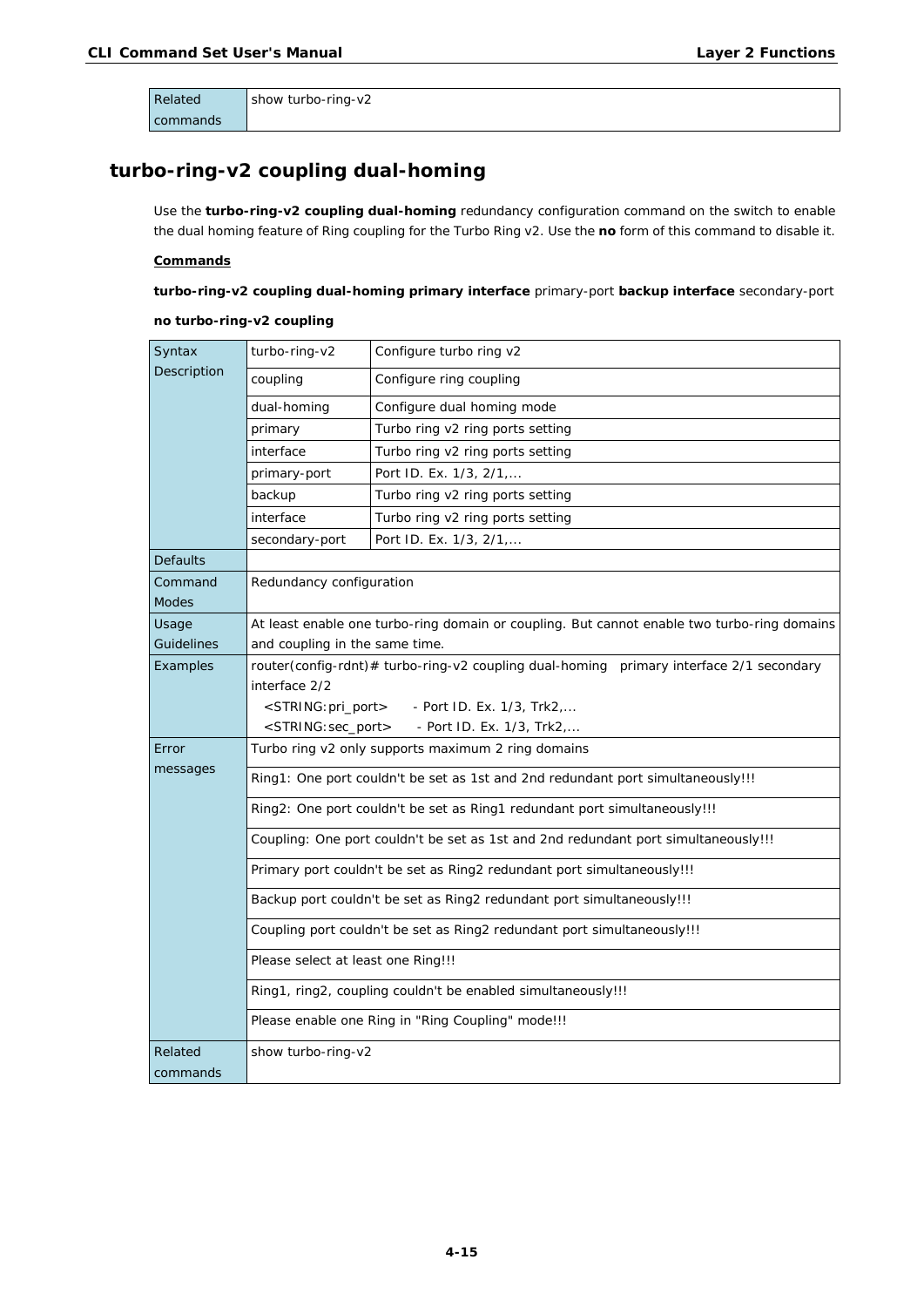## **turbo-ring-v2 coupling primary**

Use the **turbo-ring-v2 coupling primary** redundancy configuration command on the switch to configure the primary port of Ring coupling for Turbo Ring v2. Use the **no** form of this command to return to the default setting.

#### **Commands**

**turbo-ring-v2 coupling primary interface** primary-port

#### **no turbo-ring-v2 coupling**

| Syntax<br>Description | turbo-ring-v2                                                                    | Configure turbo ring v2                                                                     |  |
|-----------------------|----------------------------------------------------------------------------------|---------------------------------------------------------------------------------------------|--|
|                       | coupling                                                                         | Configure ring coupling                                                                     |  |
|                       | primary                                                                          | Configure ring coupling mode                                                                |  |
|                       | interface                                                                        | Turbo ring v2 coupling ports setting                                                        |  |
|                       | primary-port                                                                     | Port ID. Ex. 1/3, 2/1,                                                                      |  |
| <b>Defaults</b>       |                                                                                  |                                                                                             |  |
| Command               | Redundancy configuration                                                         |                                                                                             |  |
| <b>Modes</b>          |                                                                                  |                                                                                             |  |
| Usage                 |                                                                                  | At least enable one turbo-ring domain or coupling. But cannot enable two turbo-ring domains |  |
| <b>Guidelines</b>     | and coupling in the same time.                                                   |                                                                                             |  |
| Examples              |                                                                                  | router(config-rdnt)# turbo-ring-v2 coupling primary interface 2/1                           |  |
|                       | <string: pri_port=""></string:>                                                  | - Port ID. Ex. 1/3, Trk2,                                                                   |  |
| Error                 | Turbo ring v2 only supports maximum 2 ring domains                               |                                                                                             |  |
| messages              | Ring1: One port couldn't be set as 1st and 2nd redundant port simultaneously !!! |                                                                                             |  |
|                       | Ring2: One port couldn't be set as Ring1 redundant port simultaneously !!!       |                                                                                             |  |
|                       |                                                                                  | Coupling: One port couldn't be set as 1st and 2nd redundant port simultaneously !!!         |  |
|                       |                                                                                  | Primary port couldn't be set as Ring2 redundant port simultaneously !!!                     |  |
|                       | Backup port couldn't be set as Ring2 redundant port simultaneously !!!           |                                                                                             |  |
|                       | Coupling port couldn't be set as Ring2 redundant port simultaneously !!!         |                                                                                             |  |
|                       | Please select at least one Ring!!!                                               |                                                                                             |  |
|                       | Ring1, ring2, coupling couldn't be enabled simultaneously!!!                     |                                                                                             |  |
|                       |                                                                                  | Please enable one Ring in "Ring Coupling" mode!!!                                           |  |
| Related               | show turbo-ring-v2                                                               |                                                                                             |  |
| commands              |                                                                                  |                                                                                             |  |

### **turbo-ring-v2 master**

Use the **turbo-ring-v2 master** redundancy configuration command on the switch to configure the switch as the Ring Master of specified ring for Turbo Ring v2. Use the **no** form of this command to configure the switch as the normal member of specified ring for Turbo Ring v2.

#### **Commands**

**turbo-ring-v2** ring-id **master**

### **no turbo-ring-v2** ring-id **master**

| Syntax      | turbo-ring-v2 | Configure turbo ring v2             |
|-------------|---------------|-------------------------------------|
| Description | ring-id       | Turbo ring v2 ring id               |
|             | master        | Set turbo ring v2 ring id as master |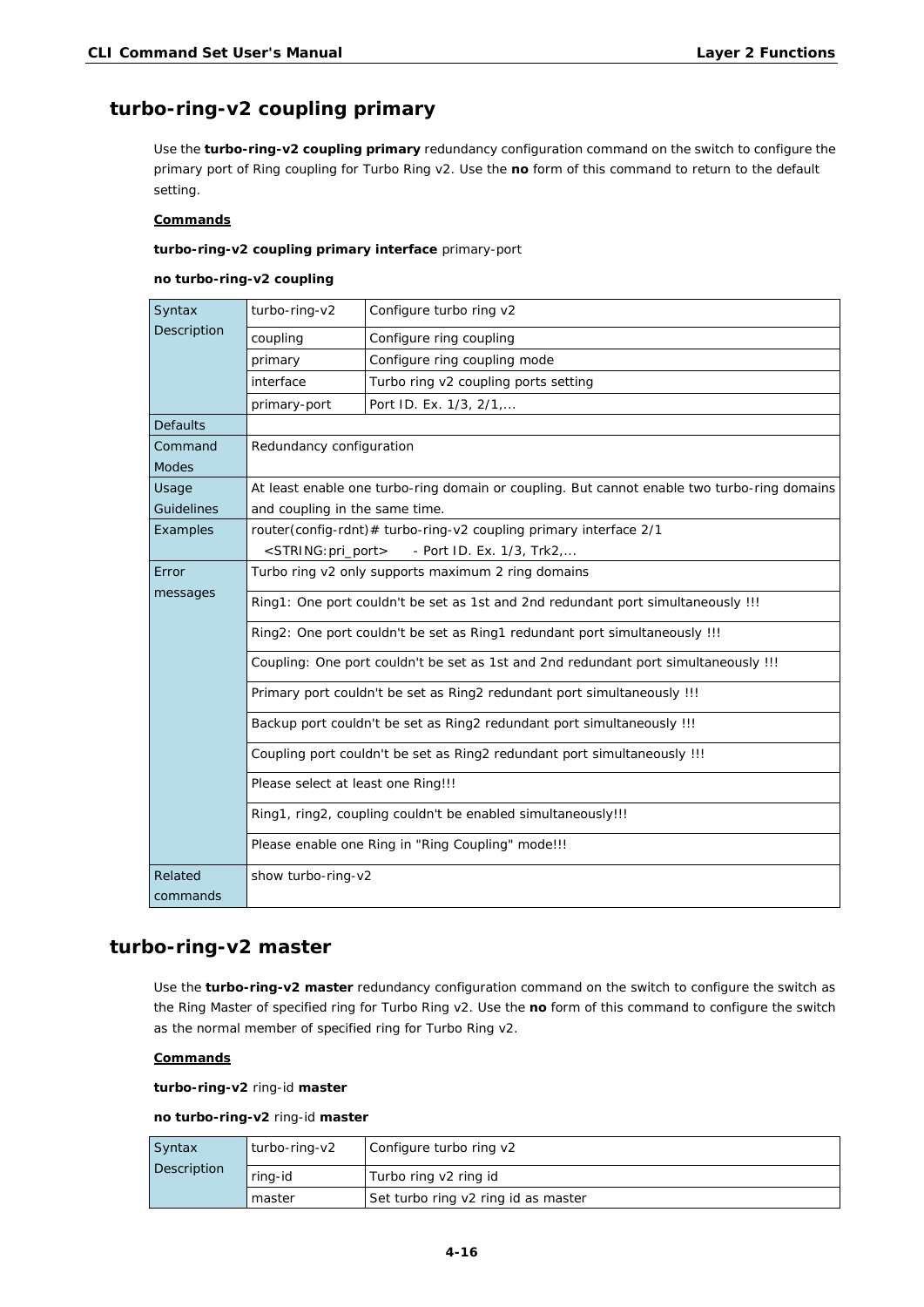| <b>Defaults</b> |                                                    |
|-----------------|----------------------------------------------------|
| Command         | Redundancy configuration                           |
| <b>Modes</b>    |                                                    |
| Usage           |                                                    |
| Guidelines      |                                                    |
| Examples        | router(config-rdnt)# turbo-ring-v2 1 master        |
|                 | - Set turbo ring v2 ring id as master<br>master    |
| Error           | Turbo ring v2 only supports maximum 2 ring domains |
| messages        |                                                    |
| Related         | show turbo-ring-v2                                 |
| commands        |                                                    |

# **show redundancy turbo-ring-v2**

Use the **show spanning-tree turbo-ring-v2** user EXEC command to display Turbo Ring v2 configuration and state information.

### **Command**

#### **show redundancy turbo-ring-v2**

| Syntax<br>Description | show                             | Show running system information       |  |
|-----------------------|----------------------------------|---------------------------------------|--|
|                       | redundancy                       | Display redundancy protocol status    |  |
|                       | turbo-ring-v2                    | Display turbo ring v2 status          |  |
| <b>Defaults</b>       | N/A                              |                                       |  |
| Command               | Privileged EXEC                  |                                       |  |
| Modes                 |                                  |                                       |  |
| Usage                 | N/A                              |                                       |  |
| Guidelines            |                                  |                                       |  |
| Examples              |                                  | router# show redundancy turbo-ring-v2 |  |
|                       |                                  |                                       |  |
|                       | Turbo Ring V2 settings:          |                                       |  |
|                       | Ring 1: Enabled                  |                                       |  |
|                       |                                  | Set as master: Disabled               |  |
|                       |                                  | $4 - 3$<br>1st port:                  |  |
|                       |                                  | 2nd port:<br>$4 - 4$                  |  |
|                       | Ring 2: Disabled                 |                                       |  |
|                       |                                  | Set as master: Disabled               |  |
|                       |                                  | $4 - 1$<br>1st port:                  |  |
|                       |                                  | 2nd port:<br>$4 - 2$                  |  |
|                       |                                  | Ring Coupling: Disabled               |  |
|                       |                                  | Primary Port: 4-1                     |  |
|                       |                                  | Backup Port: 4-2                      |  |
|                       |                                  |                                       |  |
|                       |                                  |                                       |  |
|                       | Turbo Ring V2 status:<br>Ring 1: |                                       |  |
|                       |                                  | Status:---                            |  |
|                       |                                  | Master/Slave:---                      |  |
|                       |                                  | 1st Ring Port Status: ---             |  |
|                       |                                  | 2nd Ring Port Status: ---             |  |
|                       | Ring 2:                          |                                       |  |
|                       |                                  | Status:---                            |  |
|                       |                                  |                                       |  |
|                       |                                  | Master/Slave:---                      |  |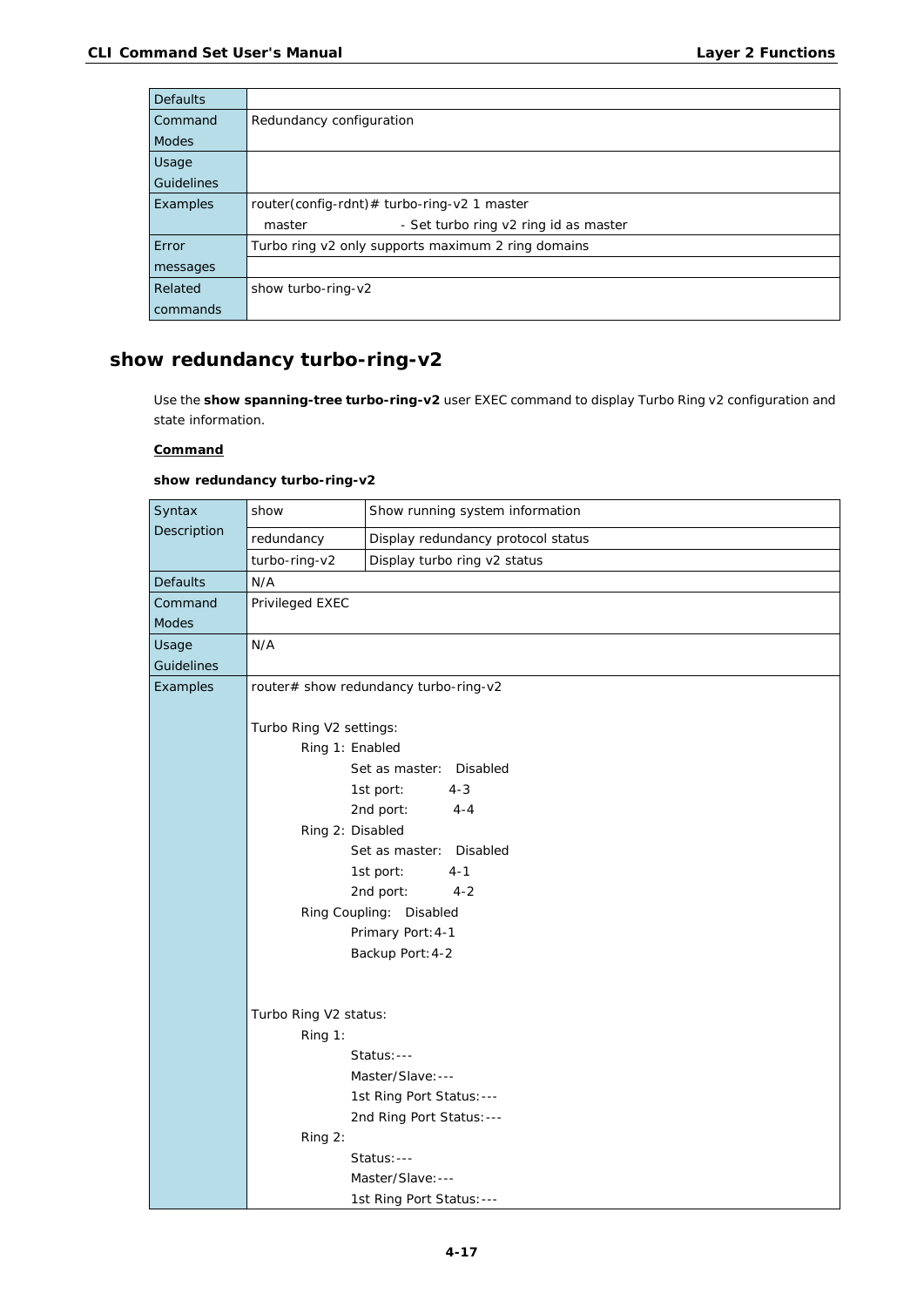|          | 2nd Ring Port Status: --- |
|----------|---------------------------|
|          | Coupling:                 |
|          | $Mode:---$                |
|          | Coupling Port Status: --- |
| Error    | N/A                       |
| messages |                           |
|          |                           |
| Related  | turbo-ring-v2             |
| commands |                           |

# <span id="page-57-0"></span>**Virtual LAN**

### **switchport access vlan**

Use the **switchport access vlan** interface configuration command on the switch to configure the port as a static-access or dynamic-access port. If the switchport mode is set to access, the port operates as a member of the specified VLAN. If set to dynamic, the port starts discovery of VLAN assignment based on the incoming packets it receives. Use the **no** form of this command to reset the access mode to the default VLAN for the switch.

#### **Commands**

**switchport access vlan** vlan-id

#### **no switchport access vlan**

| Syntax            | switchport                                                                                 | Set switching mode characteristics               |
|-------------------|--------------------------------------------------------------------------------------------|--------------------------------------------------|
| Description       | access                                                                                     | Set access mode characteristics of the interface |
|                   | vlan                                                                                       | Set (default) pvid in access mode                |
|                   | vlan-id                                                                                    | $1 - 4094$                                       |
| <b>Defaults</b>   | $v$ lan-id = 1                                                                             |                                                  |
| Command           | Interface configuration                                                                    |                                                  |
| <b>Modes</b>      |                                                                                            |                                                  |
| Usage             | You can only use this command mode for configuring normal-range VLANs, that is, VLAN IDs 1 |                                                  |
| <b>Guidelines</b> | to 4094.                                                                                   |                                                  |
| Examples          |                                                                                            | router(config-if)# switchport access vlan 2      |
|                   | <uint: vlanid=""></uint:>                                                                  | $-1 - 4094$                                      |
| Error             | vlan 4097 is invalid!! should be range from 1 to 4094                                      |                                                  |
| messages          |                                                                                            |                                                  |
|                   |                                                                                            |                                                  |
| Related           | show vlan                                                                                  |                                                  |
| commands          | show vlan config                                                                           |                                                  |

# **switchport hybrid fixed vlan add**

Use the **switchport hybrid fixed vlan add** interface configuration command on the switch to add the trunk hybrid characteristics when the interface is in the hybrid mode. Use the **no** form of this command to reset to the default.

#### **Commands**

**switchport hybrid fixed vlan add** vlan-id-list **tag**

**switchport hybrid fixed vlan add** vlan-id-list **untag**

**no switchport hybrid fixed vlan tag**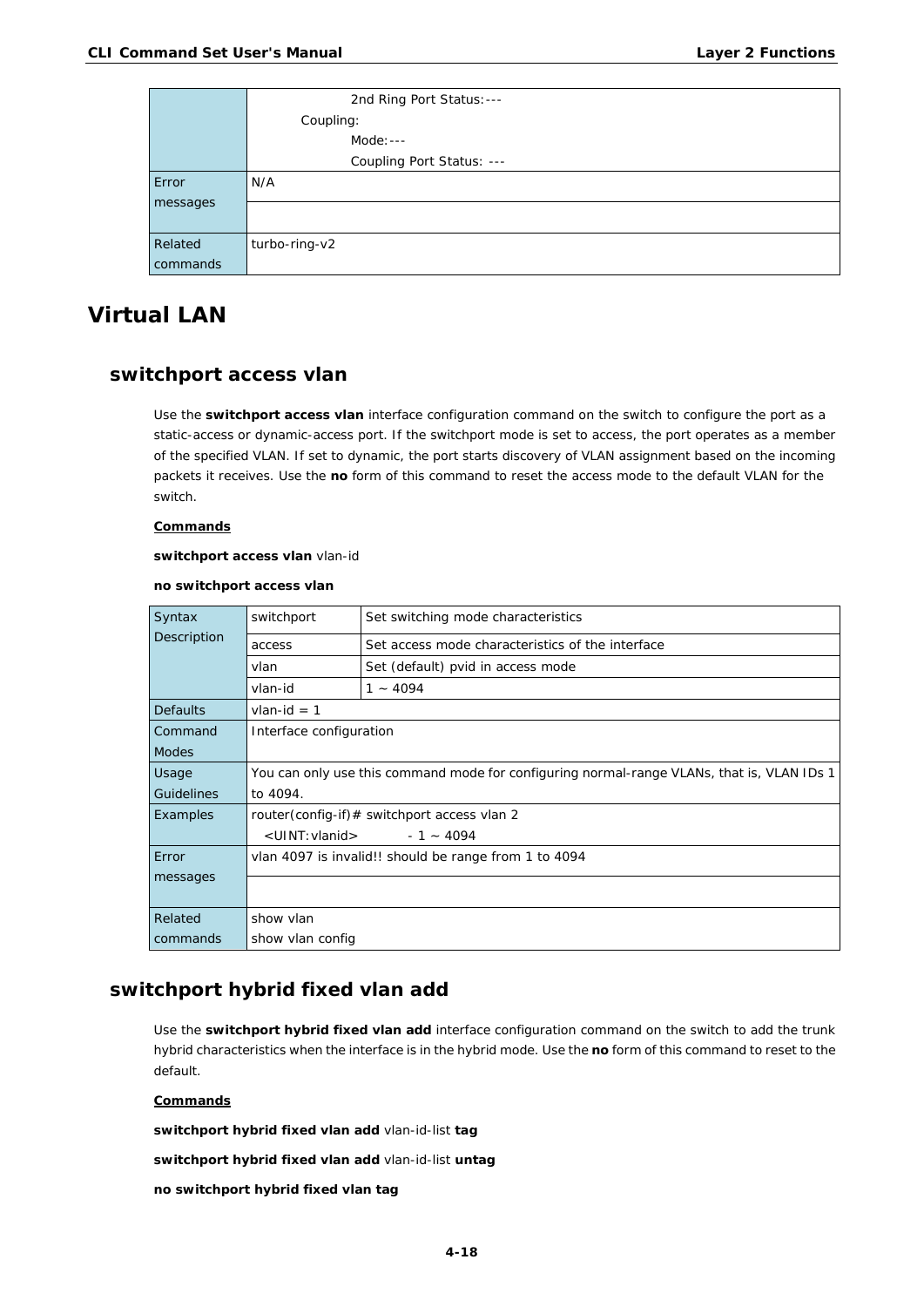| Syntax          | switchport                                                                                 | Set switching mode characteristics                              |
|-----------------|--------------------------------------------------------------------------------------------|-----------------------------------------------------------------|
| Description     | hybrid                                                                                     | Set hybrid mode characteristics of the interface                |
|                 | fixed                                                                                      | Set fixed VI AN characteristics                                 |
|                 | vlan                                                                                       | $1 - 4094$                                                      |
|                 | add                                                                                        | Add VLANs to the current list                                   |
|                 | vlan-id-list                                                                               | <b>VLAN IDs of the VLANs</b>                                    |
|                 | untag                                                                                      | Configure egress traffic as VLAN untagged traffic               |
|                 | tag                                                                                        | Configure egress traffic as VLAN tagged traffic                 |
| <b>Defaults</b> |                                                                                            |                                                                 |
| Command         | Interface configuration                                                                    |                                                                 |
| <b>Modes</b>    |                                                                                            |                                                                 |
| Usage           | You can only use this command mode for configuring normal-range VLANs, that is, VLAN IDs 1 |                                                                 |
| Guidelines      | to 4094.                                                                                   |                                                                 |
| Examples        |                                                                                            | router(config-if)# switchport hybrid fixed vlan add 1,3-5,7 tag |
|                 | $<$ STRING: vlanids >                                                                      | - VLAN IDs of the VLANs                                         |
| Error           | vlan 4097 is invalid!! should be range from 1 to 4094                                      |                                                                 |
| messages        | vlan interfaces are full, total vlan interface is 64 !!                                    |                                                                 |
| Related         | show ylan                                                                                  |                                                                 |
| commands        | show vlan config                                                                           |                                                                 |
|                 |                                                                                            | switchport trunk hybrid vlan remove                             |

### **no switchport hybrid fixed vlan untag**

# **switchport hybrid native vlan**

Use **the switchport hybrid native vlan** interface configuration command on the switch to configure the PVID of a port. Use the **no** form of this command to return to the default PVID.

#### **Commands**

**switchport hybrid native vlan** vlan-id

#### **no switchport hybrid native vlan**

| Syntax            | switchport                                                                                 | Set switching mode characteristics                 |
|-------------------|--------------------------------------------------------------------------------------------|----------------------------------------------------|
| Description       | hybrid                                                                                     | Set hybrid mode characteristics of the interface   |
|                   | native                                                                                     | Set trunking native characteristics                |
|                   | vlan                                                                                       | Set pvid vlanid in hybrid mode                     |
|                   | vlan-id                                                                                    | $1 - 4094$                                         |
| <b>Defaults</b>   | $vlan-id = 1$                                                                              |                                                    |
| Command           | Interface configuration                                                                    |                                                    |
| <b>Modes</b>      |                                                                                            |                                                    |
| Usage             | You can only use this command mode for configuring normal-range VLANs, that is, VLAN IDs 1 |                                                    |
| <b>Guidelines</b> | to 4094.                                                                                   |                                                    |
| Examples          |                                                                                            | router(config-if)# switchport hybrid native vlan 2 |
|                   | <uint: vlanid=""></uint:>                                                                  | $-1 - 4094$                                        |
| Error             | vlan 4097 is invalid!! should be range from 1 to 4094                                      |                                                    |
| messages          |                                                                                            |                                                    |
|                   |                                                                                            |                                                    |
| Related           | show ylan                                                                                  |                                                    |
| commands          | show ylan config                                                                           |                                                    |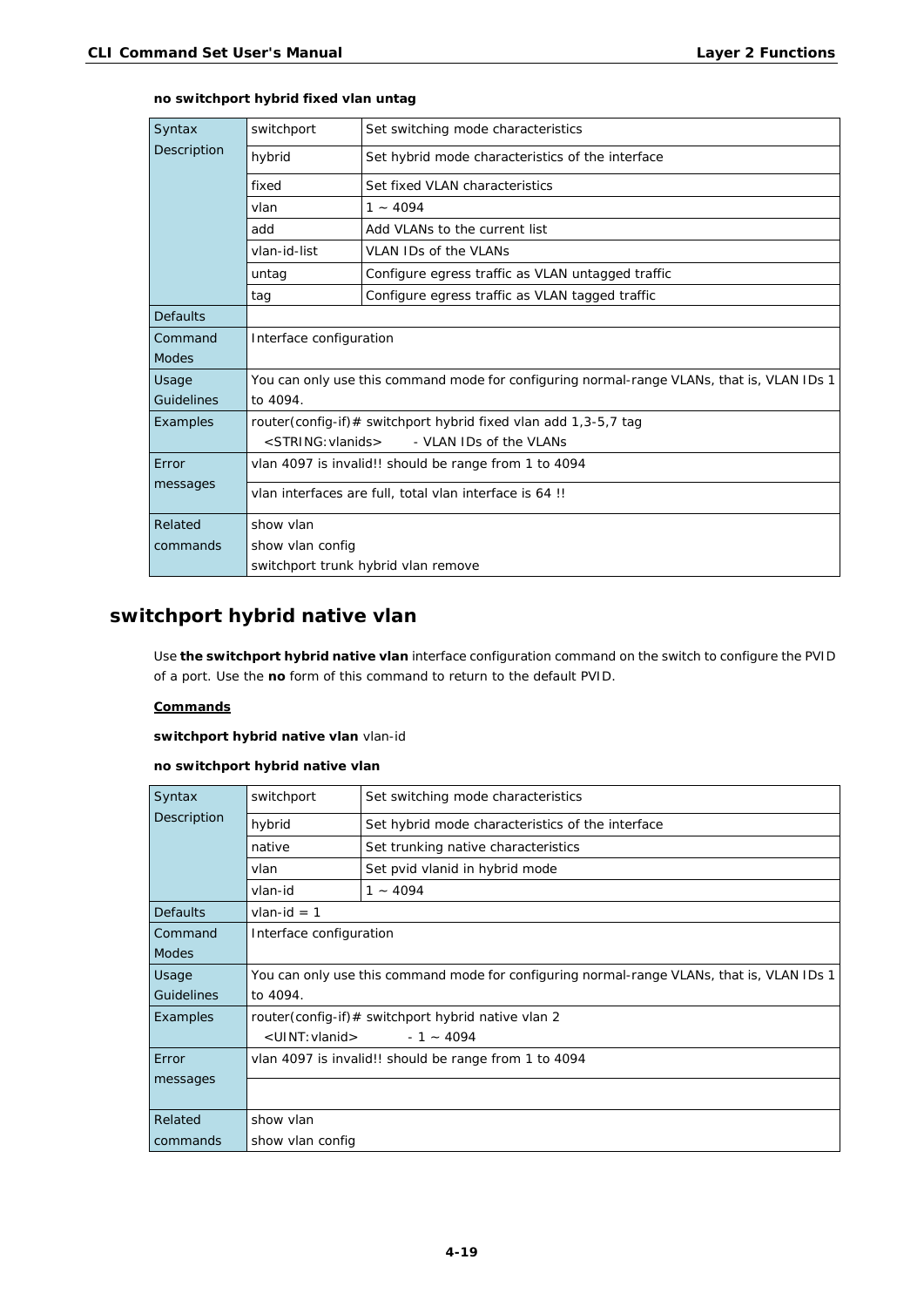## **switchport trunk fixed vlan add**

Use the **switchport trunk fixed vlan add** interface configuration command on the switch to add the trunk characteristics when the interface is in the trunking mode. Use the **no** form of this command to reset a trunking characteristic to the default value.

#### **Commands**

**switchport trunk fixed vlan add** vlan-id-list

#### **no switchport trunk fixed vlan**

| Syntax<br>Description | switchport                                                                                 | Set switching mode characteristics                         |
|-----------------------|--------------------------------------------------------------------------------------------|------------------------------------------------------------|
|                       | trunk                                                                                      | Set trunking mode characteristics of the interface         |
|                       | fixed                                                                                      | Set fixed VLAN characteristics                             |
|                       | vlan                                                                                       | $1 - 4094$                                                 |
|                       | add                                                                                        | Add VLANs to the current list                              |
|                       | vlan-id-list                                                                               | <b>VLAN IDs of the VLANs</b>                               |
| <b>Defaults</b>       |                                                                                            |                                                            |
| Command               | Interface configuration                                                                    |                                                            |
| <b>Modes</b>          |                                                                                            |                                                            |
| Usage                 | You can only use this command mode for configuring normal-range VLANs, that is, VLAN IDs 1 |                                                            |
| <b>Guidelines</b>     | to 4094.                                                                                   |                                                            |
| Examples              |                                                                                            | router(config-if)# switchport trunk fixed vlan add 1,3-5,7 |
|                       | $<$ STRING: vlanids >                                                                      | - VLAN IDs of the VLANs                                    |
| Error                 |                                                                                            | vlan 4097 is invalid!! should be range from 1 to 4094      |
| messages              |                                                                                            | vlan interfaces are full, total vlan interface is 64 !!    |
| Related               | show vlan                                                                                  |                                                            |
| commands              | show vlan config                                                                           |                                                            |
|                       |                                                                                            | switchport trunk fixed vlan remove                         |

### **switchport trunk fixed vlan remove**

Use the **switchport trunk fixed vlan add** configuration command on the switch stack to remove the trunk characteristics when the interface is in the trunking mode. Use the **no** form of this command to reset a trunking characteristic to the default value.

#### **Commands**

**switchport trunk fixed vlan remove** vlan-id-list

#### **no switchport trunk fixed vlan**

| Syntax            | switchport                                                      | Set switching mode characteristics                                                         |
|-------------------|-----------------------------------------------------------------|--------------------------------------------------------------------------------------------|
| Description       | trunk                                                           | Set trunking mode characteristics of the interface                                         |
|                   | fixed                                                           | Set fixed VLAN characteristics                                                             |
|                   | vlan                                                            | $1 - 4094$                                                                                 |
|                   | remove                                                          | Remove VLANs from the current list                                                         |
|                   | vlan-id-list                                                    | <b>VLAN IDs of the VLANs</b>                                                               |
| <b>Defaults</b>   |                                                                 |                                                                                            |
| Command           | Interface configuration                                         |                                                                                            |
| <b>Modes</b>      |                                                                 |                                                                                            |
| Usage             |                                                                 | You can only use this command mode for configuring normal-range VLANs, that is, VLAN IDs 1 |
| <b>Guidelines</b> | to 4094.                                                        |                                                                                            |
| Examples          | router(config-if)# switchport trunk fixed vlan remove $1,3-5,7$ |                                                                                            |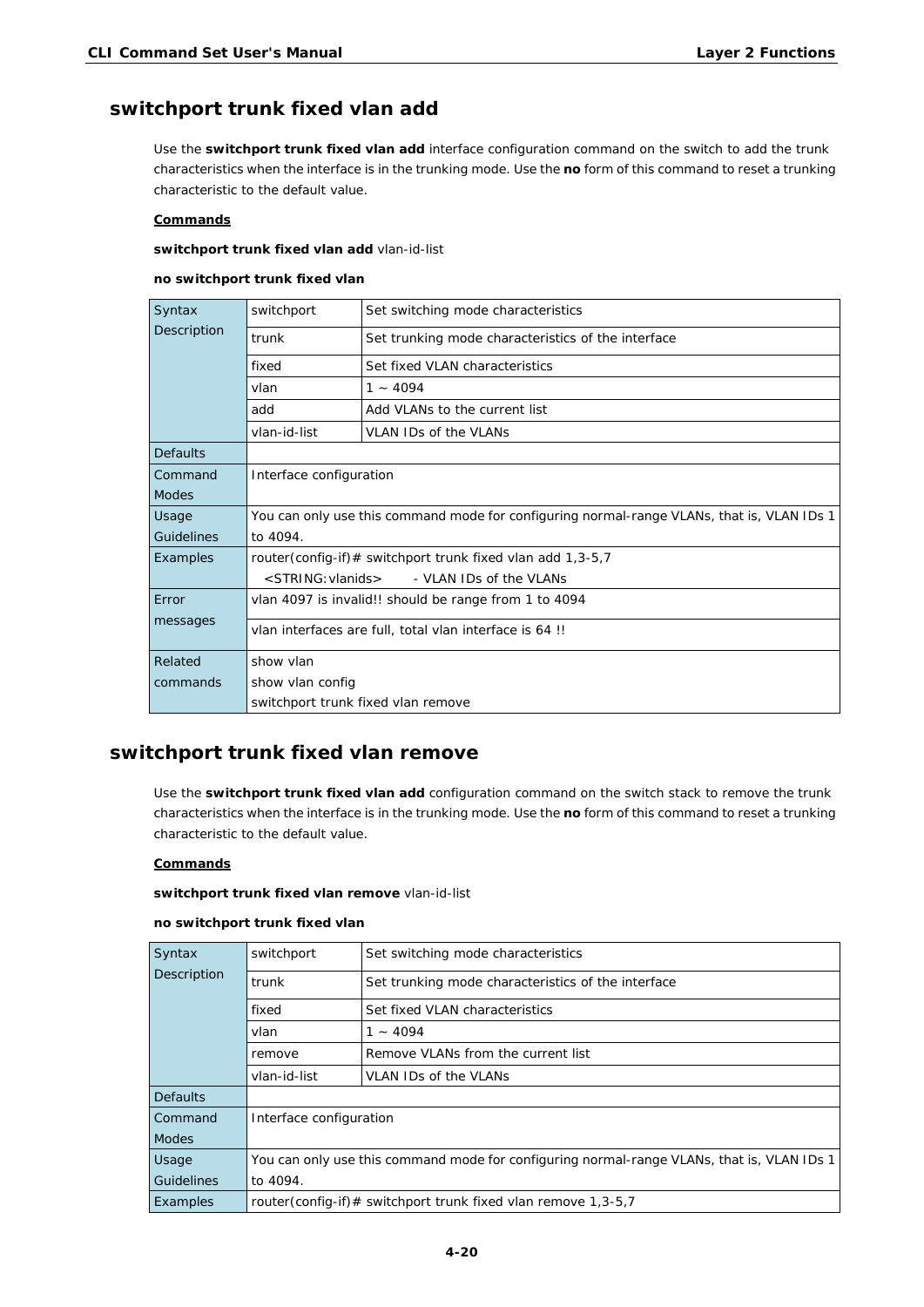|          | <string: vlanids=""><br/>- VLAN IDs of the VLANs</string:> |
|----------|------------------------------------------------------------|
| Error    | vlan 4097 is invalid!! should be range from 1 to 4094      |
| messages | vlan interfaces are full, total vlan interface is 64 !!    |
| Related  | show vlan                                                  |
| commands | show vlan config                                           |
|          | switchport trunk fixed vlan add                            |

# **switchport trunk native vlan**

Use **the switchport trunk native vlan** interface configuration command on the switch to configure the PVID of a port as a trunking port. Use the **no** form of this command to return to the default value.

#### **Commands**

**switchport trunk native vlan** vlan-id

#### **no switchport trunk native vlan**

| Syntax<br>Description | switchport                                                                                 | Set switching mode characteristics                 |  |  |
|-----------------------|--------------------------------------------------------------------------------------------|----------------------------------------------------|--|--|
|                       | trunk                                                                                      | Set trunking mode characteristics of the interface |  |  |
|                       | native                                                                                     | Set trunking native characteristics                |  |  |
|                       | vlan                                                                                       | Set pvid vlanid in trunk mode                      |  |  |
|                       | vlan-id                                                                                    | $1 - 4094$                                         |  |  |
| <b>Defaults</b>       | $vlan-id = 1$                                                                              |                                                    |  |  |
| Command               |                                                                                            | Interface configuration                            |  |  |
| Modes                 |                                                                                            |                                                    |  |  |
| <b>Usage</b>          | You can only use this command mode for configuring normal-range VLANs, that is, VLAN IDs 1 |                                                    |  |  |
| Guidelines            | to 4094.                                                                                   |                                                    |  |  |
| <b>Examples</b>       | router(config-if)# switchport trunk native vlan 2                                          |                                                    |  |  |
|                       | <uint: vlanid=""></uint:>                                                                  | $-1 - 4094$                                        |  |  |
| Error                 | vlan 4097 is invalid!! should be range from 1 to 4094                                      |                                                    |  |  |
| messages              |                                                                                            |                                                    |  |  |
| Related               | show vlan                                                                                  |                                                    |  |  |
| commands              | show vlan config                                                                           |                                                    |  |  |

# **show vlan**

Use the **show vlan** user EXEC command to display VLAN status information.

#### **Command**

#### **show vlan**

| Syntax          | show                   | Show running system information |
|-----------------|------------------------|---------------------------------|
| Description     | vlan                   | Display VLAN status             |
| <b>Defaults</b> |                        |                                 |
| Command         | Privileged EXEC        |                                 |
| Modes           |                        |                                 |
| <b>Usage</b>    |                        |                                 |
| Guidelines      |                        |                                 |
| Examples        | router# show vlan      |                                 |
|                 | vlan mode: 802.10 vlan |                                 |
|                 | mgmt vlan: 1           |                                 |
|                 |                        |                                 |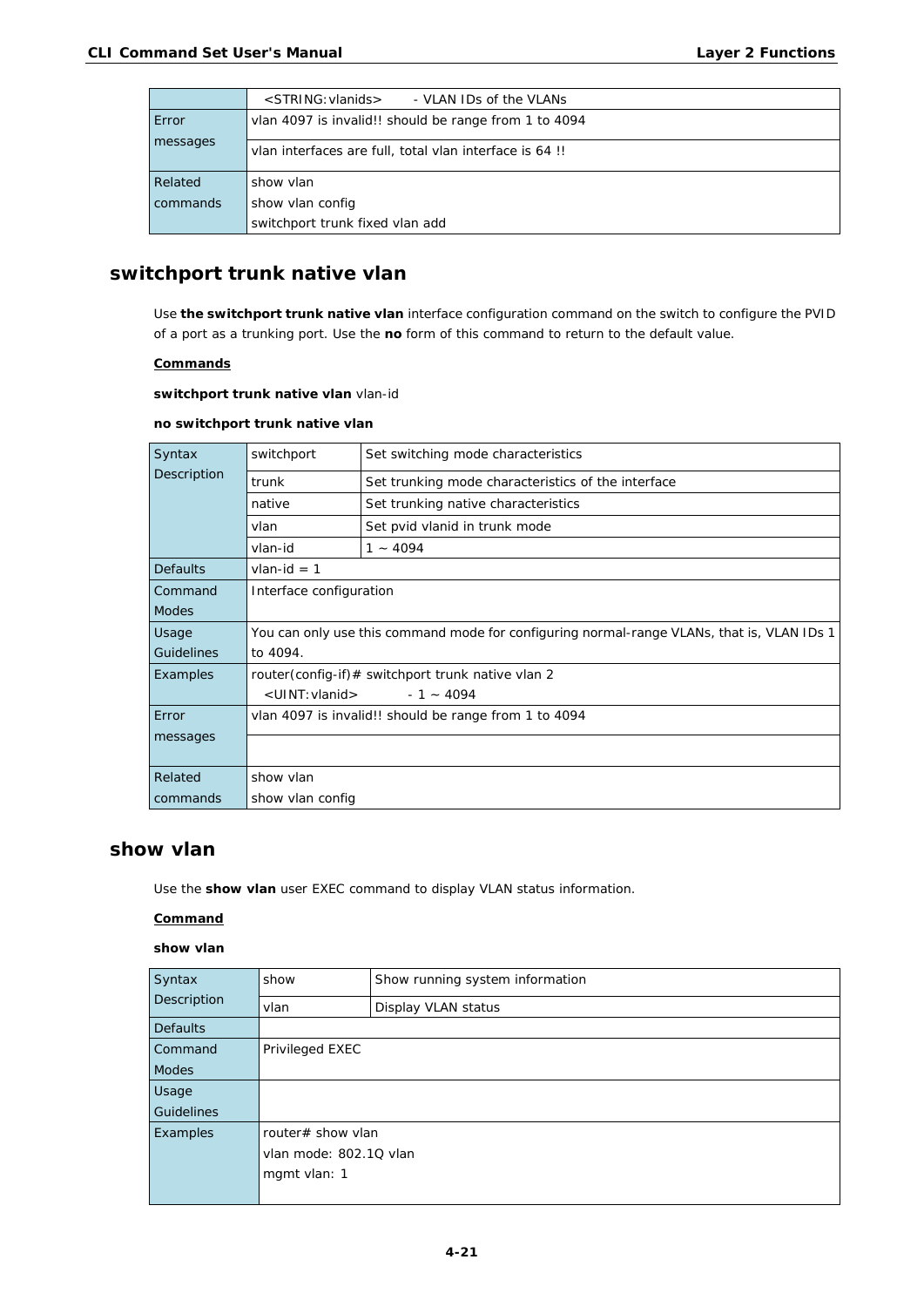|                      | VLAN 1:                                               |
|----------------------|-------------------------------------------------------|
|                      | Access Ports: 1-1, 1-2, 1-3, 1-4, 1-5, 1-6, 1-7, 1-8, |
|                      | Trunk Ports:                                          |
|                      | Hybrid Ports:                                         |
| Error messages   N/A |                                                       |
|                      |                                                       |
|                      |                                                       |
| Related              | N/A                                                   |
| commands             |                                                       |

# **show vlan config**

Use the **show vlan** user EXEC command to display VLAN configuration information.

#### **Command**

#### **show vlan config**

| Syntax<br>Description      | show                                                                                                                                                                                                                                                                                                                                        | Show running system information |
|----------------------------|---------------------------------------------------------------------------------------------------------------------------------------------------------------------------------------------------------------------------------------------------------------------------------------------------------------------------------------------|---------------------------------|
|                            | vlan                                                                                                                                                                                                                                                                                                                                        | Display VLAN status             |
|                            | config                                                                                                                                                                                                                                                                                                                                      | Display VLAN configuration      |
| <b>Defaults</b>            | N/A                                                                                                                                                                                                                                                                                                                                         |                                 |
| Command<br>Modes           | Privileged EXEC                                                                                                                                                                                                                                                                                                                             |                                 |
| <b>Usage</b><br>Guidelines | N/A                                                                                                                                                                                                                                                                                                                                         |                                 |
| Examples                   | vlan mode: 802.1Q vlan<br><b>VLAN</b><br>Ports(Type)<br>--------------------<br>$1-1(A)$ , $1-2(A)$ , $1-3(A)$ , $1-4(A)$ , $1-5(A)$ , $1-6(A)$ , $1-7(A)$ , $1-8(A)$ ,<br>1<br>Trunk Native vlan<br>Port<br>Port<br>Fixed VLAN (Tagged)<br>Forbidden VLAN<br>Port<br>Fixed VLAN (Untagged)<br>Port<br>Current VLAN interface vid:<br>1, 2, |                                 |
| Error messages             | N/A                                                                                                                                                                                                                                                                                                                                         |                                 |
| Related<br>commands        | interface vlan                                                                                                                                                                                                                                                                                                                              |                                 |

# <span id="page-61-0"></span>**Multicast**

### **ip igmp static-group**

Use the **ip igmp static-group** global configuration command on the switch to add a static multicast MAC address and its member ports. Use the **no** form of this command to remove the static multicast group or its member ports.

### **Commands**

**ip igmp static-group** MAC-address **interface** module/port

**no ip igmp static-group** [MAC-address] **[ interface** module/port]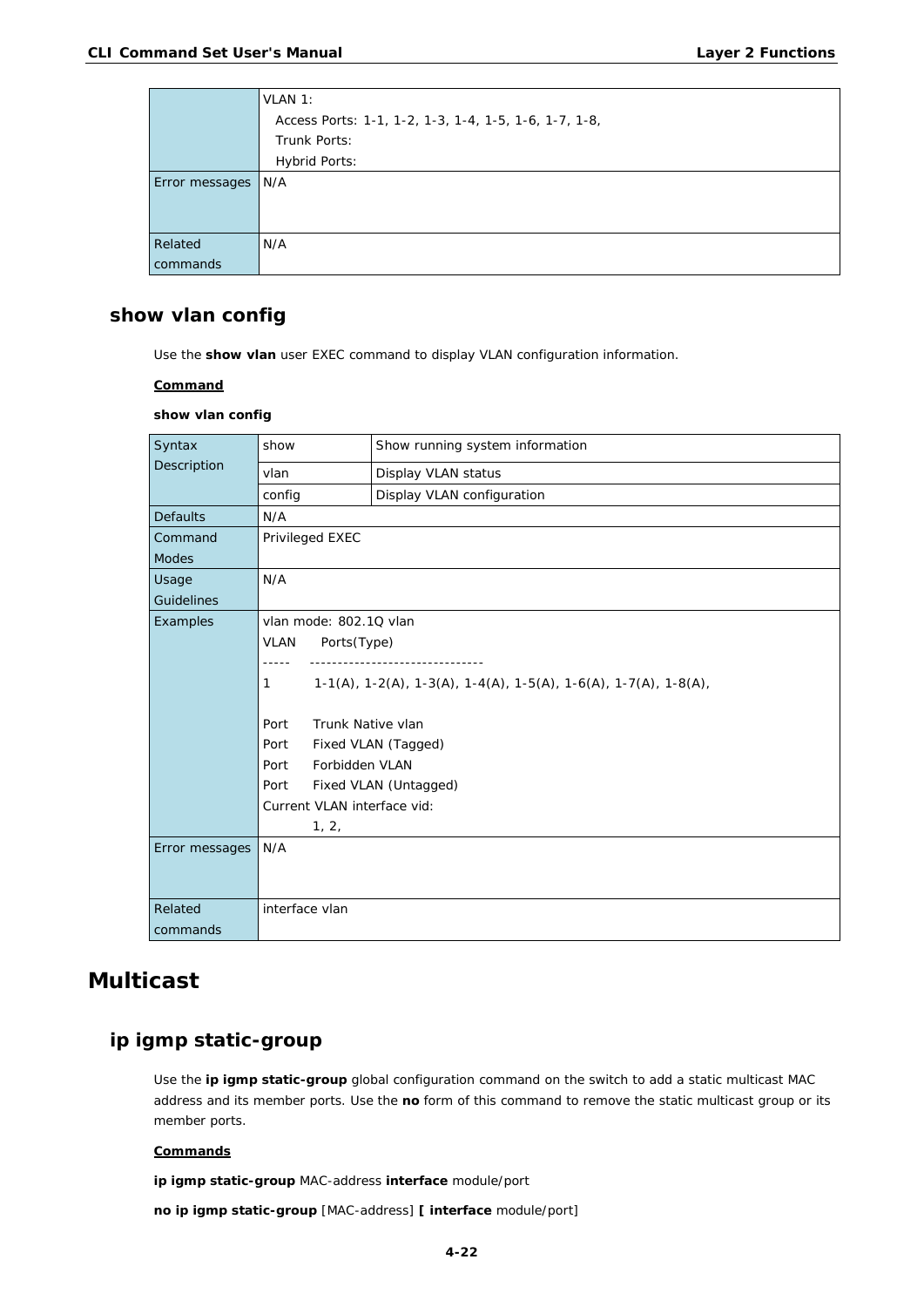| Syntax            | Ip                                           | Global IP configuration subcommands                                    |
|-------------------|----------------------------------------------|------------------------------------------------------------------------|
| Description       | Igmp                                         | <b>IGMP</b>                                                            |
|                   | static-group                                 | Add New Static Multicast MAC Address                                   |
|                   | Mac-address                                  | MAC address XX: XX: XX: XX: XX: XX                                     |
|                   | Interface                                    | Binding ports                                                          |
|                   | Module/port                                  | Port (Trunk) ID or list. Ex. 1/1,2,4-5,2/1, Trk1, Trk2-Trk             |
| Defaults          | N/A                                          |                                                                        |
| Command           | Global configuration                         |                                                                        |
| <b>Modes</b>      |                                              |                                                                        |
| Usage             | N/A                                          |                                                                        |
| <b>Guidelines</b> |                                              |                                                                        |
| Examples          |                                              | router(config)# ip igmp static-group 01:00:00:00:00:01 interface 1/2-3 |
|                   | router(config) $#$ no ip igmp static-group   |                                                                        |
| Error messages    | Add new static multicast MAC address Fail!!! |                                                                        |
|                   |                                              | Please check the multicast mac address's type!!!                       |
|                   |                                              | Add new static multicast MAC address Fail!!!                           |
|                   |                                              | Not enough space to add a new static multicast MAC address!!!          |
|                   |                                              | The member port should not be GMRP-enabled port!!!                     |
| Related           | show mac-address-table mcast                 |                                                                        |
| commands          |                                              |                                                                        |

# **ip igmp-snooping**

Use the **ip igmp-snooping** global configuration command on the switch to globally enable Internet Group Management Protocol (IGMP) snooping on the switch. Use the command with keywords to enable IGMP snooping. Use the **no** form of this command to disable IGMP snooping.

#### **Commands**

**ip igmp-snooping**

#### **no ip igmp-snooping**

| Syntax                | ip                                                   | Global IP configuration subcommands |
|-----------------------|------------------------------------------------------|-------------------------------------|
| Description           | igmp-snooping                                        | <b>IGMP</b> snooping                |
| <b>Defaults</b>       | IGMP snooping is globally disabled.                  |                                     |
| Command               | Global configuration                                 |                                     |
| Modes                 |                                                      |                                     |
| <b>Usage</b>          | N/A                                                  |                                     |
| Guidelines            |                                                      |                                     |
| <b>Examples</b>       | router(config)# ip igmp-snooping                     |                                     |
|                       | router(config) $#$ no ip igmp-snooping               |                                     |
| <b>Error messages</b> | IGMP Function is only supported by 802.10 VLAN mode! |                                     |
|                       |                                                      |                                     |
| Related               | ip igmp-snooping vlan                                |                                     |
| commands              | ip igmp-snooping querier                             |                                     |
|                       | ip igmp-snooping query-interval                      |                                     |
|                       | ip igmp-snooping enhanced                            |                                     |
|                       | show ip igmp                                         |                                     |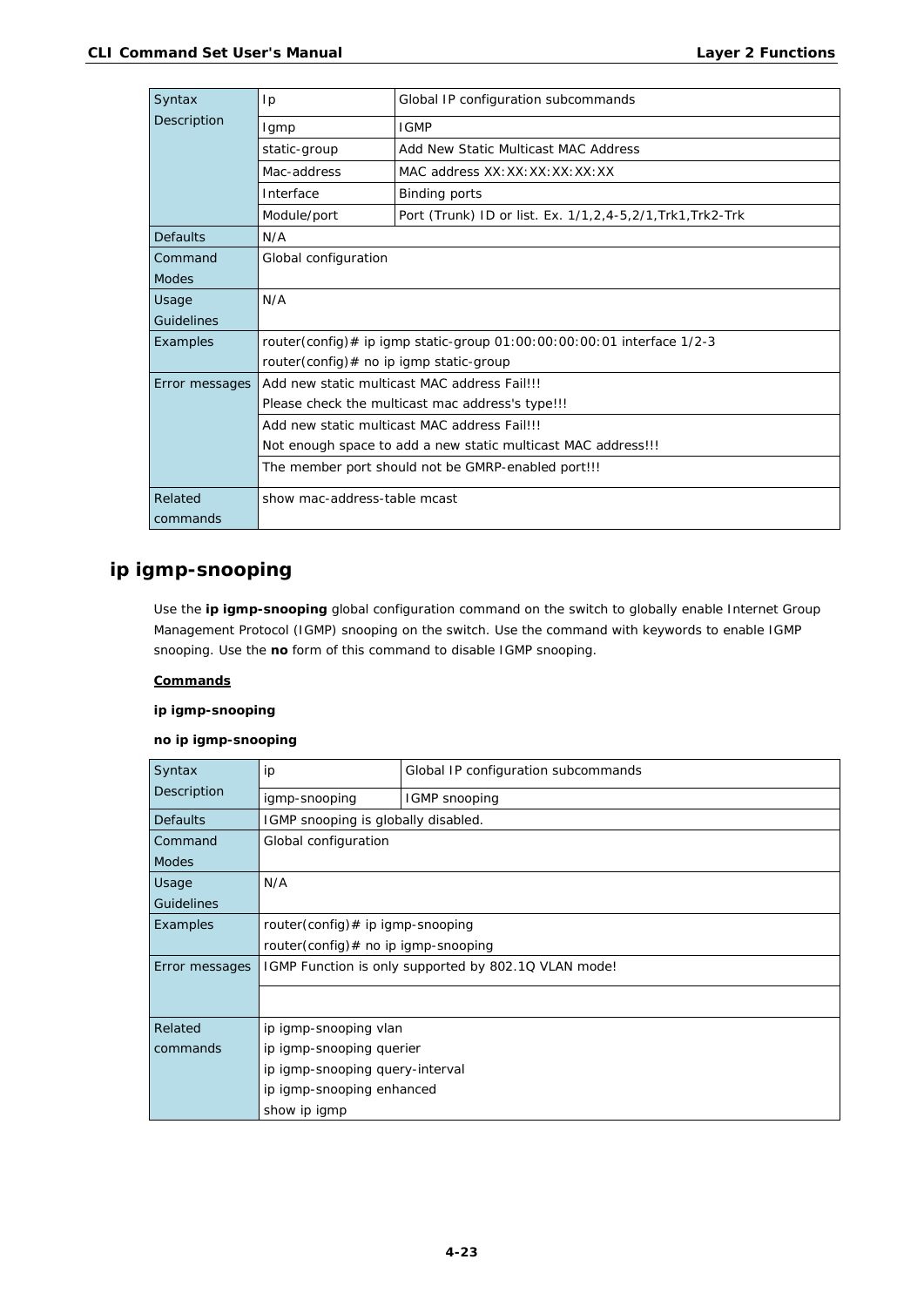# **ip igmp-snooping querier vlan**

Use the **ip igmp-snooping querier** global configuration command to enable and configure the IGMP querier feature on a VLAN interface. Use the **no** form of this command to disable the IGMP querier feature.

#### **Commands**

**ip igmp-snooping querier vlan** vlan-id

**no ip igmp-snooping querier vlan** vlan-id

| Syntax            | ip                                                | Global IP configuration subcommands                                  |
|-------------------|---------------------------------------------------|----------------------------------------------------------------------|
| Description       | igmp-snooping                                     | IGMP snooping                                                        |
|                   | querier                                           | IGMP snooping query enable                                           |
|                   | vlan                                              | <b>VLAN</b> parameters                                               |
|                   | vlan-id                                           | $1 - 4094$                                                           |
| <b>Defaults</b>   |                                                   | The IGMP snooping querier feature is globally disabled on the switch |
| Command           | Global configuration                              |                                                                      |
| <b>Modes</b>      |                                                   |                                                                      |
| Usage             | The IGMP snooping function must be enabled first. |                                                                      |
| <b>Guidelines</b> |                                                   |                                                                      |
| Examples          |                                                   | router(config)# ip igmp-snooping querier vlan 1                      |
|                   |                                                   | router(config)# no ip igmp-snooping querier vlan 1                   |
| Error messages    | Vlan entry not found!!!                           |                                                                      |
|                   | Vlan IGMP Function is Disabled!!!                 |                                                                      |
|                   | <b>IGMP Function is Disabled!!!</b>               |                                                                      |
|                   |                                                   | IGMP Function is only supported by 802.10 VLAN mode!                 |
| Related           | ip igmp-snooping                                  |                                                                      |
| commands          | ip igmp-snooping vlan                             |                                                                      |
|                   | ip igmp-snooping query-interval                   |                                                                      |
|                   | ip igmp-snooping enhanced                         |                                                                      |
|                   | show ip igmp                                      |                                                                      |

# **ip igmp-snooping querier vlan vlan-id v3**

Use the **ip igmp-snooping querier** global configuration command to enable and configure the IGMP querier feature on a VLAN interface. Use **ip igmp-snooping querier vlan** vlan-id **v3** can make the switch to send IGMP V3 query, otherwise the default is V2 query.

#### **Command**

| Syntax                  | ip                   | Global IP configuration subcommands                                  |
|-------------------------|----------------------|----------------------------------------------------------------------|
| Description             | igmp-snooping        | <b>IGMP</b> snooping                                                 |
|                         | querier              | IGMP snooping qeury enable                                           |
|                         | vlan                 | <b>VLAN</b> parameters                                               |
|                         | vlan-id              | $1 - 4094$                                                           |
|                         | V <sub>3</sub>       | IGMPv3 mode                                                          |
| <b>Defaults</b>         |                      | The IGMP snooping querier feature is globally disabled on the switch |
| Command Modes           | Global configuration |                                                                      |
| <b>Usage Guidelines</b> |                      | The IGMP snooping function must be enabled first.                    |
| Examples                |                      | router(config)# ip igmp-snooping querier vlan $1 \vee 3$             |
|                         |                      |                                                                      |

#### **ip igmp-snooping querier vlan** vlan-id v3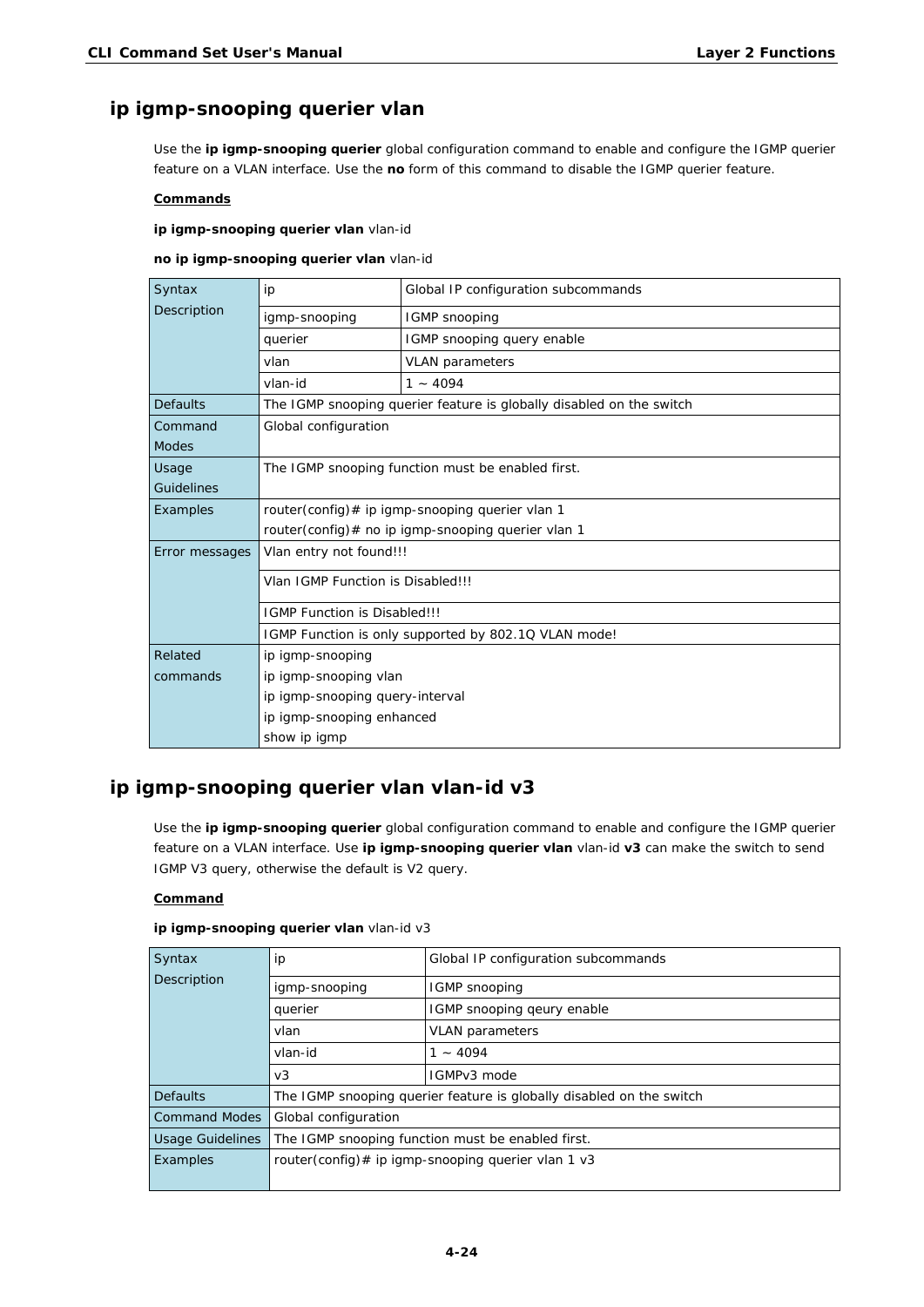| Error messages | Vlan entry not found!!!                              |  |
|----------------|------------------------------------------------------|--|
|                | Vlan IGMP Function is Disabled !!!                   |  |
|                | <b>IGMP Function is Disabled !!!</b>                 |  |
|                | IGMP Function is only supported by 802.10 VLAN mode! |  |
| Related        | ip igmp-snooping                                     |  |
| commands       | ip igmp-snooping vlan                                |  |
|                | ip igmp-snooping query-interval                      |  |

# **ip igmp-snooping query-interval**

Use the **ip igmp-snooping query-interval** global configuration command on the switch to configure the interval between IGMP queries. Use the **no** form of this command to return to the default.

#### **Command**

**ip igmp-snooping query-interval** interval

| Syntax            | ip                                                                    | Global IP configuration subcommands |
|-------------------|-----------------------------------------------------------------------|-------------------------------------|
| Description       | igmp-snooping                                                         | <b>IGMP</b> snooping                |
|                   | query-interval                                                        | IGMP snooping query interval        |
|                   | interval                                                              | $20 \sim 600$ seconds               |
| <b>Defaults</b>   | Query interval default value is 125 seconds                           |                                     |
| Command           | Global configuration                                                  |                                     |
| <b>Modes</b>      |                                                                       |                                     |
| Usage             | The IGMP snooping function must be enabled first.                     |                                     |
| <b>Guidelines</b> |                                                                       |                                     |
| Examples          | router(config)# ip igmp-snooping query-interval 125                   |                                     |
| Error messages    | The range of Quierier interval value should be between 20 and 600 !!! |                                     |
|                   | IGMP Function is Disabled !!!                                         |                                     |
|                   | IGMP Function is only supported by 802.10 VLAN mode!                  |                                     |
| Related           | ip igmp-snooping                                                      |                                     |
| commands          | ip igmp-snooping vlan                                                 |                                     |
|                   | ip igmp-snooping querier                                              |                                     |
|                   | ip igmp-snooping enhanced                                             |                                     |
|                   | show ip igmp                                                          |                                     |

# **ip igmp-snooping vlan**

Use the **ip igmp-snooping vlan** global configuration command on the switch to globally enable Internet Group Management Protocol (IGMP) snooping on a VLAN. Use the **no** form of this command to disable IGMP snooping on a VLAN.

#### **Commands**

**ip igmp-snooping vlan** vlan-id **[mrouter** module/port**]**

**no ip igmp-snooping vlan** vlan-id **[mrouter** module/port**]**

| Syntax      | ip            | Global IP configuration subcommands                        |
|-------------|---------------|------------------------------------------------------------|
| Description | igmp-snooping | <b>IGMP</b> snooping                                       |
|             | vlan          | <b>VLAN</b> parameters                                     |
|             | vlan-id       | $1 - 4094$                                                 |
|             | mrouter       | IGMP snooping query port enable                            |
|             | Module/port   | Port(Trunk) ID or list. Ex. 1/1,2,4-5,2/1, Trk1, Trk2-Trk4 |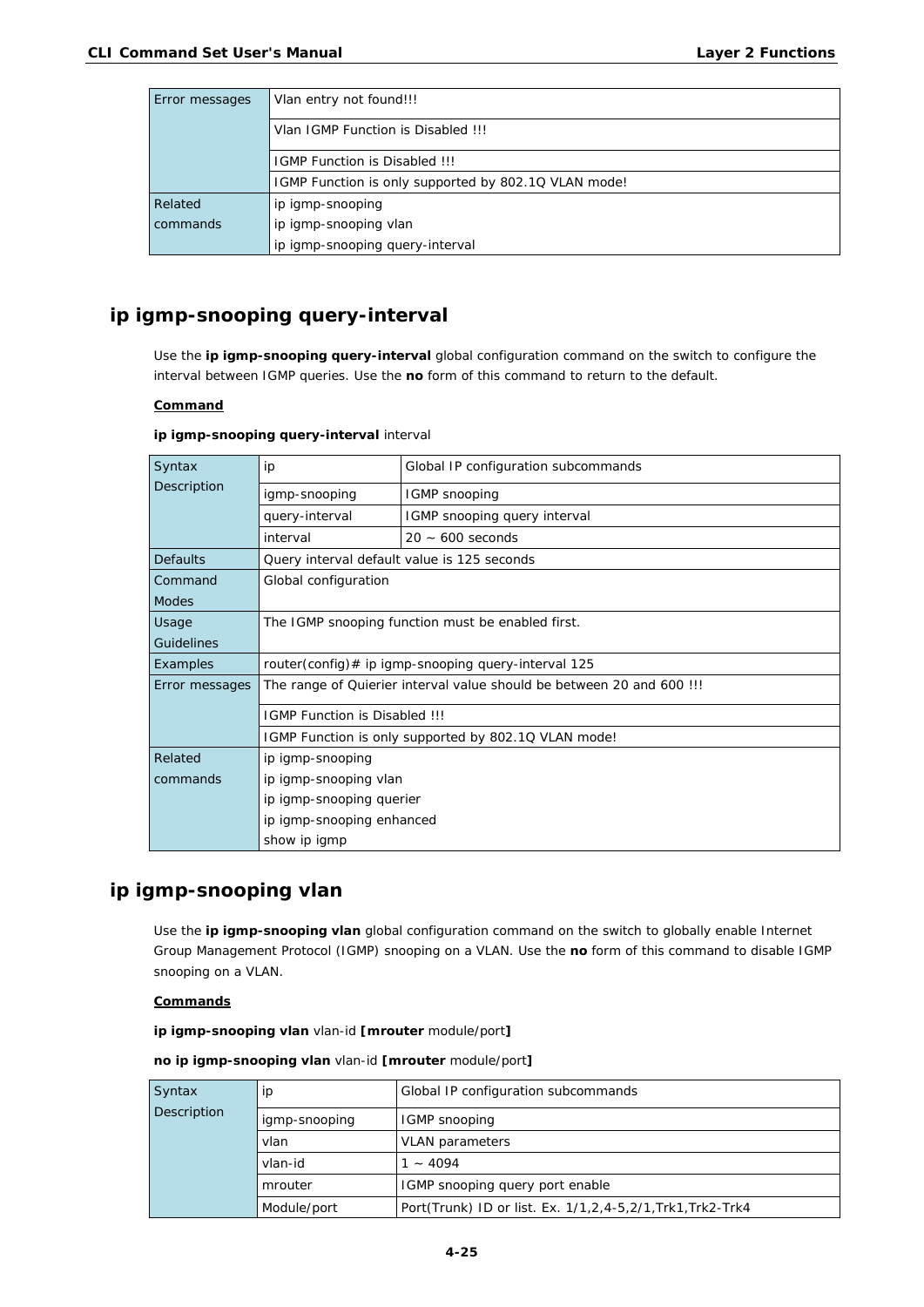| <b>Defaults</b>   | N/A                                                    |
|-------------------|--------------------------------------------------------|
| Command           | Global configuration                                   |
| <b>Modes</b>      |                                                        |
| Usage             | The IGMP snooping must be enabled first.               |
| <b>Guidelines</b> |                                                        |
| Examples          | router(config)# ip igmp-snooping vlan 1 mrouter 1/1    |
|                   | router(config)# no ip igmp-snooping vlan 1 mrouter 1/1 |
| Error messages    | Vlan entry not found!!!                                |
|                   | <b>IGMP Function is Disabled !!!</b>                   |
|                   | IGMP Function is only supported by 802.10 VLAN mode!   |
| Related           | ip igmp-snooping                                       |
| commands          | ip igmp-snooping querier                               |
|                   | ip igmp-snooping query-interval                        |
|                   | ip igmp-snooping enhanced                              |
|                   | show ip igmp config                                    |

# **show ip igmp config**

Use the **show ip igmp** user EXEC command to display the Internet Group Management Protocol (IGMP) snooping configuration and the IGMP table of the switch.

### **Command**

### **show ip igmp**

| Commands          | Display IP information<br>ip        |                             |     |                                   |              |  |  |  |  |
|-------------------|-------------------------------------|-----------------------------|-----|-----------------------------------|--------------|--|--|--|--|
|                   | igmp                                | Show IGMP snooping settings |     |                                   |              |  |  |  |  |
| <b>Defaults</b>   | N/A                                 |                             |     |                                   |              |  |  |  |  |
| Command           | Privileged EXEC/ User EXEC          |                             |     |                                   |              |  |  |  |  |
| <b>Modes</b>      |                                     |                             |     |                                   |              |  |  |  |  |
| Usage             | router# show ip igmp config         |                             |     |                                   |              |  |  |  |  |
| <b>Guidelines</b> | <b>IGMP Snooping</b>                | : Enable                    |     |                                   |              |  |  |  |  |
|                   | IGMP Snooping Enhanced Mode: Enable |                             |     |                                   |              |  |  |  |  |
|                   | Query Interval                      | $:125$ (sec)                |     |                                   |              |  |  |  |  |
|                   |                                     |                             |     |                                   |              |  |  |  |  |
|                   |                                     |                             |     |                                   |              |  |  |  |  |
|                   | VID   Static(S) / Learned(L)        |                             |     | <b>Active IGMP Groups</b>         |              |  |  |  |  |
|                   | Multicast Querier Port &  IP        |                             | MAC |                                   | Members Port |  |  |  |  |
|                   | Querier(Q) connected Port           |                             |     |                                   |              |  |  |  |  |
|                   |                                     |                             |     |                                   |              |  |  |  |  |
|                   | $1 - 1(S)$<br>1                     |                             |     | 224.1.1.8 01-00-5E-01-01-08       | $1 - 1$      |  |  |  |  |
|                   |                                     |                             |     | 239.255.255.250 01-00-5E-7F-FF-FA | $1 - 1$      |  |  |  |  |
| Examples          | N/A                                 |                             |     |                                   |              |  |  |  |  |
| Error             | N/A                                 |                             |     |                                   |              |  |  |  |  |
| messages          |                                     |                             |     |                                   |              |  |  |  |  |
| Related           | ip igmp-snooping                    |                             |     |                                   |              |  |  |  |  |
| commands          |                                     |                             |     |                                   |              |  |  |  |  |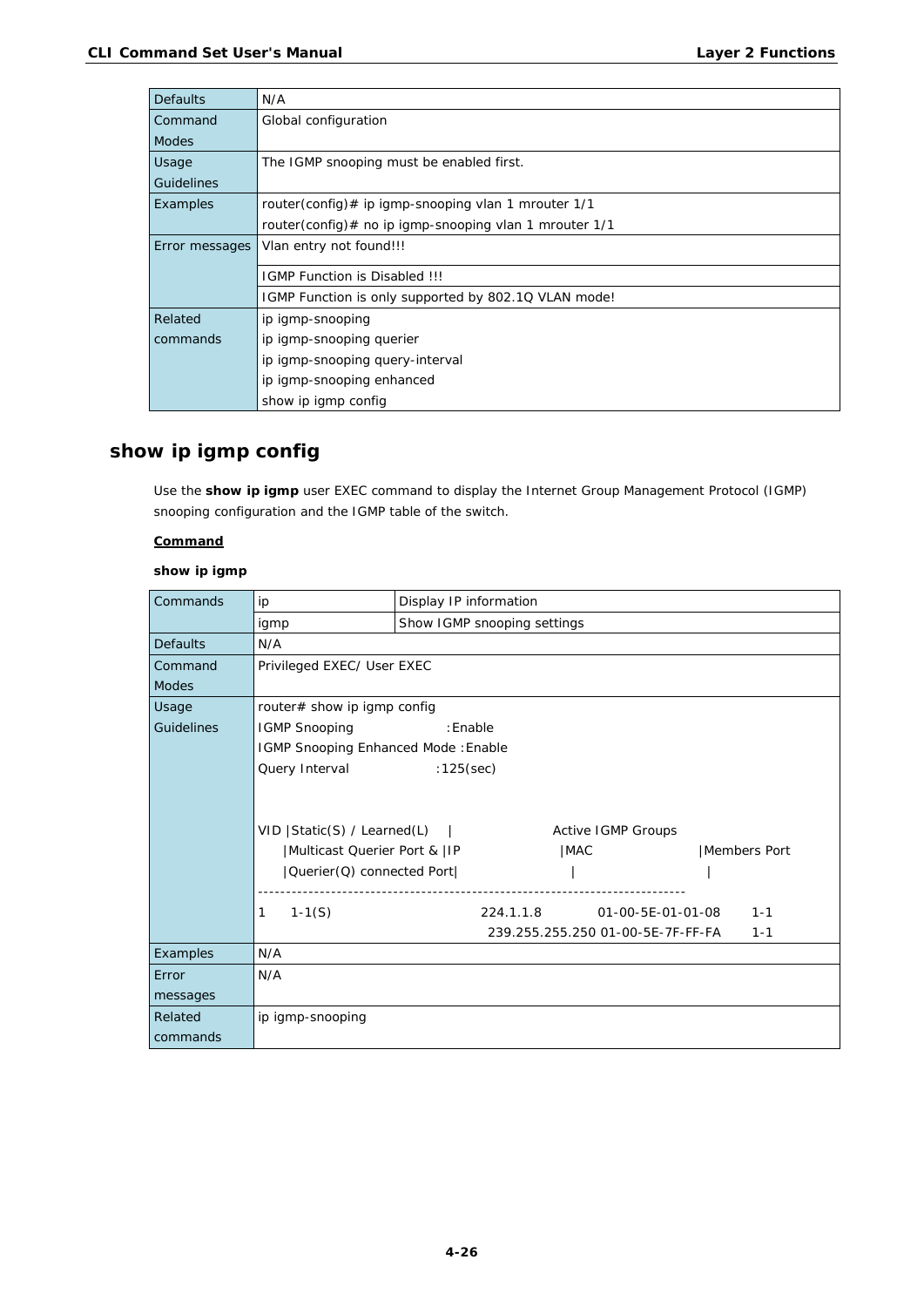# <span id="page-66-0"></span>**QoS and Rate Control**

# **qos highest-priority**

Use the **qos highest-priority** interface configuration command on the switch to set the Port Priority of the ingress frames to "High" queues of the Ethernet ports/Trunks. Use **no** form of this command to return to the default value.

### **Commands**

#### **qos highest-priority**

#### **no qos highest-priority**

| Syntax          | qos                                        | Configure QoS                      |  |  |  |  |  |
|-----------------|--------------------------------------------|------------------------------------|--|--|--|--|--|
| Description     | highest-priority                           | Enable port highest priority queue |  |  |  |  |  |
|                 |                                            |                                    |  |  |  |  |  |
|                 |                                            |                                    |  |  |  |  |  |
| <b>Defaults</b> |                                            |                                    |  |  |  |  |  |
| Command         | Interface configuration                    |                                    |  |  |  |  |  |
| Modes           |                                            |                                    |  |  |  |  |  |
| <b>Usage</b>    | N/A                                        |                                    |  |  |  |  |  |
| Guidelines      |                                            |                                    |  |  |  |  |  |
| Examples        | router(config-if)# qos highest-priority    |                                    |  |  |  |  |  |
|                 |                                            |                                    |  |  |  |  |  |
| Error           | Cannot configure on trunk member port 1/1! |                                    |  |  |  |  |  |
| messages        |                                            |                                    |  |  |  |  |  |
|                 |                                            |                                    |  |  |  |  |  |
| Related         | show qos                                   |                                    |  |  |  |  |  |
| commands        |                                            |                                    |  |  |  |  |  |

### **qos default-cos**

Use the **qos default-cos** interface configuration command on the switch to configure the default CoS priority of the Ethernet ports/Trunks. Use **no** form of this command to return to the default value.

#### **Commands**

### **qos default-cos** cos-value

#### **no qos default-cos**

| Syntax          | qos                                | Configure QoS                      |  |  |  |  |  |  |
|-----------------|------------------------------------|------------------------------------|--|--|--|--|--|--|
| Description     | default-cos                        | Configure Default CoS of each port |  |  |  |  |  |  |
|                 | cos-value                          | CoS value $(0-7)$                  |  |  |  |  |  |  |
|                 |                                    |                                    |  |  |  |  |  |  |
| <b>Defaults</b> | Default CoS value is 3             |                                    |  |  |  |  |  |  |
| Command         | Interface configuration            |                                    |  |  |  |  |  |  |
| <b>Modes</b>    |                                    |                                    |  |  |  |  |  |  |
| Usage           | N/A                                |                                    |  |  |  |  |  |  |
| Guidelines      |                                    |                                    |  |  |  |  |  |  |
| Examples        | router(config-if)# qos default-cos |                                    |  |  |  |  |  |  |
|                 | $<$ UINT: $cos$                    | - CoS value $(0-7)$                |  |  |  |  |  |  |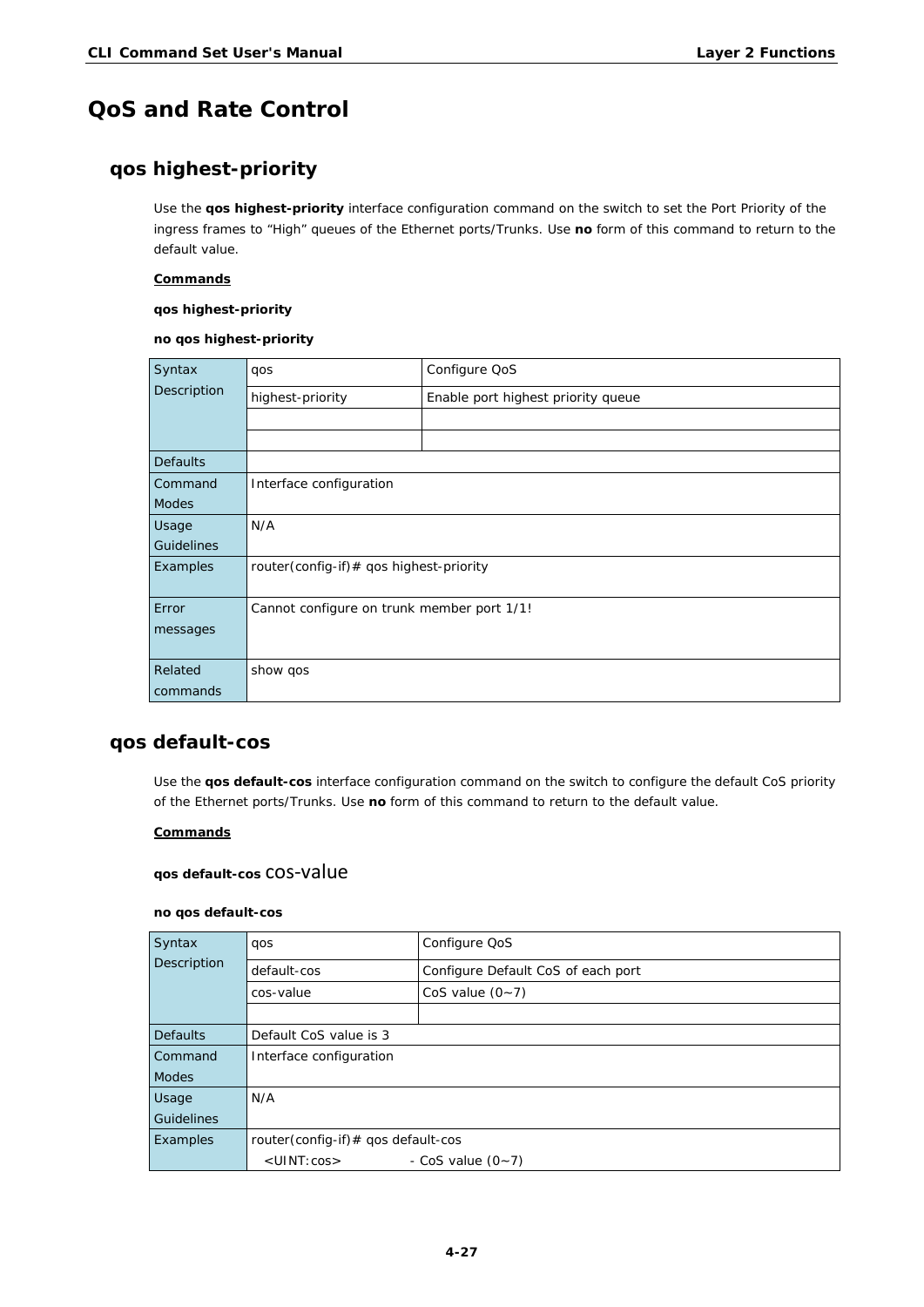| Error    | Cannot configure on trunk member port 1/1! |
|----------|--------------------------------------------|
| messages |                                            |
|          |                                            |
| Related  | show gos                                   |
| commands |                                            |

### **qos inspect**

Use the **qos inspect** global/interface configuration command on the switch to enable the inspect criteria. Use **no** form of this command to disable it.

#### **Commands**

**qos inspect dscp** module\_id

**no qos inspect dscp** module\_id

**qos inspect cos**

#### **no qos inspect cos**

| Syntax            | qos                                                                                           | Configure QoS                        |  |  |  |  |  |  |
|-------------------|-----------------------------------------------------------------------------------------------|--------------------------------------|--|--|--|--|--|--|
| Description       | Inspect                                                                                       | Configure inspection criteria        |  |  |  |  |  |  |
|                   | dscp                                                                                          | Enable DSCP inspection               |  |  |  |  |  |  |
|                   | module_id                                                                                     | Module ID from 1 to 4                |  |  |  |  |  |  |
|                   | <b>COS</b>                                                                                    | Enable CoS inpsection of each port   |  |  |  |  |  |  |
| <b>Defaults</b>   | N/A                                                                                           |                                      |  |  |  |  |  |  |
| Command           | Global configuration                                                                          |                                      |  |  |  |  |  |  |
| <b>Modes</b>      | Interface configuration                                                                       |                                      |  |  |  |  |  |  |
| Usage             | In product with 88E6095, the "qos inspect dscp" command is configured in interface            |                                      |  |  |  |  |  |  |
| <b>Guidelines</b> | configuration mode.                                                                           |                                      |  |  |  |  |  |  |
|                   | In product with BCM5650, the "gos inspect dscp" command is configured in global configuration |                                      |  |  |  |  |  |  |
|                   | mode with module index.                                                                       |                                      |  |  |  |  |  |  |
| Examples          | router(config) $#$ gos inspect                                                                |                                      |  |  |  |  |  |  |
|                   | dscp                                                                                          | - Enable DSCP inspection             |  |  |  |  |  |  |
|                   | router(config-if) $#$ gos inspect                                                             |                                      |  |  |  |  |  |  |
|                   | <b>COS</b>                                                                                    | - Enable CoS inpsection of each port |  |  |  |  |  |  |
| Error             | Cannot configure on trunk member port 1/1!                                                    |                                      |  |  |  |  |  |  |
| messages          |                                                                                               |                                      |  |  |  |  |  |  |
|                   |                                                                                               |                                      |  |  |  |  |  |  |
| Related           | show gos                                                                                      |                                      |  |  |  |  |  |  |
| commands          |                                                                                               |                                      |  |  |  |  |  |  |

### **qos mapping**

Use the **qos mapping** global configuration command on the switch to configure the CoS and DSCP mappings. Use **no** form of this command to return to the default value.

#### **Commands**

**qos mapping cos-to-queue** cos-value queue

**no qos mapping cos-to-queue**

**qos mapping dscp-to-cos** dscp-value cos-value

**no qos mapping dscp-to-cos**

**qos mapping dscp-to-queue** dscp-value queue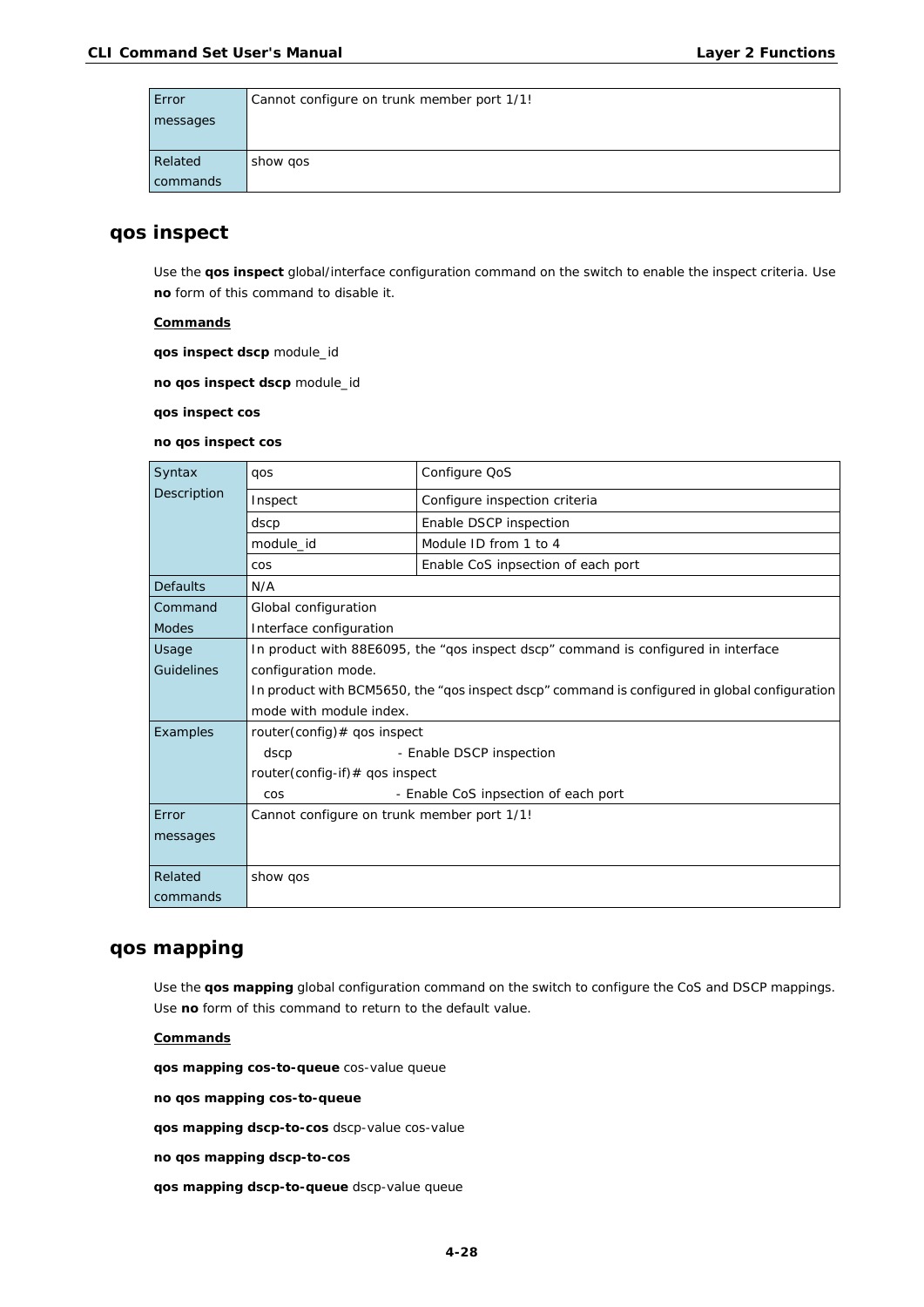#### **no qos mapping** dscp-to-queue

| Syntax            | qos                                          | Configure QoS                                                                          |  |  |  |  |  |
|-------------------|----------------------------------------------|----------------------------------------------------------------------------------------|--|--|--|--|--|
| Description       | mapping                                      | Configure QoS mapping                                                                  |  |  |  |  |  |
|                   | cos-to-queue                                 | CoS to traffic queue                                                                   |  |  |  |  |  |
|                   | cos-value                                    | CoS value $(0-7)$                                                                      |  |  |  |  |  |
|                   | queue                                        | Traffic queue                                                                          |  |  |  |  |  |
|                   | dscp-to-cos                                  | DSCP to CoS mapping                                                                    |  |  |  |  |  |
|                   | dscp-value                                   | DSCP value $(0 - 63)$                                                                  |  |  |  |  |  |
|                   | dscp-to-queue                                | DSCP to traffic queue                                                                  |  |  |  |  |  |
| <b>Defaults</b>   |                                              | Cos (queue): 0 (0), 1(0), 2(1), 3(1), 4(2), 5(2), 6(3), 7(3)                           |  |  |  |  |  |
|                   |                                              | DSCP(Cos): 0-7(0), 8-15(1), 16-23(2), 24-31(3), 32-39(4), 40-47(5), 48-55(6), 56-63(7) |  |  |  |  |  |
| Command           | Global configuration                         |                                                                                        |  |  |  |  |  |
| <b>Modes</b>      |                                              |                                                                                        |  |  |  |  |  |
| Usage             | N/A                                          |                                                                                        |  |  |  |  |  |
| <b>Guidelines</b> |                                              |                                                                                        |  |  |  |  |  |
| Examples          | router(config)# gos mapping cos-to-queue 7   |                                                                                        |  |  |  |  |  |
|                   | <uint: queue=""></uint:>                     | - Traffic queue                                                                        |  |  |  |  |  |
|                   | router(config)# qos mapping cos-to-queue 7 3 |                                                                                        |  |  |  |  |  |
|                   | router(config)# gos mapping dscp-to-cos 23   |                                                                                        |  |  |  |  |  |
|                   | $<$ UINT: $cos>$                             | - CoS value $(0-7)$                                                                    |  |  |  |  |  |
|                   | router(config)# qos mapping dscp-to-cos 23 7 |                                                                                        |  |  |  |  |  |
| Error             |                                              | Invalid parameter. CoS value must be $0 - 7$ and queue number must be $0 - 3$          |  |  |  |  |  |
| messages          |                                              | Invalid parameter. CoS value must be $0\neg 7$ and DSCP value must be $0\neg 63$       |  |  |  |  |  |
| Related           | show gos                                     |                                                                                        |  |  |  |  |  |
| commands          |                                              |                                                                                        |  |  |  |  |  |

# **qos mode**

Use the **qos mode** global configuration command on the switch to configure the current QoS strategy. Use **no**  form of this command to return to the default.

#### **Commands**

### **qos mode { weighted-fair | strict }**

#### **no qos mode**

| Syntax            | qos                                            | Configure QoS               |  |  |  |  |  |
|-------------------|------------------------------------------------|-----------------------------|--|--|--|--|--|
| Description       | mode                                           | Configure queuing mechanism |  |  |  |  |  |
|                   | weighted-fair                                  | Weighted fair queuing       |  |  |  |  |  |
|                   | strict                                         | Strict queuing              |  |  |  |  |  |
|                   |                                                |                             |  |  |  |  |  |
|                   |                                                |                             |  |  |  |  |  |
|                   |                                                |                             |  |  |  |  |  |
| <b>Defaults</b>   | Default QoS strategy is Weighted-fair queuing. |                             |  |  |  |  |  |
| Command           | Global configuration                           |                             |  |  |  |  |  |
| <b>Modes</b>      |                                                |                             |  |  |  |  |  |
| Usage             | N/A                                            |                             |  |  |  |  |  |
| <b>Guidelines</b> |                                                |                             |  |  |  |  |  |
| Examples          | router(config)# qos mode                       |                             |  |  |  |  |  |
|                   | weighted-fair                                  | - Weighted fair queuing     |  |  |  |  |  |
|                   | strict                                         | - Strict queuing            |  |  |  |  |  |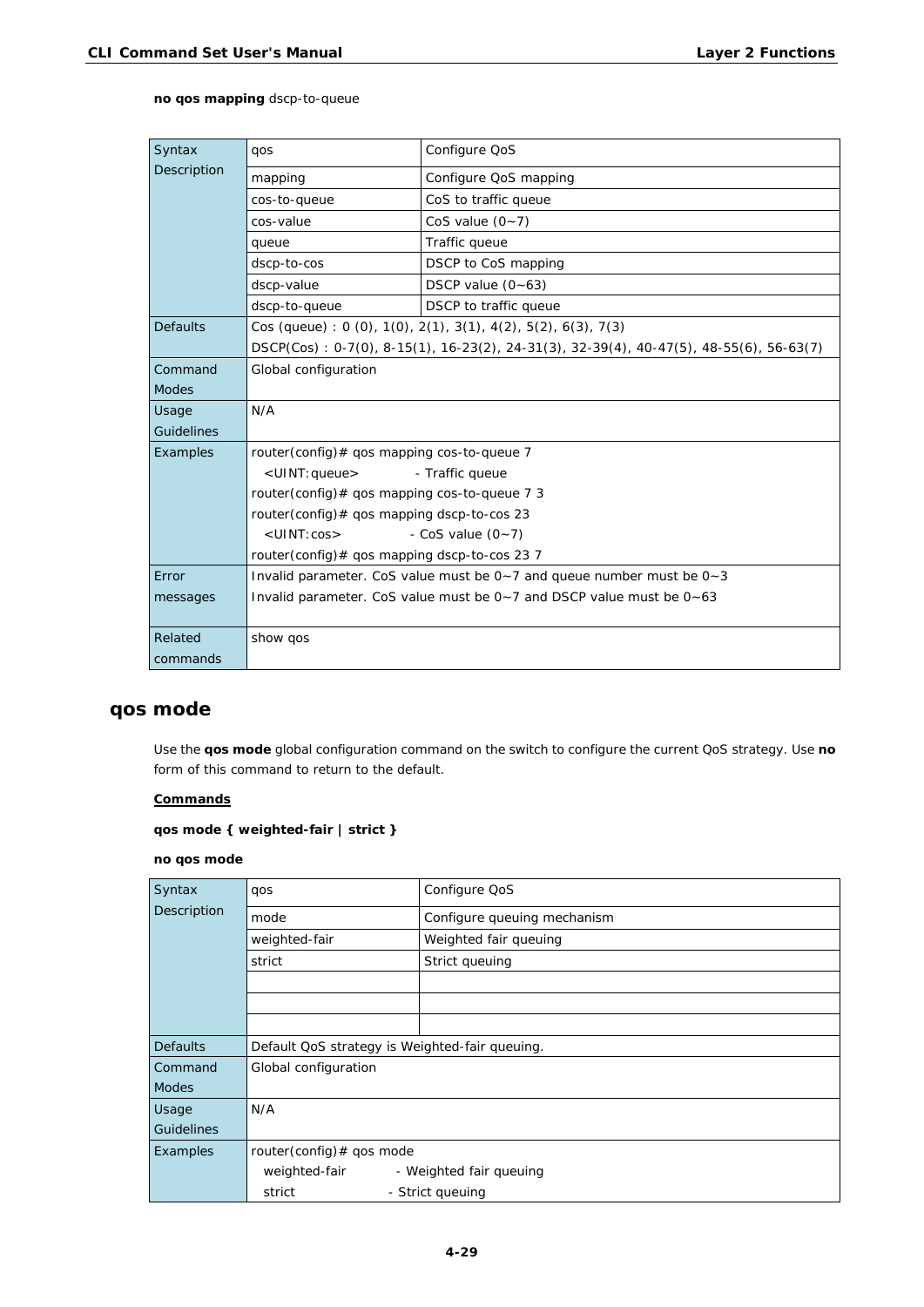| Error    | N/A      |
|----------|----------|
| messages |          |
|          |          |
| Related  | show gos |
| commands |          |

# **show qos**

Use the **show qos** user EXEC command to display QoS related settings.

### **Command**

### **show qos [ cos-to-queue | dscp-to-cos | dscp-to-queue ]**

| Syntax          | qos                             | Display QoS configuration                   |  |  |  |  |  |  |  |  |
|-----------------|---------------------------------|---------------------------------------------|--|--|--|--|--|--|--|--|
| Description     | cos-to-queue                    | CoS to traffic queue mappings               |  |  |  |  |  |  |  |  |
|                 | dscp-to-cos                     | DSCP to CoS mappings                        |  |  |  |  |  |  |  |  |
|                 | dscp-to-queue                   | DSCP to traffic queue mappings              |  |  |  |  |  |  |  |  |
| <b>Defaults</b> | N/A                             |                                             |  |  |  |  |  |  |  |  |
| Command         | Privileged                      |                                             |  |  |  |  |  |  |  |  |
| Modes           |                                 |                                             |  |  |  |  |  |  |  |  |
| Usage           | N/A                             |                                             |  |  |  |  |  |  |  |  |
| Guidelines      |                                 |                                             |  |  |  |  |  |  |  |  |
| Examples        | router# show qos                |                                             |  |  |  |  |  |  |  |  |
|                 |                                 |                                             |  |  |  |  |  |  |  |  |
|                 |                                 | Queuing Mechanism : Weighted Fair (1:2:4:8) |  |  |  |  |  |  |  |  |
|                 | Tos Inspection                  |                                             |  |  |  |  |  |  |  |  |
|                 | Module 1                        | : Disabled                                  |  |  |  |  |  |  |  |  |
|                 |                                 | Module 3 : Disabled                         |  |  |  |  |  |  |  |  |
|                 |                                 |                                             |  |  |  |  |  |  |  |  |
|                 | Int# CoS Inspection CoS         |                                             |  |  |  |  |  |  |  |  |
|                 | ---- --------------- ---<br>1/3 | Enabled<br>3                                |  |  |  |  |  |  |  |  |
|                 | 1/4                             | Enabled<br>3                                |  |  |  |  |  |  |  |  |
|                 | 1/5                             | Enabled<br>$\sqrt{3}$                       |  |  |  |  |  |  |  |  |
|                 | 1/6                             | Enabled<br>3                                |  |  |  |  |  |  |  |  |
|                 | 3/1                             | Enabled<br>$\sqrt{3}$                       |  |  |  |  |  |  |  |  |
|                 | 3/2                             | Enabled<br>3                                |  |  |  |  |  |  |  |  |
|                 | 3/3                             | Enabled<br>3                                |  |  |  |  |  |  |  |  |
|                 | 3/4                             | Enabled<br>$\sqrt{3}$                       |  |  |  |  |  |  |  |  |
|                 | 3/5                             | Enabled<br>3                                |  |  |  |  |  |  |  |  |
|                 | 3/6                             | Enabled<br>3                                |  |  |  |  |  |  |  |  |
|                 | 3/7                             | Enabled<br>3                                |  |  |  |  |  |  |  |  |
|                 | 3/8                             | Enabled<br>3                                |  |  |  |  |  |  |  |  |
|                 | Trk1                            | Enabled<br>3                                |  |  |  |  |  |  |  |  |
|                 |                                 |                                             |  |  |  |  |  |  |  |  |
|                 | router# show qos cos-to-queue   |                                             |  |  |  |  |  |  |  |  |
|                 |                                 |                                             |  |  |  |  |  |  |  |  |
|                 | CoS Queue #                     |                                             |  |  |  |  |  |  |  |  |
|                 | <b>.</b>                        |                                             |  |  |  |  |  |  |  |  |
|                 | 0 Q <sub>0</sub>                |                                             |  |  |  |  |  |  |  |  |
|                 | 1 Q <sub>0</sub>                |                                             |  |  |  |  |  |  |  |  |
|                 | 2 Q1                            |                                             |  |  |  |  |  |  |  |  |
|                 | 3 Q1                            |                                             |  |  |  |  |  |  |  |  |
|                 | 4 Q2                            |                                             |  |  |  |  |  |  |  |  |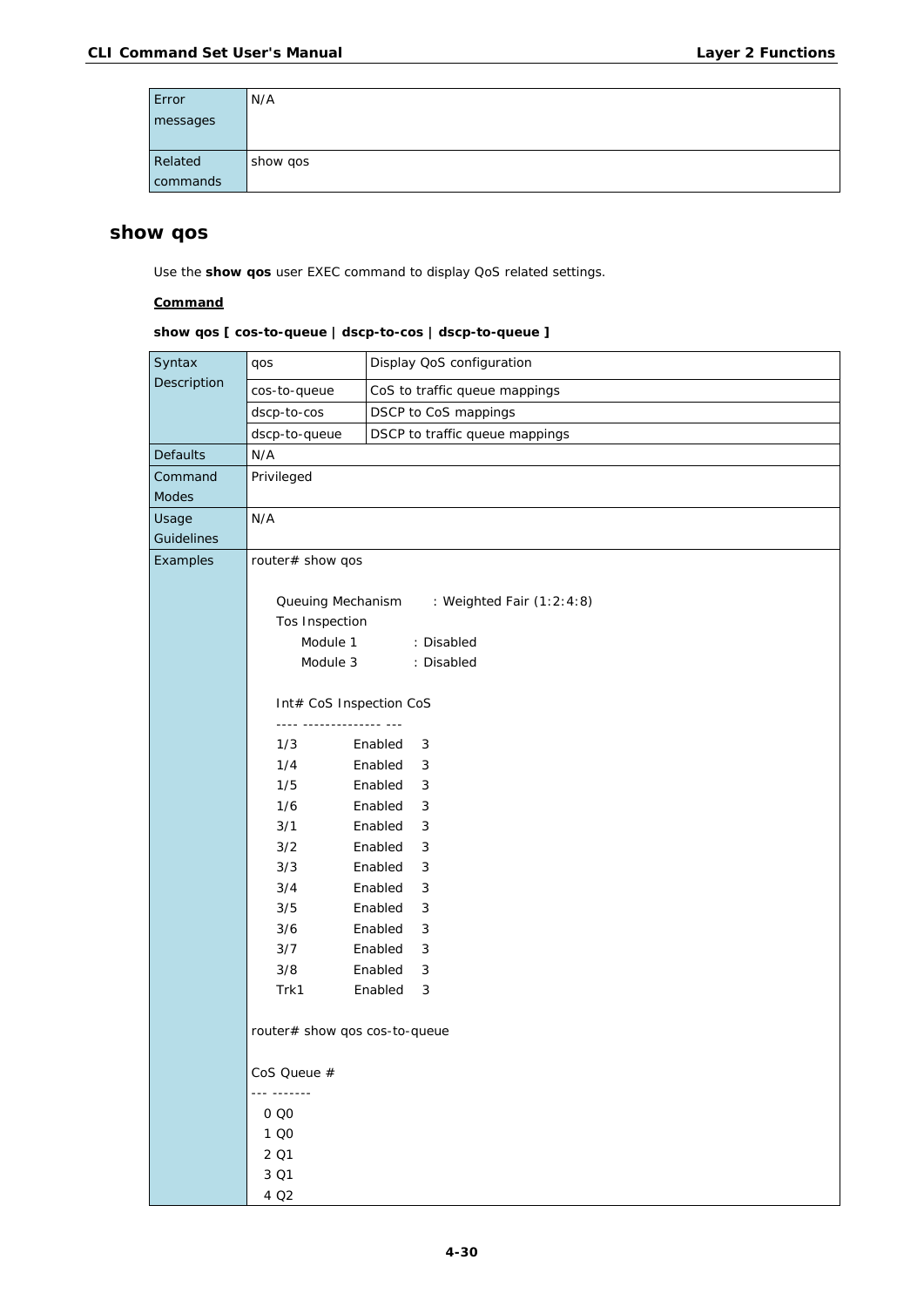|          | 5 Q <sub>2</sub>                    |                |              |                         |                |                |                |                |  |  |  |  |  |
|----------|-------------------------------------|----------------|--------------|-------------------------|----------------|----------------|----------------|----------------|--|--|--|--|--|
|          | 6 Q3                                |                |              |                         |                |                |                |                |  |  |  |  |  |
|          |                                     | 7 Q3           |              |                         |                |                |                |                |  |  |  |  |  |
|          | router# show qos dscp-to-cos        |                |              |                         |                |                |                |                |  |  |  |  |  |
|          |                                     |                |              |                         |                |                |                |                |  |  |  |  |  |
|          | DSCP Cos DSCP Cos DSCP Cos DSCP Cos |                |              |                         |                |                |                |                |  |  |  |  |  |
|          | 0                                   | $\mathsf O$    | $\mathbf{1}$ | ---- ---<br>$\mathsf O$ | $\overline{2}$ | $\mathsf O$    | 3              | $\mathsf O$    |  |  |  |  |  |
|          | $\overline{4}$                      | $\mathsf{O}$   | 5            | $\mathsf{O}$            | 6              | $\mathsf{O}$   | $\overline{7}$ | $\mathsf{O}$   |  |  |  |  |  |
|          | 8                                   | $\mathbf{1}$   | 9            | $\mathbf{1}$            | 10             | $\mathbf{1}$   | 11             | $\mathbf{1}$   |  |  |  |  |  |
|          | 12                                  | $\mathbf{1}$   | 13           | $\mathbf{1}$            | 14             | $\mathbf{1}$   | 15             | $\mathbf{1}$   |  |  |  |  |  |
|          | 16                                  | $\overline{2}$ | 17           | 2                       | 18             | $\overline{2}$ | 19             | $\sqrt{2}$     |  |  |  |  |  |
|          | 20                                  | 2              | 21           | 2                       | 22             | 2              | 23             | 2              |  |  |  |  |  |
|          | 24                                  | 3              | 25           | 3                       | 26             | 3              | 27             | 3              |  |  |  |  |  |
|          | 28                                  | 3              | 29           | 3                       | 30             | 3              | 31             | 3              |  |  |  |  |  |
|          | 32                                  | $\overline{4}$ | 33           | $\overline{4}$          | 34             | $\overline{4}$ | 35             | $\overline{4}$ |  |  |  |  |  |
|          | 36                                  | $\overline{4}$ | 37           | $\overline{4}$          | 38             | $\overline{4}$ | 39             | $\overline{4}$ |  |  |  |  |  |
|          | 40                                  | 5              | 41           | 5                       | 42             | 5              | 43             | 5              |  |  |  |  |  |
|          | 44                                  | 5              | 45           | 5                       | 46             | 5              | 47             | 5              |  |  |  |  |  |
|          | 48                                  | 6              | 49           | 6                       | 50             | 6              | 51             | 6              |  |  |  |  |  |
|          | 52                                  | 6              | 53           | 6                       | 54             | 6              | 55             | 6              |  |  |  |  |  |
|          | 56                                  | $\overline{7}$ | 57           | $\overline{7}$          | 58             | $\overline{7}$ | 59             | $\overline{7}$ |  |  |  |  |  |
|          | 60                                  | $\overline{7}$ | 61           | $\overline{7}$          | 62             | $\overline{7}$ | 63             | $\overline{7}$ |  |  |  |  |  |
| Error    | N/A                                 |                |              |                         |                |                |                |                |  |  |  |  |  |
| messages |                                     |                |              |                         |                |                |                |                |  |  |  |  |  |
| Related  | qos mode                            |                |              |                         |                |                |                |                |  |  |  |  |  |
| commands | qos inspect                         |                |              |                         |                |                |                |                |  |  |  |  |  |
|          | qos mapping                         |                |              |                         |                |                |                |                |  |  |  |  |  |
|          | qos default-cos                     |                |              |                         |                |                |                |                |  |  |  |  |  |

### **rate-limit**

Use the **rate-limit** interface configuration command on the switch to configure the traffic rate allowed for the specified port. Use **no** form of this command to return to the default value. For Marvell 88E6095 chipsets, use "**rate-limit ingress rate**" to set the ingress rate limiting; for Broadcom chipsets, use "**rate-limit ingress percentage**" to set the ingress rate limiting.

#### **Commands**

**rate-limit { ingress | egress } percentage percentage**

**no rate-limit { ingress | egress }**

**rate-limit ingress rate { none | 128k | 256k | 512k | 1M | 2M | 4M | 8M }**

**rate-limit ingress mode { bcast | bcast-mcast | bcast-mcast-dlf | all }**

**rate-limit mode {normal | port-disable}**

**rate-limit normal { ingress | egress } percentage percentage**

**no rate-limit normal { ingress | egress }**

**rate-limit normal ingress rate { none | 128k | 256k | 512k | 1M | 2M | 4M | 8M }**

**rate-limit normal ingress mode { bcast | bcast-mcast | bcast-mcast-dlf | all }**

**rate-limit port-disable period** period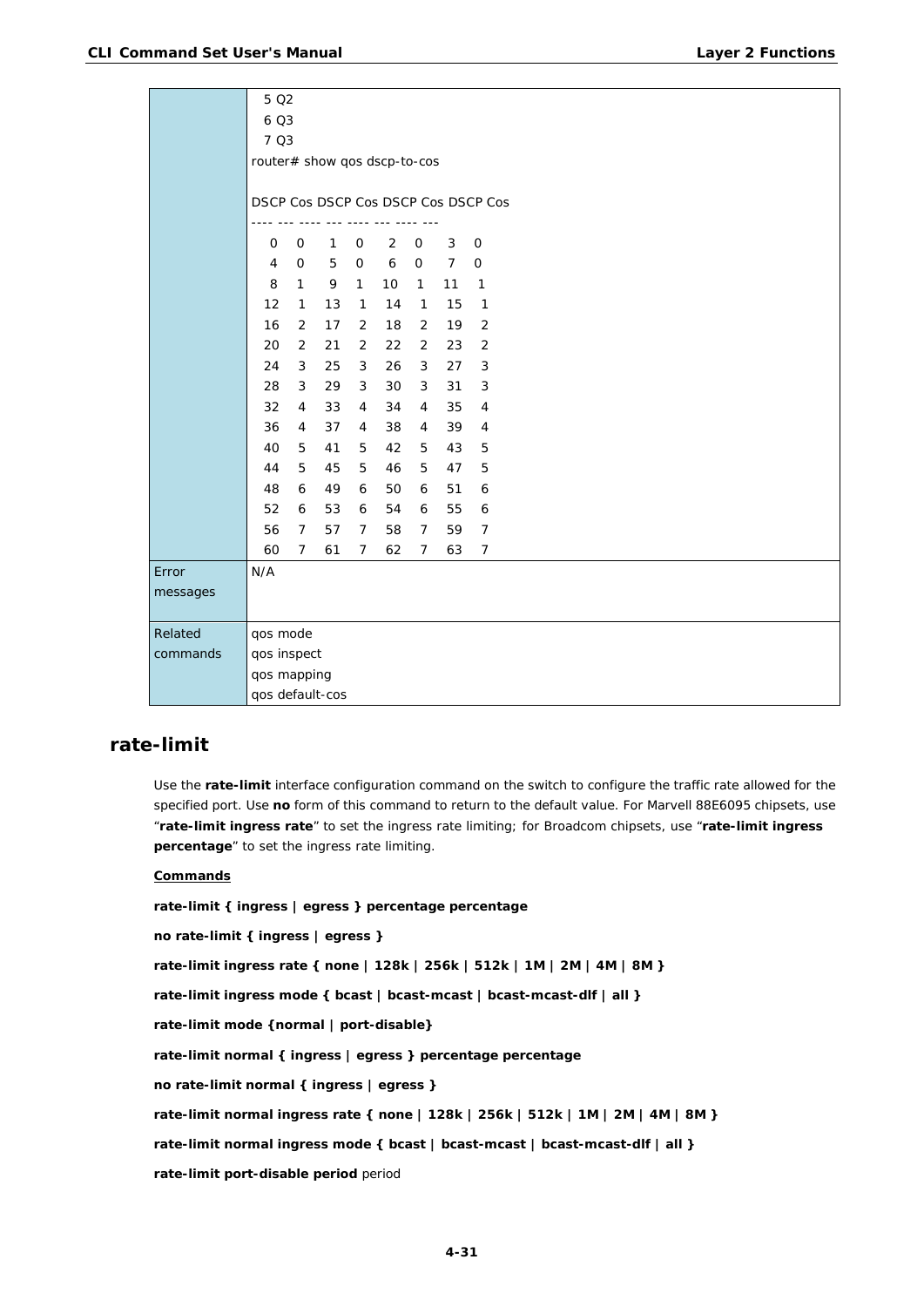| Syntax                  | rate-limit                                                                                                 | Rate limiting                                                                          |  |  |  |  |  |  |
|-------------------------|------------------------------------------------------------------------------------------------------------|----------------------------------------------------------------------------------------|--|--|--|--|--|--|
| Description             | normal                                                                                                     | Rate limiting normal mode                                                              |  |  |  |  |  |  |
|                         | port-disable                                                                                               | Rate limiting port-disable mode                                                        |  |  |  |  |  |  |
|                         | ingress                                                                                                    | Ingress rate limiting                                                                  |  |  |  |  |  |  |
|                         | egress                                                                                                     | Egress rate limiting                                                                   |  |  |  |  |  |  |
|                         | percentage                                                                                                 | Percentage correspond to current port speed                                            |  |  |  |  |  |  |
|                         | percentage                                                                                                 | Limit percentage, and will take effect at the percentage<br>0/3/5/10/15/25/35/50/65/85 |  |  |  |  |  |  |
|                         | rate                                                                                                       | Specify the rate                                                                       |  |  |  |  |  |  |
|                         | mode                                                                                                       | Specify the mode                                                                       |  |  |  |  |  |  |
|                         | bcast                                                                                                      | Limit broadcast frames                                                                 |  |  |  |  |  |  |
|                         | bcast-mcast                                                                                                | Limit broadcast and multicast frames                                                   |  |  |  |  |  |  |
|                         | bcast-mcast-dlf                                                                                            | Limit broadcast, multicast and DLF frames                                              |  |  |  |  |  |  |
|                         | all                                                                                                        | All traffic                                                                            |  |  |  |  |  |  |
|                         | period                                                                                                     | Port disable period                                                                    |  |  |  |  |  |  |
|                         | period                                                                                                     | Seconds                                                                                |  |  |  |  |  |  |
|                         |                                                                                                            |                                                                                        |  |  |  |  |  |  |
| <b>Defaults</b>         |                                                                                                            | 0 or none means unlimiting.                                                            |  |  |  |  |  |  |
| Command<br><b>Modes</b> | Interface configuration                                                                                    |                                                                                        |  |  |  |  |  |  |
| Usage                   | The percentage will only take effect at the 0/3/5/10/15/25/35/50/65/85 %.                                  |                                                                                        |  |  |  |  |  |  |
| <b>Guidelines</b>       | For port disable mode, the port will be disabled when the ingress rate reach the specified packet<br>rate. |                                                                                        |  |  |  |  |  |  |
| Examples                |                                                                                                            | router(config-if)# rate-limit percentage                                               |  |  |  |  |  |  |
|                         | <uint: percent=""></uint:>                                                                                 | - Limit percentage, and will take effect at the percentage                             |  |  |  |  |  |  |
|                         | 0/3/5/10/15/25/35/50/65/85                                                                                 |                                                                                        |  |  |  |  |  |  |
|                         |                                                                                                            | EDS-408A-1M2S-SC(config-if)# rate-limit ingress rate none none none none               |  |  |  |  |  |  |
|                         |                                                                                                            | router(config-if)# rate-limit port-disable ingress period 30                           |  |  |  |  |  |  |
|                         | EDS-408A-1M2S-SC(config-if)# rate-limit port-disable ingress rate 148810                                   |                                                                                        |  |  |  |  |  |  |
| Error                   | Cannot configure on trunk member port 1/1!                                                                 |                                                                                        |  |  |  |  |  |  |
| messages                | This setting cannot be applied on trunk port!                                                              |                                                                                        |  |  |  |  |  |  |
| Related<br>commands     | show interfaces rate-limit                                                                                 |                                                                                        |  |  |  |  |  |  |
|                         |                                                                                                            |                                                                                        |  |  |  |  |  |  |

### **rate-limit port-disable ingress rate { none | 44640 | 74410 | 148810 | 223220 | 372030 | 520840 | 744050 }**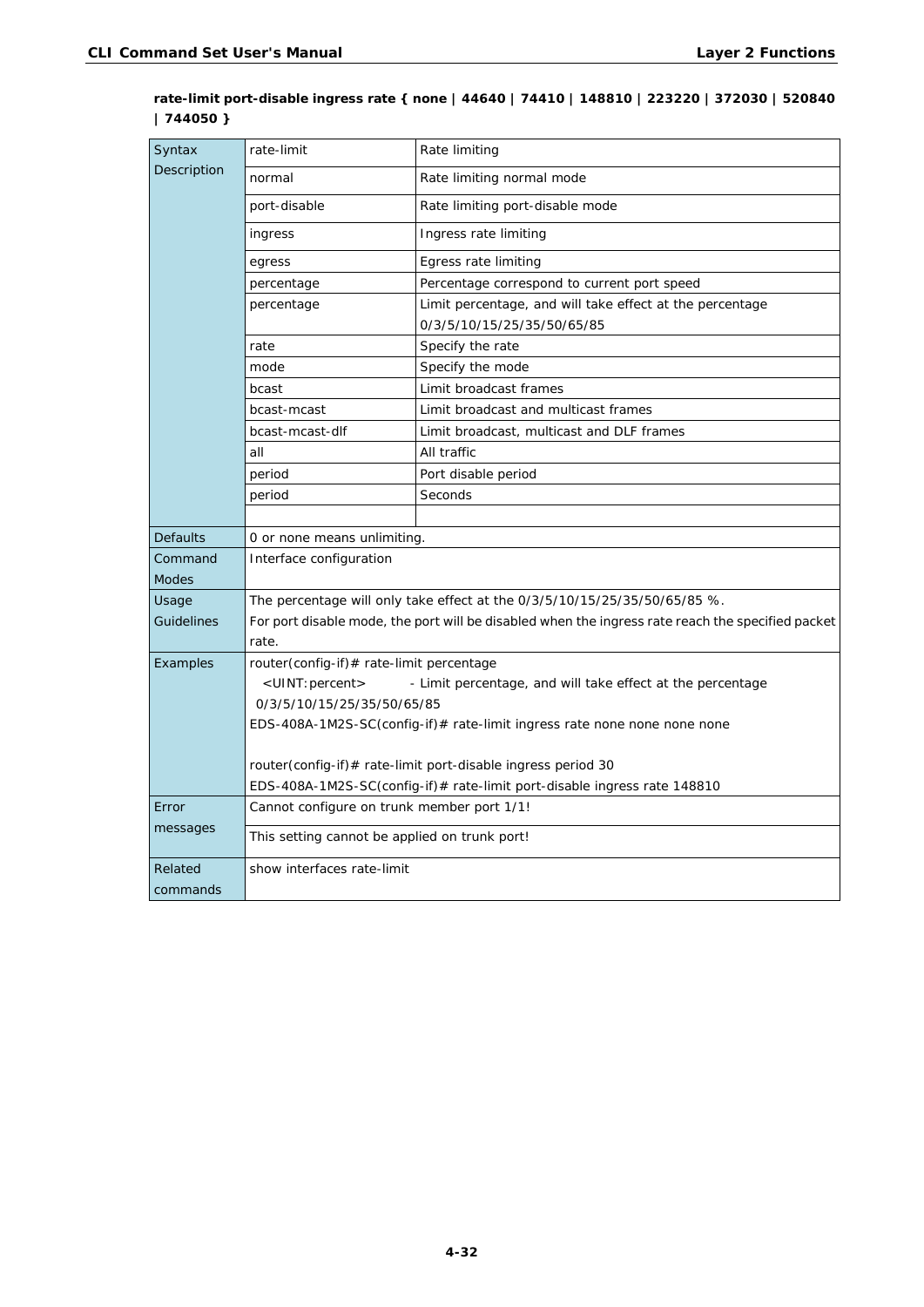# **MAC Address Table**

### **show mac-address-table**

Use the **show mac-address-table** user EXEC command to display the MAC addresses in the MAC address table.

#### **Commands**

**show mac-address-table [static | learned | mcast]**

**show mac-address-table [interface{ ethernet** module/port **| trunk** trunk-id **} ]**

| Syntax<br>Description | mac-address-table                      | Display MAC address forwarding table |  |
|-----------------------|----------------------------------------|--------------------------------------|--|
|                       | static                                 | Retrieve static MAC addresses        |  |
|                       | learned                                | Retrieve learned MAC addresses       |  |
|                       | mcast                                  | Retrieve Multicast address           |  |
|                       | interface                              | Retrieve MAC address by interface    |  |
|                       | ethernet                               | Ethernet Port interface              |  |
|                       | module/port                            | Port ID. Ex. 1/3, 2/1,               |  |
|                       | trunk                                  | Trunk interface                      |  |
|                       | trunk-id                               | Trunk ID. From 1 to 4                |  |
| <b>Defaults</b>       | N/A                                    |                                      |  |
| Command               | Privileged EXEC/ User EXEC             |                                      |  |
| <b>Modes</b>          |                                        |                                      |  |
| Usage                 | N/A                                    |                                      |  |
| <b>Guidelines</b>     |                                        |                                      |  |
| Examples              | router# show mac-address-table         |                                      |  |
|                       | Line Swap Fast Recovery : Enabled      |                                      |  |
|                       | <b>MAC</b>                             | Type VLAN Port                       |  |
|                       | 00-40-F4-8D-0D-F7 ucast(l) 11/5        |                                      |  |
|                       | router# show mac-address-table learned |                                      |  |
|                       | MAC<br>Type VLAN<br>Port               |                                      |  |
|                       |                                        |                                      |  |
|                       | 00-40-F4-8D-0D-F7 ucast(I) 11/5        |                                      |  |
|                       |                                        |                                      |  |
| Error                 | N/A                                    |                                      |  |
| messages              |                                        |                                      |  |
| Related               | N/A                                    |                                      |  |
| commands              |                                        |                                      |  |

## **show mac-address-table aging-time**

Use the **show mac-address-table aging-time** user EXEC command to display the aging time setting of the MAC address table.

#### **Command**

**show mac-address-table aging-time**

| Syntax<br>Display MAC address forwarding table<br>I mac-address-table |
|-----------------------------------------------------------------------|
|-----------------------------------------------------------------------|